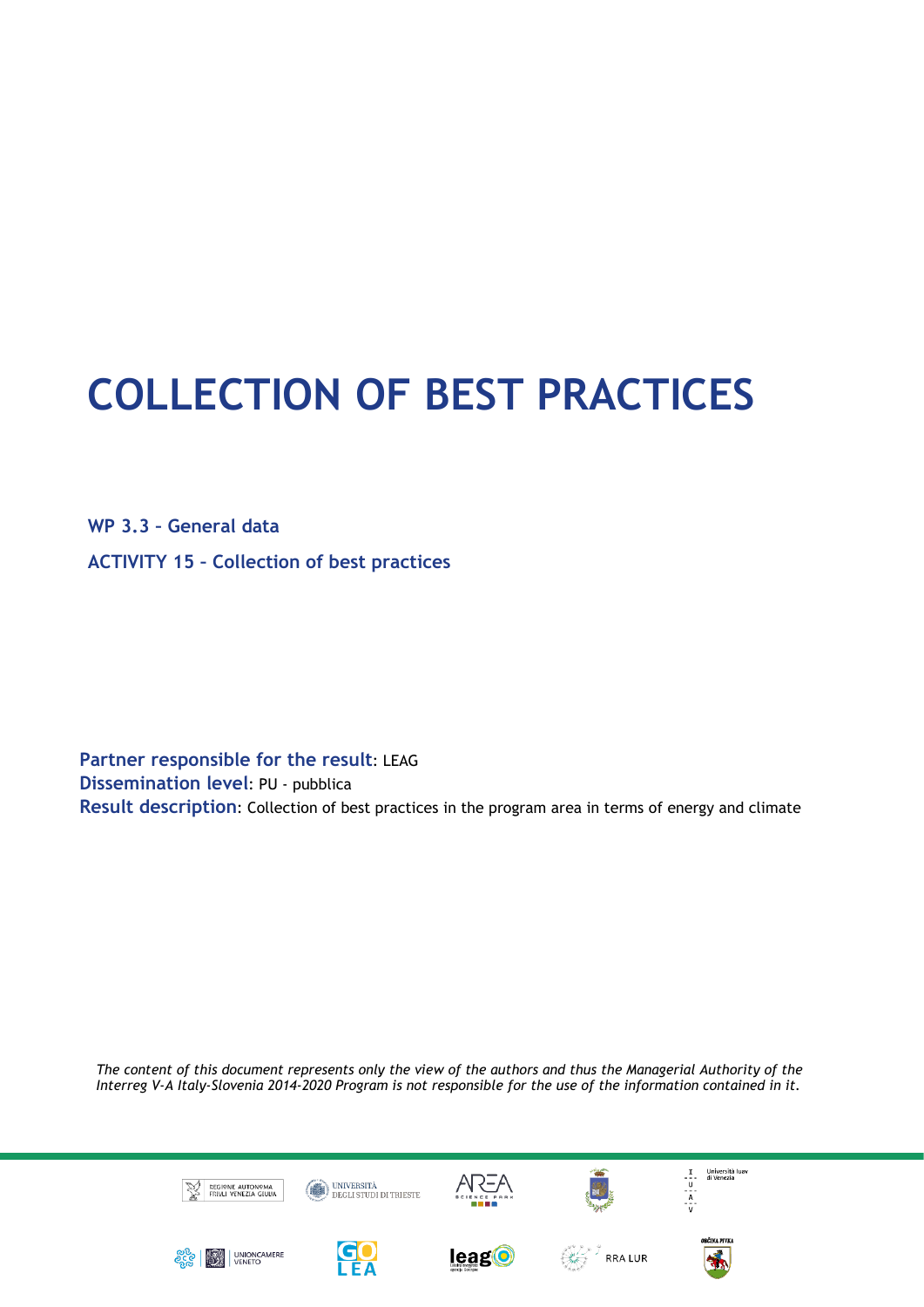

## **Table of contents**

| $\mathbf{1}$   |                                                                                                         |                                                                                             |  |  |  |
|----------------|---------------------------------------------------------------------------------------------------------|---------------------------------------------------------------------------------------------|--|--|--|
|                | 1.1                                                                                                     |                                                                                             |  |  |  |
|                | 1.2. Improvement of policies toward local voluntary carbon markets for climate change mitigation (Carbo |                                                                                             |  |  |  |
|                | Mark) 6                                                                                                 |                                                                                             |  |  |  |
|                | 1.3.                                                                                                    |                                                                                             |  |  |  |
|                | 1.4.                                                                                                    |                                                                                             |  |  |  |
|                | 1.5.                                                                                                    |                                                                                             |  |  |  |
|                | 1.6.                                                                                                    |                                                                                             |  |  |  |
|                | 1.7.                                                                                                    |                                                                                             |  |  |  |
|                | 1.8.                                                                                                    |                                                                                             |  |  |  |
| $\overline{2}$ |                                                                                                         |                                                                                             |  |  |  |
|                | 2.1                                                                                                     |                                                                                             |  |  |  |
|                | 2.2                                                                                                     |                                                                                             |  |  |  |
|                |                                                                                                         |                                                                                             |  |  |  |
|                |                                                                                                         | 2.4. Project MUSE - Use of electic vehicles, micro grids and renewable energy production 16 |  |  |  |
|                |                                                                                                         |                                                                                             |  |  |  |
|                |                                                                                                         |                                                                                             |  |  |  |
| 3              |                                                                                                         |                                                                                             |  |  |  |
|                |                                                                                                         |                                                                                             |  |  |  |
|                |                                                                                                         |                                                                                             |  |  |  |
|                |                                                                                                         |                                                                                             |  |  |  |
|                |                                                                                                         | 3.5. Improvement of the energy performance of the "Pineta del Carso" Nursing Home  24       |  |  |  |
|                |                                                                                                         |                                                                                             |  |  |  |
|                |                                                                                                         |                                                                                             |  |  |  |
|                |                                                                                                         |                                                                                             |  |  |  |
| 4              |                                                                                                         |                                                                                             |  |  |  |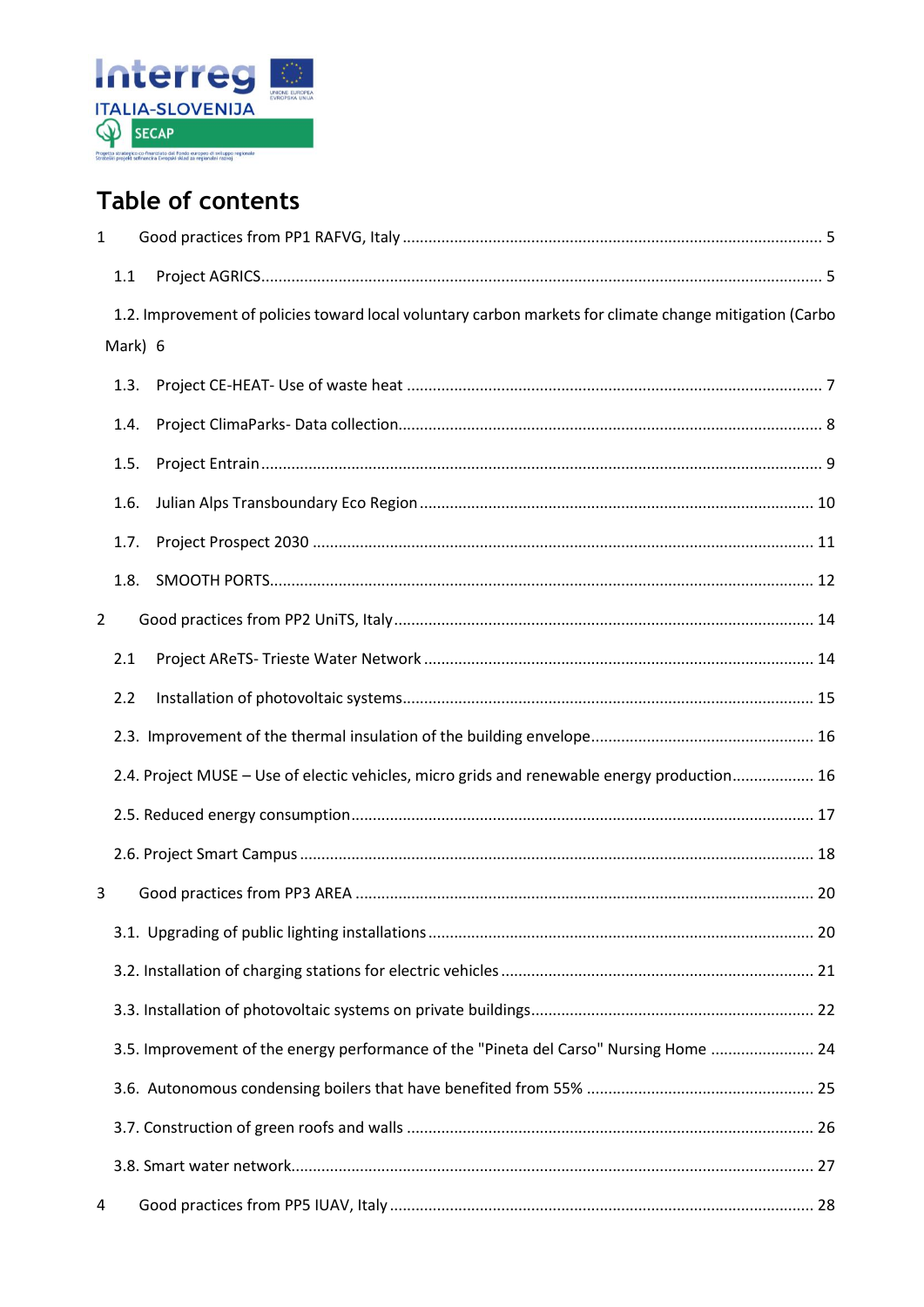

| 5                                                                                             |  |
|-----------------------------------------------------------------------------------------------|--|
|                                                                                               |  |
|                                                                                               |  |
|                                                                                               |  |
|                                                                                               |  |
| 5.4. Energy contracting for renovation of municipal buildings in the Municipality of Brda  41 |  |
|                                                                                               |  |
|                                                                                               |  |
|                                                                                               |  |
|                                                                                               |  |
|                                                                                               |  |
|                                                                                               |  |
|                                                                                               |  |
|                                                                                               |  |
| 6                                                                                             |  |
| 6.1                                                                                           |  |
|                                                                                               |  |
|                                                                                               |  |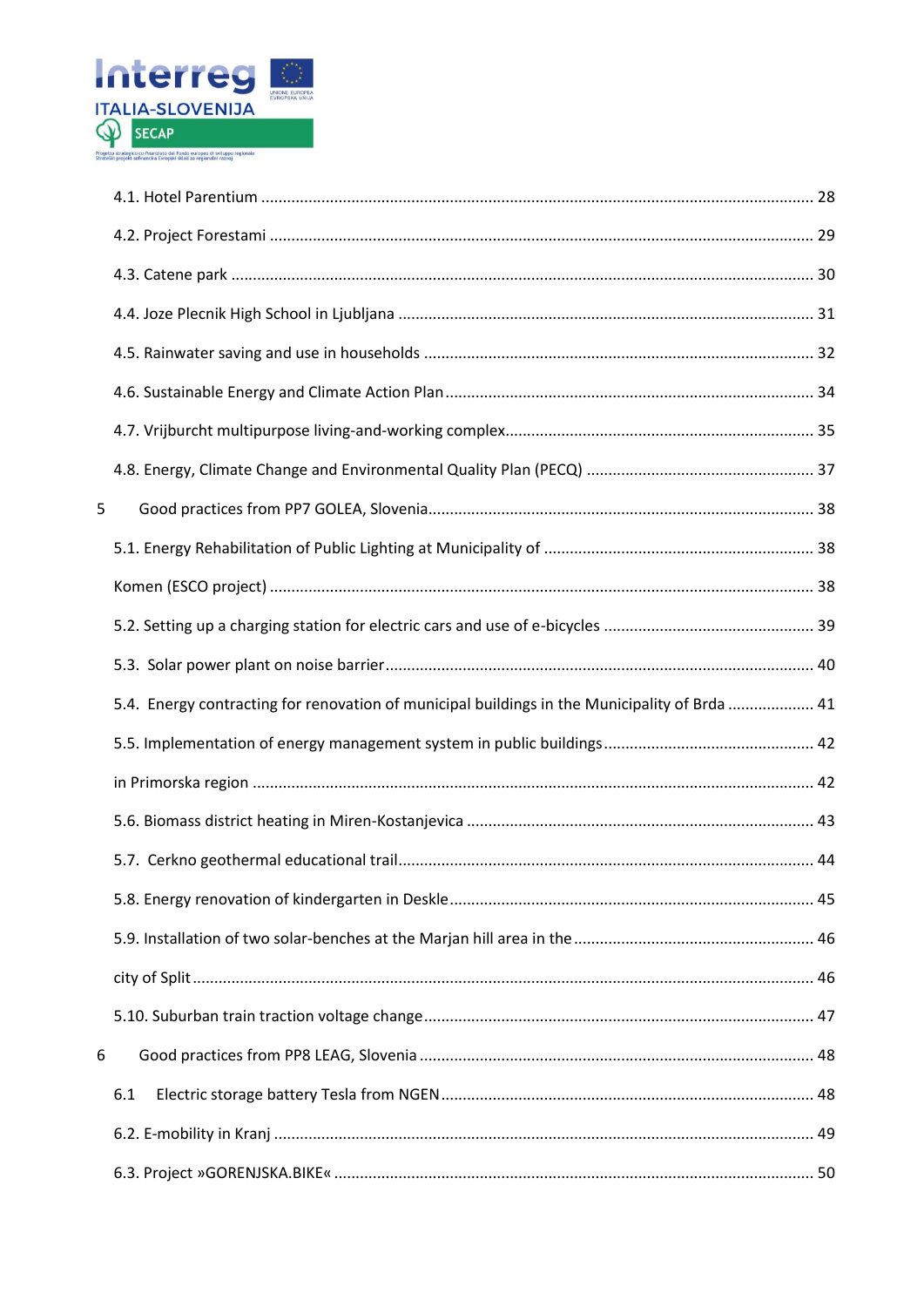

| $\overline{7}$ |  |
|----------------|--|
|                |  |
|                |  |
|                |  |
|                |  |
|                |  |
|                |  |
|                |  |
|                |  |
|                |  |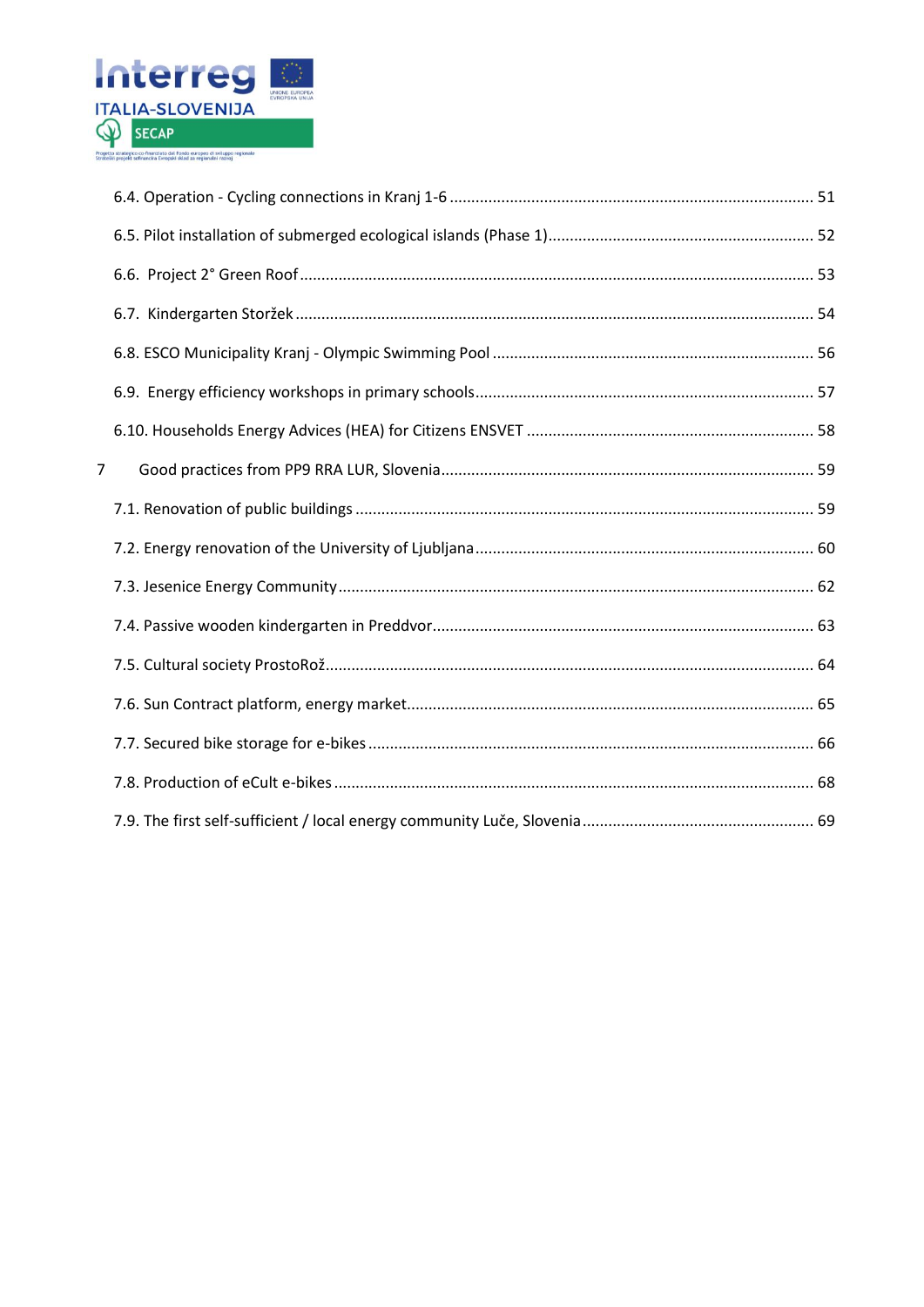

## <span id="page-4-0"></span>**1 Good practices from PP1 RAFVG, Italy**

## <span id="page-4-1"></span>**1.1 Project AGRICS**

| <b>AGRICS</b><br>Title of the good<br>practice:<br>Italy/Slovenia Friuli Venezia Giulia Region<br>Partner region:<br><b>Location data</b><br>Friuli Venezia Giulia Region<br>Key action:<br>Mitigation<br>$\circ$<br>Description:<br>The AGRICS Project funded by the PSR 2014-2020 aims to develop an ICT platform for access to<br>forecasting models and decision support systems in the agricultural and phytosanitary fields<br>developed with the project, as well as for the visualization of some territorial scenarios of an agro-<br>nature -meteorological (SAM).<br>It wants to carry out an experiment aimed at collecting data and validating the modelling applications<br>and the decision support systems of the project.<br>The project also promotes the dissemination of the results of the ERSA experimentation consistent<br>with the themes identified with the project and dissemination of the modelling applications of the<br>project to favour their fruition and use on farms and the final recipients of the operation.<br>The final recipients of Measure 1, Sub-Measure 1.2 of the RDP and therefore of the AgriCS activities,<br>are identified in the following topics:<br>employees, owners, legal representatives and partners of companies operating in the<br>$\bullet$<br>agricultural or forestry sector or SMEs operating in the agro-food sector who are potentially<br>eligible as beneficiaries of the RDP;<br>the owners of agricultural and forest land located in Friuli Venezia Giulia;<br>$\bullet$<br>managers of forest areas located in Friuli Venezia Giulia;<br>$\bullet$<br>other public and private entities operating in the field of rural area management who are<br>$\bullet$<br>potentially eligible as beneficiaries of the RDP.<br>Performance indicators / action goals:<br>creation of a modelling platform on phytosanitary but also agronomic aspects including the<br>$\circ$<br>management of the irrigation resource in the company<br>Sector:<br>Land use planning<br>$\circ$<br>Agriculture & Forestry<br>$\circ$<br>Contact details to obtain further information on the practice<br>ERSA - Regional Rural Development Agencies<br>Organization<br>Public<br>Type of<br>Organisation<br>Contact name<br>Valentino Volpe valentino.volpe@ersa.fvg.it | <b>GOOD PRACTICE</b> | <b>Country: ITALY</b>  |  |
|------------------------------------------------------------------------------------------------------------------------------------------------------------------------------------------------------------------------------------------------------------------------------------------------------------------------------------------------------------------------------------------------------------------------------------------------------------------------------------------------------------------------------------------------------------------------------------------------------------------------------------------------------------------------------------------------------------------------------------------------------------------------------------------------------------------------------------------------------------------------------------------------------------------------------------------------------------------------------------------------------------------------------------------------------------------------------------------------------------------------------------------------------------------------------------------------------------------------------------------------------------------------------------------------------------------------------------------------------------------------------------------------------------------------------------------------------------------------------------------------------------------------------------------------------------------------------------------------------------------------------------------------------------------------------------------------------------------------------------------------------------------------------------------------------------------------------------------------------------------------------------------------------------------------------------------------------------------------------------------------------------------------------------------------------------------------------------------------------------------------------------------------------------------------------------------------------------------------------------------------------------------------------------------------------------------------------|----------------------|------------------------|--|
|                                                                                                                                                                                                                                                                                                                                                                                                                                                                                                                                                                                                                                                                                                                                                                                                                                                                                                                                                                                                                                                                                                                                                                                                                                                                                                                                                                                                                                                                                                                                                                                                                                                                                                                                                                                                                                                                                                                                                                                                                                                                                                                                                                                                                                                                                                                              |                      |                        |  |
|                                                                                                                                                                                                                                                                                                                                                                                                                                                                                                                                                                                                                                                                                                                                                                                                                                                                                                                                                                                                                                                                                                                                                                                                                                                                                                                                                                                                                                                                                                                                                                                                                                                                                                                                                                                                                                                                                                                                                                                                                                                                                                                                                                                                                                                                                                                              |                      |                        |  |
|                                                                                                                                                                                                                                                                                                                                                                                                                                                                                                                                                                                                                                                                                                                                                                                                                                                                                                                                                                                                                                                                                                                                                                                                                                                                                                                                                                                                                                                                                                                                                                                                                                                                                                                                                                                                                                                                                                                                                                                                                                                                                                                                                                                                                                                                                                                              |                      |                        |  |
|                                                                                                                                                                                                                                                                                                                                                                                                                                                                                                                                                                                                                                                                                                                                                                                                                                                                                                                                                                                                                                                                                                                                                                                                                                                                                                                                                                                                                                                                                                                                                                                                                                                                                                                                                                                                                                                                                                                                                                                                                                                                                                                                                                                                                                                                                                                              |                      |                        |  |
|                                                                                                                                                                                                                                                                                                                                                                                                                                                                                                                                                                                                                                                                                                                                                                                                                                                                                                                                                                                                                                                                                                                                                                                                                                                                                                                                                                                                                                                                                                                                                                                                                                                                                                                                                                                                                                                                                                                                                                                                                                                                                                                                                                                                                                                                                                                              |                      |                        |  |
|                                                                                                                                                                                                                                                                                                                                                                                                                                                                                                                                                                                                                                                                                                                                                                                                                                                                                                                                                                                                                                                                                                                                                                                                                                                                                                                                                                                                                                                                                                                                                                                                                                                                                                                                                                                                                                                                                                                                                                                                                                                                                                                                                                                                                                                                                                                              |                      |                        |  |
|                                                                                                                                                                                                                                                                                                                                                                                                                                                                                                                                                                                                                                                                                                                                                                                                                                                                                                                                                                                                                                                                                                                                                                                                                                                                                                                                                                                                                                                                                                                                                                                                                                                                                                                                                                                                                                                                                                                                                                                                                                                                                                                                                                                                                                                                                                                              |                      |                        |  |
|                                                                                                                                                                                                                                                                                                                                                                                                                                                                                                                                                                                                                                                                                                                                                                                                                                                                                                                                                                                                                                                                                                                                                                                                                                                                                                                                                                                                                                                                                                                                                                                                                                                                                                                                                                                                                                                                                                                                                                                                                                                                                                                                                                                                                                                                                                                              |                      |                        |  |
|                                                                                                                                                                                                                                                                                                                                                                                                                                                                                                                                                                                                                                                                                                                                                                                                                                                                                                                                                                                                                                                                                                                                                                                                                                                                                                                                                                                                                                                                                                                                                                                                                                                                                                                                                                                                                                                                                                                                                                                                                                                                                                                                                                                                                                                                                                                              |                      |                        |  |
|                                                                                                                                                                                                                                                                                                                                                                                                                                                                                                                                                                                                                                                                                                                                                                                                                                                                                                                                                                                                                                                                                                                                                                                                                                                                                                                                                                                                                                                                                                                                                                                                                                                                                                                                                                                                                                                                                                                                                                                                                                                                                                                                                                                                                                                                                                                              |                      |                        |  |
|                                                                                                                                                                                                                                                                                                                                                                                                                                                                                                                                                                                                                                                                                                                                                                                                                                                                                                                                                                                                                                                                                                                                                                                                                                                                                                                                                                                                                                                                                                                                                                                                                                                                                                                                                                                                                                                                                                                                                                                                                                                                                                                                                                                                                                                                                                                              |                      |                        |  |
|                                                                                                                                                                                                                                                                                                                                                                                                                                                                                                                                                                                                                                                                                                                                                                                                                                                                                                                                                                                                                                                                                                                                                                                                                                                                                                                                                                                                                                                                                                                                                                                                                                                                                                                                                                                                                                                                                                                                                                                                                                                                                                                                                                                                                                                                                                                              |                      |                        |  |
|                                                                                                                                                                                                                                                                                                                                                                                                                                                                                                                                                                                                                                                                                                                                                                                                                                                                                                                                                                                                                                                                                                                                                                                                                                                                                                                                                                                                                                                                                                                                                                                                                                                                                                                                                                                                                                                                                                                                                                                                                                                                                                                                                                                                                                                                                                                              |                      |                        |  |
|                                                                                                                                                                                                                                                                                                                                                                                                                                                                                                                                                                                                                                                                                                                                                                                                                                                                                                                                                                                                                                                                                                                                                                                                                                                                                                                                                                                                                                                                                                                                                                                                                                                                                                                                                                                                                                                                                                                                                                                                                                                                                                                                                                                                                                                                                                                              |                      |                        |  |
|                                                                                                                                                                                                                                                                                                                                                                                                                                                                                                                                                                                                                                                                                                                                                                                                                                                                                                                                                                                                                                                                                                                                                                                                                                                                                                                                                                                                                                                                                                                                                                                                                                                                                                                                                                                                                                                                                                                                                                                                                                                                                                                                                                                                                                                                                                                              |                      |                        |  |
|                                                                                                                                                                                                                                                                                                                                                                                                                                                                                                                                                                                                                                                                                                                                                                                                                                                                                                                                                                                                                                                                                                                                                                                                                                                                                                                                                                                                                                                                                                                                                                                                                                                                                                                                                                                                                                                                                                                                                                                                                                                                                                                                                                                                                                                                                                                              |                      |                        |  |
|                                                                                                                                                                                                                                                                                                                                                                                                                                                                                                                                                                                                                                                                                                                                                                                                                                                                                                                                                                                                                                                                                                                                                                                                                                                                                                                                                                                                                                                                                                                                                                                                                                                                                                                                                                                                                                                                                                                                                                                                                                                                                                                                                                                                                                                                                                                              |                      |                        |  |
|                                                                                                                                                                                                                                                                                                                                                                                                                                                                                                                                                                                                                                                                                                                                                                                                                                                                                                                                                                                                                                                                                                                                                                                                                                                                                                                                                                                                                                                                                                                                                                                                                                                                                                                                                                                                                                                                                                                                                                                                                                                                                                                                                                                                                                                                                                                              | e-mail               | infoagrics@ersa.fvg.it |  |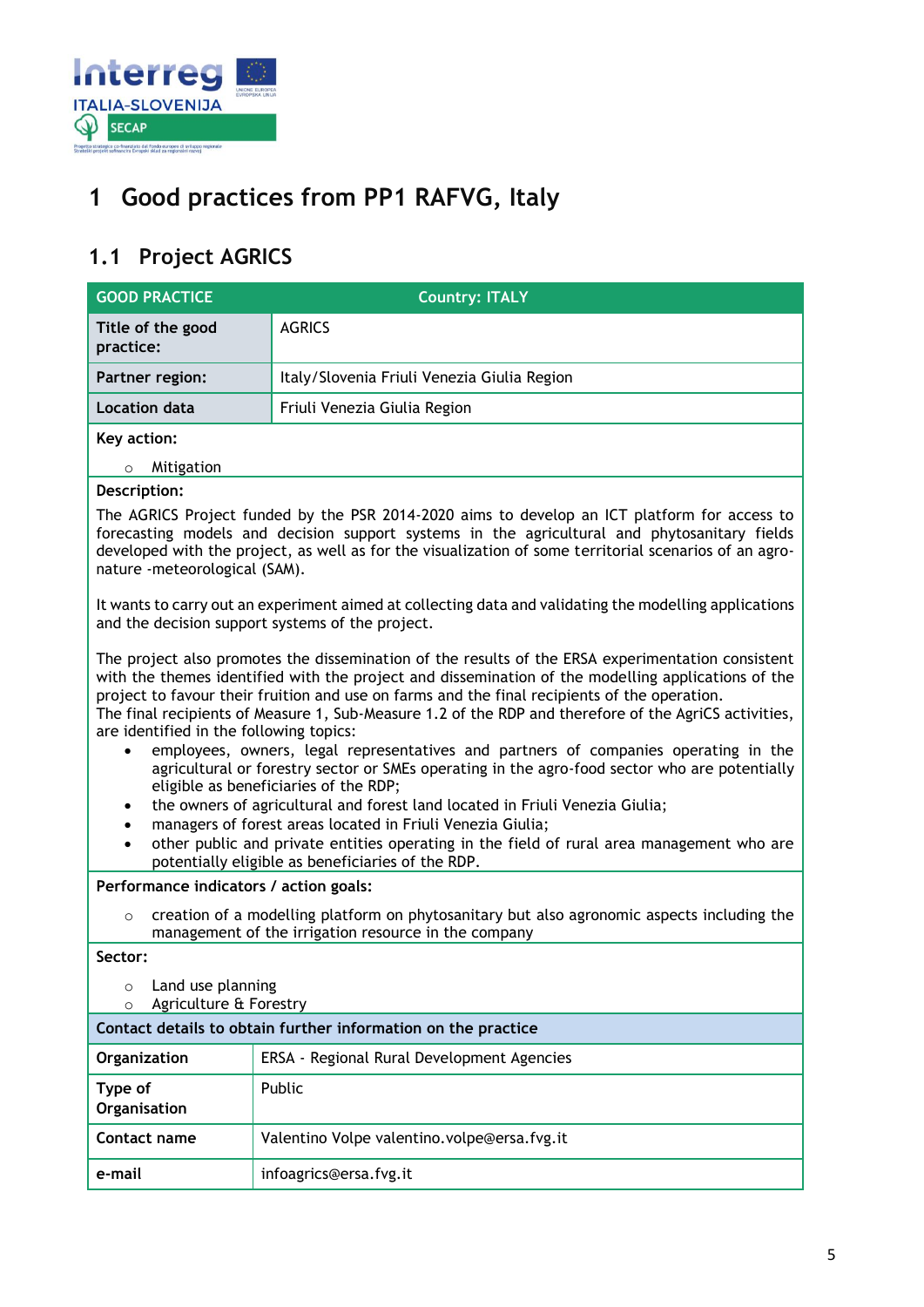

| <b>GOOD PRACTICE</b>                                                    |                                                  | <b>Country: ITALY</b>                                               |
|-------------------------------------------------------------------------|--------------------------------------------------|---------------------------------------------------------------------|
| Website                                                                 | 2020-Regione-Autonoma-Friuli-Venezia-Giulia.html | http://www.ersa.fvg.it/cms/aziende/progetti/AgriCS/AgriCS-PSR-2014- |
| Status of good practice<br>(completed on date / in progress / planned): |                                                  | Completed                                                           |

## <span id="page-5-0"></span>**1.2. Improvement of policies toward local voluntary carbon markets for climate change mitigation (Carbo Mark)**

| <b>GOOD PRACTICE</b>           | <b>Country: ITALY</b>                                                                                       |
|--------------------------------|-------------------------------------------------------------------------------------------------------------|
| Title of the good<br>practice: | Carbo Mark - Improvement of policies toward local voluntary carbon<br>markets for climate change mitigation |
| Partner region:                | Italy Friuli Venezia Giulia Region - Central directorate for agriculture and<br>forests                     |
| Location data                  | Friuli Venezia Giulia Region                                                                                |
| Key action:                    |                                                                                                             |
| Mitigation                     |                                                                                                             |

#### **Description:**

CARBOMARK is a pilot initiative which has led to test a voluntary carbon market in Veneto and Friuli Venezia Giulia, as a means of strengthening European policies to fight climate change and to reduce greenhouse gas (GHG) emissions. This special market of "local dimension" – meaning the proximity of buyers and sellers – trades "carbon credits" which are intangible entities generated by activities that absorb carbon dioxide or avoid greenhouse gas emissions, among the main causes of global warming.

In each region the matching between suppliers and customers in the framework of the project is managed by the "Kyoto Observatories" (advisory desks), which have the function of organizing and promoting the carbon credit market. In particular, the carbon credit trade can be performed within a wide range of agro-forestry activities: forest management, urban forestry, wood and bio-char (charcoal made from different types of bio mass via pyrolysis) production. These activities involve forest owners, local authorities and SMEs.

More specifically the project aimed at:

- GHG mitigation, by encouraging carbon offsetting of local enterprises
- Income generation in less favoured areas, by estimating the value of the carbon sequestration service that forest ecosystems provide

**Performance indicators / action goals:**

- o Creation of a local carbon market
- o development of 10 carbon management plans by local enterprises
- o set up of a Kyoto transregional observatory
- o Trade of carbon credits from forest related activities
- o set up of a domestic carbon standard CarboMark a registered trademark

**Sector:**

o Agriculture & Forestry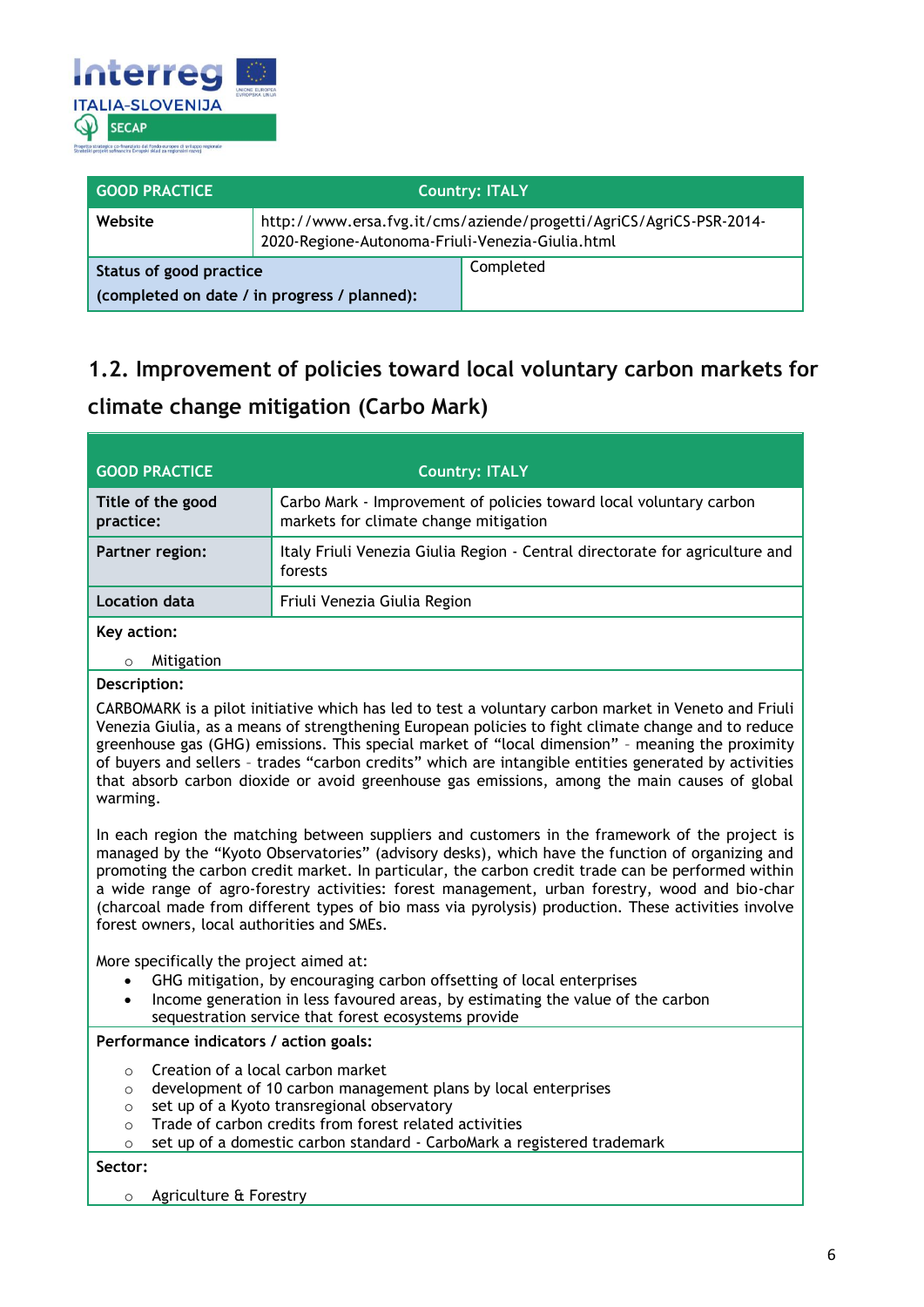

| <b>GOOD PRACTICE</b>                                                    |                                                                          | <b>Country: ITALY</b> |  |
|-------------------------------------------------------------------------|--------------------------------------------------------------------------|-----------------------|--|
|                                                                         | Contact details to obtain further information on the practice            |                       |  |
| Organization                                                            | Veneto and Friuli Venezia Giulia<br>Via Torino 110 30172 Mestre VE Italy |                       |  |
| Type of<br>Organisation                                                 | <b>Public</b>                                                            |                       |  |
| Contact name                                                            | Lisa Causin                                                              |                       |  |
| e-mail                                                                  | Lisa.Causin@regione.veneto.it                                            |                       |  |
| Website                                                                 | https://pdc.minambiente.it/en/area/temi/climate/carbomark-project        |                       |  |
| Status of good practice<br>(completed on date / in progress / planned): |                                                                          | Completed             |  |

### <span id="page-6-0"></span>**1.3. Project CE-HEAT- Use of waste heat**

| <b>GOOD PRACTICE</b>                                                                                                                                                                                                                                                                                                                                                                                                                                                                                                                                                                                                                                                                                                                                              | <b>Country: ITALY</b>                                    |  |  |
|-------------------------------------------------------------------------------------------------------------------------------------------------------------------------------------------------------------------------------------------------------------------------------------------------------------------------------------------------------------------------------------------------------------------------------------------------------------------------------------------------------------------------------------------------------------------------------------------------------------------------------------------------------------------------------------------------------------------------------------------------------------------|----------------------------------------------------------|--|--|
| Title of the good<br><b>CE-HEAT Project</b><br>practice:                                                                                                                                                                                                                                                                                                                                                                                                                                                                                                                                                                                                                                                                                                          |                                                          |  |  |
| Partner region:                                                                                                                                                                                                                                                                                                                                                                                                                                                                                                                                                                                                                                                                                                                                                   | Italy Friuli Venezia Giulia Region - APE - Energy Agency |  |  |
| <b>Location data</b>                                                                                                                                                                                                                                                                                                                                                                                                                                                                                                                                                                                                                                                                                                                                              | Friuli Venezia Giulia Region _APE                        |  |  |
| Key action:                                                                                                                                                                                                                                                                                                                                                                                                                                                                                                                                                                                                                                                                                                                                                       |                                                          |  |  |
| Mitigation<br>$\circ$                                                                                                                                                                                                                                                                                                                                                                                                                                                                                                                                                                                                                                                                                                                                             |                                                          |  |  |
| Description:                                                                                                                                                                                                                                                                                                                                                                                                                                                                                                                                                                                                                                                                                                                                                      |                                                          |  |  |
| CE-HEAT project focuses on bringing to the fore the energy potential that is currently lost, due to<br>the inaction to capture it. Current practices predominantly treat excess heat as waste rather than<br>a resources. This "waste heat" occurs in almost all mechanical and thermal processes. The most<br>significant amounts of waste heat are being lost in the industrial and energy generation processes.<br>Waste heat recovery can lead to many advantages, first of all for the environment: a better use of<br>energy can reduce fossil fuel consumption for power generation and the related emissions in the<br>atmosphere. It is an opportunity for enterprises which could spend less money for buying energy,<br>increasing their competitivity |                                                          |  |  |
| Performance indicators / action goals:                                                                                                                                                                                                                                                                                                                                                                                                                                                                                                                                                                                                                                                                                                                            |                                                          |  |  |
| $\sim$ Manual for the estimation of regional waste heat potential in all partner regions and a manual                                                                                                                                                                                                                                                                                                                                                                                                                                                                                                                                                                                                                                                             |                                                          |  |  |

- o Manual for the estimation of regional waste heat potential in all partner regions and a manual for cadastre development together with guides on investment decision making (including waste heat energy calculator), funding opportunities for each region, relevant business models, permits related to infrastructure projects for each region and a link to the waste heat platform.
- o Waste heat web-calculator to be applied to analyse four most common waste heat recovery technologies from both technical and economic perspective.
- o Regional actions plan to use waste heat have been carried out in all partner regions.
- o The transnational waste heat utilization platform is activated online or at https://www.waste-heat.eu/. The platform brings together all knowledge, tools, guidelines and best practice examples that enable learning and information exchange for users o Friuli Venezia Giulia Energy Atlas http://www.atlanteenergetico.fvg.it/app/en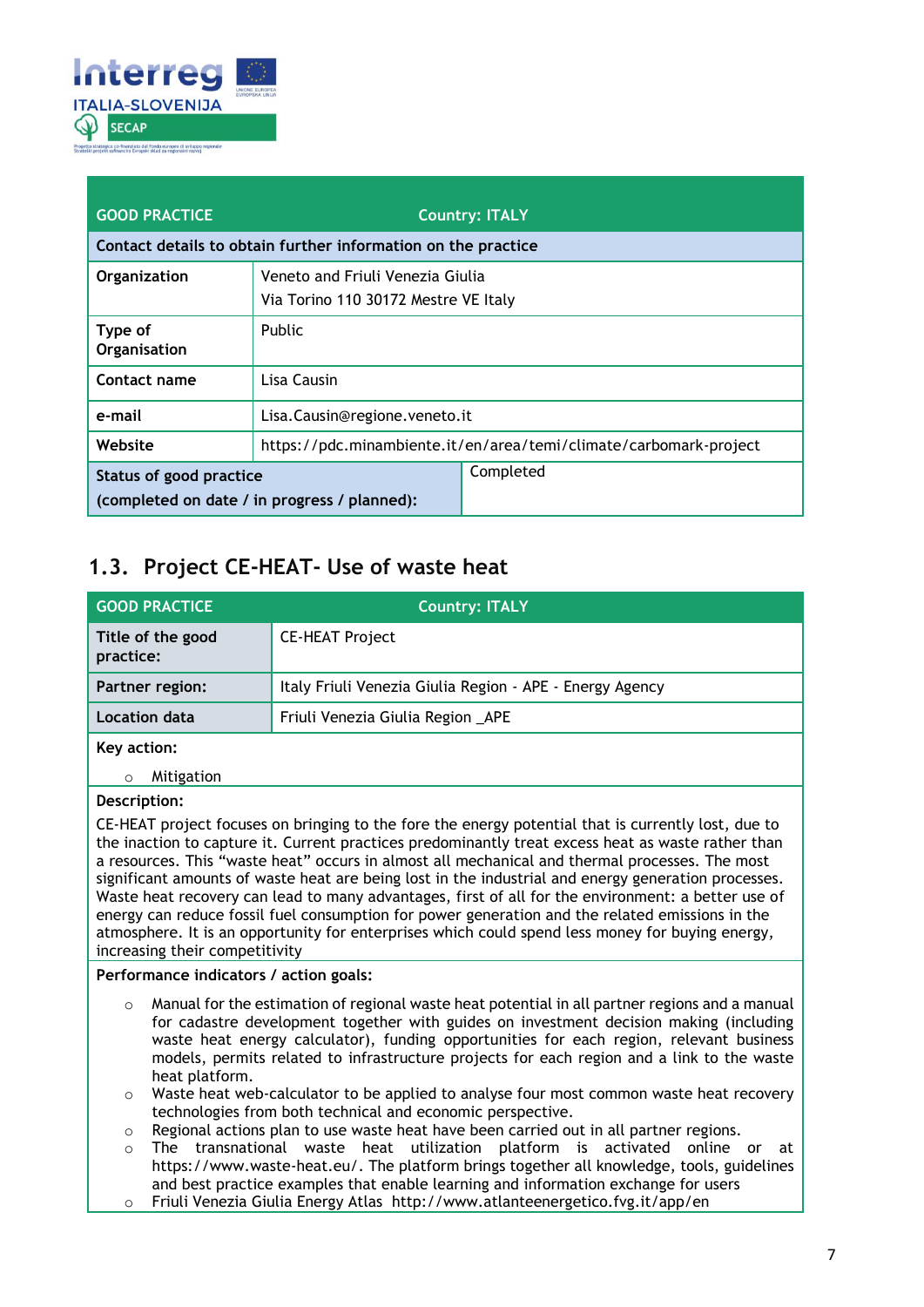

| <b>GOOD PRACTICE</b>                                                            | <b>Country: ITALY</b>                                                                                                      |  |
|---------------------------------------------------------------------------------|----------------------------------------------------------------------------------------------------------------------------|--|
| Sector:<br>Industry<br>$\circ$<br>Energy<br>$\circ$<br>Waste heat<br>$\bigcirc$ | Local electrical production<br>Local heat/cold production<br>Contact details to obtain further information on the practice |  |
| Organization                                                                    | 33013 Gemona del Friuli (Italy)<br>Via Santa Lucia, 19                                                                     |  |
| Type of<br>Organisation                                                         | Private                                                                                                                    |  |
| Contact name                                                                    | Matteo Mazzolini                                                                                                           |  |
| e-mail                                                                          | matteo.mazzolini@ape.fvg.it                                                                                                |  |
| Website                                                                         | https://www.interreg-central.eu/Content.Node/CE-HEAT.html                                                                  |  |
| Status of good practice                                                         | Completed<br>(completed on date / in progress / planned):                                                                  |  |

### <span id="page-7-0"></span>**1.4. Project ClimaParks- Data collection**

| <b>GOOD PRACTICE</b>                                                                                                                                                                                                                                                      | <b>Country: ITALY</b>                                                                                                                  |  |
|---------------------------------------------------------------------------------------------------------------------------------------------------------------------------------------------------------------------------------------------------------------------------|----------------------------------------------------------------------------------------------------------------------------------------|--|
| Title of the good<br>practice:                                                                                                                                                                                                                                            | <b>ClimaParks</b>                                                                                                                      |  |
| Partner region:                                                                                                                                                                                                                                                           | Italy Friuli Venezia Giulia Region - Parco regionale delle Prealpi Giulie<br>Parco regionale delle Dolomiti friulane                   |  |
| <b>Location data</b>                                                                                                                                                                                                                                                      | Friuli Venezia Giulia Region                                                                                                           |  |
| Key action:<br>Mitigation<br>$\circ$                                                                                                                                                                                                                                      |                                                                                                                                        |  |
| Description:                                                                                                                                                                                                                                                              |                                                                                                                                        |  |
| The project aims at:<br>collect, analyse and compare data on the impact of climate change on the biodiversity of<br>protected areas;<br>analyse the flow of visitors and adapt the management of the park,<br>develop pilot projects to create examples of good practice. |                                                                                                                                        |  |
| Performance indicators / action goals:                                                                                                                                                                                                                                    |                                                                                                                                        |  |
| Implementation of an energy plan<br>$\circ$<br>$\Omega$<br>$\Omega$<br>Sector:                                                                                                                                                                                            | A final study on the effects of climate change on nature<br>Set up a visitor centre in Claut (Parco regionale delle Dolomiti friulane) |  |
| Mitigation<br>$\circ$                                                                                                                                                                                                                                                     |                                                                                                                                        |  |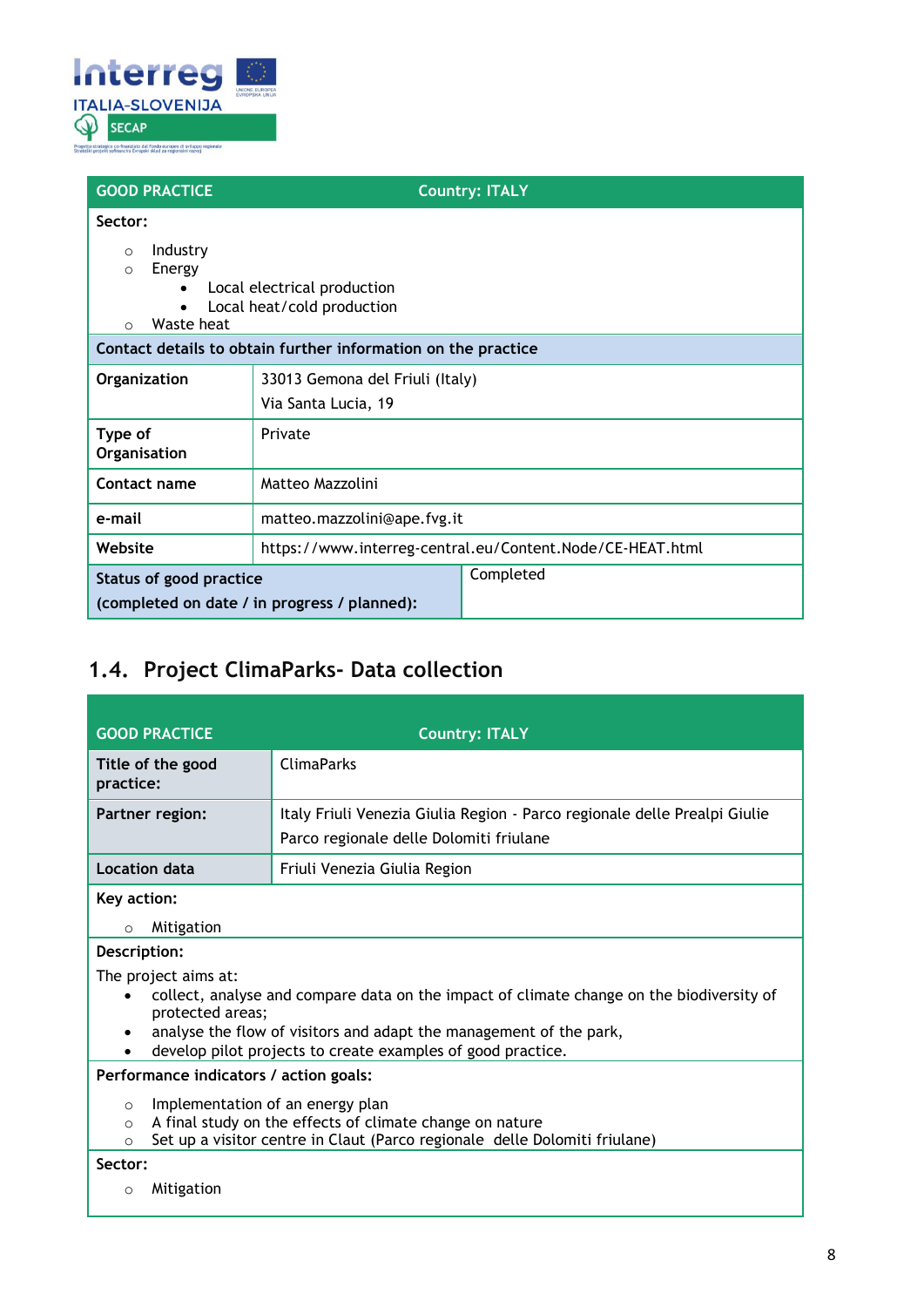

| <b>GOOD PRACTICE</b>    |                                                               | <b>Country: ITALY</b>                                                         |  |
|-------------------------|---------------------------------------------------------------|-------------------------------------------------------------------------------|--|
|                         | Contact details to obtain further information on the practice |                                                                               |  |
| Organization            |                                                               | Parco regionale delle Prealpi Giulie, Parco regionale delle Dolomiti friulane |  |
| Type of<br>Organisation | <b>Public</b>                                                 |                                                                               |  |
| Contact name            | Antonio Andrich                                               |                                                                               |  |
| e-mail                  | antonio.andrich@parcoprealpigiulie.it                         |                                                                               |  |
| Website                 | 2/projects/climaparks/                                        | https://www.parcodolomitifriulane.it/en/park-institution-                     |  |
| Status of good practice |                                                               | Completed                                                                     |  |
|                         | (completed on date / in progress / planned):                  |                                                                               |  |

## <span id="page-8-0"></span>**1.5. Project Entrain**

| <b>GOOD PRACTICE</b>                                                                                                                                                                                                                                                                                                                                                                                                                                                                                                                                                                                                                   | <b>Country: ITALY</b>                                                                                                                                                                                                                                                                                                                                                                                 |  |
|----------------------------------------------------------------------------------------------------------------------------------------------------------------------------------------------------------------------------------------------------------------------------------------------------------------------------------------------------------------------------------------------------------------------------------------------------------------------------------------------------------------------------------------------------------------------------------------------------------------------------------------|-------------------------------------------------------------------------------------------------------------------------------------------------------------------------------------------------------------------------------------------------------------------------------------------------------------------------------------------------------------------------------------------------------|--|
| Title of the good<br>practice:                                                                                                                                                                                                                                                                                                                                                                                                                                                                                                                                                                                                         | <b>ENTRAIN Project</b><br>Enhancing renewable heat planning for improving the air quality of the<br>communities                                                                                                                                                                                                                                                                                       |  |
| Partner region:                                                                                                                                                                                                                                                                                                                                                                                                                                                                                                                                                                                                                        | Italy Friuli Venezia Giulia Region - APE - Energy Agency                                                                                                                                                                                                                                                                                                                                              |  |
| Location data                                                                                                                                                                                                                                                                                                                                                                                                                                                                                                                                                                                                                          | Friuli Venezia Giulia Region                                                                                                                                                                                                                                                                                                                                                                          |  |
| Key action:<br>Mitigation<br>$\circ$                                                                                                                                                                                                                                                                                                                                                                                                                                                                                                                                                                                                   |                                                                                                                                                                                                                                                                                                                                                                                                       |  |
| Description:                                                                                                                                                                                                                                                                                                                                                                                                                                                                                                                                                                                                                           | ENTRAIN wants to encourage the adoption of a systematic and efficient energy planning able to<br>reduce the local carbon footprint, intensifying the use of RES. The two main goals: CO2 emissions<br>reduction and the resulting improvement of the local air quality, alongside socio-economic benefits<br>for local communities of the 5 key regions in Italy, Germany, Croatia, Slovenia, Poland. |  |
| Performance indicators / action goals:                                                                                                                                                                                                                                                                                                                                                                                                                                                                                                                                                                                                 |                                                                                                                                                                                                                                                                                                                                                                                                       |  |
| Entrain will facilitate and set up 9 local pilot district heating networks and 9 heating<br>$\circ$<br>feasibility studies altogether with the development of 3 innovative financial schemes<br>Analysis of the RES potential in the Autonomous Region of Friuli Venezia Giulia:<br>$\Omega$<br>https://www.interreg-central.eu/Content.Node/ENTRAIN/Regional-action-plan-FVG.pdf<br>sessions<br>for<br>stakeholders<br>Training<br>οf<br>the<br>heating<br>sector<br>$\circ$<br>https://www.youtube.com/watch?v=PSXWb31wDeg<br>the adaptation and adoption of the Austrian "QM Holzheizwerke" quality management<br>$\circ$<br>system |                                                                                                                                                                                                                                                                                                                                                                                                       |  |
| Sector:                                                                                                                                                                                                                                                                                                                                                                                                                                                                                                                                                                                                                                |                                                                                                                                                                                                                                                                                                                                                                                                       |  |
| Energy<br>$\Omega$                                                                                                                                                                                                                                                                                                                                                                                                                                                                                                                                                                                                                     | Local RES Local RES heat/cold production                                                                                                                                                                                                                                                                                                                                                              |  |
|                                                                                                                                                                                                                                                                                                                                                                                                                                                                                                                                                                                                                                        | Contact details to obtain further information on the practice                                                                                                                                                                                                                                                                                                                                         |  |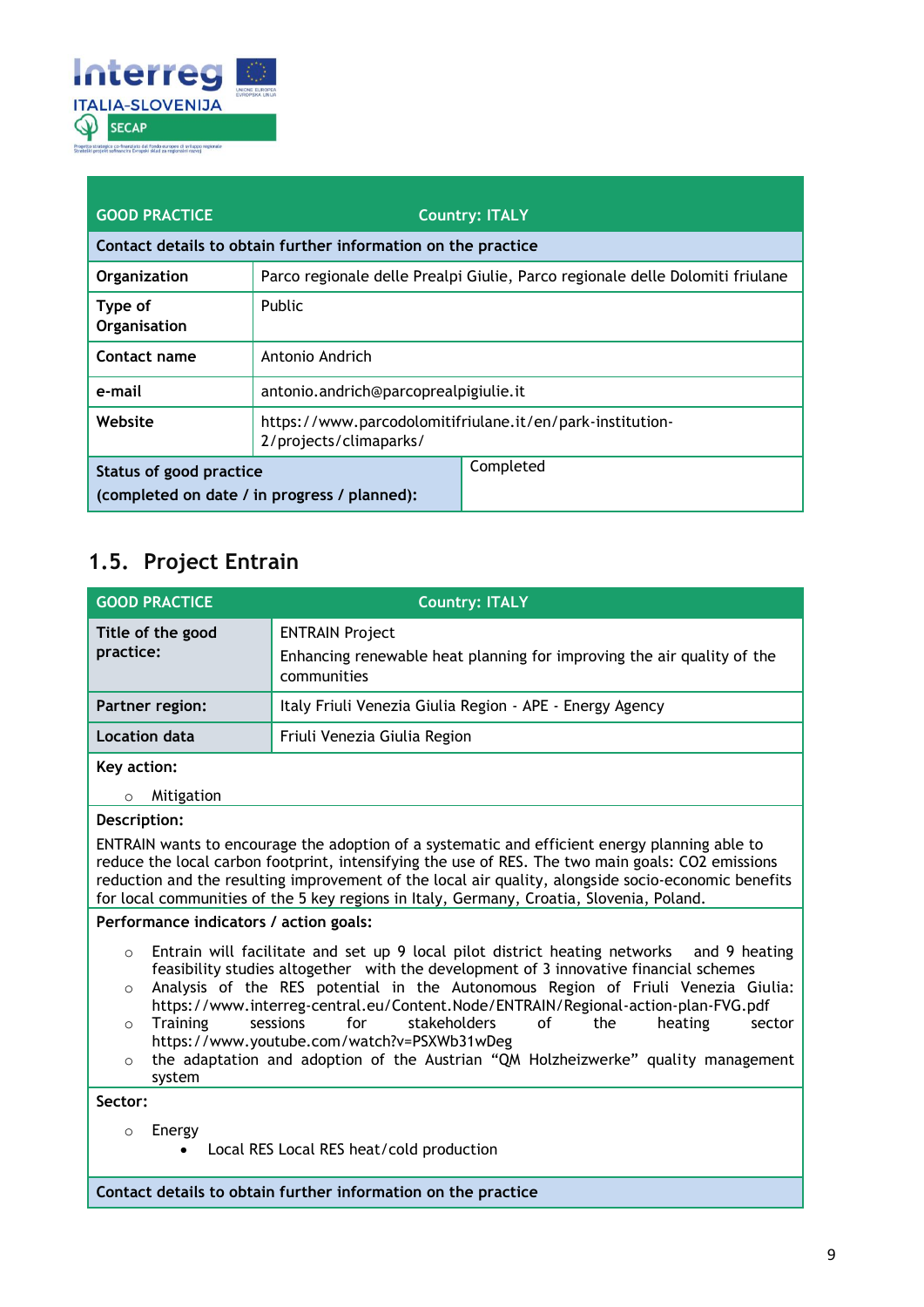

| <b>GOOD PRACTICE</b>                                                    |                                                           | <b>Country: ITALY</b> |
|-------------------------------------------------------------------------|-----------------------------------------------------------|-----------------------|
| Organization                                                            | 33013 Gemona del Friuli (Italy)                           |                       |
|                                                                         | Via Santa Lucia, 19                                       |                       |
| Type of<br>Organisation                                                 | Private                                                   |                       |
| Contact name                                                            | Matteo Mazzolini                                          |                       |
| e-mail                                                                  | matteo.mazzolini@ape.fvg.it                               |                       |
| Website                                                                 | https://www.interreg-central.eu/Content.Node/ENTRAIN.html |                       |
| Status of good practice<br>(completed on date / in progress / planned): |                                                           | Completed             |

## <span id="page-9-0"></span>**1.6. Julian Alps Transboundary Eco Region**

| <b>GOOD PRACTICE</b>                                                                            | <b>Country: ITALY</b>                                                                                                                                                                                                                                                                                                                                                                                                                                                                                                                                                                                                                                                                                                                                                                                                                                                                                                                                                                                                                                                                                                                                                                                                                                                                                                  |
|-------------------------------------------------------------------------------------------------|------------------------------------------------------------------------------------------------------------------------------------------------------------------------------------------------------------------------------------------------------------------------------------------------------------------------------------------------------------------------------------------------------------------------------------------------------------------------------------------------------------------------------------------------------------------------------------------------------------------------------------------------------------------------------------------------------------------------------------------------------------------------------------------------------------------------------------------------------------------------------------------------------------------------------------------------------------------------------------------------------------------------------------------------------------------------------------------------------------------------------------------------------------------------------------------------------------------------------------------------------------------------------------------------------------------------|
| Title of the good<br>practice:                                                                  | Julian Alps Transboundary Eco Region                                                                                                                                                                                                                                                                                                                                                                                                                                                                                                                                                                                                                                                                                                                                                                                                                                                                                                                                                                                                                                                                                                                                                                                                                                                                                   |
| Partner region:                                                                                 | Italy Friuli Venezia Giulia Region - Parco regionale delle Prealpi Giulie                                                                                                                                                                                                                                                                                                                                                                                                                                                                                                                                                                                                                                                                                                                                                                                                                                                                                                                                                                                                                                                                                                                                                                                                                                              |
| Location data                                                                                   | Friuli Venezia Giulia Region                                                                                                                                                                                                                                                                                                                                                                                                                                                                                                                                                                                                                                                                                                                                                                                                                                                                                                                                                                                                                                                                                                                                                                                                                                                                                           |
| Key action:                                                                                     |                                                                                                                                                                                                                                                                                                                                                                                                                                                                                                                                                                                                                                                                                                                                                                                                                                                                                                                                                                                                                                                                                                                                                                                                                                                                                                                        |
| Mitigation<br>$\circ$                                                                           |                                                                                                                                                                                                                                                                                                                                                                                                                                                                                                                                                                                                                                                                                                                                                                                                                                                                                                                                                                                                                                                                                                                                                                                                                                                                                                                        |
| Description:                                                                                    |                                                                                                                                                                                                                                                                                                                                                                                                                                                                                                                                                                                                                                                                                                                                                                                                                                                                                                                                                                                                                                                                                                                                                                                                                                                                                                                        |
| greater visibility not only in the local area.<br>the entire area.                              | The Eco Region aims at promoting for sustainable development<br>Sustainable development involves the two parks in EU projects, e.g. EcoRegioAlpeAdria (ERA)<br>project, which includes also the Nockberge Biosphere Reserve in Austria. This project aims to<br>promote sustainable development in regions that share the same problems related to the<br>marginality of the territory and to the difficulties caused by the mountains. The goal is to<br>encourage diffusion of good practices and to strengthen transboundary cooperation to reach<br>Working together and sharing experiences is a way to ap<br>proach and manage common threats like biodiversity loss and climate change, and to promote both<br>nature conservation and sustainable development. In this context special attention was recently<br>paid to climate changes through an Interreg project named "Climaparks". Together with other<br>seven partners, initiatives concerning monitoring of plant and animal species and concrete actions<br>to reduce the pressure of human activities on environment have been launched.<br>Next step of the cooperation will be a common application for the European Charter of Sustainable<br>Tourism in Protected Areas. Both protected areas see it as an extraordinary opportunity to develop |
| Performance indicators / action goals:                                                          |                                                                                                                                                                                                                                                                                                                                                                                                                                                                                                                                                                                                                                                                                                                                                                                                                                                                                                                                                                                                                                                                                                                                                                                                                                                                                                                        |
| Common Application of the European Charter of Sustainable Tourism in Protected Areas<br>$\circ$ |                                                                                                                                                                                                                                                                                                                                                                                                                                                                                                                                                                                                                                                                                                                                                                                                                                                                                                                                                                                                                                                                                                                                                                                                                                                                                                                        |
| Sector:                                                                                         |                                                                                                                                                                                                                                                                                                                                                                                                                                                                                                                                                                                                                                                                                                                                                                                                                                                                                                                                                                                                                                                                                                                                                                                                                                                                                                                        |
| <b>Protected areas</b><br>$\Omega$                                                              |                                                                                                                                                                                                                                                                                                                                                                                                                                                                                                                                                                                                                                                                                                                                                                                                                                                                                                                                                                                                                                                                                                                                                                                                                                                                                                                        |
|                                                                                                 | Contact details to obtain further information on the practice                                                                                                                                                                                                                                                                                                                                                                                                                                                                                                                                                                                                                                                                                                                                                                                                                                                                                                                                                                                                                                                                                                                                                                                                                                                          |
| Organization                                                                                    | Parco regionale delle Prealpi Giulie                                                                                                                                                                                                                                                                                                                                                                                                                                                                                                                                                                                                                                                                                                                                                                                                                                                                                                                                                                                                                                                                                                                                                                                                                                                                                   |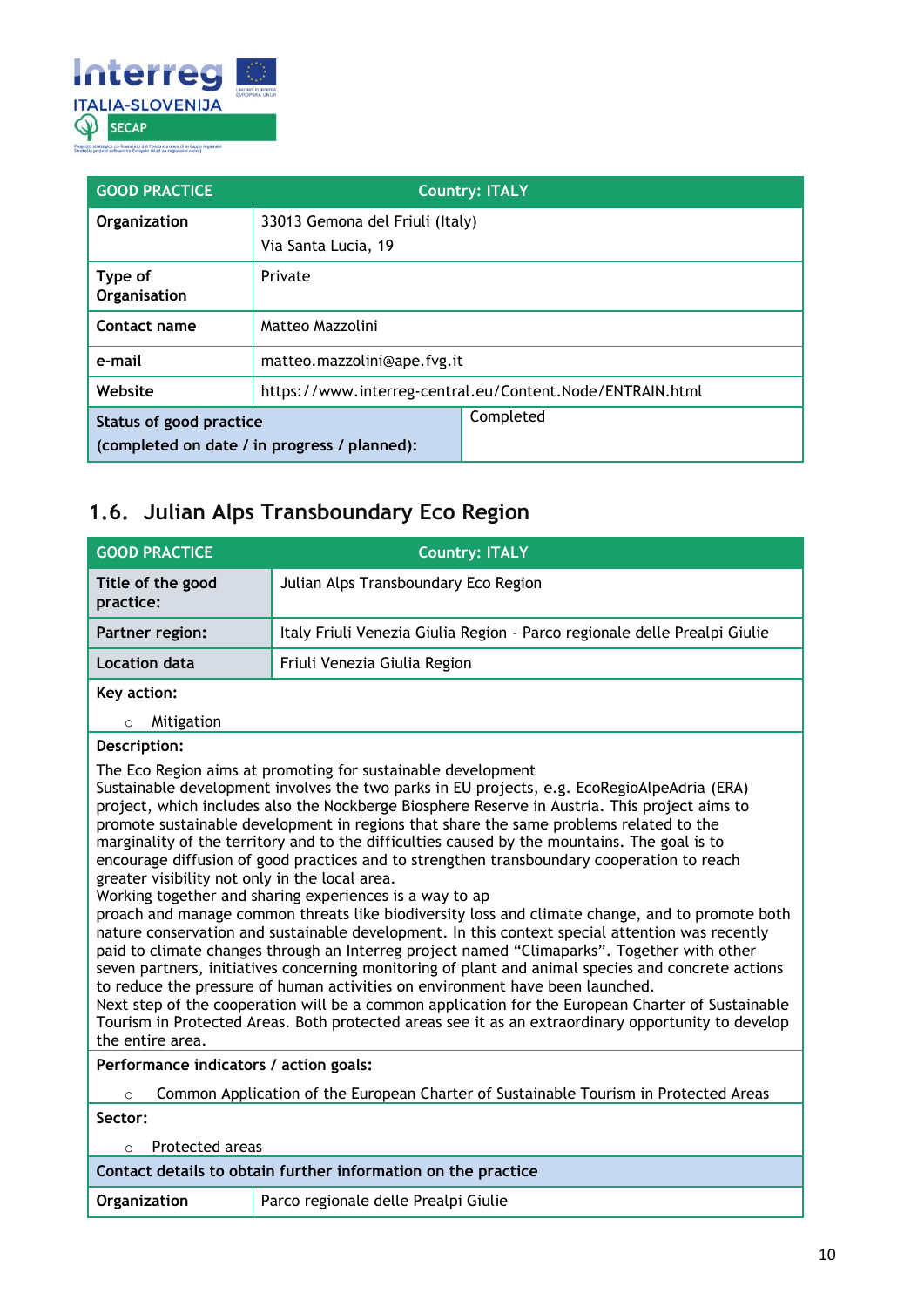

| <b>GOOD PRACTICE</b>                         | <b>Country: ITALY</b>                                                                                                               |         |
|----------------------------------------------|-------------------------------------------------------------------------------------------------------------------------------------|---------|
| Type of<br>Organisation                      | Public                                                                                                                              |         |
| Contact name                                 | Antonio Andrich                                                                                                                     |         |
| e-mail                                       | antonio.andrich@parcoprealpigiulie.it                                                                                               |         |
| Website                                      | https://www.europarc.org/news/2017/07/transparcnet-meeting-2017-<br>changing-climate-changing-parks/                                |         |
|                                              | https://www.europarc.org/nature/transboundary-cooperation/discover-<br>our-transboundary-areas/julian-alps-transboundary-ecoregion/ |         |
| Status of good practice                      |                                                                                                                                     | Ongoing |
| (completed on date / in progress / planned): |                                                                                                                                     |         |

### <span id="page-10-0"></span>**1.7. Project Prospect 2030**

| <b>GOOD PRACTICE</b>           | <b>Country: ITALY</b>                                    |
|--------------------------------|----------------------------------------------------------|
| Title of the good<br>practice: | PROSPECT 2030                                            |
| Partner region:                | Italy Friuli Venezia Giulia Region - APE - Energy Agency |
| Location data                  | Friuli Venezia Giulia Region                             |
| $Var$                          |                                                          |

**Key action:** 

o Mitigation

### **Description:**

The project focuses on good governance as the fundamental action to reduce CO2 emissions, boosting the energy transition towards a low-carbon economy. A dialogue with regional public authorities and local stakeholders is essential. The project aims at increasing awareness of the urgent need to adopt climate mitigation actions by involving regional public authorities in central Europe.

#### **Performance indicators / action goals:**

Capacity building workshops on Energy efficiency in Transport, energy planning and energy transition, renewable energy systems, buildings, energy grids and infrastructures, stakeholder engagement and the role of consumers

https://www.youtube.com/watch?v=8hYxFNwqdt8&list=PLXjrH8Kf0U-qhc55BL70f3FJO\_PvU69JA

- o Training activities addressed to stakeholders
- o A Youtube channel https://www.youtube.com/channel/UCsDmNMYiSpoXrLqARs0KmFQ each region and a link to the waste heat platform
- o Energy scenario assessment

**Sector:**

- o Buildings
- o Mobility & Transport
	- Private and commercial transport
	- Public transport
- o Energy
	- Local electrical production
	- Local heat/cold production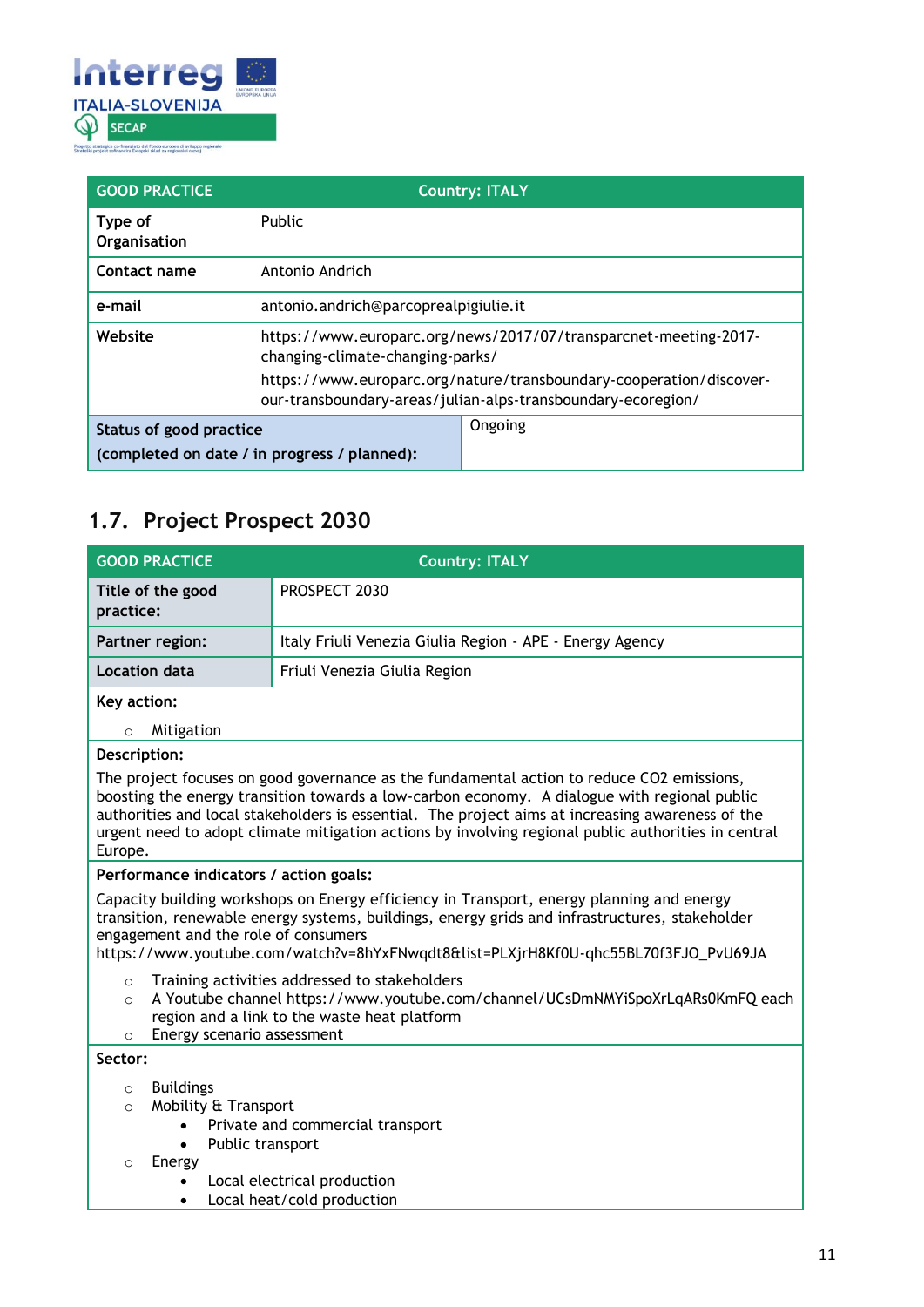

| <b>GOOD PRACTICE</b>                                                                        |                                                               | <b>Country: ITALY</b> |
|---------------------------------------------------------------------------------------------|---------------------------------------------------------------|-----------------------|
|                                                                                             |                                                               |                       |
|                                                                                             | Contact details to obtain further information on the practice |                       |
| Organization                                                                                | 33013 Gemona del Friuli (Italy)                               |                       |
|                                                                                             | Via Santa Lucia, 19                                           |                       |
| Type of<br>Organisation                                                                     | Private                                                       |                       |
| Contact name                                                                                | Matteo Mazzolini                                              |                       |
| e-mail                                                                                      | matteo.mazzolini@ape.fvg.it                                   |                       |
| Website                                                                                     | https://www.ape.fvg.it/prospect2030/                          |                       |
| 2019-2021<br><b>Status of good practice</b><br>(completed on date / in progress / planned): |                                                               |                       |

### <span id="page-11-0"></span>**1.8. SMOOTH PORTS**

| <b>GOOD PRACTICE</b>           | <b>Country: ITALY</b>                                     |
|--------------------------------|-----------------------------------------------------------|
| Title of the good<br>practice: | SMOOTH PORTS                                              |
| Partner region:                | Italy Friuli Venezia Giulia Region - Comune di Monfalcone |
| Location data                  | Friuli Venezia Giulia Region                              |
| Key action:                    |                                                           |

o Mitigation

#### **Description:**

SMOOTHPORTS tries to engage stakeholders from administration, port related business' and logistic business' along the supply chain and aims to reduce CO2 emissions from port-related road traffic by improving regional policy instruments in a holistic manner.

To achieve these aims, SMOOTH PORTS wants to utilise the differences of the project partners' ports through an exchange of effective tools and best practices. A key focus lies on finding optimal procedures for the clearance of the goods that are so vital for society and commerce – making their processing speedy and avoiding unnecessary burdens on environment and people. A further focus will be on the different approaches regarding Information and Communications Technology solutions for various traffic related port activities as well as on the question what alternative fuels can power port activities in the future.

#### **Performance indicators / action goals:**

- $\circ$  Develop the Carbon footprint of Ports. Carbon footprint assessment follows national and international Guidelines for determining the environmental impact of the seaports, especially in relation to NOx, SOx, CO2, CO, N2O, CH4, PM10 e PM2.5.
- o This methodology, which combines data from the Port monitoring platform, already operational, called MONICA (Monitoring and Control Architecture), with information from vessels and factories emissions. In this respect, the methodology ensures that both maritime as well as land operation are thoroughly assessed.
- o Databases such as HIS Markit and the IMO ships emissions toolkit are used for retrieving information related to ships calling the seaports. Data for terminals and plants settled in the ports are calculated from operators' data. Knowing how much trucks and road traffic in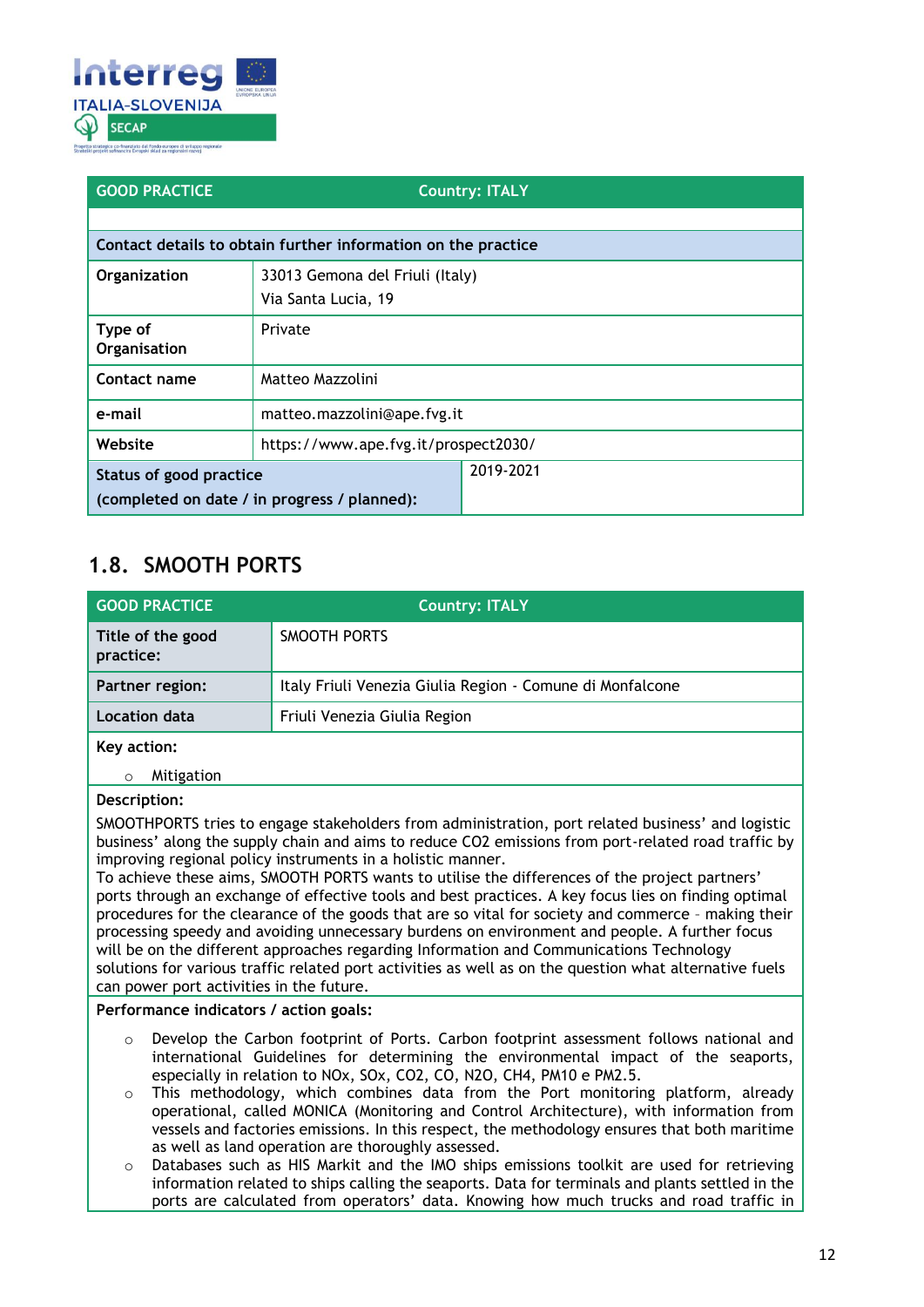

| <b>GOOD PRACTICE</b>                                                                                                                                                                                                                                                                                                                                                                                                                                                                                                                                                                                                                                                                                                                                                                                                                                                                                                                                                                                                                                                                                                                                                                                                                                                                                                                                                                                                                                                                                                                                                                                                                                                                                                                                                                                                                                                                 |                                                                       | <b>Country: ITALY</b>                                     |  |
|--------------------------------------------------------------------------------------------------------------------------------------------------------------------------------------------------------------------------------------------------------------------------------------------------------------------------------------------------------------------------------------------------------------------------------------------------------------------------------------------------------------------------------------------------------------------------------------------------------------------------------------------------------------------------------------------------------------------------------------------------------------------------------------------------------------------------------------------------------------------------------------------------------------------------------------------------------------------------------------------------------------------------------------------------------------------------------------------------------------------------------------------------------------------------------------------------------------------------------------------------------------------------------------------------------------------------------------------------------------------------------------------------------------------------------------------------------------------------------------------------------------------------------------------------------------------------------------------------------------------------------------------------------------------------------------------------------------------------------------------------------------------------------------------------------------------------------------------------------------------------------------|-----------------------------------------------------------------------|-----------------------------------------------------------|--|
| general contribute to CO2 emissions is a power policy tool to better steer decision making<br>towards a more sustainable approach. https://www.interregeurope.eu/policylearning/good-<br>practices/item/4742/port-carbon-footprint-assessment-and-methodology/<br>Develop and test the digital platform MYBOXPLACE in the Port of Hamburg. This is an<br>$\circ$<br>intelligent solution to optimize the transport of empty containers by trucks. The digital<br>platform MYBOXPLACE can be used by packers, forwarders, importers, exporters or container<br>shipping companies. Traditionally, packers or forwarders have brought their import<br>containers to an empty container depot after unpacking. The containers remained there until<br>they were needed again by other logistic companies for their export activities. The process<br>with MYBOXPLACE is much more streamlined. As the follow-up booking of the container<br>happens directly and digitally, the container does not have to be transported to an<br>intermediate storage depot and picked up again from there. The packer offers its unpacked<br>import container as an available empty container online via the platform for a certain period.<br>If another logistics provider reserves the container within the specified period, the container<br>can be transported directly to the next user without an intermediate stop at the empty<br>container depot. This direct exchange saves at least the transport to the container depot<br>and therewith CO2 emissions accordingly. In the first year, the VIRTUAL DEPOT /<br>MYBOXPLACE achieved a decrease of around 5.000 truck trips with empty containers in the<br>Port of Hamburg and thus savings of approx. 41 tons CO2 emissions.<br>https://www.interregeurope.eu/policylearning/good-practices/item/4741/myboxplace/<br>$\circ$<br>Sector: |                                                                       |                                                           |  |
|                                                                                                                                                                                                                                                                                                                                                                                                                                                                                                                                                                                                                                                                                                                                                                                                                                                                                                                                                                                                                                                                                                                                                                                                                                                                                                                                                                                                                                                                                                                                                                                                                                                                                                                                                                                                                                                                                      | Private and commercial transport                                      |                                                           |  |
| Public transport<br>Contact details to obtain further information on the practice                                                                                                                                                                                                                                                                                                                                                                                                                                                                                                                                                                                                                                                                                                                                                                                                                                                                                                                                                                                                                                                                                                                                                                                                                                                                                                                                                                                                                                                                                                                                                                                                                                                                                                                                                                                                    |                                                                       |                                                           |  |
| Organization                                                                                                                                                                                                                                                                                                                                                                                                                                                                                                                                                                                                                                                                                                                                                                                                                                                                                                                                                                                                                                                                                                                                                                                                                                                                                                                                                                                                                                                                                                                                                                                                                                                                                                                                                                                                                                                                         |                                                                       | VIA SAN'AMBROGIO, 12 - 34074 MONFALCONE                   |  |
| Type of<br>Organisation                                                                                                                                                                                                                                                                                                                                                                                                                                                                                                                                                                                                                                                                                                                                                                                                                                                                                                                                                                                                                                                                                                                                                                                                                                                                                                                                                                                                                                                                                                                                                                                                                                                                                                                                                                                                                                                              | Public                                                                |                                                           |  |
| Contact name                                                                                                                                                                                                                                                                                                                                                                                                                                                                                                                                                                                                                                                                                                                                                                                                                                                                                                                                                                                                                                                                                                                                                                                                                                                                                                                                                                                                                                                                                                                                                                                                                                                                                                                                                                                                                                                                         | Valeria Covarelli Italian contact point, LUCIO GREGORETTI Monfalcone) |                                                           |  |
| e-mail                                                                                                                                                                                                                                                                                                                                                                                                                                                                                                                                                                                                                                                                                                                                                                                                                                                                                                                                                                                                                                                                                                                                                                                                                                                                                                                                                                                                                                                                                                                                                                                                                                                                                                                                                                                                                                                                               | europa@comune.monfalcone.go.it                                        |                                                           |  |
| Website                                                                                                                                                                                                                                                                                                                                                                                                                                                                                                                                                                                                                                                                                                                                                                                                                                                                                                                                                                                                                                                                                                                                                                                                                                                                                                                                                                                                                                                                                                                                                                                                                                                                                                                                                                                                                                                                              |                                                                       | https://www.interregeurope.eu/smoothports/good-practices/ |  |
|                                                                                                                                                                                                                                                                                                                                                                                                                                                                                                                                                                                                                                                                                                                                                                                                                                                                                                                                                                                                                                                                                                                                                                                                                                                                                                                                                                                                                                                                                                                                                                                                                                                                                                                                                                                                                                                                                      | <b>Ongoing 2019-2023</b><br><b>Status of good practice</b>            |                                                           |  |
|                                                                                                                                                                                                                                                                                                                                                                                                                                                                                                                                                                                                                                                                                                                                                                                                                                                                                                                                                                                                                                                                                                                                                                                                                                                                                                                                                                                                                                                                                                                                                                                                                                                                                                                                                                                                                                                                                      | (completed on date / in progress / planned):                          |                                                           |  |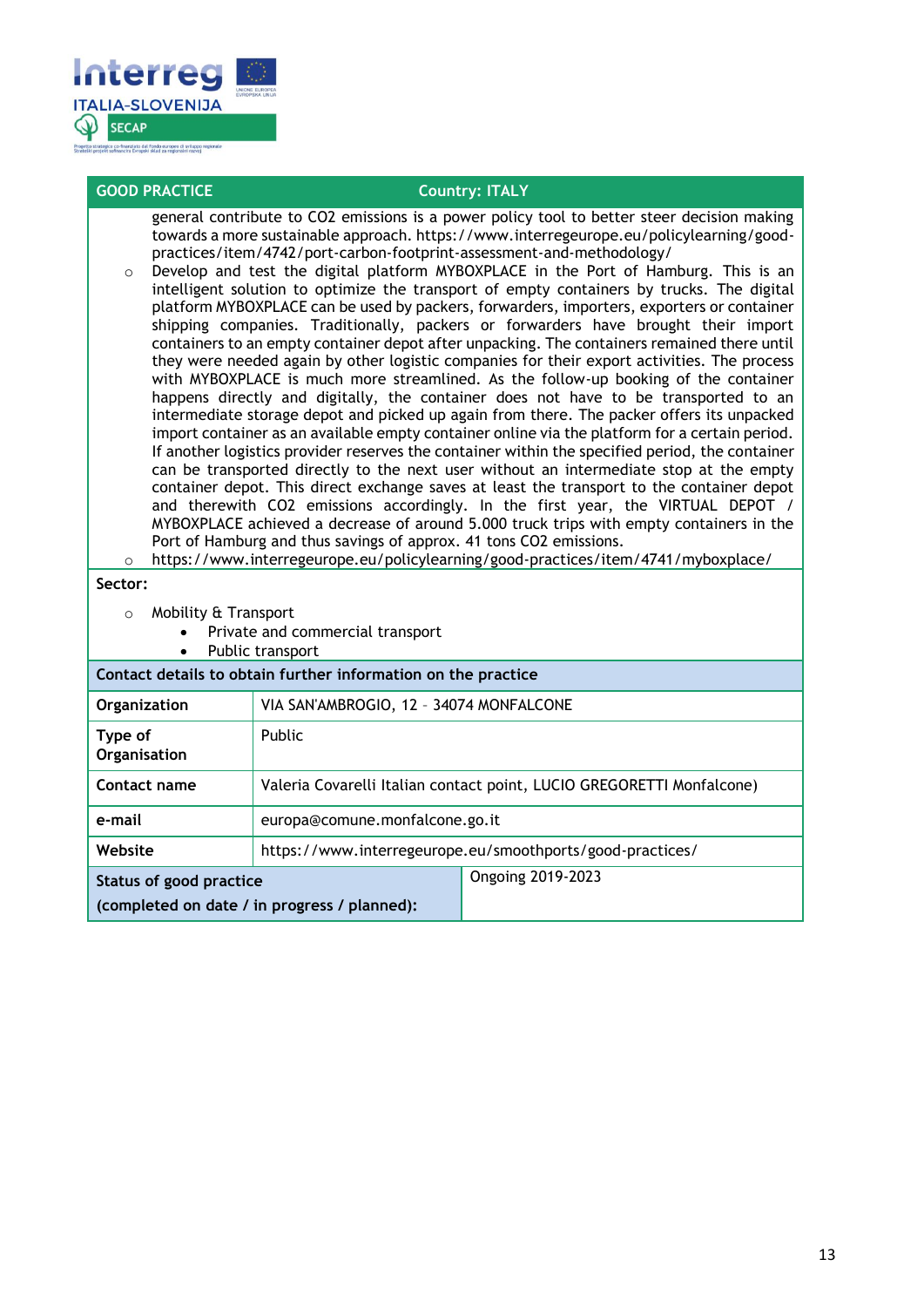

## <span id="page-13-0"></span>**2 Good practices from PP2 UniTS, Italy**

### <span id="page-13-1"></span>**2.1 Project AReTS- Trieste Water Network**

| <b>GOOD PRACTICE</b>                                                                                                                                                                                                                                                                                                                                                                                                                                                                                                                                                                                                                                     | <b>Country: ITALY</b>                                                                                                                                                                                                                                                                                                                                                                                                                                                                                                                                                                                                                                                                                                                                                                                                                                                                                                                                                                                                                                                                                                                                                                                                           |
|----------------------------------------------------------------------------------------------------------------------------------------------------------------------------------------------------------------------------------------------------------------------------------------------------------------------------------------------------------------------------------------------------------------------------------------------------------------------------------------------------------------------------------------------------------------------------------------------------------------------------------------------------------|---------------------------------------------------------------------------------------------------------------------------------------------------------------------------------------------------------------------------------------------------------------------------------------------------------------------------------------------------------------------------------------------------------------------------------------------------------------------------------------------------------------------------------------------------------------------------------------------------------------------------------------------------------------------------------------------------------------------------------------------------------------------------------------------------------------------------------------------------------------------------------------------------------------------------------------------------------------------------------------------------------------------------------------------------------------------------------------------------------------------------------------------------------------------------------------------------------------------------------|
| Title of the good<br>practice:                                                                                                                                                                                                                                                                                                                                                                                                                                                                                                                                                                                                                           | AReTs Project - Trieste Water Network                                                                                                                                                                                                                                                                                                                                                                                                                                                                                                                                                                                                                                                                                                                                                                                                                                                                                                                                                                                                                                                                                                                                                                                           |
| Partner region:                                                                                                                                                                                                                                                                                                                                                                                                                                                                                                                                                                                                                                          | Italy                                                                                                                                                                                                                                                                                                                                                                                                                                                                                                                                                                                                                                                                                                                                                                                                                                                                                                                                                                                                                                                                                                                                                                                                                           |
| <b>Location data</b>                                                                                                                                                                                                                                                                                                                                                                                                                                                                                                                                                                                                                                     | Italy - Trieste                                                                                                                                                                                                                                                                                                                                                                                                                                                                                                                                                                                                                                                                                                                                                                                                                                                                                                                                                                                                                                                                                                                                                                                                                 |
| Key action:                                                                                                                                                                                                                                                                                                                                                                                                                                                                                                                                                                                                                                              |                                                                                                                                                                                                                                                                                                                                                                                                                                                                                                                                                                                                                                                                                                                                                                                                                                                                                                                                                                                                                                                                                                                                                                                                                                 |
| Mitigation<br>$\circ$                                                                                                                                                                                                                                                                                                                                                                                                                                                                                                                                                                                                                                    |                                                                                                                                                                                                                                                                                                                                                                                                                                                                                                                                                                                                                                                                                                                                                                                                                                                                                                                                                                                                                                                                                                                                                                                                                                 |
| Description:                                                                                                                                                                                                                                                                                                                                                                                                                                                                                                                                                                                                                                             |                                                                                                                                                                                                                                                                                                                                                                                                                                                                                                                                                                                                                                                                                                                                                                                                                                                                                                                                                                                                                                                                                                                                                                                                                                 |
|                                                                                                                                                                                                                                                                                                                                                                                                                                                                                                                                                                                                                                                          | To sensitize the University community to responsible consumption of resources, the AReTS Project<br>aims to stimulate users to drink tap water and at the same time aims to reduce the invasive and<br>excessive use of plastic. It is implemented with the installation of microfiltered, sanitized and<br>biologically pure "on tap" water dispensers inside the university buildings, starting with those of the<br>main Campus in Piazzale Europa, according to a program based on the criterion of prioritizing<br>buildings in which the presence of students is prevalent, and which considers the timing of the<br>works to be started on numerous buildings in the short and medium term (2-4 years). The<br>dispensers will be part of the set-up, in the various buildings, of green corners which are intended<br>as points of awareness as regards the issues of environmental sustainability (where bins for the<br>differentiation of waste and dissemination material of initiatives for sustainability will also be set<br>up). The AReTS Project is completed with the production of customized UniTs water bottles, which<br>can be supplied to each registration number upon first registration with UniTs. |
| Performance indicators / action goals:                                                                                                                                                                                                                                                                                                                                                                                                                                                                                                                                                                                                                   |                                                                                                                                                                                                                                                                                                                                                                                                                                                                                                                                                                                                                                                                                                                                                                                                                                                                                                                                                                                                                                                                                                                                                                                                                                 |
| The goal is to carry out the following dispenser installation plan:<br>$\circ$<br>period 2020/21:<br>$\circ$<br>Building H3: 2<br>$\circ$<br>Building A: 2<br>$\circ$<br>Buildings C8-C9: 1<br>$\circ$<br>Building F: 1<br>$\circ$<br>period 2021/22<br>$\circ$<br>Via Alviano building - Polo Gorizia: 2<br>$\circ$<br>Building B: 1<br>$\circ$<br>Building C11: 2<br>$\circ$<br>H2-H2 bis building: 1<br>$\circ$<br>Building M: 1<br>O<br>Block C-SG: 1<br>$\circ$<br>period 2022/23<br>$\circ$<br>Building C7: 1<br>$\circ$<br>Building C5-C2-C3: 2<br>$\circ$<br>Blocks F1-F2 - SG: 2<br>$\circ$<br>Block Q SG - 1<br>$\circ$<br>Block O SG - 1<br>O |                                                                                                                                                                                                                                                                                                                                                                                                                                                                                                                                                                                                                                                                                                                                                                                                                                                                                                                                                                                                                                                                                                                                                                                                                                 |
| Sector:                                                                                                                                                                                                                                                                                                                                                                                                                                                                                                                                                                                                                                                  |                                                                                                                                                                                                                                                                                                                                                                                                                                                                                                                                                                                                                                                                                                                                                                                                                                                                                                                                                                                                                                                                                                                                                                                                                                 |
| Water<br>$\circ$<br>Waste                                                                                                                                                                                                                                                                                                                                                                                                                                                                                                                                                                                                                                |                                                                                                                                                                                                                                                                                                                                                                                                                                                                                                                                                                                                                                                                                                                                                                                                                                                                                                                                                                                                                                                                                                                                                                                                                                 |
| $\circ$                                                                                                                                                                                                                                                                                                                                                                                                                                                                                                                                                                                                                                                  | Contact details to obtain further information on the practice                                                                                                                                                                                                                                                                                                                                                                                                                                                                                                                                                                                                                                                                                                                                                                                                                                                                                                                                                                                                                                                                                                                                                                   |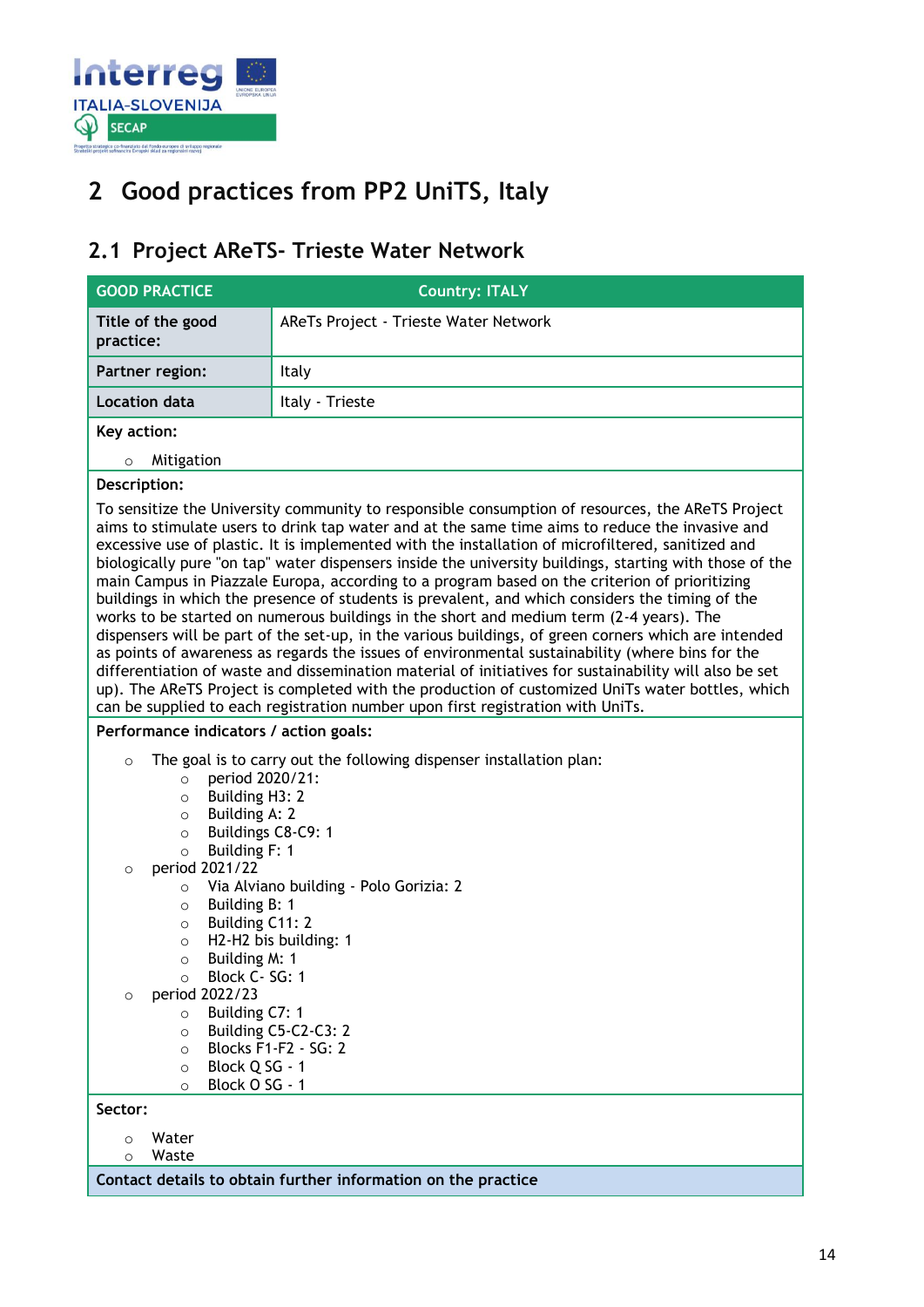

| <b>GOOD PRACTICE</b>                                                    | <b>Country: ITALY</b>                                        |                           |
|-------------------------------------------------------------------------|--------------------------------------------------------------|---------------------------|
| Organization                                                            | University of Trieste                                        |                           |
| Type of<br>Organisation                                                 | <b>Public</b>                                                |                           |
| Contact name                                                            | Roberto Vergine - Department of Engineering and Architecture |                           |
| e-mail                                                                  | roberto.vergine@amm.units.it                                 |                           |
| Website                                                                 | https://www.units.it/                                        |                           |
| Status of good practice<br>(completed on date / in progress / planned): |                                                              | Completed and in progress |

### <span id="page-14-0"></span>**2.2 Installation of photovoltaic systems**

| <b>GOOD PRACTICE</b>                                                                                                                                                                                                                                                                                               |                                                              | <b>Country: ITALY/SLOVENIA</b>                                                          |
|--------------------------------------------------------------------------------------------------------------------------------------------------------------------------------------------------------------------------------------------------------------------------------------------------------------------|--------------------------------------------------------------|-----------------------------------------------------------------------------------------|
| Title of the good<br>practice:                                                                                                                                                                                                                                                                                     | Installation of photovoltaic systems                         |                                                                                         |
| Partner region:                                                                                                                                                                                                                                                                                                    | Italy                                                        |                                                                                         |
| <b>Location data</b>                                                                                                                                                                                                                                                                                               | Italy - Trieste - University district of p.le Europa         |                                                                                         |
| Key action:                                                                                                                                                                                                                                                                                                        |                                                              |                                                                                         |
| Mitigation<br>$\circ$                                                                                                                                                                                                                                                                                              |                                                              |                                                                                         |
| Description:                                                                                                                                                                                                                                                                                                       |                                                              |                                                                                         |
| Over the years, the following interventions for the installation of photovoltaic systems have<br>impacted the university buildings in the district of p.le Europa:<br>building B: 19kWp plant activated in 2009<br>building C6: 4 kWp plant activated in 2020<br>building A: 318 kWp plant in the activation phase |                                                              |                                                                                         |
| Performance indicators / action goals:                                                                                                                                                                                                                                                                             |                                                              |                                                                                         |
| $\circ$                                                                                                                                                                                                                                                                                                            |                                                              | In 2020, 30,132 kWh were produced, equal to a reduction in CO2 emissions of 13,053 tons |
| Sector:                                                                                                                                                                                                                                                                                                            |                                                              |                                                                                         |
| Energy<br>$\circ$                                                                                                                                                                                                                                                                                                  |                                                              |                                                                                         |
| Local electrical production                                                                                                                                                                                                                                                                                        |                                                              |                                                                                         |
| Contact details to obtain further information on the practice                                                                                                                                                                                                                                                      |                                                              |                                                                                         |
| Organization                                                                                                                                                                                                                                                                                                       | University of Trieste                                        |                                                                                         |
| Type of<br>Organisation                                                                                                                                                                                                                                                                                            | Public                                                       |                                                                                         |
| Contact name                                                                                                                                                                                                                                                                                                       | Roberto Vergine - Department of Engineering and Architecture |                                                                                         |
| e-mail                                                                                                                                                                                                                                                                                                             | roberto.vergine@amm.units.it                                 |                                                                                         |
| Website                                                                                                                                                                                                                                                                                                            | https://www.units.it/                                        |                                                                                         |
| <b>Status of good practice</b>                                                                                                                                                                                                                                                                                     |                                                              | Completed and in progress                                                               |
| (completed on date / in progress / planned):                                                                                                                                                                                                                                                                       |                                                              |                                                                                         |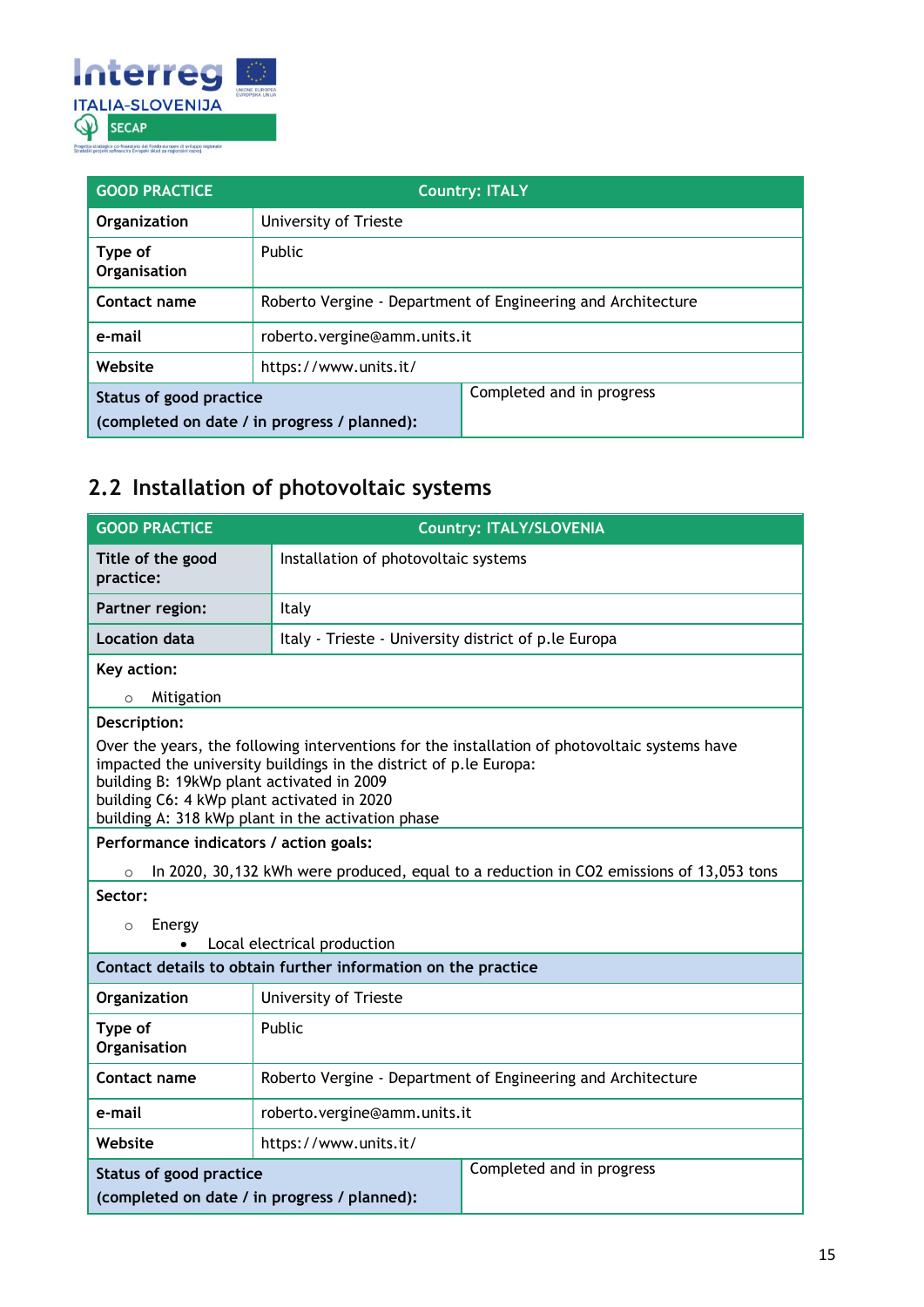

### <span id="page-15-0"></span>**2.3. Improvement of the thermal insulation of the building envelope**

| <b>GOOD PRACTICE</b>                                                                                                                                                                                                                                                                                                                                                                                                                                                                                                                                                                                                                                          | <b>Country: ITALY/SLOVENIA</b>                                                                              |                                                                                                    |
|---------------------------------------------------------------------------------------------------------------------------------------------------------------------------------------------------------------------------------------------------------------------------------------------------------------------------------------------------------------------------------------------------------------------------------------------------------------------------------------------------------------------------------------------------------------------------------------------------------------------------------------------------------------|-------------------------------------------------------------------------------------------------------------|----------------------------------------------------------------------------------------------------|
| Title of the good<br>practice:                                                                                                                                                                                                                                                                                                                                                                                                                                                                                                                                                                                                                                | Improvement of the thermal insulation of the building envelope                                              |                                                                                                    |
| Partner region:                                                                                                                                                                                                                                                                                                                                                                                                                                                                                                                                                                                                                                               | Italy                                                                                                       |                                                                                                    |
| <b>Location data</b>                                                                                                                                                                                                                                                                                                                                                                                                                                                                                                                                                                                                                                          | Italy - Trieste                                                                                             |                                                                                                    |
| Key action:                                                                                                                                                                                                                                                                                                                                                                                                                                                                                                                                                                                                                                                   |                                                                                                             |                                                                                                    |
| Mitigation<br>$\circ$                                                                                                                                                                                                                                                                                                                                                                                                                                                                                                                                                                                                                                         |                                                                                                             |                                                                                                    |
| Description:                                                                                                                                                                                                                                                                                                                                                                                                                                                                                                                                                                                                                                                  |                                                                                                             |                                                                                                    |
|                                                                                                                                                                                                                                                                                                                                                                                                                                                                                                                                                                                                                                                               | university buildings, provided for in the Three-Year Plan of Public Works.                                  | Realization of work to replace windows and doors and thermal insulation of the building casings of |
| Performance indicators / action goals:                                                                                                                                                                                                                                                                                                                                                                                                                                                                                                                                                                                                                        |                                                                                                             |                                                                                                    |
| The objective is the execution of the following work plan:<br>$\Omega$<br>Ed. B - window replacement - $\epsilon$ 500,000 - early 2022<br>$\circ$<br>Building C1 - windows replacement - $\epsilon$ 1,406,000 - early 2023<br>$\circ$<br>Building F - completion of window replacement - $\epsilon$ 620,000 - early 2023<br>$\circ$<br>Ed A central body - windows replacement - $\epsilon$ 1,330,000 - early 2021<br>$\circ$<br>Buildings C5 - thermal insulation of the building envelope - $\epsilon$ 2,418,600 - early 2021<br>$\Omega$<br>Sector:<br><b>Buildings</b><br>$\circ$<br>Tertiary buildings (non-municipal equipment/facilities)<br>$\bullet$ |                                                                                                             |                                                                                                    |
| Contact details to obtain further information on the practice                                                                                                                                                                                                                                                                                                                                                                                                                                                                                                                                                                                                 |                                                                                                             |                                                                                                    |
| Organization                                                                                                                                                                                                                                                                                                                                                                                                                                                                                                                                                                                                                                                  | University of Trieste                                                                                       |                                                                                                    |
| Type of<br>Organisation                                                                                                                                                                                                                                                                                                                                                                                                                                                                                                                                                                                                                                       | Public                                                                                                      |                                                                                                    |
| Contact name                                                                                                                                                                                                                                                                                                                                                                                                                                                                                                                                                                                                                                                  | Roberto Vergine - Department of Engineering and Architecture                                                |                                                                                                    |
| e-mail                                                                                                                                                                                                                                                                                                                                                                                                                                                                                                                                                                                                                                                        | roberto.vergine@amm.units.it                                                                                |                                                                                                    |
| Website                                                                                                                                                                                                                                                                                                                                                                                                                                                                                                                                                                                                                                                       | https://www.units.it/                                                                                       |                                                                                                    |
|                                                                                                                                                                                                                                                                                                                                                                                                                                                                                                                                                                                                                                                               | Completed and in progress<br><b>Status of good practice</b><br>(completed on date / in progress / planned): |                                                                                                    |

## <span id="page-15-1"></span>**2.4. Project MUSE – Use of electic vehicles, micro grids and renewable energy production**

| <b>GOOD PRACTICE</b>           | <b>Country: ITALY/SLOVENIA</b>                                                                                                                                                                          |
|--------------------------------|---------------------------------------------------------------------------------------------------------------------------------------------------------------------------------------------------------|
| Title of the good<br>practice: | Mobility energy efficiency works with the use of electric vehicles, micro-<br>grids and production of energy from renewable sources at the University<br>of P. le Europa n. 1 - Trieste (MUSE project). |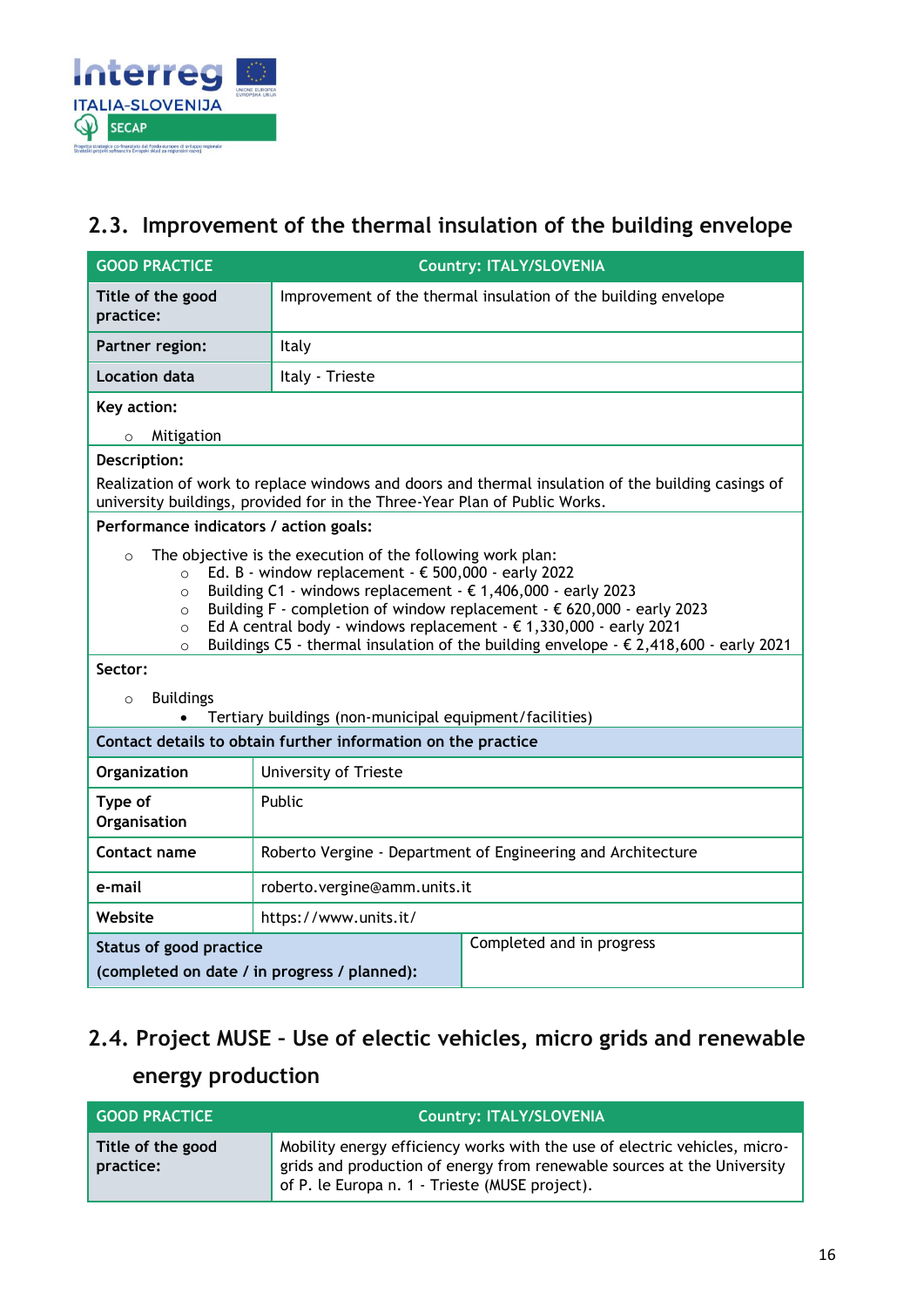

| <b>GOOD PRACTICE</b>                                                                                                                                                                                                                                            | <b>Country: ITALY/SLOVENIA</b>                               |  |  |
|-----------------------------------------------------------------------------------------------------------------------------------------------------------------------------------------------------------------------------------------------------------------|--------------------------------------------------------------|--|--|
| Partner region:                                                                                                                                                                                                                                                 | Italy/Slovenia                                               |  |  |
| Location data                                                                                                                                                                                                                                                   | Italy - Trieste                                              |  |  |
| Key action:                                                                                                                                                                                                                                                     |                                                              |  |  |
| Mitigation<br>$\circ$                                                                                                                                                                                                                                           |                                                              |  |  |
| Description:                                                                                                                                                                                                                                                    |                                                              |  |  |
| A charging station for electric vehicles (2 stations for cars and 2 for bikes) with a power of 4 kWp<br>connected to the network and powered by photovoltaic panels located on the roof of the university<br>buildings was constructed at the p.le Europa area. |                                                              |  |  |
| Performance indicators / action goals:                                                                                                                                                                                                                          |                                                              |  |  |
| The goal is to increase the number of charging stations for electric vehicles, by joining the<br>$\circ$<br>NOEMIX project and further initiatives.                                                                                                             |                                                              |  |  |
| Sector:                                                                                                                                                                                                                                                         |                                                              |  |  |
| <b>Buildings</b><br>$\Omega$                                                                                                                                                                                                                                    |                                                              |  |  |
| Mobility & Transport<br>$\Omega$<br>Energy<br>$\circ$                                                                                                                                                                                                           |                                                              |  |  |
| Green public procurement                                                                                                                                                                                                                                        |                                                              |  |  |
| Contact details to obtain further information on the practice                                                                                                                                                                                                   |                                                              |  |  |
| Organization                                                                                                                                                                                                                                                    | University of Trieste                                        |  |  |
| Type of<br>Organisation                                                                                                                                                                                                                                         | Public                                                       |  |  |
| Contact name                                                                                                                                                                                                                                                    | Roberto Vergine - Department of Engineering and Architecture |  |  |
| e-mail                                                                                                                                                                                                                                                          | roberto.vergine@amm.units.it                                 |  |  |
| Website                                                                                                                                                                                                                                                         | https://www.units.it/                                        |  |  |
| Status of good practice                                                                                                                                                                                                                                         | Completed and in progress                                    |  |  |
| (completed on date / in progress / planned):                                                                                                                                                                                                                    |                                                              |  |  |

### <span id="page-16-0"></span>**2.5. Reduced energy consumption**

| <b>GOOD PRACTICE</b>                                                                                                                                                                                                                                                       | <b>Country: ITALY/SLOVENIA</b> |  |
|----------------------------------------------------------------------------------------------------------------------------------------------------------------------------------------------------------------------------------------------------------------------------|--------------------------------|--|
| Title of the good<br>practice:                                                                                                                                                                                                                                             | Reduced energy consumption     |  |
| Partner region:                                                                                                                                                                                                                                                            | Italy                          |  |
| <b>Location data</b>                                                                                                                                                                                                                                                       | Italy - Trieste                |  |
| Key action:                                                                                                                                                                                                                                                                |                                |  |
| Mitigation<br>$\circ$                                                                                                                                                                                                                                                      |                                |  |
| Description:                                                                                                                                                                                                                                                               |                                |  |
| Adherence to the Consip Integrated Energy Service 3 contract which provides for the reduction of<br>energy consumption (25% for thermal energy and 20% for electricity) starting from the second<br>contractual year through the implementation of energy efficiency works |                                |  |

The interventions can be summarized as follows: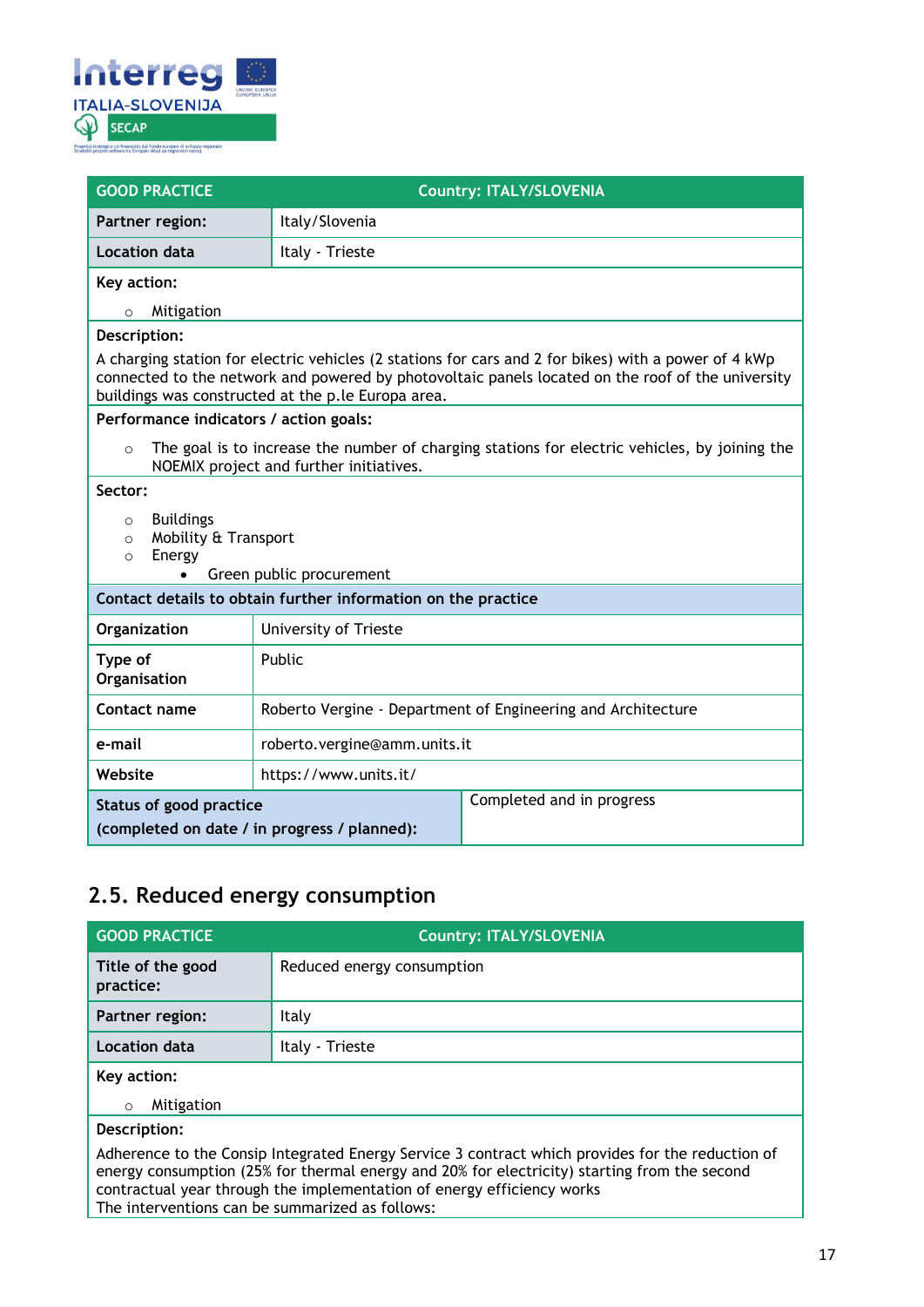

#### **GOOD PRACTICE COUNTRY: ITALY/SLOVENIA**

- Electrical systems (relamping with replacement of traditional lighting bodies with the same number of LEDs in buildings A, B, C1, C8, C9, C11, H2, H2bis, H3, Campo Marzio, via Filzi, Polo Universitario Goriziano);
- Thermal systems (UTA engine replacement ed.C11, redevelopment of thermal power stations and substations in via Zanella - via Lazzaretto 6 and 8 - former OPP district androna Baciocchi - via Filzi - Goriziano University Center - via Tigor - via Università 1),
- Redevelopment of distribution substations of the district heating ring of the p.le Europa district,
- Installation of the Building Management System at the service of buildings B, C11, Q, via Zanella, building W, via Lazzaretto 6-8, androna Campo Marzio 10, via Tigor 22, Goriziano University and Conference Center;

**Performance indicators / action goals:**

 $\circ$  Reduction of energy consumption (25% for thermal energy and 20% for electricity).

#### **Sector:**

- o Buildings
- o Energy
	- Green public procurement
	- Local electrical production
	- Local heat/cold production

| Contact details to obtain further information on the practice           |                                                              |                           |
|-------------------------------------------------------------------------|--------------------------------------------------------------|---------------------------|
| Organization                                                            | University of Trieste                                        |                           |
| Type of<br>Organisation                                                 | <b>Public</b>                                                |                           |
| Contact name                                                            | Roberto Vergine - Department of Engineering and Architecture |                           |
| e-mail                                                                  | roberto.vergine@amm.units.it                                 |                           |
| Website                                                                 | https://www.units.it/                                        |                           |
| Status of good practice<br>(completed on date / in progress / planned): |                                                              | Completed and in progress |

### <span id="page-17-0"></span>**2.6. Project Smart Campus**

| <b>GOOD PRACTICE</b>           | <b>Country: ITALY/SLOVENIA</b>                                                                    |
|--------------------------------|---------------------------------------------------------------------------------------------------|
| Title of the good<br>practice: | SMART CAMPUS and S3UNICA "Smart SpecialiSation UNIvercity CAmpus" -<br><b>INTERREG EUROPE</b>     |
| Partner region:                | Italy/Slovenia                                                                                    |
| Location data                  | Italy - Trieste                                                                                   |
| Key action:                    |                                                                                                   |
| Mitigation<br>$\circ$          |                                                                                                   |
| Description:                   |                                                                                                   |
|                                | The project plans to capitalize on the experience of the Smart Campus project (from which a first |

The project plans to capitalize on the experience of the Smart Campus project (from which a first lot has been created to measure the electricity consumption of the medium voltage Campus ring. A second lot is being planned) to improve the efficiency energy of the buildings and other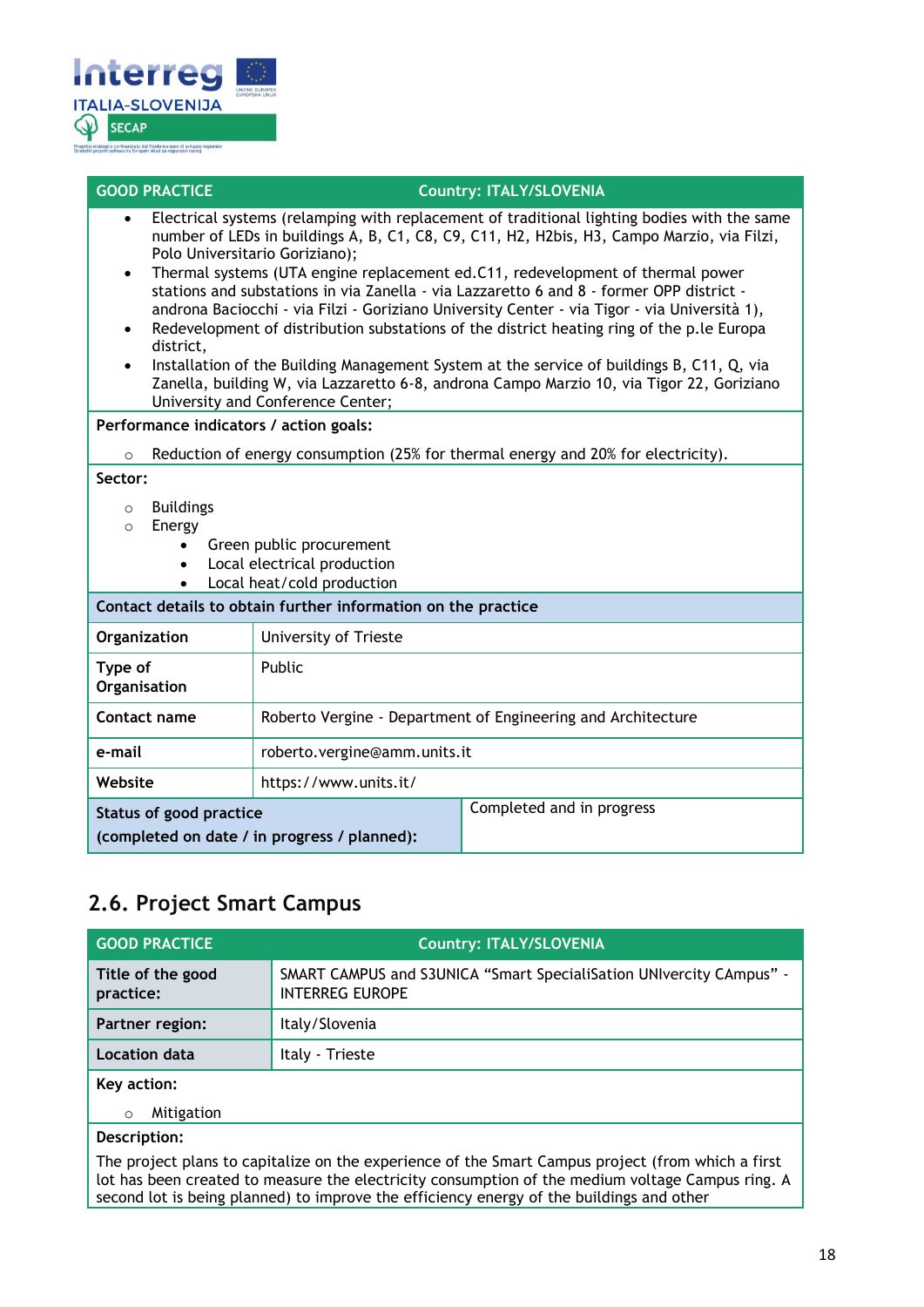

#### **GOOD PRACTICE COUNTY: ITALY/SLOVENIA**

infrastructure of the University Campus, promoting symbiosis with the regional territory and the development of innovative solutions along the entire value chain in the area of energy-saving and smart grid developments: a common methodology will be defined, using the new directive on energy performance of buildings and its intelligent availability indicator.

Step 1: identification and analysis.

A self-assessment tool that allows regional stakeholders to identify their strengths and weaknesses across the innovation cycle, policy framework, technology, and financial results.

Step 2: interregional mutual learning

S3UNICA will organize events for the sharing of experiences (EE) in each region. Each partner will focus on strategies, technical solutions, the policy framework and ecosystem of the host region, to increase smart energy savings, distribution and production measures, as well as methods, resources, results and experience during the innovation cycle.

Step 3: knowledge transfer and action plans. S3UNICA will disseminate key lessons learned from S3UNICA partners' rich experience in meetings, start coding tools and implement policy methods, and develop an interregional ecosystem to support the growth of transnational markets.

**Performance indicators / action goals:**

 $\circ$  The goal is to develop a University smart grid with a low environmental impact that is capable of integrating generation plants from renewable sources with storage systems and charging stations for electric vehicles, controlled by an "intelligent" automatic system that allows active management of the various components of the electricity network, to optimize their operation and reduce energy consumption.

**Sector:**

- o Buildings
- o Mobility & Transport
- o Industry
- o Energy
	- Local electrical production

**Contact details to obtain further information on the practice**

| Organization                                 | University of Trieste                                        |                           |
|----------------------------------------------|--------------------------------------------------------------|---------------------------|
| Type of<br>Organisation                      | Public                                                       |                           |
| Contact name                                 | Roberto Vergine - Department of Engineering and Architecture |                           |
| e-mail                                       | https://www.units.it/                                        |                           |
| Website                                      | www.website.com                                              |                           |
| <b>Status of good practice</b>               |                                                              | Completed and in progress |
| (completed on date / in progress / planned): |                                                              |                           |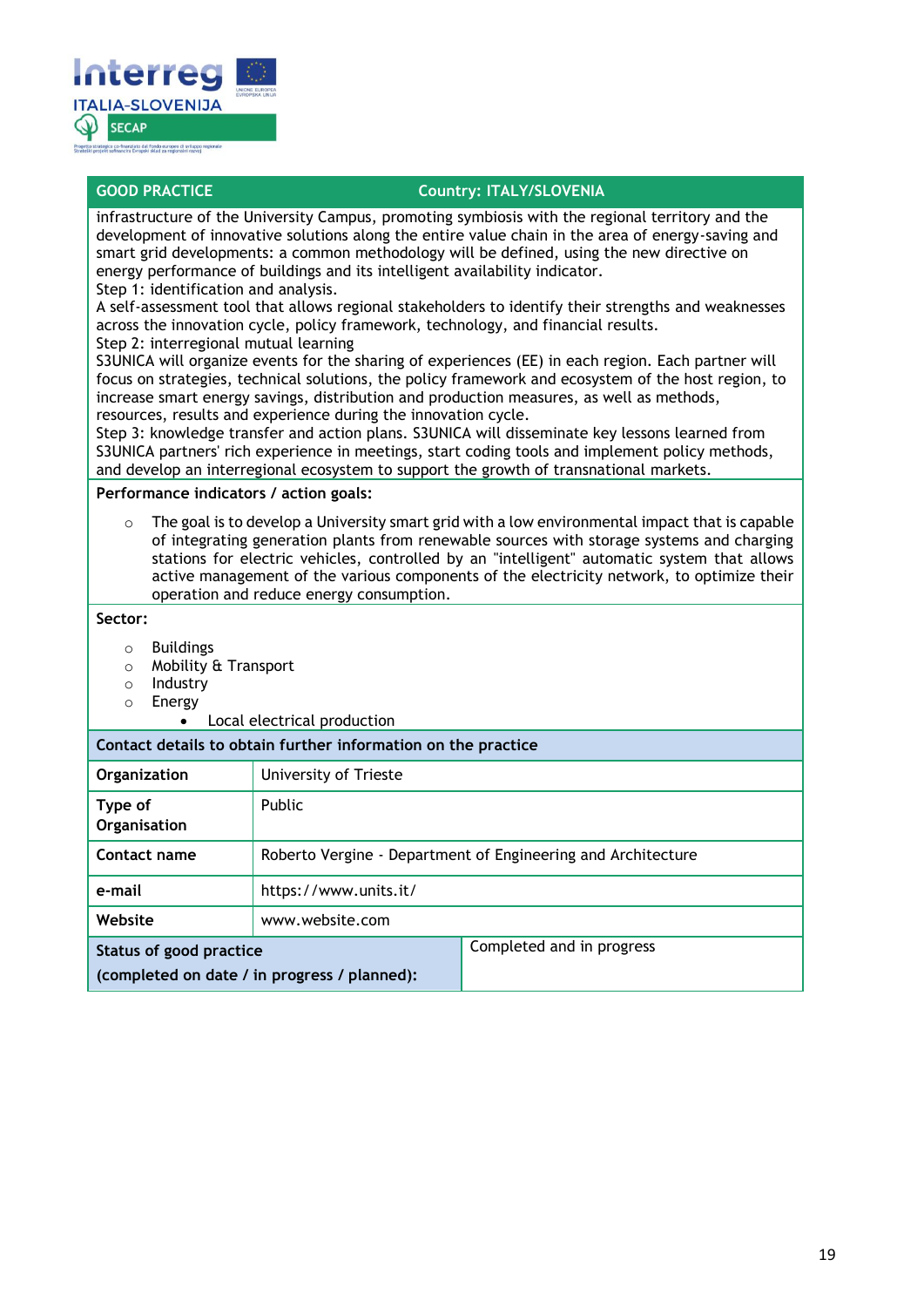

## <span id="page-19-0"></span>**3 Good practices from PP3 AREA**

### <span id="page-19-1"></span>**3.1. Upgrading of public lighting installations**

| <b>GOOD PRACTICE</b>                                                                                                                                                                                                                                                                                                                                                                                                                                                                                                                                                                                                                                                                                                                                                                                                                                                                                                                                                                                                               | <b>Country: ITALY/SLOVENIA</b>             |  |  |  |
|------------------------------------------------------------------------------------------------------------------------------------------------------------------------------------------------------------------------------------------------------------------------------------------------------------------------------------------------------------------------------------------------------------------------------------------------------------------------------------------------------------------------------------------------------------------------------------------------------------------------------------------------------------------------------------------------------------------------------------------------------------------------------------------------------------------------------------------------------------------------------------------------------------------------------------------------------------------------------------------------------------------------------------|--------------------------------------------|--|--|--|
| Title of the good<br>practice:                                                                                                                                                                                                                                                                                                                                                                                                                                                                                                                                                                                                                                                                                                                                                                                                                                                                                                                                                                                                     | Upgrading of public lighting installations |  |  |  |
| Partner region:                                                                                                                                                                                                                                                                                                                                                                                                                                                                                                                                                                                                                                                                                                                                                                                                                                                                                                                                                                                                                    | Italy                                      |  |  |  |
| <b>Location data</b>                                                                                                                                                                                                                                                                                                                                                                                                                                                                                                                                                                                                                                                                                                                                                                                                                                                                                                                                                                                                               | Municipality of Trieste                    |  |  |  |
| Key action:<br>Mitigation<br>$\circ$                                                                                                                                                                                                                                                                                                                                                                                                                                                                                                                                                                                                                                                                                                                                                                                                                                                                                                                                                                                               |                                            |  |  |  |
| Description:<br>The public lighting systems have been updated by replacing obsolete lamps with the best luminous<br>efficiency lamps available on the market.<br>In 2012 the use of LED lamps to replace sodium vapor lamps was proposed to the municipal<br>administration and in this sense the activities were developed with the replacement of the lighting<br>systems of the city of Trieste.<br>Electricity consumption decreased from 22,945 MWh in 2001 (SEAP 2014 data), to an average of<br>17,960 MWh for the 2009-2011 three-year period (2014-2011 SEAP figure), to an average of 14,855<br>MWh for the 2010-2012 three-year period (I SEAP Implementation Report), to an average of 12,221<br>MWh for the five-year period 2012-2016 (figure II SEAP Implementation Report), to an average of<br>12,609 MWh for the five-year period 2014-2018 (figure III SEAP Implementation Report) to an<br>average of 13,136 MWh for the five-year period 2015-2019 and specifically equal to 13,518 MWh for<br>the year 2019. |                                            |  |  |  |
| Performance indicators / action goals:<br>Energy saving: 9,427 MWh<br>$\circ$<br>Reduction of CO2 emissions: 4,440 tCO2<br>$\circ$                                                                                                                                                                                                                                                                                                                                                                                                                                                                                                                                                                                                                                                                                                                                                                                                                                                                                                 |                                            |  |  |  |
| Sector:<br>Public lighting<br>$\circ$                                                                                                                                                                                                                                                                                                                                                                                                                                                                                                                                                                                                                                                                                                                                                                                                                                                                                                                                                                                              |                                            |  |  |  |
| Contact details to obtain further information on the practice                                                                                                                                                                                                                                                                                                                                                                                                                                                                                                                                                                                                                                                                                                                                                                                                                                                                                                                                                                      |                                            |  |  |  |
| Organization                                                                                                                                                                                                                                                                                                                                                                                                                                                                                                                                                                                                                                                                                                                                                                                                                                                                                                                                                                                                                       | Organization address                       |  |  |  |
| Type of<br>Organisation                                                                                                                                                                                                                                                                                                                                                                                                                                                                                                                                                                                                                                                                                                                                                                                                                                                                                                                                                                                                            | Public                                     |  |  |  |
| Contact name                                                                                                                                                                                                                                                                                                                                                                                                                                                                                                                                                                                                                                                                                                                                                                                                                                                                                                                                                                                                                       | Giorgio Tagliapietra                       |  |  |  |
| e-mail                                                                                                                                                                                                                                                                                                                                                                                                                                                                                                                                                                                                                                                                                                                                                                                                                                                                                                                                                                                                                             | giorgio.tagliapietra@comune.trieste.it     |  |  |  |
| Website                                                                                                                                                                                                                                                                                                                                                                                                                                                                                                                                                                                                                                                                                                                                                                                                                                                                                                                                                                                                                            | https://www.comune.trieste.it/             |  |  |  |
| Status of good practice<br>(completed on date / in progress / planned):                                                                                                                                                                                                                                                                                                                                                                                                                                                                                                                                                                                                                                                                                                                                                                                                                                                                                                                                                            | Completed                                  |  |  |  |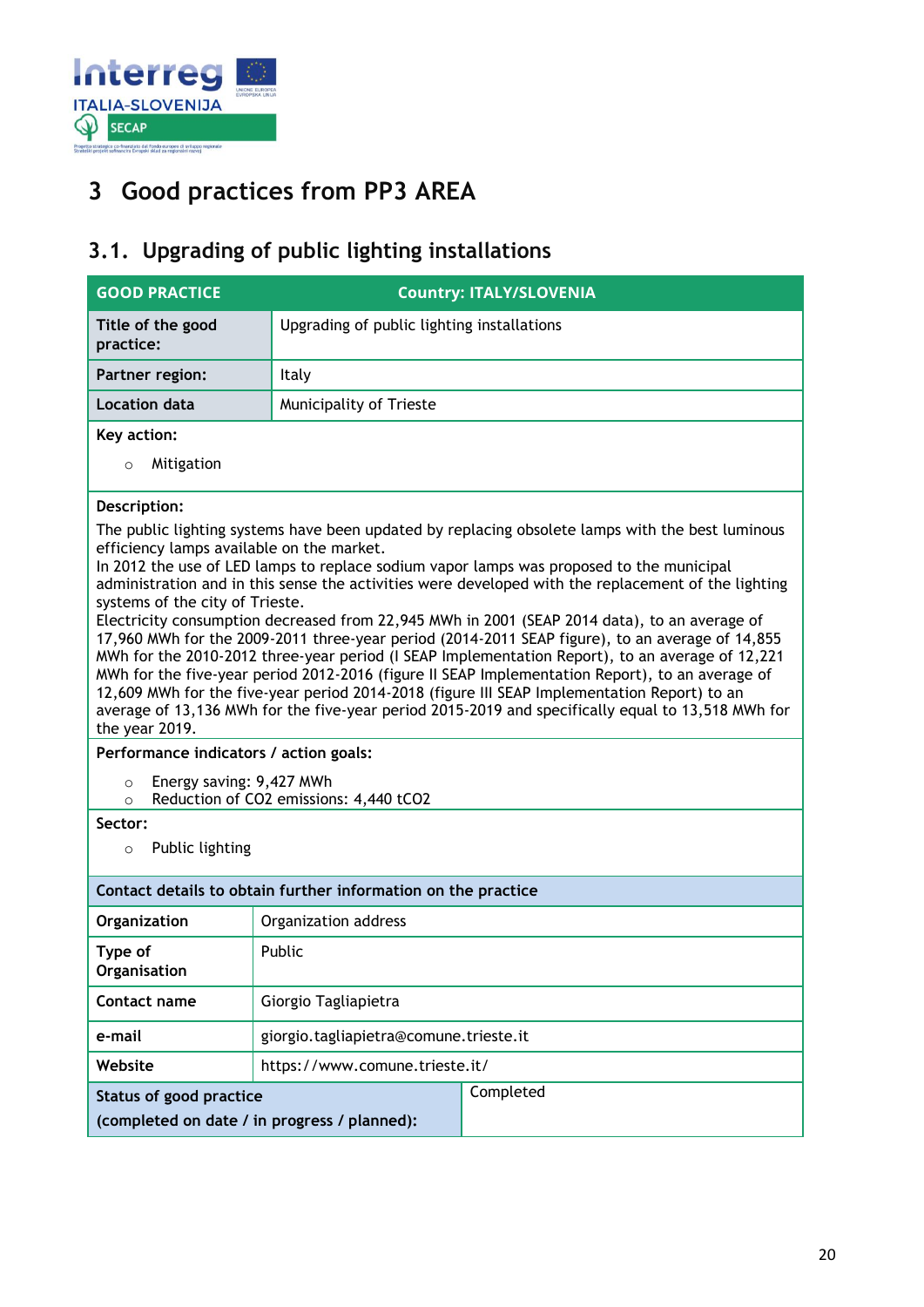

## <span id="page-20-0"></span>**3.2. Installation of charging stations for electric vehicles**

| <b>GOOD PRACTICE</b>                           | <b>Country: ITALY/SLOVENIA</b>                                                                                                                                                                                                                                                                                                                                                                                                                                                                                                                                                                                                                                                                                                                                                                                                                                                                                                                                                                                                                                                                                                  |
|------------------------------------------------|---------------------------------------------------------------------------------------------------------------------------------------------------------------------------------------------------------------------------------------------------------------------------------------------------------------------------------------------------------------------------------------------------------------------------------------------------------------------------------------------------------------------------------------------------------------------------------------------------------------------------------------------------------------------------------------------------------------------------------------------------------------------------------------------------------------------------------------------------------------------------------------------------------------------------------------------------------------------------------------------------------------------------------------------------------------------------------------------------------------------------------|
| Title of the good<br>practice:                 | Installation of charging stations for electric vehicles                                                                                                                                                                                                                                                                                                                                                                                                                                                                                                                                                                                                                                                                                                                                                                                                                                                                                                                                                                                                                                                                         |
| Partner region:                                | Italy/Slovenia                                                                                                                                                                                                                                                                                                                                                                                                                                                                                                                                                                                                                                                                                                                                                                                                                                                                                                                                                                                                                                                                                                                  |
| <b>Location data</b>                           | Municipality of Trieste                                                                                                                                                                                                                                                                                                                                                                                                                                                                                                                                                                                                                                                                                                                                                                                                                                                                                                                                                                                                                                                                                                         |
| Key action:                                    |                                                                                                                                                                                                                                                                                                                                                                                                                                                                                                                                                                                                                                                                                                                                                                                                                                                                                                                                                                                                                                                                                                                                 |
| Adaptation<br>$\circ$<br>Mitigation<br>$\circ$ |                                                                                                                                                                                                                                                                                                                                                                                                                                                                                                                                                                                                                                                                                                                                                                                                                                                                                                                                                                                                                                                                                                                                 |
| Description:                                   |                                                                                                                                                                                                                                                                                                                                                                                                                                                                                                                                                                                                                                                                                                                                                                                                                                                                                                                                                                                                                                                                                                                                 |
|                                                | The installation of charging columns for electric and plug-in hybrid vehicles began on 13.3.2015. 16<br>columns have been installed, for slow or fast electric charging of the vehicle and they can operate<br>at the same time. The sockets are equipped with a locking system that prevents accidental<br>disconnection during recharging and access is allowed following identification of the customer by<br>means of an RFID card or dedicated app. The total is 33 sockets for a total power of 535.6 kW, of<br>which 11 SCAME Type 3a (Low Power), 19 of Type 2 (Socket only), 1 of Type 2 (CCS), 1 of the<br>CHAdeMO type, 1 of Type 2 (Tethered Connector). Area Science Park has equipped itself with 4<br>charging stations, 2 installed in May 2018 in the Padriciano district, and 2 in November 2019 in the<br>Basovizza district, with powers of 7.4 and 22 kW in the single district. In the Padriciano district<br>there is also an Enel X EVA + charging station, with 2 electrical sockets that allow fast charging in<br>direct current, with a power of 50 kW, and 1 alternating current outlet, of 43 kW. |
| Performance indicators / action goals:         |                                                                                                                                                                                                                                                                                                                                                                                                                                                                                                                                                                                                                                                                                                                                                                                                                                                                                                                                                                                                                                                                                                                                 |
| $\circ$<br>$\circ$                             | Reduction of CO2 emissions: 35.7 tCO2<br>(The difference between the emissions that would have occurred with the use of traditional<br>vehicles and the emissions deriving from the production of electricity with traditional<br>methods for recharging electric vehicles). This reduction in emissions could be higher if the<br>electricity supplied by the columns were certified green.                                                                                                                                                                                                                                                                                                                                                                                                                                                                                                                                                                                                                                                                                                                                    |
| Sector:                                        |                                                                                                                                                                                                                                                                                                                                                                                                                                                                                                                                                                                                                                                                                                                                                                                                                                                                                                                                                                                                                                                                                                                                 |
| Mobility & Transport<br>$\circ$                | Private and commercial transport                                                                                                                                                                                                                                                                                                                                                                                                                                                                                                                                                                                                                                                                                                                                                                                                                                                                                                                                                                                                                                                                                                |
|                                                | Contact details to obtain further information on the practice                                                                                                                                                                                                                                                                                                                                                                                                                                                                                                                                                                                                                                                                                                                                                                                                                                                                                                                                                                                                                                                                   |
| Organization                                   | Municipality of Trieste - AcegasApsAmga SpA - Enel X - Area Science Park                                                                                                                                                                                                                                                                                                                                                                                                                                                                                                                                                                                                                                                                                                                                                                                                                                                                                                                                                                                                                                                        |
| Type of<br>Organisation                        | Public and Private                                                                                                                                                                                                                                                                                                                                                                                                                                                                                                                                                                                                                                                                                                                                                                                                                                                                                                                                                                                                                                                                                                              |
| Contact name                                   | Silvia Fonzari<br>Fabio Morea                                                                                                                                                                                                                                                                                                                                                                                                                                                                                                                                                                                                                                                                                                                                                                                                                                                                                                                                                                                                                                                                                                   |
| e-mail                                         | silvia.fonzari@comune.trieste.it<br>gsantoro@acegasapsamga.it<br>fabio.morea@areasciencepark.it                                                                                                                                                                                                                                                                                                                                                                                                                                                                                                                                                                                                                                                                                                                                                                                                                                                                                                                                                                                                                                 |
| Website                                        | https://www.comune.trieste.it/<br>https://www.acegasapsamga.it/<br>https://www.enelx.com/it/it<br>https://www.areasciencepark.it/                                                                                                                                                                                                                                                                                                                                                                                                                                                                                                                                                                                                                                                                                                                                                                                                                                                                                                                                                                                               |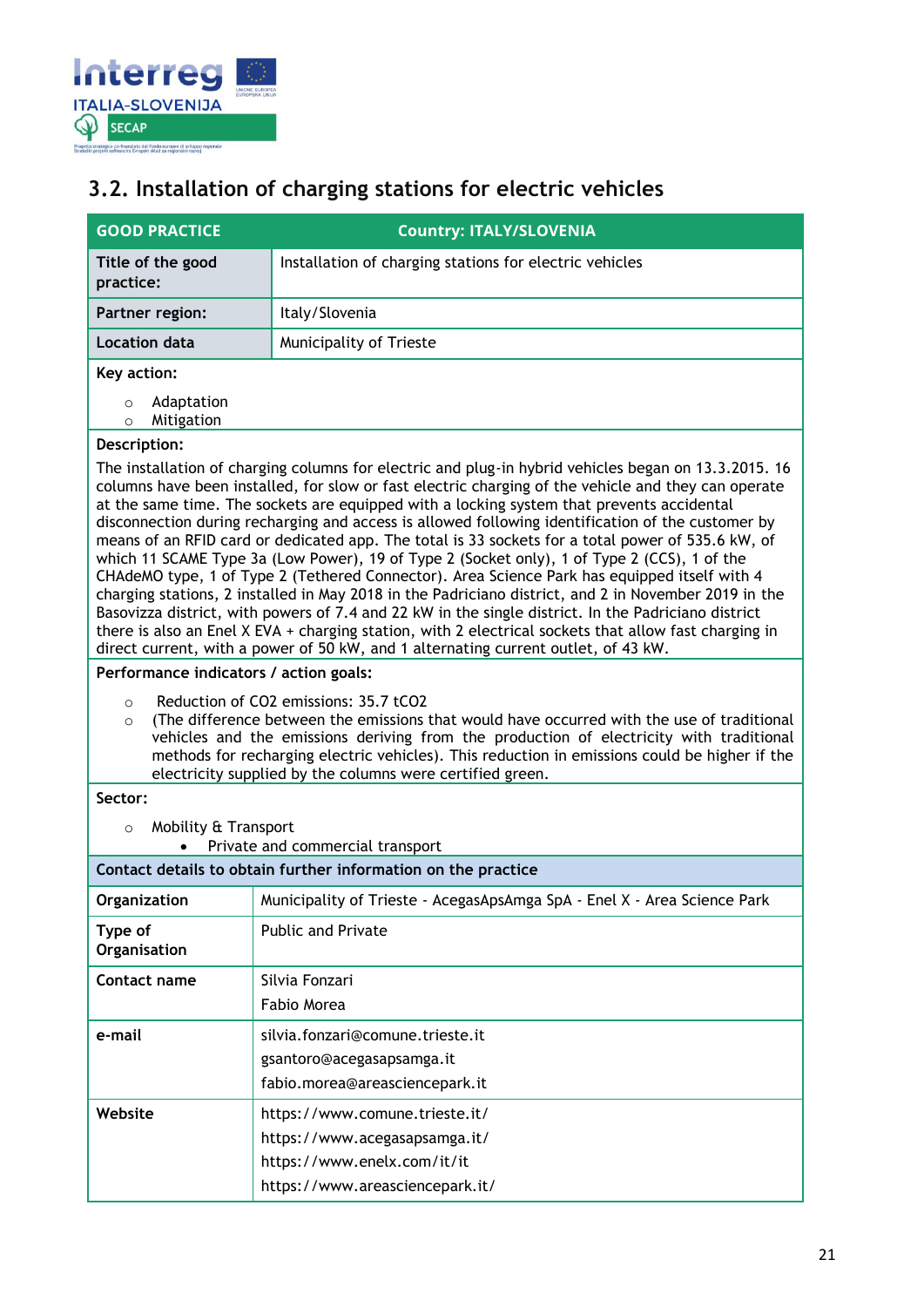

| <b>GOOD PRACTICE</b>                         | <b>Country: ITALY/SLOVENIA</b> |  |
|----------------------------------------------|--------------------------------|--|
| Status of good practice                      | Completed                      |  |
| (completed on date / in progress / planned): |                                |  |

### <span id="page-21-0"></span>**3.3. Installation of photovoltaic systems on private buildings**

| <b>GOOD PRACTICE</b>                                                                                                                                                                                                                                                                                                                                                                                                                                                                                                              | <b>Country: ITALY/SLOVENIA</b>                                                                                            |                        |                              |                  |                 |               |  |
|-----------------------------------------------------------------------------------------------------------------------------------------------------------------------------------------------------------------------------------------------------------------------------------------------------------------------------------------------------------------------------------------------------------------------------------------------------------------------------------------------------------------------------------|---------------------------------------------------------------------------------------------------------------------------|------------------------|------------------------------|------------------|-----------------|---------------|--|
| Title of the good<br>practice:                                                                                                                                                                                                                                                                                                                                                                                                                                                                                                    | Installation of photovoltaic systems on private buildings with the national<br>incentive mechanism called "Conto Energia" |                        |                              |                  |                 |               |  |
| Partner region:                                                                                                                                                                                                                                                                                                                                                                                                                                                                                                                   | Italy                                                                                                                     |                        |                              |                  |                 |               |  |
| <b>Location data</b>                                                                                                                                                                                                                                                                                                                                                                                                                                                                                                              | Municipality of Trieste                                                                                                   |                        |                              |                  |                 |               |  |
| Key action:                                                                                                                                                                                                                                                                                                                                                                                                                                                                                                                       |                                                                                                                           |                        |                              |                  |                 |               |  |
| Mitigation<br>$\circ$                                                                                                                                                                                                                                                                                                                                                                                                                                                                                                             |                                                                                                                           |                        |                              |                  |                 |               |  |
| Description:                                                                                                                                                                                                                                                                                                                                                                                                                                                                                                                      |                                                                                                                           |                        |                              |                  |                 |               |  |
| In 2001, the reference year, there were no photovoltaic systems in the municipal area; the<br>distribution of this technology began in 2007 with the introduction of the "Conto Energia"<br>incentives.<br>The trend of the installed photovoltaic power and the relative estimated production of electricity<br>is reported, considering both the plants that have used the "Energy Accounts", and those adhering<br>to the "Exchange On Site" (SSP) mechanism and those adhering to the "Dedicated Withdrawal" (RID)<br>system. |                                                                                                                           |                        |                              |                  |                 |               |  |
|                                                                                                                                                                                                                                                                                                                                                                                                                                                                                                                                   |                                                                                                                           | 2007<br>2008           | 2009<br>2010                 | 2011             | 2012            | 2013          |  |
|                                                                                                                                                                                                                                                                                                                                                                                                                                                                                                                                   | numero impianti installati nell'anno<br>numero impianti cumulativo                                                        | 27<br>8<br>8<br>35     | 67<br>80<br>102<br>182       | 233<br>415       | 218<br>633      | 120<br>753    |  |
|                                                                                                                                                                                                                                                                                                                                                                                                                                                                                                                                   | potenza installata nell'anno [kW]<br>potenza installata complessiva [kW]                                                  | 64<br>192<br>64<br>256 | 353<br>1.367<br>608<br>1.976 | 11.520<br>13.495 | 1.128<br>14.623 | 495<br>15.118 |  |
|                                                                                                                                                                                                                                                                                                                                                                                                                                                                                                                                   | produzione energia [kWh]                                                                                                  | 75.125<br>301.564      | 717.892<br>2.331.233         | 15.924.464       | 17.255.412      | 17.839.805    |  |
|                                                                                                                                                                                                                                                                                                                                                                                                                                                                                                                                   | produzione energia elettrica da<br>impianti fotovoltaici [MWh]                                                            | 75<br>302              | 718<br>2.331                 | 15.924           | 17.255          | 17.840        |  |
| Performance indicators / action goals:                                                                                                                                                                                                                                                                                                                                                                                                                                                                                            |                                                                                                                           |                        |                              |                  |                 |               |  |
| $\circ$<br>$\Omega$                                                                                                                                                                                                                                                                                                                                                                                                                                                                                                               | Production of electricity from renewable sources achieved: 17,712 MWh                                                     |                        |                              |                  |                 |               |  |
| Reduction of CO2 emissions: 8,342 tCO2<br>Sector:                                                                                                                                                                                                                                                                                                                                                                                                                                                                                 |                                                                                                                           |                        |                              |                  |                 |               |  |
| Energy<br>$\circ$<br>Local electrical production                                                                                                                                                                                                                                                                                                                                                                                                                                                                                  |                                                                                                                           |                        |                              |                  |                 |               |  |
| Contact details to obtain further information on the practice                                                                                                                                                                                                                                                                                                                                                                                                                                                                     |                                                                                                                           |                        |                              |                  |                 |               |  |
| Organization                                                                                                                                                                                                                                                                                                                                                                                                                                                                                                                      | Municipality of Trieste - GSE SpA Energy Services Manager                                                                 |                        |                              |                  |                 |               |  |
| Type of<br>Organisation                                                                                                                                                                                                                                                                                                                                                                                                                                                                                                           | Public                                                                                                                    |                        |                              |                  |                 |               |  |
| Contact name                                                                                                                                                                                                                                                                                                                                                                                                                                                                                                                      | Energy Services Manager - GSE S.p.A.                                                                                      |                        |                              |                  |                 |               |  |
| e-mail                                                                                                                                                                                                                                                                                                                                                                                                                                                                                                                            | gsespa@pec.gse.it                                                                                                         |                        |                              |                  |                 |               |  |
| Website                                                                                                                                                                                                                                                                                                                                                                                                                                                                                                                           | https://www.gse.it/chi-siamo/performance/conto-energia                                                                    |                        |                              |                  |                 |               |  |
| <b>Status of good practice</b>                                                                                                                                                                                                                                                                                                                                                                                                                                                                                                    | Completed                                                                                                                 |                        |                              |                  |                 |               |  |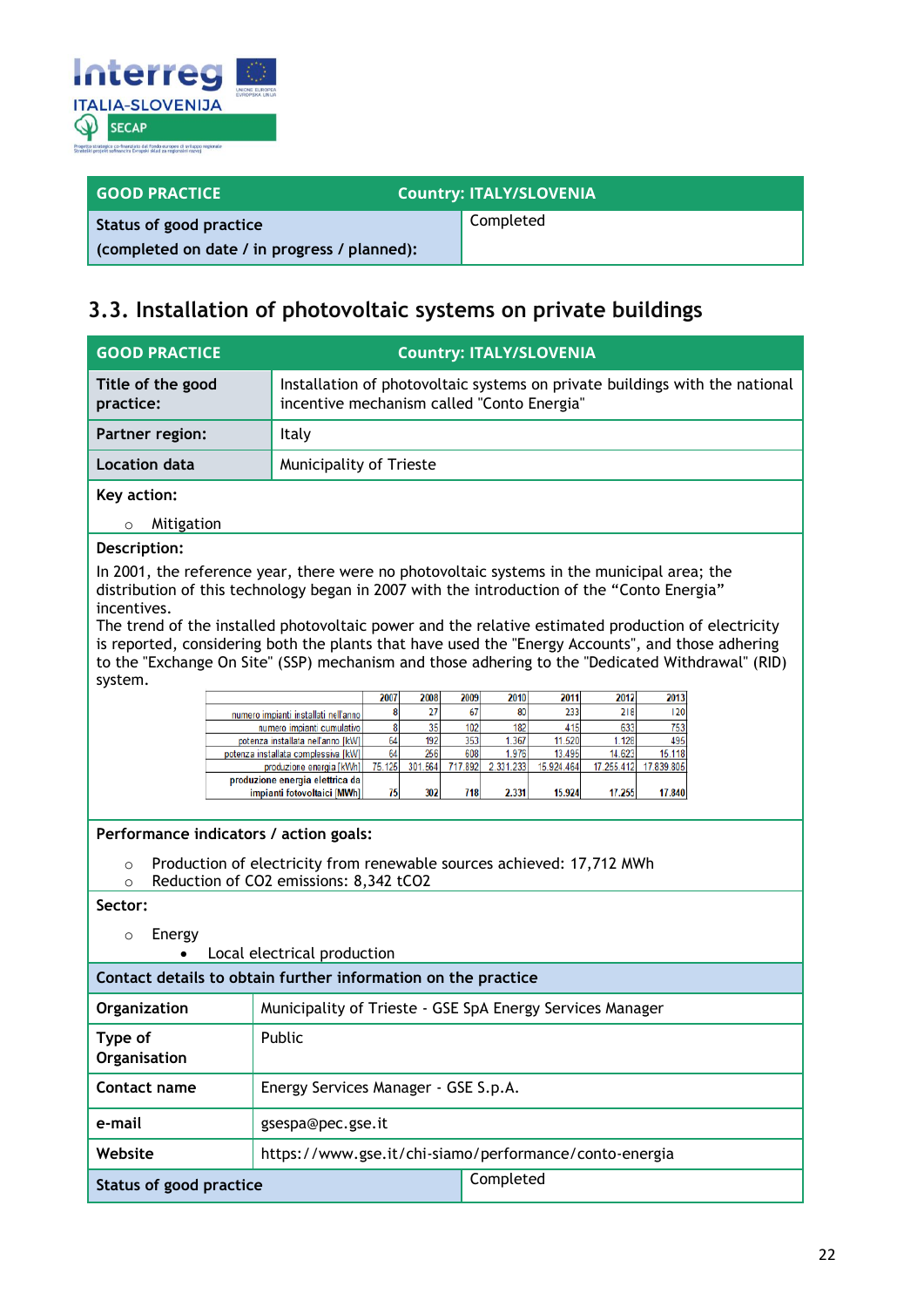

### **GOOD PRACTICE COUNTY: ITALY/SLOVENIA**

**(completed on date / in progress / planned):**

### 3.4. Installation of solar thermal systems on public buildings

| <b>GOOD PRACTICE</b>                                                                                                                                                                                                                                                                                                                                                                                                                                                                                                                                                                                                                                                                                                                                                                                                                                                                                                                                                                                          |                                | <b>Country: ITALY/SLOVENIA</b>                            |  |  |
|---------------------------------------------------------------------------------------------------------------------------------------------------------------------------------------------------------------------------------------------------------------------------------------------------------------------------------------------------------------------------------------------------------------------------------------------------------------------------------------------------------------------------------------------------------------------------------------------------------------------------------------------------------------------------------------------------------------------------------------------------------------------------------------------------------------------------------------------------------------------------------------------------------------------------------------------------------------------------------------------------------------|--------------------------------|-----------------------------------------------------------|--|--|
| Title of the good<br>practice:                                                                                                                                                                                                                                                                                                                                                                                                                                                                                                                                                                                                                                                                                                                                                                                                                                                                                                                                                                                |                                | Installation of solar thermal systems on public buildings |  |  |
| Partner region:                                                                                                                                                                                                                                                                                                                                                                                                                                                                                                                                                                                                                                                                                                                                                                                                                                                                                                                                                                                               | Italy                          |                                                           |  |  |
| Location data                                                                                                                                                                                                                                                                                                                                                                                                                                                                                                                                                                                                                                                                                                                                                                                                                                                                                                                                                                                                 | Municipality of Trieste        |                                                           |  |  |
| Key action:                                                                                                                                                                                                                                                                                                                                                                                                                                                                                                                                                                                                                                                                                                                                                                                                                                                                                                                                                                                                   |                                |                                                           |  |  |
| Mitigation<br>$\circ$                                                                                                                                                                                                                                                                                                                                                                                                                                                                                                                                                                                                                                                                                                                                                                                                                                                                                                                                                                                         |                                |                                                           |  |  |
| Description:<br>As part of the integrated energy / plant management and supply contract, the Municipality of<br>Trieste has built solar thermal plants on the roof of 14 buildings. The buildings are divided as<br>follows according to their intended use: 6 schools, 2 sports facilities, 1 retirement home, the<br>remaining buildings have other intended uses. Altogether 64 panels were installed for a total area<br>of 156 square meters. The smallest plant is 2 square meters in size, the largest nearly 28 square<br>meters.<br>These systems provide 80% of the domestic hot water needed by the structures, assuming an<br>average annual irradiation value of 1,600 kWh / m2 and an average annual efficiency of solar<br>systems equal to 30%, an overall energy input is estimated heating from renewable sources equal to<br>75,000 kWh / year.<br>Performance indicators / action goals:<br>Energy saving: 75 MWh<br>$\circ$<br>Reduction of CO2 emissions: 18tCO2<br>$\Omega$<br>Sector: |                                |                                                           |  |  |
| Energy<br>$\circ$<br>Local heat/cold production                                                                                                                                                                                                                                                                                                                                                                                                                                                                                                                                                                                                                                                                                                                                                                                                                                                                                                                                                               |                                |                                                           |  |  |
| Contact details to obtain further information on the practice                                                                                                                                                                                                                                                                                                                                                                                                                                                                                                                                                                                                                                                                                                                                                                                                                                                                                                                                                 |                                |                                                           |  |  |
| Organization                                                                                                                                                                                                                                                                                                                                                                                                                                                                                                                                                                                                                                                                                                                                                                                                                                                                                                                                                                                                  | Municipality of Trieste        |                                                           |  |  |
| Type of<br>Organisation                                                                                                                                                                                                                                                                                                                                                                                                                                                                                                                                                                                                                                                                                                                                                                                                                                                                                                                                                                                       | Public                         |                                                           |  |  |
| Contact name                                                                                                                                                                                                                                                                                                                                                                                                                                                                                                                                                                                                                                                                                                                                                                                                                                                                                                                                                                                                  | <b>Enrico Conte</b>            |                                                           |  |  |
| e-mail                                                                                                                                                                                                                                                                                                                                                                                                                                                                                                                                                                                                                                                                                                                                                                                                                                                                                                                                                                                                        | enrico.conte@comune.trieste.it |                                                           |  |  |
| Website                                                                                                                                                                                                                                                                                                                                                                                                                                                                                                                                                                                                                                                                                                                                                                                                                                                                                                                                                                                                       | https://www.comune.trieste.it/ |                                                           |  |  |
| <b>Status of good practice</b><br>(completed on date / in progress / planned):                                                                                                                                                                                                                                                                                                                                                                                                                                                                                                                                                                                                                                                                                                                                                                                                                                                                                                                                |                                | Completed                                                 |  |  |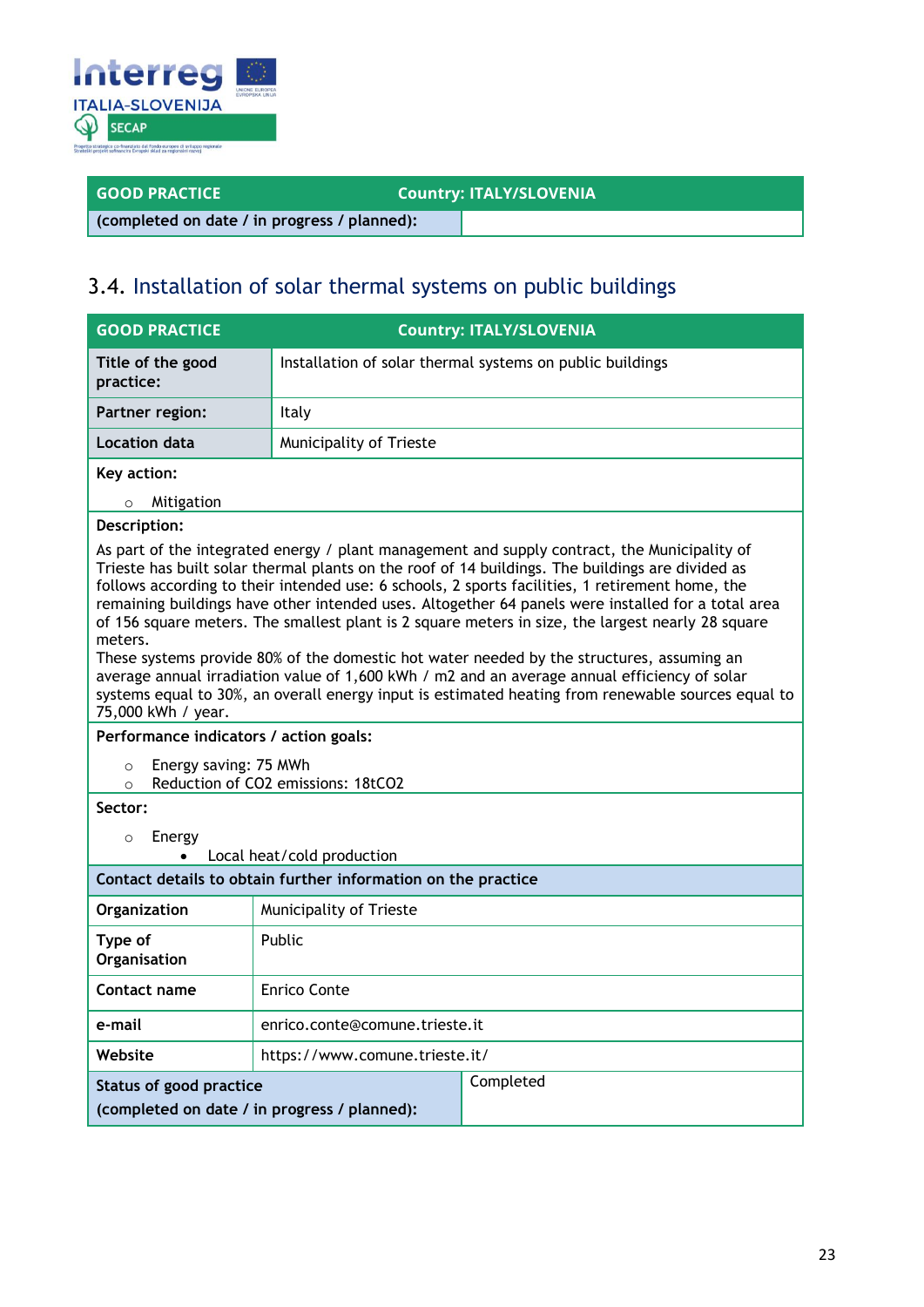

## <span id="page-23-0"></span>**3.5. Improvement of the energy performance of the "Pineta del Carso" Nursing Home**

| <b>GOOD PRACTICE</b>                                                                                                                                                                                                                                                                                                                                                                                                                                                                                                                                                                                                                                                                                                                                                                                     | <b>Country: ITALY/SLOVENIA</b>                                                         |  |  |
|----------------------------------------------------------------------------------------------------------------------------------------------------------------------------------------------------------------------------------------------------------------------------------------------------------------------------------------------------------------------------------------------------------------------------------------------------------------------------------------------------------------------------------------------------------------------------------------------------------------------------------------------------------------------------------------------------------------------------------------------------------------------------------------------------------|----------------------------------------------------------------------------------------|--|--|
| Title of the good<br>practice:                                                                                                                                                                                                                                                                                                                                                                                                                                                                                                                                                                                                                                                                                                                                                                           | Improvement of the energy performance of the "Pineta del Carso"<br><b>Nursing Home</b> |  |  |
| <b>Partner region:</b>                                                                                                                                                                                                                                                                                                                                                                                                                                                                                                                                                                                                                                                                                                                                                                                   | Italy                                                                                  |  |  |
| <b>Location data</b>                                                                                                                                                                                                                                                                                                                                                                                                                                                                                                                                                                                                                                                                                                                                                                                     | Municipality of Duino - Aurisina                                                       |  |  |
| Key action:                                                                                                                                                                                                                                                                                                                                                                                                                                                                                                                                                                                                                                                                                                                                                                                              |                                                                                        |  |  |
| Mitigation<br>$\circ$                                                                                                                                                                                                                                                                                                                                                                                                                                                                                                                                                                                                                                                                                                                                                                                    |                                                                                        |  |  |
| Description:                                                                                                                                                                                                                                                                                                                                                                                                                                                                                                                                                                                                                                                                                                                                                                                             |                                                                                        |  |  |
| The objective of the action was to improve the energy performance of the nursing home, achieving<br>economic savings and a reduction in emissions.<br>From 2008 to 2013, the administration of the Pineta del Carso carried out a series of interventions<br>to improve the energy efficiency of the structure, as described below:<br>replacement of about 60% of external windows;<br>lighting replacement intervention - where we intervene to do extraordinary maintenance<br>and install LED luminaries;<br>installation of thermostatic valves on radiators.<br>An improvement was noted both in terms of reductions in the consumption of natural gas and<br>electricity. It will be important to keep future consumption for cooling under control. This trend<br>will increase in future years. |                                                                                        |  |  |
| Performance indicators / action goals:                                                                                                                                                                                                                                                                                                                                                                                                                                                                                                                                                                                                                                                                                                                                                                   |                                                                                        |  |  |
| Energy saving: 76.3 MWh<br>$\circ$<br>$\circ$                                                                                                                                                                                                                                                                                                                                                                                                                                                                                                                                                                                                                                                                                                                                                            | Reduction of CO2 emissions: 15.4tCO2                                                   |  |  |
| Sector:                                                                                                                                                                                                                                                                                                                                                                                                                                                                                                                                                                                                                                                                                                                                                                                                  |                                                                                        |  |  |
| <b>Buildings</b><br>$\circ$<br>Tertiary buildings (non-municipal equipment/facilities)<br>Energy<br>$\circ$<br>Green public procurement<br>$\bullet$<br>Local electrical production<br>$\bullet$<br>Local heat/cold production<br>$\bullet$                                                                                                                                                                                                                                                                                                                                                                                                                                                                                                                                                              |                                                                                        |  |  |
|                                                                                                                                                                                                                                                                                                                                                                                                                                                                                                                                                                                                                                                                                                                                                                                                          | Contact details to obtain further information on the practice                          |  |  |
| Organization                                                                                                                                                                                                                                                                                                                                                                                                                                                                                                                                                                                                                                                                                                                                                                                             | 2015 Policlinico Triestino S.p.A.                                                      |  |  |
| Type of<br>Organisation                                                                                                                                                                                                                                                                                                                                                                                                                                                                                                                                                                                                                                                                                                                                                                                  | Private Accredited                                                                     |  |  |
| Contact name                                                                                                                                                                                                                                                                                                                                                                                                                                                                                                                                                                                                                                                                                                                                                                                             | Technical Office "Pineta del Carso nursing home"                                       |  |  |
| e-mail                                                                                                                                                                                                                                                                                                                                                                                                                                                                                                                                                                                                                                                                                                                                                                                                   | polits@pec.it                                                                          |  |  |
| Website                                                                                                                                                                                                                                                                                                                                                                                                                                                                                                                                                                                                                                                                                                                                                                                                  | $\prime$                                                                               |  |  |
| Completed<br><b>Status of good practice</b><br>(completed on date / in progress / planned):                                                                                                                                                                                                                                                                                                                                                                                                                                                                                                                                                                                                                                                                                                              |                                                                                        |  |  |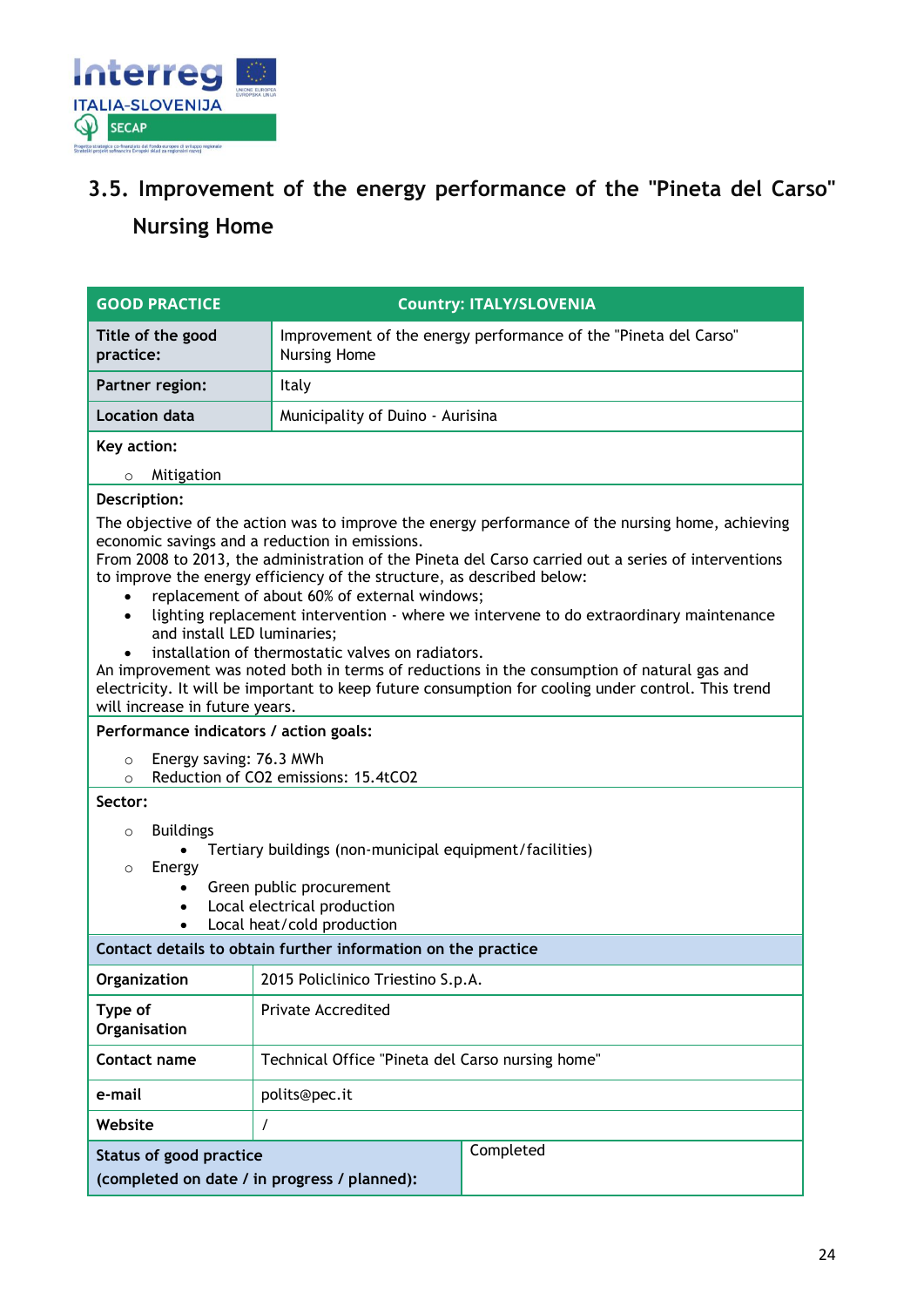

### <span id="page-24-0"></span>**3.6. Autonomous condensing boilers that have benefited from 55%**

| <b>GOOD PRACTICE</b>                                                                                                                                                                                                                                                                                                                                                                                                                                                                                                                                                                                                                                                                                                                                                                                                                                                                                                                          | <b>Country: ITALY/SLOVENIA</b>                                   |                                                            |  |  |
|-----------------------------------------------------------------------------------------------------------------------------------------------------------------------------------------------------------------------------------------------------------------------------------------------------------------------------------------------------------------------------------------------------------------------------------------------------------------------------------------------------------------------------------------------------------------------------------------------------------------------------------------------------------------------------------------------------------------------------------------------------------------------------------------------------------------------------------------------------------------------------------------------------------------------------------------------|------------------------------------------------------------------|------------------------------------------------------------|--|--|
| Title of the good<br>practice:                                                                                                                                                                                                                                                                                                                                                                                                                                                                                                                                                                                                                                                                                                                                                                                                                                                                                                                |                                                                  | Autonomous condensing boilers that have benefited from 55% |  |  |
| Partner region:                                                                                                                                                                                                                                                                                                                                                                                                                                                                                                                                                                                                                                                                                                                                                                                                                                                                                                                               | Italy                                                            |                                                            |  |  |
| Location data                                                                                                                                                                                                                                                                                                                                                                                                                                                                                                                                                                                                                                                                                                                                                                                                                                                                                                                                 | Program Area - Municipality of Parma                             |                                                            |  |  |
| Key action:                                                                                                                                                                                                                                                                                                                                                                                                                                                                                                                                                                                                                                                                                                                                                                                                                                                                                                                                   |                                                                  |                                                            |  |  |
| Mitigation<br>$\circ$                                                                                                                                                                                                                                                                                                                                                                                                                                                                                                                                                                                                                                                                                                                                                                                                                                                                                                                         |                                                                  |                                                            |  |  |
| Description:<br>The precise information about the number of interventions carried out and on the savings obtained<br>are not easily available with the monitoring tools implemented up to now by the Municipal<br>Administration. However, the data on the 55% tax relief were provided on a regional scale by ENEA<br>for the years 2007, 2008, 2009, 2010 and 2011. It is therefore possible to estimate the data on a<br>municipal scale, applying a proportionality coefficient based on the population.<br>This sheet considers the replacements of boilers in homes with autonomous gas systems<br>(approximately 54,939 boilers) taking into account both the boilers that have benefited from the<br>55% deduction and those that have taken place with high-efficiency boilers. It is therefore<br>estimated that about 22,887 boilers (42% of the total boilers) were replaced in the period<br>considered, of which 3% condensing. |                                                                  |                                                            |  |  |
| Performance indicators / action goals:                                                                                                                                                                                                                                                                                                                                                                                                                                                                                                                                                                                                                                                                                                                                                                                                                                                                                                        |                                                                  |                                                            |  |  |
| Energy saving: 19,990 MWh<br>$\circ$<br>Reduction of CO2 emissions: 4,000 tCO2<br>$\circ$                                                                                                                                                                                                                                                                                                                                                                                                                                                                                                                                                                                                                                                                                                                                                                                                                                                     |                                                                  |                                                            |  |  |
| Sector:                                                                                                                                                                                                                                                                                                                                                                                                                                                                                                                                                                                                                                                                                                                                                                                                                                                                                                                                       |                                                                  |                                                            |  |  |
| <b>Buildings</b><br>$\circ$                                                                                                                                                                                                                                                                                                                                                                                                                                                                                                                                                                                                                                                                                                                                                                                                                                                                                                                   |                                                                  |                                                            |  |  |
| Residential buildings                                                                                                                                                                                                                                                                                                                                                                                                                                                                                                                                                                                                                                                                                                                                                                                                                                                                                                                         |                                                                  |                                                            |  |  |
| Contact details to obtain further information on the practice                                                                                                                                                                                                                                                                                                                                                                                                                                                                                                                                                                                                                                                                                                                                                                                                                                                                                 |                                                                  |                                                            |  |  |
| Organization                                                                                                                                                                                                                                                                                                                                                                                                                                                                                                                                                                                                                                                                                                                                                                                                                                                                                                                                  | Organization address                                             |                                                            |  |  |
| Type of<br>Organisation                                                                                                                                                                                                                                                                                                                                                                                                                                                                                                                                                                                                                                                                                                                                                                                                                                                                                                                       | Public/private                                                   |                                                            |  |  |
| Contact name                                                                                                                                                                                                                                                                                                                                                                                                                                                                                                                                                                                                                                                                                                                                                                                                                                                                                                                                  | Environment and Energy Sector - SO Seismic-Energetics and Energy |                                                            |  |  |
| e-mail                                                                                                                                                                                                                                                                                                                                                                                                                                                                                                                                                                                                                                                                                                                                                                                                                                                                                                                                        |                                                                  | e.bertolotti@comune.parma.it                               |  |  |
| Website                                                                                                                                                                                                                                                                                                                                                                                                                                                                                                                                                                                                                                                                                                                                                                                                                                                                                                                                       | https://www.comune.parma.it/comune/Paes.aspx                     |                                                            |  |  |
| Completed<br><b>Status of good practice</b><br>(completed on date / in progress / planned):                                                                                                                                                                                                                                                                                                                                                                                                                                                                                                                                                                                                                                                                                                                                                                                                                                                   |                                                                  |                                                            |  |  |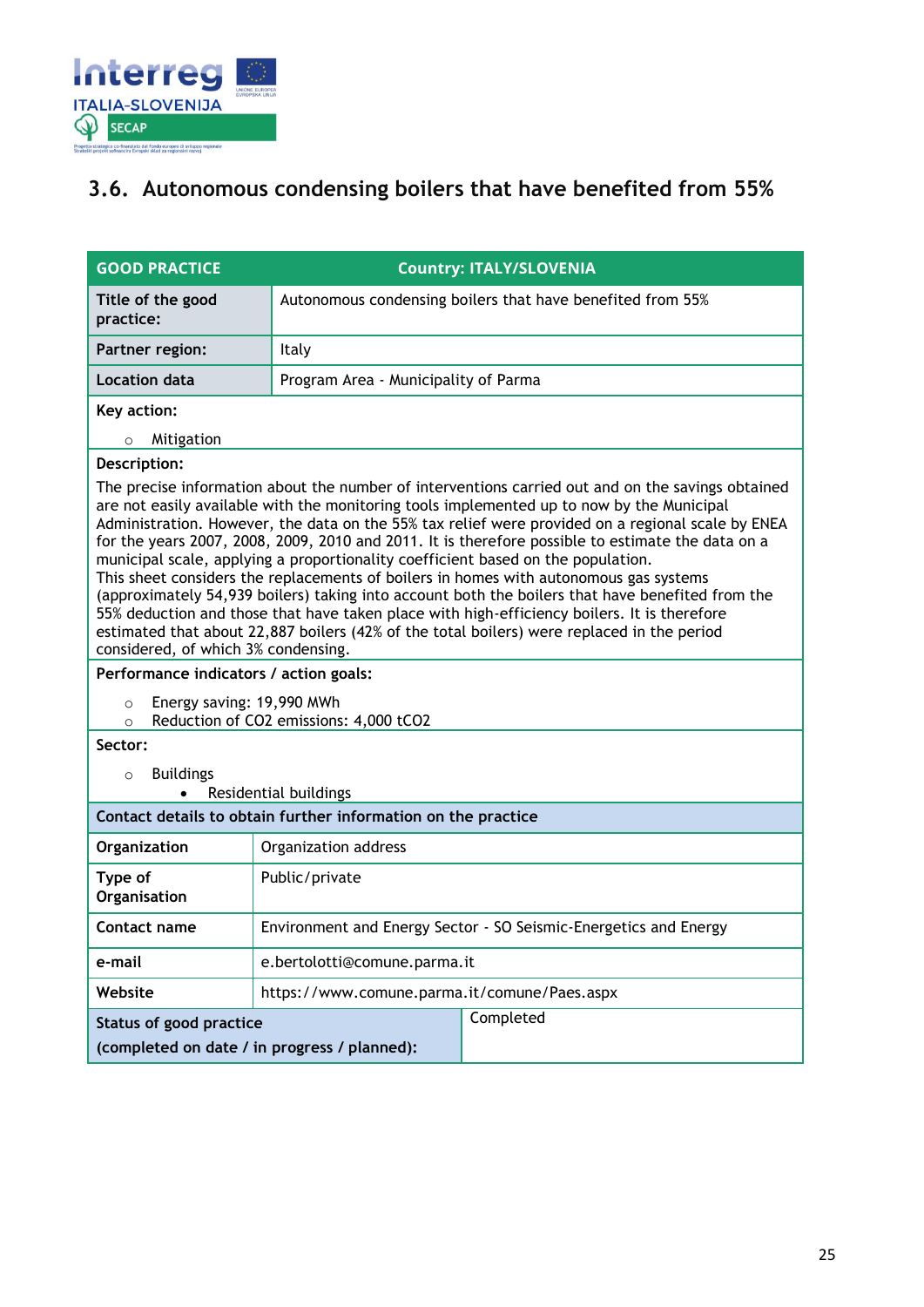

## <span id="page-25-0"></span>**3.7. Construction of green roofs and walls**

| <b>GOOD PRACTICE</b>                                                                                                                                                                                                                                                                                                                                                                                                                                                                                                                                                                                                                                                                                                                                                                                                                                                                                                                                                                                                                                                                                                                | <b>Country: ITALY/SLOVENIA</b>        |  |
|-------------------------------------------------------------------------------------------------------------------------------------------------------------------------------------------------------------------------------------------------------------------------------------------------------------------------------------------------------------------------------------------------------------------------------------------------------------------------------------------------------------------------------------------------------------------------------------------------------------------------------------------------------------------------------------------------------------------------------------------------------------------------------------------------------------------------------------------------------------------------------------------------------------------------------------------------------------------------------------------------------------------------------------------------------------------------------------------------------------------------------------|---------------------------------------|--|
| Title of the good<br>practice:                                                                                                                                                                                                                                                                                                                                                                                                                                                                                                                                                                                                                                                                                                                                                                                                                                                                                                                                                                                                                                                                                                      | Construction of green roofs and walls |  |
| Partner region:                                                                                                                                                                                                                                                                                                                                                                                                                                                                                                                                                                                                                                                                                                                                                                                                                                                                                                                                                                                                                                                                                                                     | Italy                                 |  |
| <b>Location data</b>                                                                                                                                                                                                                                                                                                                                                                                                                                                                                                                                                                                                                                                                                                                                                                                                                                                                                                                                                                                                                                                                                                                | Municipality of Livorno               |  |
| Key action:                                                                                                                                                                                                                                                                                                                                                                                                                                                                                                                                                                                                                                                                                                                                                                                                                                                                                                                                                                                                                                                                                                                         |                                       |  |
| Adaptation<br>$\circ$                                                                                                                                                                                                                                                                                                                                                                                                                                                                                                                                                                                                                                                                                                                                                                                                                                                                                                                                                                                                                                                                                                               |                                       |  |
| Description:                                                                                                                                                                                                                                                                                                                                                                                                                                                                                                                                                                                                                                                                                                                                                                                                                                                                                                                                                                                                                                                                                                                        |                                       |  |
| The intention is to encourage the creation of green roofs on both flat and pitched roofs. Depending<br>on the characteristics of the soil and the type of vegetation, it can retain a share of rainwater<br>between 30% and 90%. Green roofs make it possible to at least partially restore the natural water<br>cycle as they favor evapotranspiration and infiltration, reducing surface runoff and gradually<br>releasing captured rainwater. The intervention involves:<br>a) Include in the building regulations the possibility of building green roofs and walls in new<br>buildings and in reconstructive renovations;<br>Verify the admissibility of incentive measures for the construction of green roofs and<br>b)<br>vertical walls within the NNTTA of urban plans at various planning levels (eg OP,<br>implementation plans, regeneration and urban redevelopment interventions);<br>c) c) identify one or more public buildings to be equipped with a green roof.<br>Performance indicators / action goals:<br>Mitigation of flooding phenomena in the summer heat through structural interventions for<br>$\circ$ |                                       |  |
| Sector:                                                                                                                                                                                                                                                                                                                                                                                                                                                                                                                                                                                                                                                                                                                                                                                                                                                                                                                                                                                                                                                                                                                             | the construction of green roofs       |  |
| <b>Buildings</b><br>$\circ$<br>Water<br>$\Omega$                                                                                                                                                                                                                                                                                                                                                                                                                                                                                                                                                                                                                                                                                                                                                                                                                                                                                                                                                                                                                                                                                    |                                       |  |
| Contact details to obtain further information on the practice                                                                                                                                                                                                                                                                                                                                                                                                                                                                                                                                                                                                                                                                                                                                                                                                                                                                                                                                                                                                                                                                       |                                       |  |
| Organization                                                                                                                                                                                                                                                                                                                                                                                                                                                                                                                                                                                                                                                                                                                                                                                                                                                                                                                                                                                                                                                                                                                        | Municipality of Livorno               |  |
| Type of<br>Organisation                                                                                                                                                                                                                                                                                                                                                                                                                                                                                                                                                                                                                                                                                                                                                                                                                                                                                                                                                                                                                                                                                                             | Public                                |  |
| Contact name                                                                                                                                                                                                                                                                                                                                                                                                                                                                                                                                                                                                                                                                                                                                                                                                                                                                                                                                                                                                                                                                                                                        | Dr. Alessio Tanda                     |  |
| e-mail                                                                                                                                                                                                                                                                                                                                                                                                                                                                                                                                                                                                                                                                                                                                                                                                                                                                                                                                                                                                                                                                                                                              | atanda@comune.livorno.it              |  |
| Website                                                                                                                                                                                                                                                                                                                                                                                                                                                                                                                                                                                                                                                                                                                                                                                                                                                                                                                                                                                                                                                                                                                             | www.comune.livorno.it/                |  |
| Scheduled<br>Status of good practice<br>(completed on date / in progress / planned):                                                                                                                                                                                                                                                                                                                                                                                                                                                                                                                                                                                                                                                                                                                                                                                                                                                                                                                                                                                                                                                |                                       |  |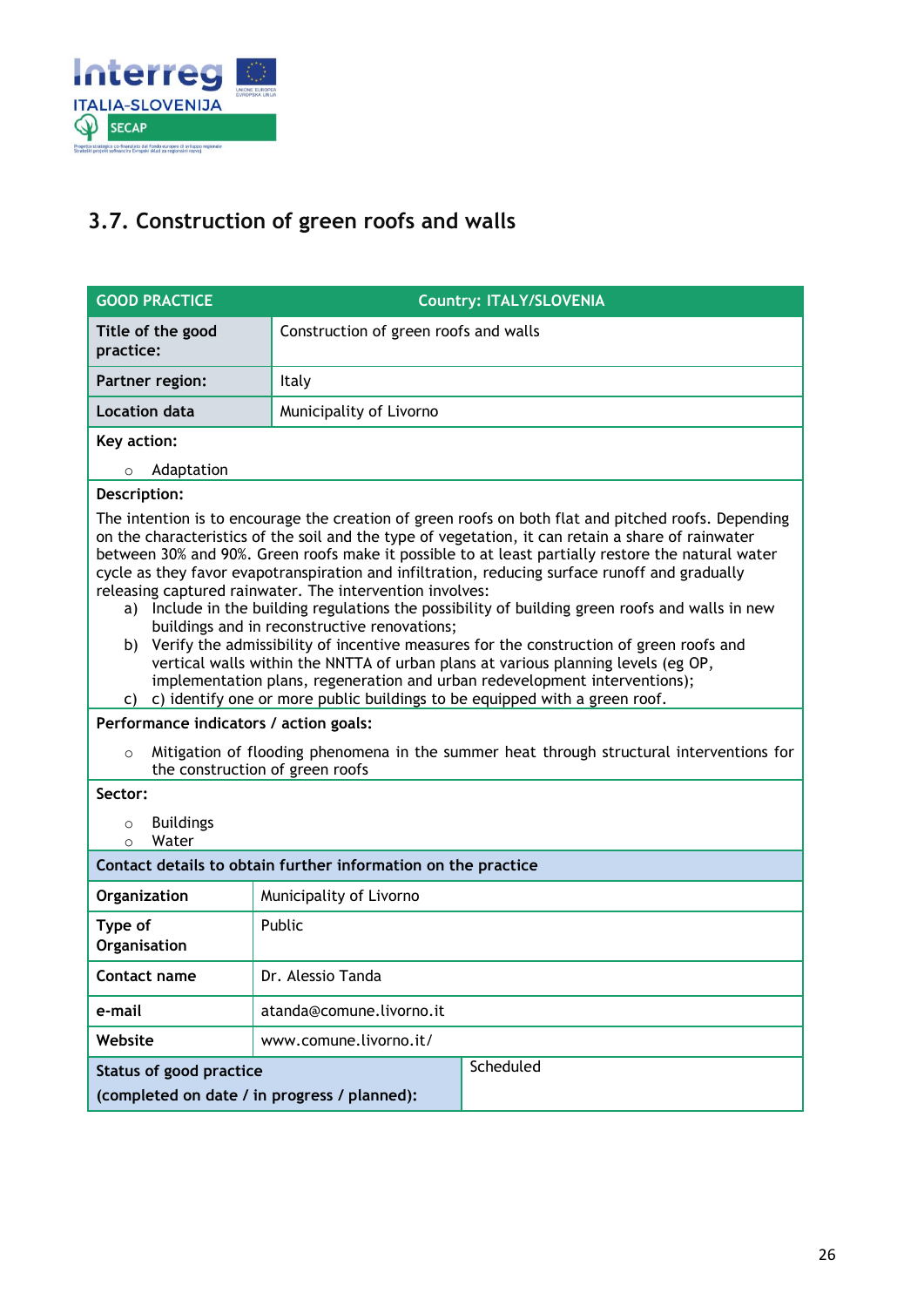

### <span id="page-26-0"></span>**3.8. Smart water network**

| <b>GOOD PRACTICE</b>                                                                                                                                                                                                                                                                                                                                                                                                                                                                                                                                                                                                                                                                                                                                                                                                                                                                                                                                                                                                                                                                                                                                                                                                                                                                                                                                                                                                                                                                                                                                                                                          |                            | <b>Country: ITALY/SLOVENIA</b> |
|---------------------------------------------------------------------------------------------------------------------------------------------------------------------------------------------------------------------------------------------------------------------------------------------------------------------------------------------------------------------------------------------------------------------------------------------------------------------------------------------------------------------------------------------------------------------------------------------------------------------------------------------------------------------------------------------------------------------------------------------------------------------------------------------------------------------------------------------------------------------------------------------------------------------------------------------------------------------------------------------------------------------------------------------------------------------------------------------------------------------------------------------------------------------------------------------------------------------------------------------------------------------------------------------------------------------------------------------------------------------------------------------------------------------------------------------------------------------------------------------------------------------------------------------------------------------------------------------------------------|----------------------------|--------------------------------|
| Title of the good<br>practice:                                                                                                                                                                                                                                                                                                                                                                                                                                                                                                                                                                                                                                                                                                                                                                                                                                                                                                                                                                                                                                                                                                                                                                                                                                                                                                                                                                                                                                                                                                                                                                                | Smart water network        |                                |
| Partner region:                                                                                                                                                                                                                                                                                                                                                                                                                                                                                                                                                                                                                                                                                                                                                                                                                                                                                                                                                                                                                                                                                                                                                                                                                                                                                                                                                                                                                                                                                                                                                                                               | Italy                      |                                |
| Location data                                                                                                                                                                                                                                                                                                                                                                                                                                                                                                                                                                                                                                                                                                                                                                                                                                                                                                                                                                                                                                                                                                                                                                                                                                                                                                                                                                                                                                                                                                                                                                                                 | Municipality of Ferrara    |                                |
| Key action:<br>Adaptation<br>$\circ$                                                                                                                                                                                                                                                                                                                                                                                                                                                                                                                                                                                                                                                                                                                                                                                                                                                                                                                                                                                                                                                                                                                                                                                                                                                                                                                                                                                                                                                                                                                                                                          |                            |                                |
|                                                                                                                                                                                                                                                                                                                                                                                                                                                                                                                                                                                                                                                                                                                                                                                                                                                                                                                                                                                                                                                                                                                                                                                                                                                                                                                                                                                                                                                                                                                                                                                                               |                            |                                |
| Description:<br>A close collaboration between the Municipal Administration, the world of research and the<br>managing body (Hera SpA) is necessary to increase the resilience of the water network with respect<br>to climate change. The intervention primarily includes interventions, also of an infrastructural<br>type, on the Aqueduct and Sewerage. In particular, these are primarily interventions aimed at<br>reducing the consumption of water resources, through the research and monitoring of leaks,<br>ordinary and extraordinary maintenance activities and the adoption of sustainable behavior by<br>users. Secondly, interventions will be carried out aimed at preserving the quality of the water<br>resources, through the correct disposal of wastewater and the management of sewage networks.<br>Actions:<br>network loss reduction activities;<br>$\bullet$<br>adaptation of the sewage system; all agglomerations between 200 and 2000 equivalent<br>$\bullet$<br>inhabitants will have to be connected to purification systems;<br>reconnaissance activities on the authorizations for discharges in place in the territory of<br>$\bullet$<br>the Municipality of Ferrara;<br>GST4Water project: technologies for real-time monitoring of indoor and outdoor water<br>$\bullet$<br>consumption, platform for processing and communicating water consumption to managers<br>and users, systems for the management, recovery and reuse of rainwater and gray water<br>building scale, tools for assessing the economic and environmental sustainability of urban<br>water systems. |                            |                                |
| Performance indicators / action goals:                                                                                                                                                                                                                                                                                                                                                                                                                                                                                                                                                                                                                                                                                                                                                                                                                                                                                                                                                                                                                                                                                                                                                                                                                                                                                                                                                                                                                                                                                                                                                                        |                            |                                |
| Improve the resilience of the water network from a structural and management point of view<br>$\circ$<br>Sector:                                                                                                                                                                                                                                                                                                                                                                                                                                                                                                                                                                                                                                                                                                                                                                                                                                                                                                                                                                                                                                                                                                                                                                                                                                                                                                                                                                                                                                                                                              |                            |                                |
| Water<br>$\circ$<br>Waste<br>$\circ$                                                                                                                                                                                                                                                                                                                                                                                                                                                                                                                                                                                                                                                                                                                                                                                                                                                                                                                                                                                                                                                                                                                                                                                                                                                                                                                                                                                                                                                                                                                                                                          |                            |                                |
| Contact details to obtain further information on the practice                                                                                                                                                                                                                                                                                                                                                                                                                                                                                                                                                                                                                                                                                                                                                                                                                                                                                                                                                                                                                                                                                                                                                                                                                                                                                                                                                                                                                                                                                                                                                 |                            |                                |
| Organization                                                                                                                                                                                                                                                                                                                                                                                                                                                                                                                                                                                                                                                                                                                                                                                                                                                                                                                                                                                                                                                                                                                                                                                                                                                                                                                                                                                                                                                                                                                                                                                                  | Municipality of Ferrara    |                                |
| Type of<br>Organisation                                                                                                                                                                                                                                                                                                                                                                                                                                                                                                                                                                                                                                                                                                                                                                                                                                                                                                                                                                                                                                                                                                                                                                                                                                                                                                                                                                                                                                                                                                                                                                                       | Public                     |                                |
| Contact name                                                                                                                                                                                                                                                                                                                                                                                                                                                                                                                                                                                                                                                                                                                                                                                                                                                                                                                                                                                                                                                                                                                                                                                                                                                                                                                                                                                                                                                                                                                                                                                                  | Eng. Roberto Mauro         |                                |
| e-mail                                                                                                                                                                                                                                                                                                                                                                                                                                                                                                                                                                                                                                                                                                                                                                                                                                                                                                                                                                                                                                                                                                                                                                                                                                                                                                                                                                                                                                                                                                                                                                                                        | roberto.mauro@comune.fe.it |                                |
| Website                                                                                                                                                                                                                                                                                                                                                                                                                                                                                                                                                                                                                                                                                                                                                                                                                                                                                                                                                                                                                                                                                                                                                                                                                                                                                                                                                                                                                                                                                                                                                                                                       | https://www.comune.fe.it/  |                                |
| <b>Status of good practice</b>                                                                                                                                                                                                                                                                                                                                                                                                                                                                                                                                                                                                                                                                                                                                                                                                                                                                                                                                                                                                                                                                                                                                                                                                                                                                                                                                                                                                                                                                                                                                                                                |                            | Ongoing                        |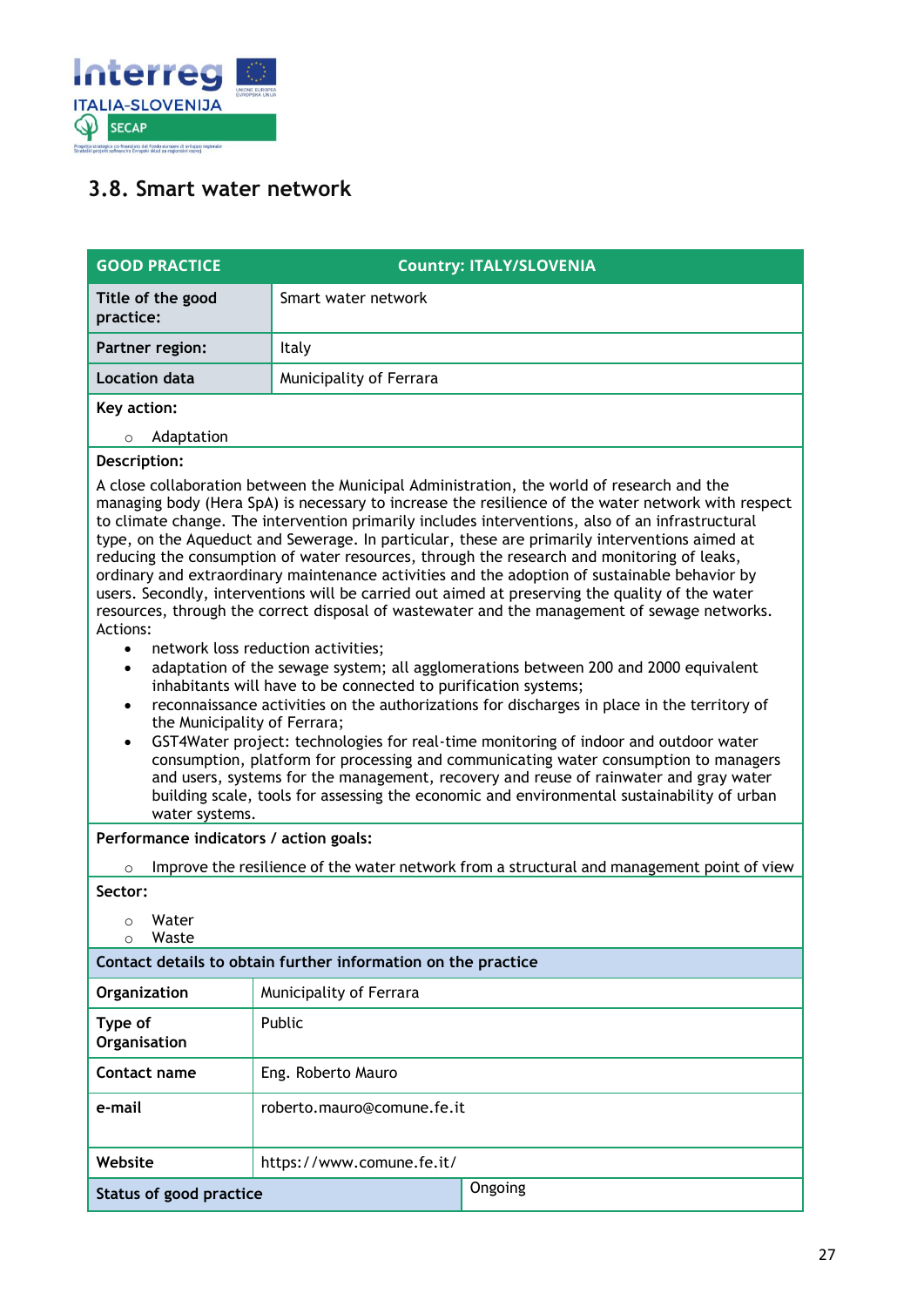

**GOOD PRACTICE COUNTY: ITALY/SLOVENIA** 

**(completed on date / in progress / planned):**

## <span id="page-27-0"></span>**4 Good practices from PP5 IUAV, Italy**

### <span id="page-27-1"></span>**4.1. Hotel Parentium**

| <b>GOOD PRACTICE</b>                                                                                                                                                                                                                                                                                                                                                                                                                                                                                                                                                                                                                                                                                                                                                                                                                                                                                                                                                                  | <b>Country: ITALY/SLOVENIA</b> |  |
|---------------------------------------------------------------------------------------------------------------------------------------------------------------------------------------------------------------------------------------------------------------------------------------------------------------------------------------------------------------------------------------------------------------------------------------------------------------------------------------------------------------------------------------------------------------------------------------------------------------------------------------------------------------------------------------------------------------------------------------------------------------------------------------------------------------------------------------------------------------------------------------------------------------------------------------------------------------------------------------|--------------------------------|--|
| Title of the good<br>practice:                                                                                                                                                                                                                                                                                                                                                                                                                                                                                                                                                                                                                                                                                                                                                                                                                                                                                                                                                        | <b>Hotel Parentium</b>         |  |
| Partner region:                                                                                                                                                                                                                                                                                                                                                                                                                                                                                                                                                                                                                                                                                                                                                                                                                                                                                                                                                                       | Croatia                        |  |
| <b>Location data</b>                                                                                                                                                                                                                                                                                                                                                                                                                                                                                                                                                                                                                                                                                                                                                                                                                                                                                                                                                                  | Poreč, Istria                  |  |
| Key action:                                                                                                                                                                                                                                                                                                                                                                                                                                                                                                                                                                                                                                                                                                                                                                                                                                                                                                                                                                           |                                |  |
| Mitigation<br>$\circ$                                                                                                                                                                                                                                                                                                                                                                                                                                                                                                                                                                                                                                                                                                                                                                                                                                                                                                                                                                 |                                |  |
| Description:                                                                                                                                                                                                                                                                                                                                                                                                                                                                                                                                                                                                                                                                                                                                                                                                                                                                                                                                                                          |                                |  |
| Hotel Parentium was build in 1967, the first major adaptation was in 1987 and the next one in<br>2014. It has a net area of 20.582m2 and 538 beds. The building needs 2.900kW for heating and<br>1.350kW. The heat pumps have a 1380kW cooling capacity and 1590kW heating capacity.<br>Instead of energy piles, there are two exploitation wells and four discharge wells. This is an open<br>system so that the sea water is pumped from the exploitation wells through heat exchanger and<br>back to the discharge wells.<br>Through this action the renewable energy sources it uses, energy and cost savings, CO2 reduction<br>and automatization. The same system provides both cooling and heating without additional costs.<br>Using seawater for heating/cooling is natural in coastal areas and using such a system in hotels<br>enables a more sustainable tourism and has less impact on the environment, which is a constant<br>place of living for the local community. |                                |  |
| Performance indicators / action goals:                                                                                                                                                                                                                                                                                                                                                                                                                                                                                                                                                                                                                                                                                                                                                                                                                                                                                                                                                |                                |  |
| Heat pump<br>$\circ$<br>sea water use for heating/cooling<br>$\circ$<br>renewable energy<br>$\Omega$                                                                                                                                                                                                                                                                                                                                                                                                                                                                                                                                                                                                                                                                                                                                                                                                                                                                                  |                                |  |
| Sector:                                                                                                                                                                                                                                                                                                                                                                                                                                                                                                                                                                                                                                                                                                                                                                                                                                                                                                                                                                               |                                |  |
| <b>Buildings</b><br>$\circ$<br>Tertiary buildings (non-municipal equipment/facilities)<br>Energy<br>$\circ$<br>Local heat/cold production<br>Water<br>$\circ$<br>Tourism<br>$\Omega$                                                                                                                                                                                                                                                                                                                                                                                                                                                                                                                                                                                                                                                                                                                                                                                                  |                                |  |
| Contact details to obtain further information on the practice                                                                                                                                                                                                                                                                                                                                                                                                                                                                                                                                                                                                                                                                                                                                                                                                                                                                                                                         |                                |  |
| Organization                                                                                                                                                                                                                                                                                                                                                                                                                                                                                                                                                                                                                                                                                                                                                                                                                                                                                                                                                                          | PLAVA LAGUNA d.d.              |  |
| Type of<br>Organisation                                                                                                                                                                                                                                                                                                                                                                                                                                                                                                                                                                                                                                                                                                                                                                                                                                                                                                                                                               | Public/private                 |  |
| Contact name                                                                                                                                                                                                                                                                                                                                                                                                                                                                                                                                                                                                                                                                                                                                                                                                                                                                                                                                                                          |                                |  |
| e-mail                                                                                                                                                                                                                                                                                                                                                                                                                                                                                                                                                                                                                                                                                                                                                                                                                                                                                                                                                                                |                                |  |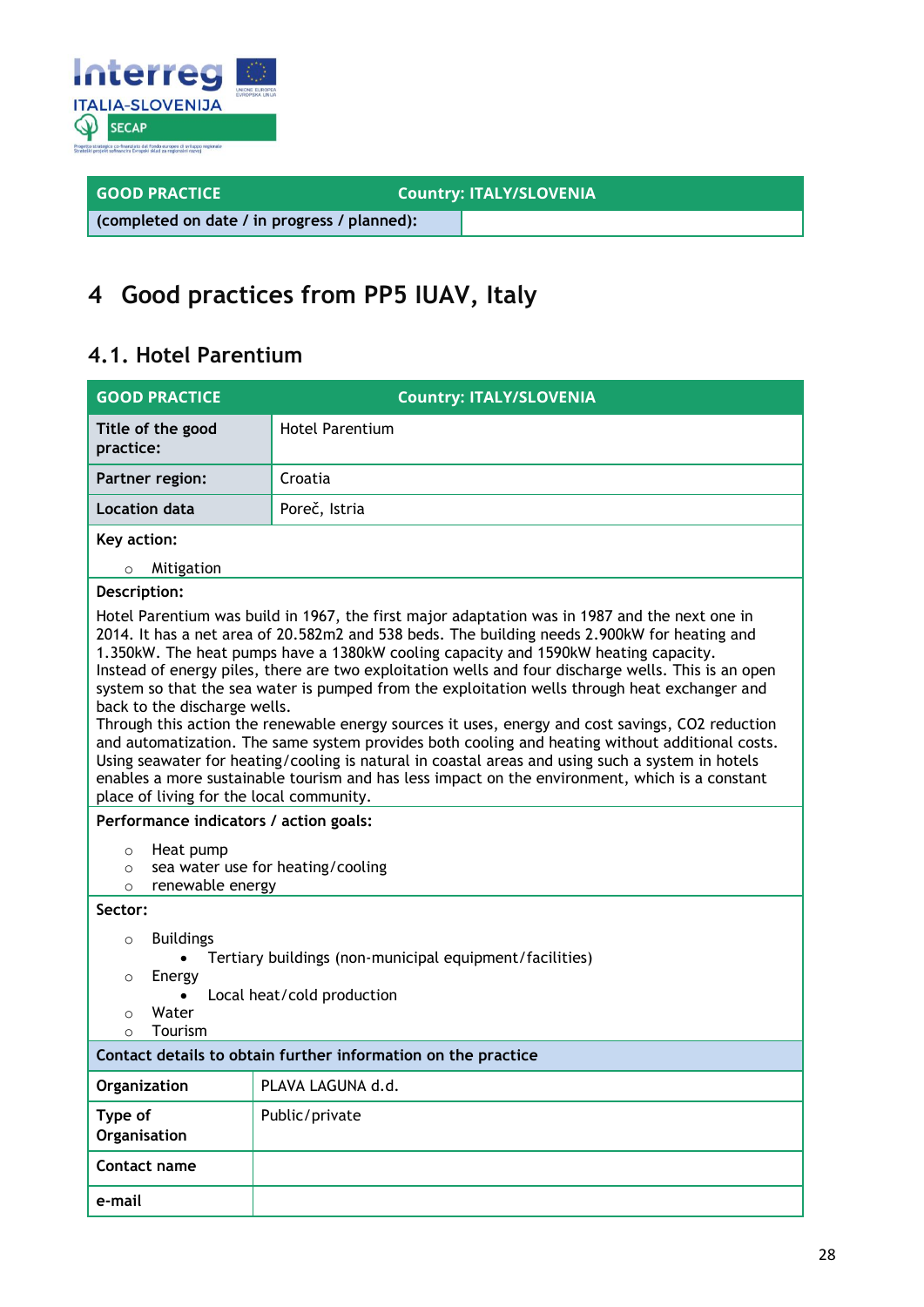

| <b>GOOD PRACTICE</b> | Country: ITALY/SLOVENIA      |
|----------------------|------------------------------|
| Website              | https://www.plavalaguna.com/ |

### <span id="page-28-0"></span>**4.2. Project Forestami**

| <b>GOOD PRACTICE</b>                                                                                                                                                                                                                                                                                                                                                                       | <b>Country: ITALY/SLOVENIA</b>                                                                                                                                                                                                                                                                                                                                                                                                                                                                                                                                                                                                                                                                                                 |  |  |
|--------------------------------------------------------------------------------------------------------------------------------------------------------------------------------------------------------------------------------------------------------------------------------------------------------------------------------------------------------------------------------------------|--------------------------------------------------------------------------------------------------------------------------------------------------------------------------------------------------------------------------------------------------------------------------------------------------------------------------------------------------------------------------------------------------------------------------------------------------------------------------------------------------------------------------------------------------------------------------------------------------------------------------------------------------------------------------------------------------------------------------------|--|--|
| Title of the good<br>practice:                                                                                                                                                                                                                                                                                                                                                             | Project Forestami                                                                                                                                                                                                                                                                                                                                                                                                                                                                                                                                                                                                                                                                                                              |  |  |
| Partner region:                                                                                                                                                                                                                                                                                                                                                                            | Italy                                                                                                                                                                                                                                                                                                                                                                                                                                                                                                                                                                                                                                                                                                                          |  |  |
| <b>Location data</b>                                                                                                                                                                                                                                                                                                                                                                       | Milan                                                                                                                                                                                                                                                                                                                                                                                                                                                                                                                                                                                                                                                                                                                          |  |  |
| Key action:                                                                                                                                                                                                                                                                                                                                                                                |                                                                                                                                                                                                                                                                                                                                                                                                                                                                                                                                                                                                                                                                                                                                |  |  |
| Mitigation<br>$\circ$                                                                                                                                                                                                                                                                                                                                                                      |                                                                                                                                                                                                                                                                                                                                                                                                                                                                                                                                                                                                                                                                                                                                |  |  |
| Description:                                                                                                                                                                                                                                                                                                                                                                               |                                                                                                                                                                                                                                                                                                                                                                                                                                                                                                                                                                                                                                                                                                                                |  |  |
| that of future generations.<br>citizens.                                                                                                                                                                                                                                                                                                                                                   | Forestami is a project that wants to involve all citizens who live and love the metropolitan city of<br>Milan to mitigate the effects of climate change. Individuals, public bodies, associations and private<br>companies: together to contribute with actions that have a positive impact on their own future and<br>The main goal is to plant 3 million trees in the territory of the metropolitan city of Milan -<br>multiplying the number of plants along streets, squares and courtyards, on the roofs and facades of<br>our homes - is the most effective, economical and engaging way to slow down global warming,<br>reduce energy consumption, clean the air we breathe from fine dust, improving the well-being of |  |  |
| Performance indicators / action goals:                                                                                                                                                                                                                                                                                                                                                     |                                                                                                                                                                                                                                                                                                                                                                                                                                                                                                                                                                                                                                                                                                                                |  |  |
| Increase urban green areas<br>$\circ$                                                                                                                                                                                                                                                                                                                                                      |                                                                                                                                                                                                                                                                                                                                                                                                                                                                                                                                                                                                                                                                                                                                |  |  |
| $\circ$                                                                                                                                                                                                                                                                                                                                                                                    | Increase tree canopy cover by 5%                                                                                                                                                                                                                                                                                                                                                                                                                                                                                                                                                                                                                                                                                               |  |  |
| Reduce air pollution<br>$\circ$                                                                                                                                                                                                                                                                                                                                                            |                                                                                                                                                                                                                                                                                                                                                                                                                                                                                                                                                                                                                                                                                                                                |  |  |
| $\circ$<br>Connecting green areas<br>$\circ$                                                                                                                                                                                                                                                                                                                                               | Reduce energy consumption, enhancing the value of buildings                                                                                                                                                                                                                                                                                                                                                                                                                                                                                                                                                                                                                                                                    |  |  |
| $\circ$                                                                                                                                                                                                                                                                                                                                                                                    | Redevelop neighbourhoods                                                                                                                                                                                                                                                                                                                                                                                                                                                                                                                                                                                                                                                                                                       |  |  |
| Sector:                                                                                                                                                                                                                                                                                                                                                                                    |                                                                                                                                                                                                                                                                                                                                                                                                                                                                                                                                                                                                                                                                                                                                |  |  |
| <b>Buildings</b><br>$\circ$<br>Municipal buildings equipment/facilities<br>Residential buildings<br>٠<br>Tertiary buildings (non-municipal equipment/facilities)<br>Energy<br>$\circ$<br>Green public procurement<br>Local heat/cold production<br>Water<br>O<br>Land use planning<br>$\circ$<br>Agriculture & Forestry<br>$\circ$<br>Environment & Biodiversity<br>O<br>Health<br>$\circ$ |                                                                                                                                                                                                                                                                                                                                                                                                                                                                                                                                                                                                                                                                                                                                |  |  |
|                                                                                                                                                                                                                                                                                                                                                                                            | Contact details to obtain further information on the practice                                                                                                                                                                                                                                                                                                                                                                                                                                                                                                                                                                                                                                                                  |  |  |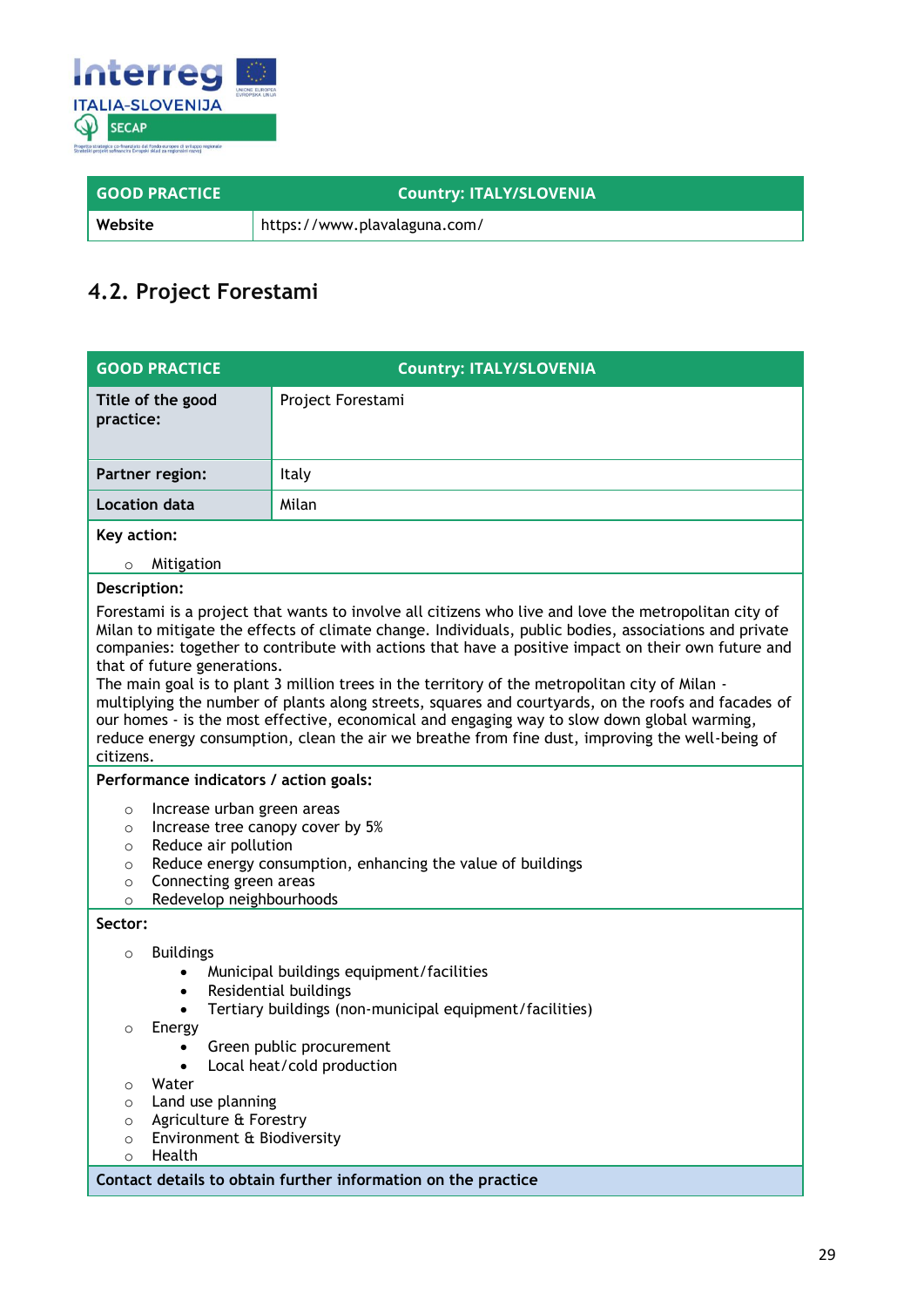

| <b>GOOD PRACTICE</b>                                                    |                                            | <b>Country: ITALY/SLOVENIA</b> |
|-------------------------------------------------------------------------|--------------------------------------------|--------------------------------|
| Organization                                                            | Metropolitan City of Milan                 |                                |
| Type of<br>Organisation                                                 | <b>Public</b>                              |                                |
| Contact name                                                            | Rossella Citterio (Communication Director) |                                |
| e-mail                                                                  | rossella.citterio1@gmail.com               |                                |
| Website                                                                 | www.forestami.org                          |                                |
| Status of good practice<br>(completed on date / in progress / planned): |                                            | In progress                    |

### <span id="page-29-0"></span>**4.3. Catene park**

| <b>GOOD PRACTICE</b>                                                                                                                                                                                                                                                                                                                                                                                                                                                                                                                                                                                                                                                                                                                                                                                                                                                                                                                                                                                                                                                                                                                                                                                                                                                                                                                                                                                                                                                                                                                                            | <b>Country: ITALY/SLOVENIA</b>                                                                                                                                                                                                                  |  |
|-----------------------------------------------------------------------------------------------------------------------------------------------------------------------------------------------------------------------------------------------------------------------------------------------------------------------------------------------------------------------------------------------------------------------------------------------------------------------------------------------------------------------------------------------------------------------------------------------------------------------------------------------------------------------------------------------------------------------------------------------------------------------------------------------------------------------------------------------------------------------------------------------------------------------------------------------------------------------------------------------------------------------------------------------------------------------------------------------------------------------------------------------------------------------------------------------------------------------------------------------------------------------------------------------------------------------------------------------------------------------------------------------------------------------------------------------------------------------------------------------------------------------------------------------------------------|-------------------------------------------------------------------------------------------------------------------------------------------------------------------------------------------------------------------------------------------------|--|
| Title of the good<br>practice:                                                                                                                                                                                                                                                                                                                                                                                                                                                                                                                                                                                                                                                                                                                                                                                                                                                                                                                                                                                                                                                                                                                                                                                                                                                                                                                                                                                                                                                                                                                                  | Catene park                                                                                                                                                                                                                                     |  |
| <b>Partner region:</b>                                                                                                                                                                                                                                                                                                                                                                                                                                                                                                                                                                                                                                                                                                                                                                                                                                                                                                                                                                                                                                                                                                                                                                                                                                                                                                                                                                                                                                                                                                                                          | Italy                                                                                                                                                                                                                                           |  |
| <b>Location data</b>                                                                                                                                                                                                                                                                                                                                                                                                                                                                                                                                                                                                                                                                                                                                                                                                                                                                                                                                                                                                                                                                                                                                                                                                                                                                                                                                                                                                                                                                                                                                            | Marghera (Venezia)                                                                                                                                                                                                                              |  |
| Key action:                                                                                                                                                                                                                                                                                                                                                                                                                                                                                                                                                                                                                                                                                                                                                                                                                                                                                                                                                                                                                                                                                                                                                                                                                                                                                                                                                                                                                                                                                                                                                     |                                                                                                                                                                                                                                                 |  |
| Adaptation<br>$\circ$<br>Mitigation<br>$\circ$                                                                                                                                                                                                                                                                                                                                                                                                                                                                                                                                                                                                                                                                                                                                                                                                                                                                                                                                                                                                                                                                                                                                                                                                                                                                                                                                                                                                                                                                                                                  |                                                                                                                                                                                                                                                 |  |
| Description:                                                                                                                                                                                                                                                                                                                                                                                                                                                                                                                                                                                                                                                                                                                                                                                                                                                                                                                                                                                                                                                                                                                                                                                                                                                                                                                                                                                                                                                                                                                                                    |                                                                                                                                                                                                                                                 |  |
| Catene Park in Marghera (Venice) redefines an agricultural fragment of about 8 hectares<br>interclosed in an urban area.<br>The project started from the existing hydraulic structure, maintaining the agricultural ditches, and<br>confirming the corresponding vegetal plants.<br>More than 250 new trees have been planted including Ash, White Poplar, Elm, Cherry, Oak,<br>Bagolari, and 280 Viburnum shrubs that with their white blooms will contribute to significantly<br>mark the figurative layout of the park, together with four hectares of new flowering lawns, which<br>have been realized with different characteristics: central clearings available for high frequentation<br>and stable lawns with low maintenance costs on the embankments.<br>In the southern part of the park, about 6000 square meters of existing wet meadows have been<br>maintained, which are a rare example of an ecotonal area in the anthropized area.<br>Irrigation is guaranteed by two circuits, one for the new unstructured trees, the other for the<br>sprinkling of the lawns; the water supply is ensured by a collection tank for the meteoric<br>wastewater coming from the drainage of the lawns.<br>The land used for the construction of the reliefs has been obtained from the excavation of the<br>garages of the new side buildings.<br>The circulation is ensured by pedestrian and driveway surfaces made of fiber-reinforced concrete<br>and stabilized earth on which other paths are grafted, consisting of gravel surfaces that, following |                                                                                                                                                                                                                                                 |  |
|                                                                                                                                                                                                                                                                                                                                                                                                                                                                                                                                                                                                                                                                                                                                                                                                                                                                                                                                                                                                                                                                                                                                                                                                                                                                                                                                                                                                                                                                                                                                                                 | the route of the existing agricultural channels, are designed as an integral part of the drainage<br>system of micro-perforated pipes below.<br>A concrete platform, which houses two 5-a-side soccer pitches and a basketball court built on a |  |
| synthetic surface, leads, through a slow climb, which flanks the new bowling alleys, to a panoramic                                                                                                                                                                                                                                                                                                                                                                                                                                                                                                                                                                                                                                                                                                                                                                                                                                                                                                                                                                                                                                                                                                                                                                                                                                                                                                                                                                                                                                                             |                                                                                                                                                                                                                                                 |  |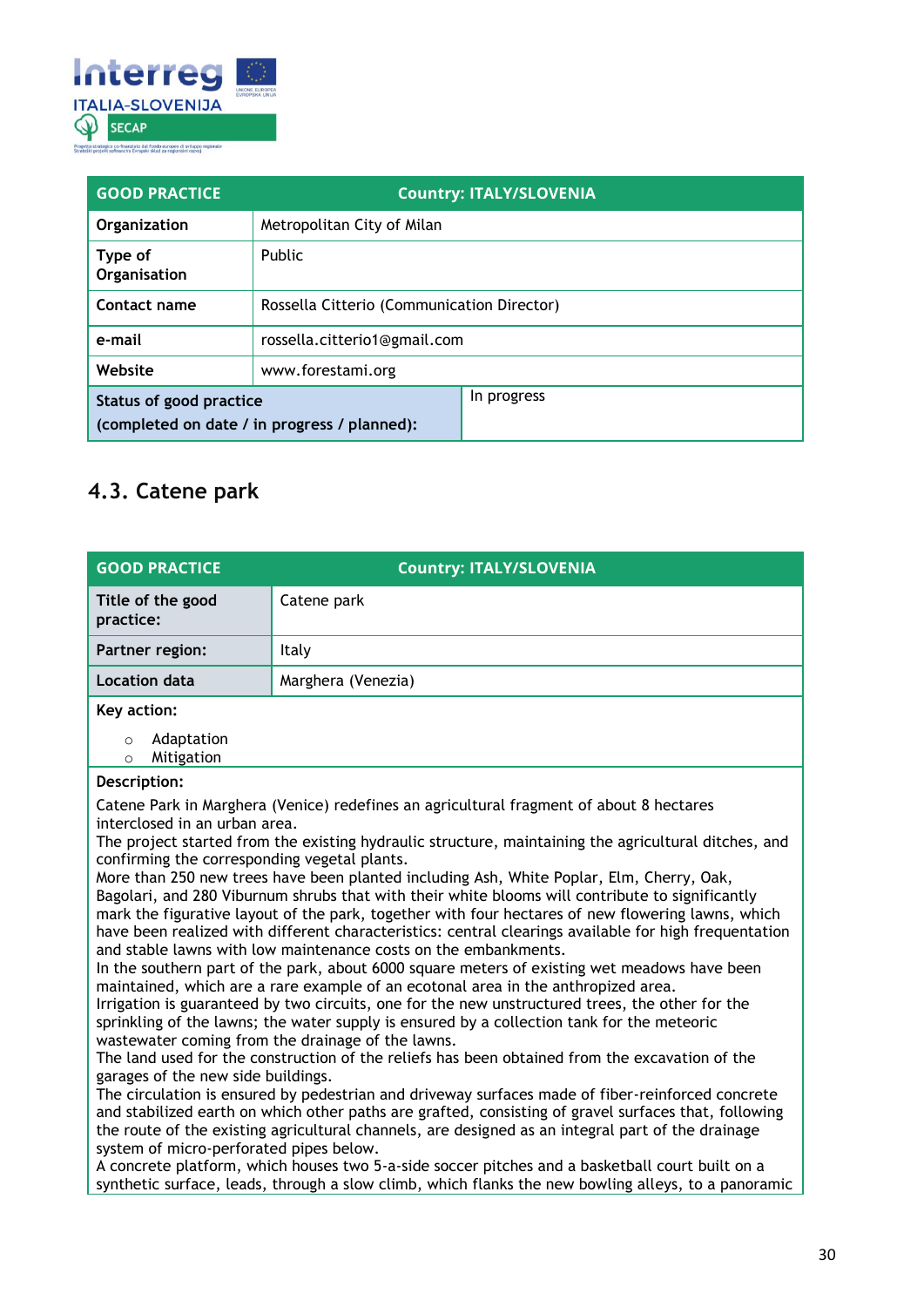

#### **GOOD PRACTICE COUNTY: ITALY/SLOVENIA**

terrace. From there you can reach the bar, services, and changing rooms buildings below, made of exposed concrete, which is closely related to the formal structure of the park.

**Performance indicators / action goals:**

- o Collect rainwater for drainage grass and trees
- o Greening area
- o Mitigate climate

#### **Sector:**

- o Water
- o Environment & Biodiversity
- o Health
- $\circ$  Public green park + facilities

| Contact details to obtain further information on the practice           |                               |                   |
|-------------------------------------------------------------------------|-------------------------------|-------------------|
| Organization                                                            | CZstudio associati            |                   |
| Type of<br>Organisation                                                 | Private                       |                   |
| Contact name                                                            | Paolo Ceccon e Laura Zampieri |                   |
| e-mail                                                                  | info@czstudio.com             |                   |
| Website                                                                 | www.czstudio.com              |                   |
| Status of good practice<br>(completed on date / in progress / planned): |                               | Completed in 2010 |

### <span id="page-30-0"></span>**4.4. Joze Plecnik High School in Ljubljana**

| <b>GOOD PRACTICE</b>                                                                                                                                                                                                                                                                                         | <b>Country: ITALY/SLOVENIA</b>        |
|--------------------------------------------------------------------------------------------------------------------------------------------------------------------------------------------------------------------------------------------------------------------------------------------------------------|---------------------------------------|
| Title of the good<br>practice:                                                                                                                                                                                                                                                                               | Joze Plecnik High School in Ljubljana |
| Partner region:                                                                                                                                                                                                                                                                                              | Italy/Slovenia                        |
| Location data                                                                                                                                                                                                                                                                                                | Ljubljana                             |
| Key action:                                                                                                                                                                                                                                                                                                  |                                       |
| Adaptation<br>$\Omega$<br>Mitigation<br>$\circ$                                                                                                                                                                                                                                                              |                                       |
| Description:                                                                                                                                                                                                                                                                                                 |                                       |
| Regional Development Agency of Ljubljana Urban Region reports about a new roof terrace garden<br>at Jože Plečnik High School in Ljubljana, as a good example of a bottom-up, participatory green<br>infrastructure project which can be implemented with few resources to bring many additional<br>benefits. |                                       |

On one of the school's terraces a little roof garden was created through a series of successive workshops over six months. The terrace was designed to encourage the growth of many diverse plants whilst ensuring there is suitable space for students to socialise. In addition to the beds,

Ξ Ξ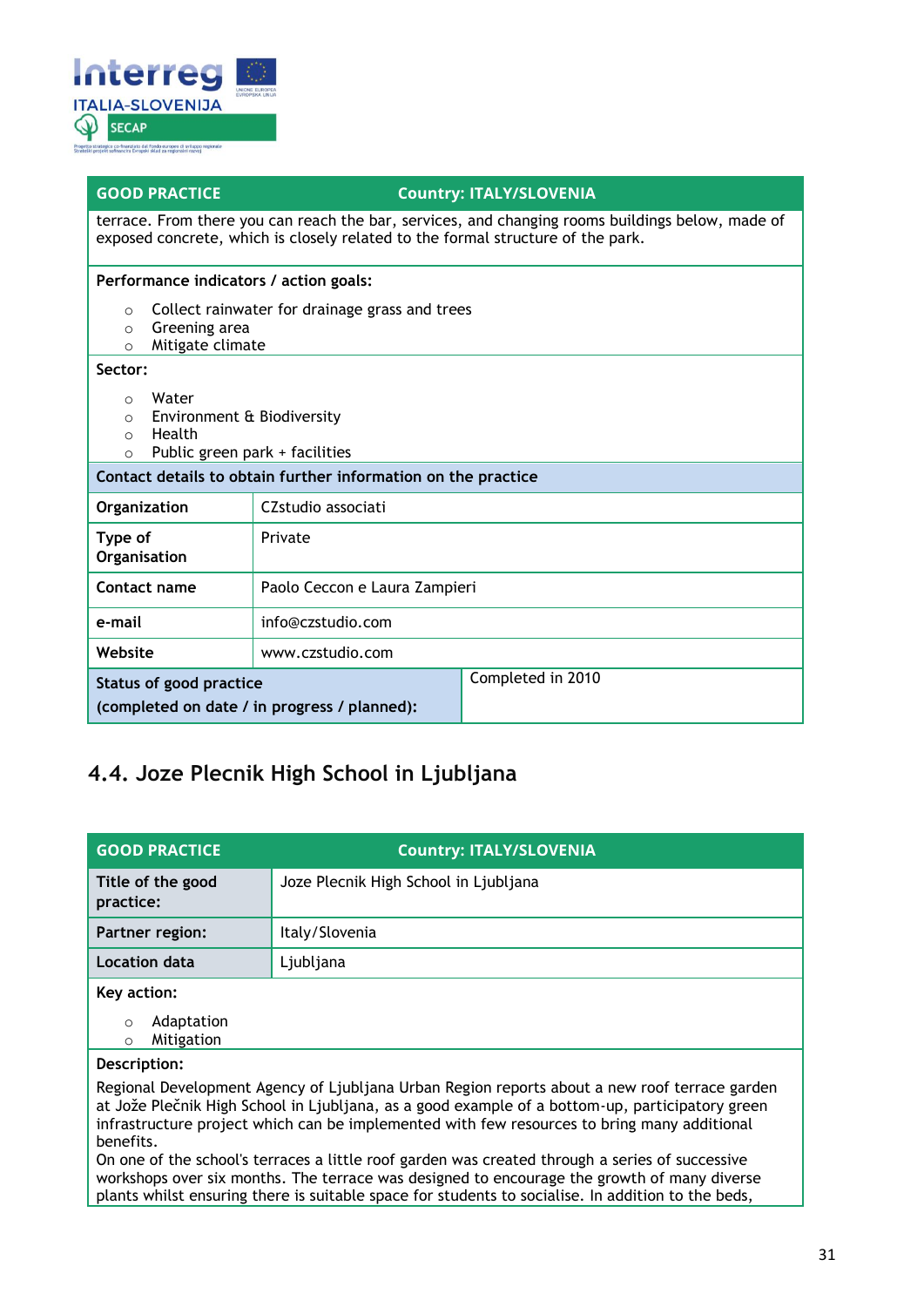

benches and storage space for maintenance equipment was incorporated into the plan. The planting design took into account the specific growing conditions on the roof, for example the exposure to the wind and the sun, drought and drying of the soil, as well as winter frost. This green terrace brings multiple benefits mostly on a local level, but it is nevertheless a part of the wider urban green infrastructure of Ljubljana. Regional Development Agency of the Ljubljana urban Region is actively searching for other good practices on a local, regional and national level to include into the Regional Green Infrastructure Strategy and consequently the Action Plan.

#### **Performance indicators / action goals:**

- o Less overheating and temperature shocks in the building
- o Less surface outflow of meteoric water
- o Cleans the air and contributes to the amount of greenery
- o Higher level of urban biodiversity

#### **Sector:**

- o Buildings
	- Municipal buildings equipment/facilities
- o Water
- o Environment & Biodiversity
- o Health
- o Civil protection & Emergency

| Contact details to obtain further information on the practice           |                                                                          |                   |
|-------------------------------------------------------------------------|--------------------------------------------------------------------------|-------------------|
| Organization                                                            | Pazipark, Cultural and Environmental Association                         |                   |
| Type of<br>Organisation                                                 | Public                                                                   |                   |
| Contact name                                                            | <b>GAJA TRBIŽAN</b><br>URŠKA KRANJC<br>SARA ČOK                          |                   |
| e-mail                                                                  | pazipark@gmail.com                                                       |                   |
| Website                                                                 | http://www.pazipark.si/wp-content/uploads/BOOKLET_LITTLE-<br>TERRACE.pdf |                   |
| Status of good practice<br>(completed on date / in progress / planned): |                                                                          | Completed in 2014 |

### <span id="page-31-0"></span>**4.5. Rainwater saving and use in households**

| <b>GOOD PRACTICE</b>           | <b>Country: ITALY/SLOVENIA</b>         |
|--------------------------------|----------------------------------------|
| Title of the good<br>practice: | Rainwater saving and use in households |
| Partner region:                | Italy/Slovenia                         |
| Location data                  | <b>Bremen</b>                          |
| Key action:                    |                                        |
| Adaptation                     |                                        |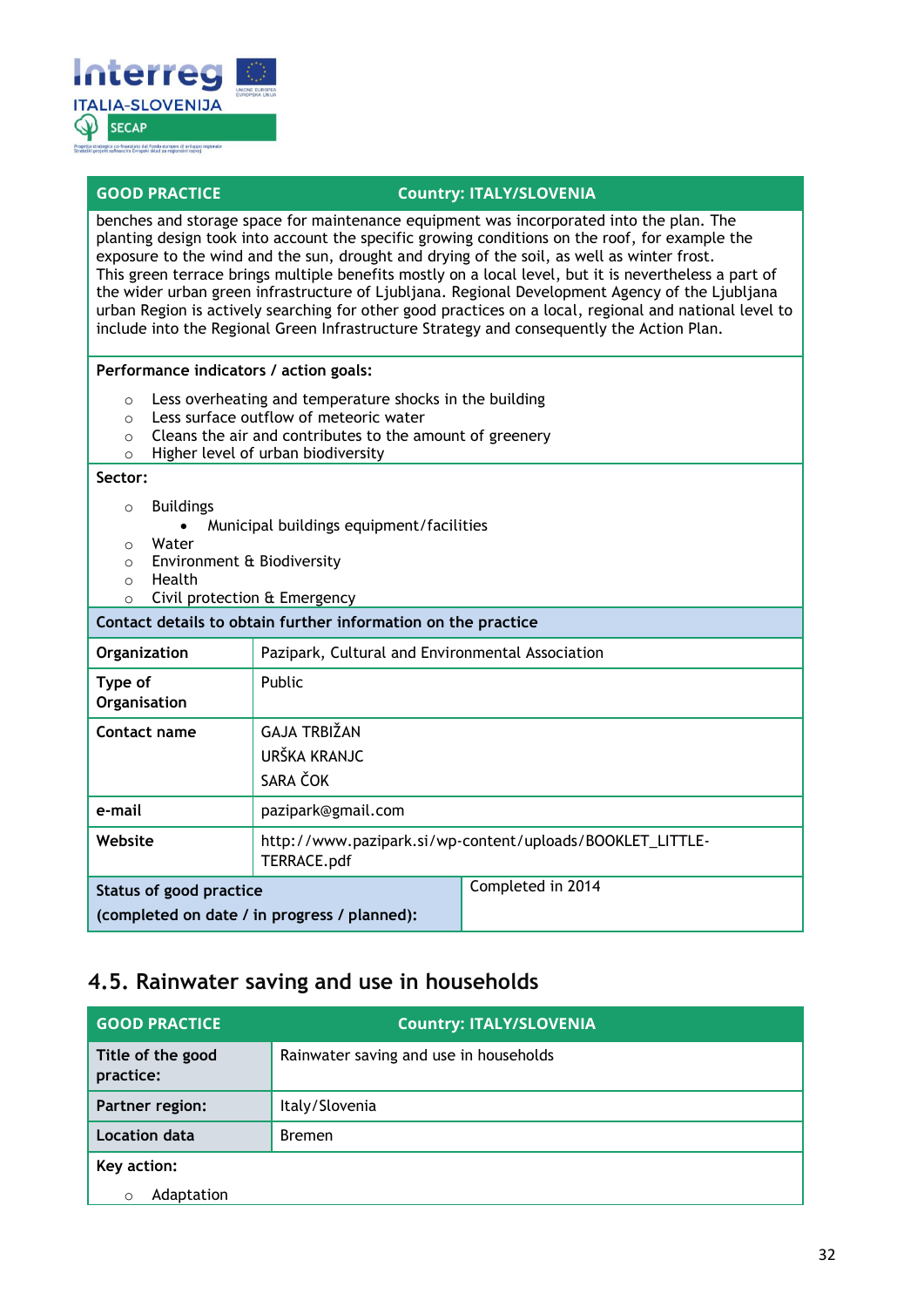

#### **Description:**

The overall objective of actions taken by the city of Bremen is to establish a natural water balance and to reduce the rainwater discharge into the sewerage system, supporting its use.

The solution provided to improve rainwater use in Bremen household is a combination of technical and economic approaches and applies to all private property owners. Refund of rainwater fee: the property owner gets the rainwater fee  $(0.63 \text{ E/m2/year})$  refunded if rainwater use is applied or the ground is kept permeable, as the fee is calculated on the sealed area. For properties larger than 1,000 m2 the fee has to be split between rain and wastewater. Smaller properties can voluntary decide if such a split is feasible and convenient. In practice the larger the property is and the more water can be kept on the ground the more cost savings in comparison to sealed properties can be achieved.

Subsidies for the installation of the rainwater use system, a maximum of 12.000 Euros or a maximum of 1/3 of the total investment costs.

The solution is based on a cistern, that collect rainwater from roofs. The cistern, mostly located in the underground, may be constructed of various materials including reinforced concrete, precast concrete, fiberglass, or steel. The cistern supplies water to the household through a standard pressurized plumbing system. The rainwater can be used either for toilet flushing, but also for watering the garden. The installation of such systems in existing buildings requires adaptation of the piping system and some earthworks and is therefore sometime quite costly.

#### **Performance indicators / action goals:**

- o Reuse of rainwater
- o Reduction of soil sealing
- o Water availability during drought periods.

#### **Sector:**

- o Buildings
	- Residential buildings
- o Water
- o Waste
- o Agriculture & Forestry

**Contact details to obtain further information on the practice Organization** Municipality of Bremen **Type of Organisation** Public **Contact name** Andreas Bovenschulte (Mayor) **e-mail** info@bremen.de **Website** https://climate-adapt.eea.europa.eu/metadata/case-studies/rainwatersaving-and-use-in-households-bremen **Status of good practice (completed on date / in progress / planned):** In progress, since 2016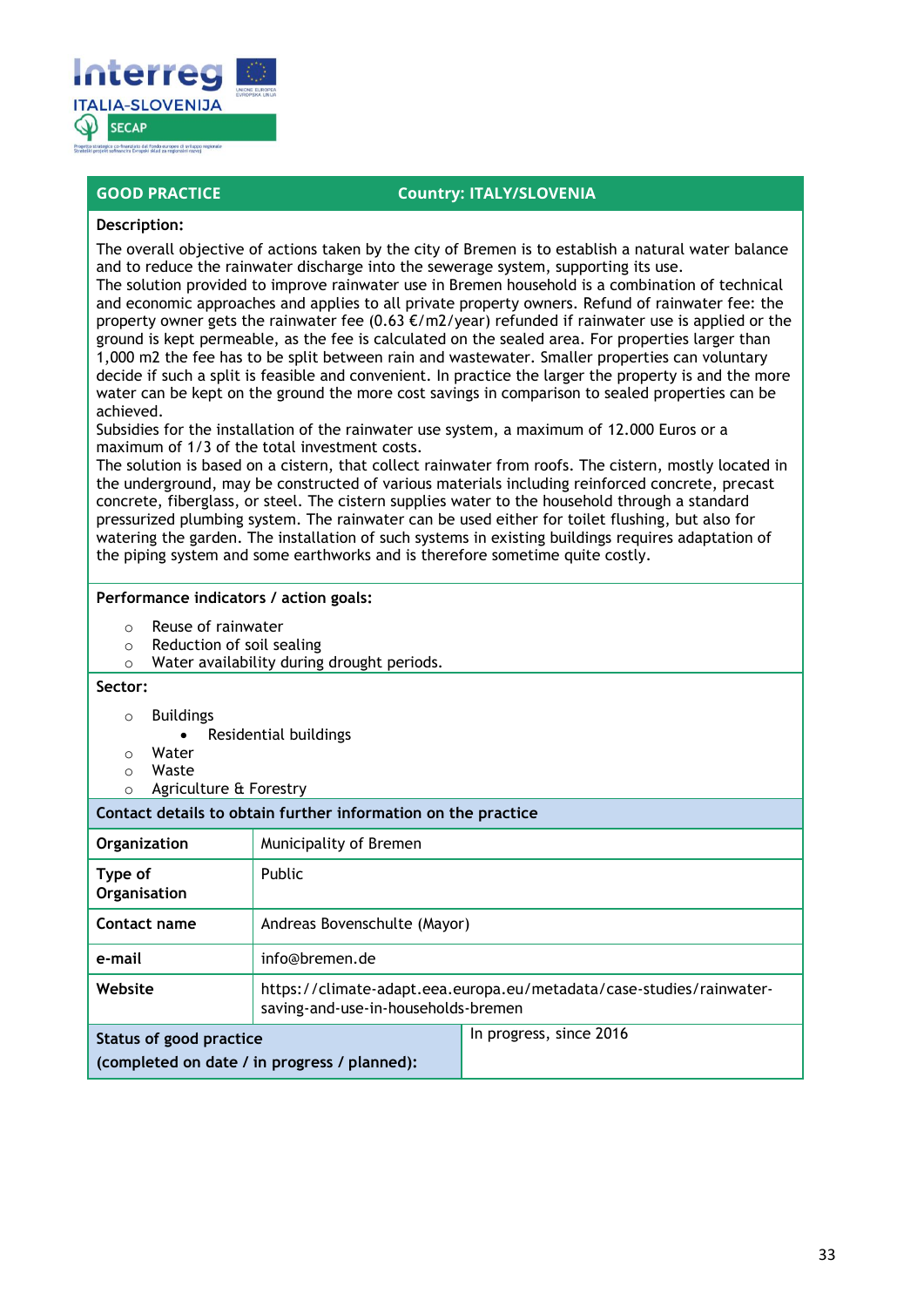

### <span id="page-33-0"></span>**4.6. Sustainable Energy and Climate Action Plan**

| <b>GOOD PRACTICE</b>                                                                                                                                                                                                                                                                                                                                                                                                                                                                                                                                                                                                                                                                                                                                                                                                                                                                                                                                                                                                                                                                                                                                       | <b>Country: ITALY/SLOVENIA</b>                                                                                                                                                                                        |  |
|------------------------------------------------------------------------------------------------------------------------------------------------------------------------------------------------------------------------------------------------------------------------------------------------------------------------------------------------------------------------------------------------------------------------------------------------------------------------------------------------------------------------------------------------------------------------------------------------------------------------------------------------------------------------------------------------------------------------------------------------------------------------------------------------------------------------------------------------------------------------------------------------------------------------------------------------------------------------------------------------------------------------------------------------------------------------------------------------------------------------------------------------------------|-----------------------------------------------------------------------------------------------------------------------------------------------------------------------------------------------------------------------|--|
| Title of the good<br>practice:                                                                                                                                                                                                                                                                                                                                                                                                                                                                                                                                                                                                                                                                                                                                                                                                                                                                                                                                                                                                                                                                                                                             | Sustainable Energy and Climate Action Plan                                                                                                                                                                            |  |
| Partner region:                                                                                                                                                                                                                                                                                                                                                                                                                                                                                                                                                                                                                                                                                                                                                                                                                                                                                                                                                                                                                                                                                                                                            | Italy                                                                                                                                                                                                                 |  |
| <b>Location data</b>                                                                                                                                                                                                                                                                                                                                                                                                                                                                                                                                                                                                                                                                                                                                                                                                                                                                                                                                                                                                                                                                                                                                       | San Donà di Piave                                                                                                                                                                                                     |  |
| Key action:                                                                                                                                                                                                                                                                                                                                                                                                                                                                                                                                                                                                                                                                                                                                                                                                                                                                                                                                                                                                                                                                                                                                                |                                                                                                                                                                                                                       |  |
| Adaptation<br>$\circ$<br>Mitigation<br>$\circ$                                                                                                                                                                                                                                                                                                                                                                                                                                                                                                                                                                                                                                                                                                                                                                                                                                                                                                                                                                                                                                                                                                             |                                                                                                                                                                                                                       |  |
| Description:                                                                                                                                                                                                                                                                                                                                                                                                                                                                                                                                                                                                                                                                                                                                                                                                                                                                                                                                                                                                                                                                                                                                               |                                                                                                                                                                                                                       |  |
| "Sustainable Energy and Climate Action Plan" consists of two sections:<br>climate change mitigation plan, which has the objective of reducing Co2 emissions from<br>$\bullet$<br>energy consumption in the entire geographical area of the city, planning actions both in<br>the public and private sectors;<br>climate change adaptation plan, which aims to increase the climate resilience of the<br>$\bullet$<br>territory, i.e. it's capacity to absorb climate disruptive factors. Adaptation is the ability to<br>anticipate, prevent, avoid, minimize potential damage, and exploit any favourable<br>opportunities.<br>The Plan consolidates and develops the 7 strategic fields of action:<br>Adapt the urban planning tools to the goals of the Covenant of Mayors;<br>1.<br>2.<br>Promote integrated measures for sustainable mobility;<br>3.<br>Acting on the energy consumption of municipal property;<br>Develop e-government (Digital Administration);<br>4.<br>Make green purchases for municipal services and supplies and consolidate green<br>5.<br>procurement;<br>6. Engagement;<br>Support an intense communication campaign.<br>7. |                                                                                                                                                                                                                       |  |
| Performance indicators / action goals:<br>Application of high standards of energy efficiency in the municipal public sector;<br>$\circ$<br>Energy saving measures in the residential sector;<br>$\circ$<br>Measures of heating and cooling of buildings from renewable energy sources;<br>$\circ$<br>Implementation of the Municipal Lighting Plan;<br>$\circ$<br>Agreement with Veritas SPA for biomass;<br>$\circ$<br>Private photovoltaic installations;<br>$\circ$                                                                                                                                                                                                                                                                                                                                                                                                                                                                                                                                                                                                                                                                                     |                                                                                                                                                                                                                       |  |
| Sector:                                                                                                                                                                                                                                                                                                                                                                                                                                                                                                                                                                                                                                                                                                                                                                                                                                                                                                                                                                                                                                                                                                                                                    |                                                                                                                                                                                                                       |  |
| <b>Buildings</b><br>$\circ$<br>$\bullet$<br>Public lighting<br>$\circ$<br>Energy<br>$\circ$                                                                                                                                                                                                                                                                                                                                                                                                                                                                                                                                                                                                                                                                                                                                                                                                                                                                                                                                                                                                                                                                | Municipal buildings equipment/facilities<br>Residential buildings<br>Tertiary buildings (non-municipal equipment/facilities)<br>Green public procurement<br>Local electrical production<br>Local heat/cold production |  |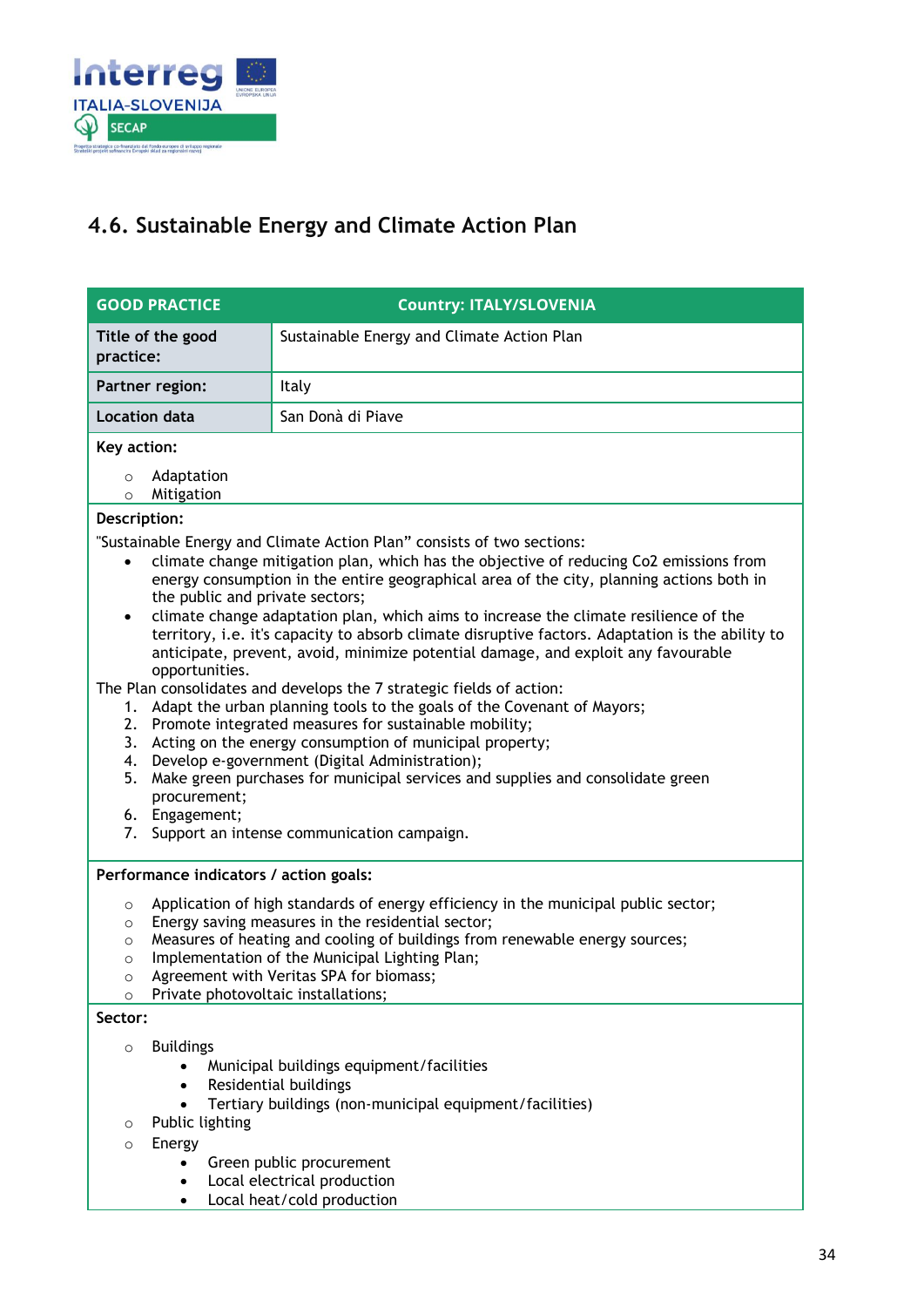

| <b>GOOD PRACTICE</b>                                                                                                                                                                |                                                               | <b>Country: ITALY/SLOVENIA</b> |  |
|-------------------------------------------------------------------------------------------------------------------------------------------------------------------------------------|---------------------------------------------------------------|--------------------------------|--|
| Water<br>$\bigcirc$<br>Waste<br>$\bigcirc$<br>Land use planning<br>$\Omega$<br>Agriculture & Forestry<br>$\Omega$<br>Environment & Biodiversity<br>$\Omega$<br>Health<br>$\bigcirc$ |                                                               |                                |  |
|                                                                                                                                                                                     | Contact details to obtain further information on the practice |                                |  |
| <b>Organization</b>                                                                                                                                                                 | Municipality of San Donà di Piave                             |                                |  |
| Type of<br>Organisation                                                                                                                                                             | Public                                                        |                                |  |
| Contact name                                                                                                                                                                        | Andrea Cereser (Mayor)                                        |                                |  |
| e-mail                                                                                                                                                                              | protocollo@sandonadipiave.net                                 |                                |  |
| Website                                                                                                                                                                             | https://www.sandonadipiave.net/myportal/C_H823/home           |                                |  |
| In progress<br>Status of good practice<br>(completed on date / in progress / planned):                                                                                              |                                                               |                                |  |

### <span id="page-34-0"></span>**4.7. Vrijburcht multipurpose living-and-working complex**

| <b>GOOD PRACTICE</b>               | <b>Country: ITALY/SLOVENIA</b>                     |  |
|------------------------------------|----------------------------------------------------|--|
| Title of the good<br>practice:     | Vrijburcht multipurpose living-and-working complex |  |
| Partner region:                    | Italy/Slovenia                                     |  |
| Location data                      | Vrijburcht, Amsterdam                              |  |
| Key action:                        |                                                    |  |
| Adaptation<br>O<br>Mitigation<br>O |                                                    |  |

#### **Description:**

Vrijburcht is a multipurpose living-and-working complex in Amsterdam. It offers many shared social amenities for both the residents and the people from the neighbourhood. The heart of the complex is the courtyard garden with trees, a vegetable garden, lawns, flowers, benches and a greenhouse. The garden provides various solutions to the expected impact of climate change; it offers residents a cool environment during warmer summers; rainwater is stored in underground tanks for irrigation in dry periods; the unsealed area permits maximum rainwater permeability. The complex was realized and financed through of a 'collective private commissioning'. Future residents jointly develop the project, which gives them maximum influence on the design but also includes carrying the risks related to the pre-financing and construction phase. The climate-proof courtyard garden was an integral part of the design of the complex and its features based on the wishes of the future residents.

• Rainwater from the roof tops is collected in two tanks that are buried in the garden and can in total contain 6000 l of water. this water is used for irrigation of the garden and the plants on the surrounding terraces/balconies and covers the total irrigation needs in most of the years.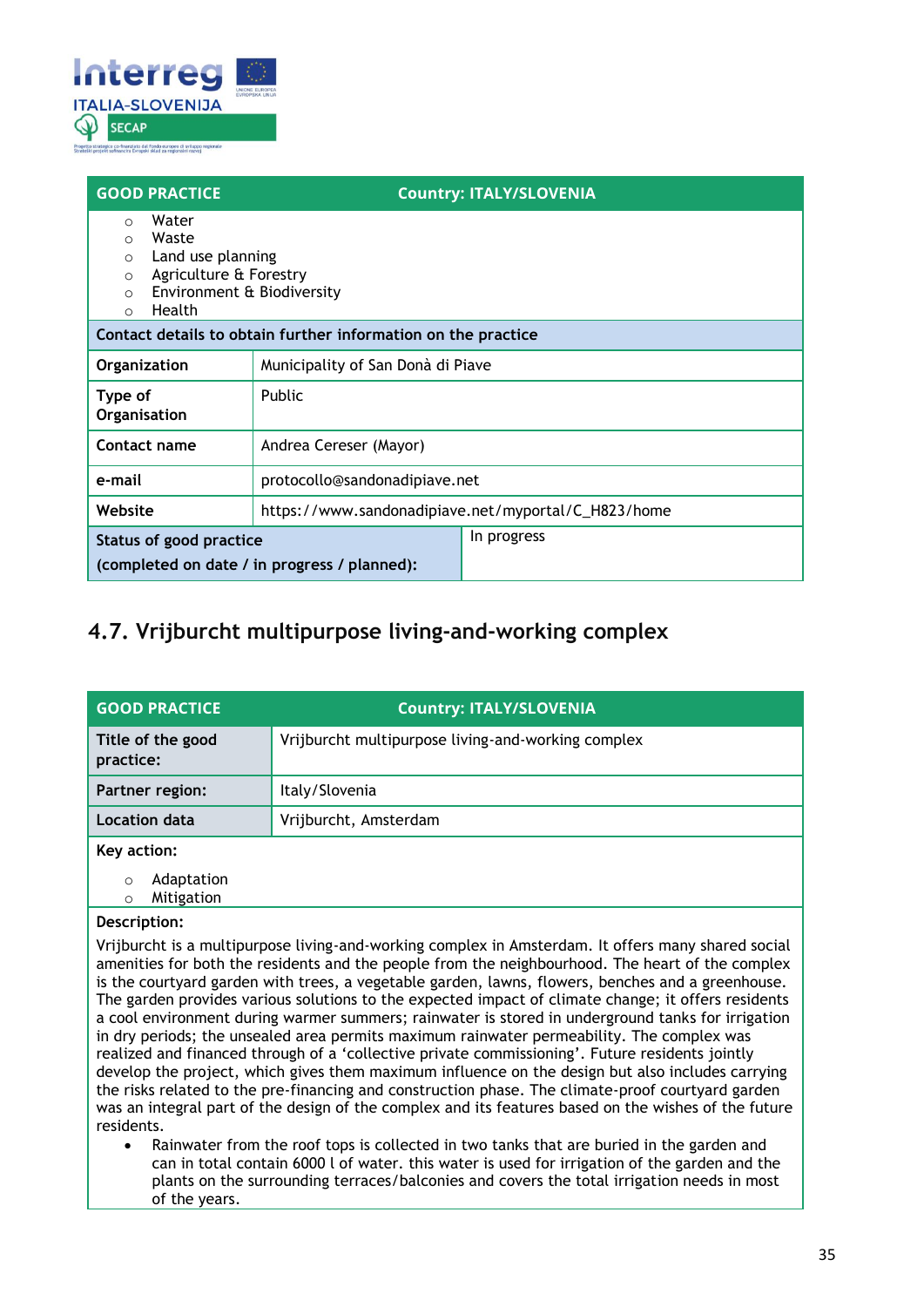

- The car parking garage is constructed under the building and the garden is paved minimally to create maximum permeability for rainwater in the garden.
- Relief is created so that water flows from higher parts to a marsh-like environment. This prevents flooding of the garden and enhances vegetation diversity by creating dryer and wetter environments across the courtyard garden.
- Drainpipes are detached from the facades at ground-floor level and together form a pergola construction for creeping plants. This minimizes the impact of eventual leakages on the facade. Creeping plants are also used at the exterior of the building where they cover wind screens to form green facades.
- The many trees in the garden provide shade and thus contribute to an agreeable microclimate on hot summer days.

#### **Performance indicators / action goals:**

- o reduce flooding from extreme rainfall
- o heat stress during hot summer days

#### **Sector:**

- o Buildings
	- Residential buildings
- o Energy
	- Green public procurement
	- Local electrical production
	- Local heat/cold production
- o Water
- o Waste
- 
- o Land use planning<br>
o Environment & Bio Environment & Biodiversity
- o Health
- o Civil protection & Emergency

#### **Contact details to obtain further information on the practice**

| Organization                                                            | Vrijburcht Foundation                                                                                                                                                                               |                   |
|-------------------------------------------------------------------------|-----------------------------------------------------------------------------------------------------------------------------------------------------------------------------------------------------|-------------------|
| Type of<br>Organisation                                                 | Private                                                                                                                                                                                             |                   |
| Contact name                                                            |                                                                                                                                                                                                     |                   |
| e-mail                                                                  |                                                                                                                                                                                                     |                   |
| Website                                                                 | http://www.vlugp.nl/projecten/binnentuin-vrijburcht/<br>https://climate-adapt.eea.europa.eu/metadata/case-studies/vrijburcht-a-<br>privately-funded-climate2013proof-collective-garden-in-amsterdam |                   |
| Status of good practice<br>(completed on date / in progress / planned): |                                                                                                                                                                                                     | Completed in 2007 |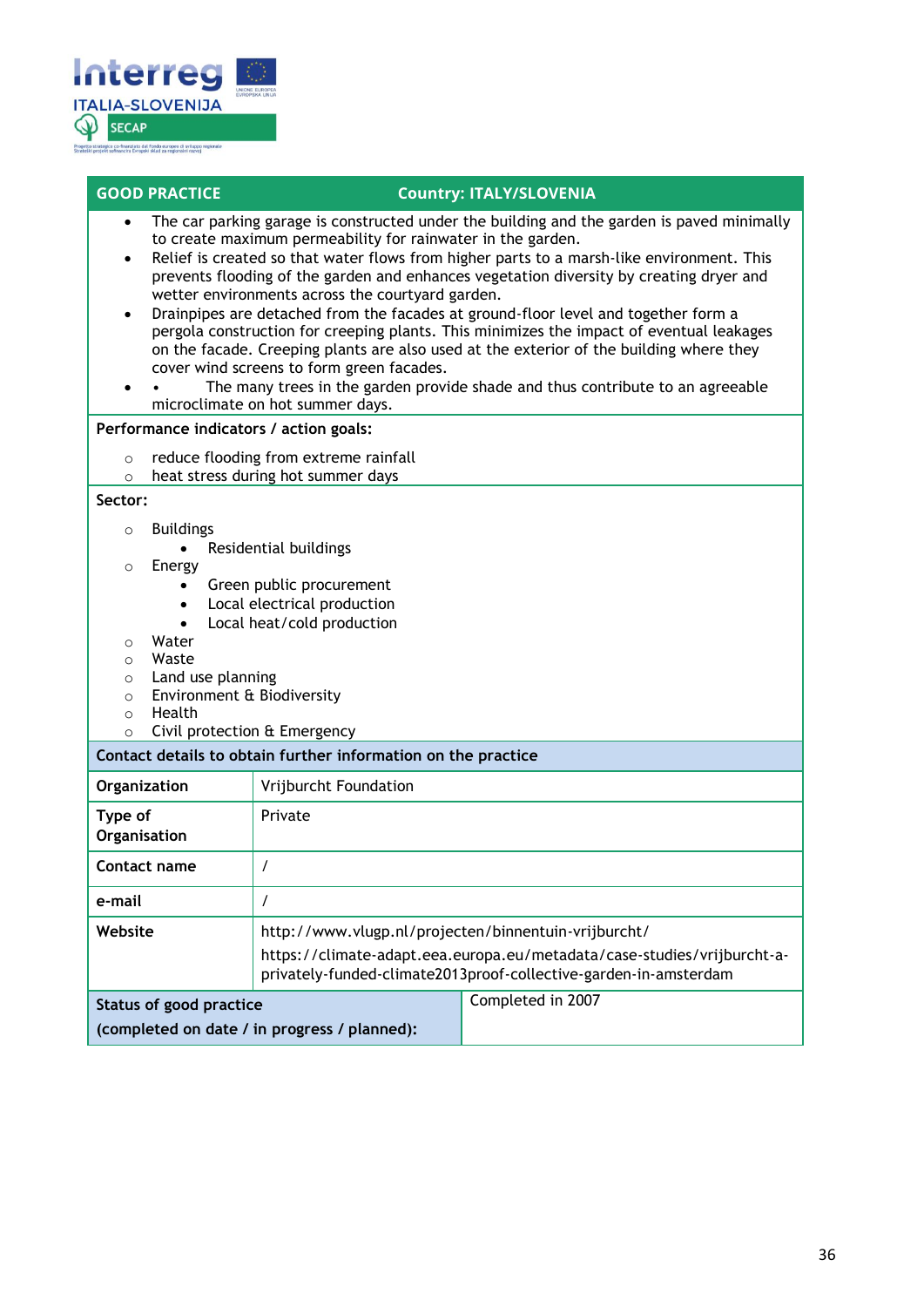

### <span id="page-36-0"></span>**4.8. Energy, Climate Change and Environmental Quality Plan (PECQ)**

| <b>GOOD PRACTICE</b>                                                                                                                                                                                                                                                                                                                                                                                                                                                                                                                                                                                                                                                          | <b>Country: ITALY/SLOVENIA</b>                                                     |  |  |
|-------------------------------------------------------------------------------------------------------------------------------------------------------------------------------------------------------------------------------------------------------------------------------------------------------------------------------------------------------------------------------------------------------------------------------------------------------------------------------------------------------------------------------------------------------------------------------------------------------------------------------------------------------------------------------|------------------------------------------------------------------------------------|--|--|
| Energy, Climate Change and Environmental Quality Plan (PECQ)<br>Title of the good<br>practice:                                                                                                                                                                                                                                                                                                                                                                                                                                                                                                                                                                                |                                                                                    |  |  |
| Partner region:                                                                                                                                                                                                                                                                                                                                                                                                                                                                                                                                                                                                                                                               | Italy/Slovenia                                                                     |  |  |
| Location data                                                                                                                                                                                                                                                                                                                                                                                                                                                                                                                                                                                                                                                                 | Barcelona                                                                          |  |  |
| Key action:                                                                                                                                                                                                                                                                                                                                                                                                                                                                                                                                                                                                                                                                   |                                                                                    |  |  |
| Mitigation<br>$\circ$                                                                                                                                                                                                                                                                                                                                                                                                                                                                                                                                                                                                                                                         |                                                                                    |  |  |
| Description:<br>The Energy, Climate Change and Air Quality Plan of Barcelona 2011-2020 (PECQ) is a local<br>administration instrument aimed at the following during that time frame:<br>improving energy efficiency and reducing energy consumption in the city,<br>$\bullet$<br>cutting the increase of greenhouse gas emissions (GHGs),<br>improving urban air quality, in particular with regard to NOx gases and PM10 particles,<br>improving the quality of energy supply.                                                                                                                                                                                               |                                                                                    |  |  |
| Performance indicators / action goals:                                                                                                                                                                                                                                                                                                                                                                                                                                                                                                                                                                                                                                        |                                                                                    |  |  |
| Conversion of urban elements into photovoltaic energy generators and implementation of<br>$\circ$<br>new urban elements (pergolas) incorporating photovoltaics.<br>Creation of an online platform where citizens who sign up can consult their energy<br>$\circ$<br>consumption, as well as receive information on how they consume, how much energy they<br>consume compared to other users and receive advice on how to improve.<br>Generation of a solar thermal and photovoltaic map of Barcelona's buildings, with the aim of<br>$\circ$<br>letting citizens know how much energy they can produce on their roofs and giving them the<br>tools to promote installations. |                                                                                    |  |  |
| Sector:                                                                                                                                                                                                                                                                                                                                                                                                                                                                                                                                                                                                                                                                       |                                                                                    |  |  |
| <b>Buildings</b><br>$\circ$<br>Municipal buildings equipment/facilities<br>Residential buildings<br>$\bullet$<br>Tertiary buildings (non-municipal equipment/facilities)<br>Public lighting<br>$\circ$<br>Energy<br>$\circ$<br>Green public procurement<br>Local electrical production<br>٠<br>Local heat/cold production                                                                                                                                                                                                                                                                                                                                                     |                                                                                    |  |  |
| Contact details to obtain further information on the practice                                                                                                                                                                                                                                                                                                                                                                                                                                                                                                                                                                                                                 |                                                                                    |  |  |
| Organization                                                                                                                                                                                                                                                                                                                                                                                                                                                                                                                                                                                                                                                                  | Agencia Local de la Energía de Barcelona                                           |  |  |
| Type of<br>Organisation                                                                                                                                                                                                                                                                                                                                                                                                                                                                                                                                                                                                                                                       | Public                                                                             |  |  |
| Contact name                                                                                                                                                                                                                                                                                                                                                                                                                                                                                                                                                                                                                                                                  | Ada Colau i Ballano (Mayor)<br>Cristina Castells (Main)<br>Irma Soldevilla (Media) |  |  |
| e-mail                                                                                                                                                                                                                                                                                                                                                                                                                                                                                                                                                                                                                                                                        | $\prime$                                                                           |  |  |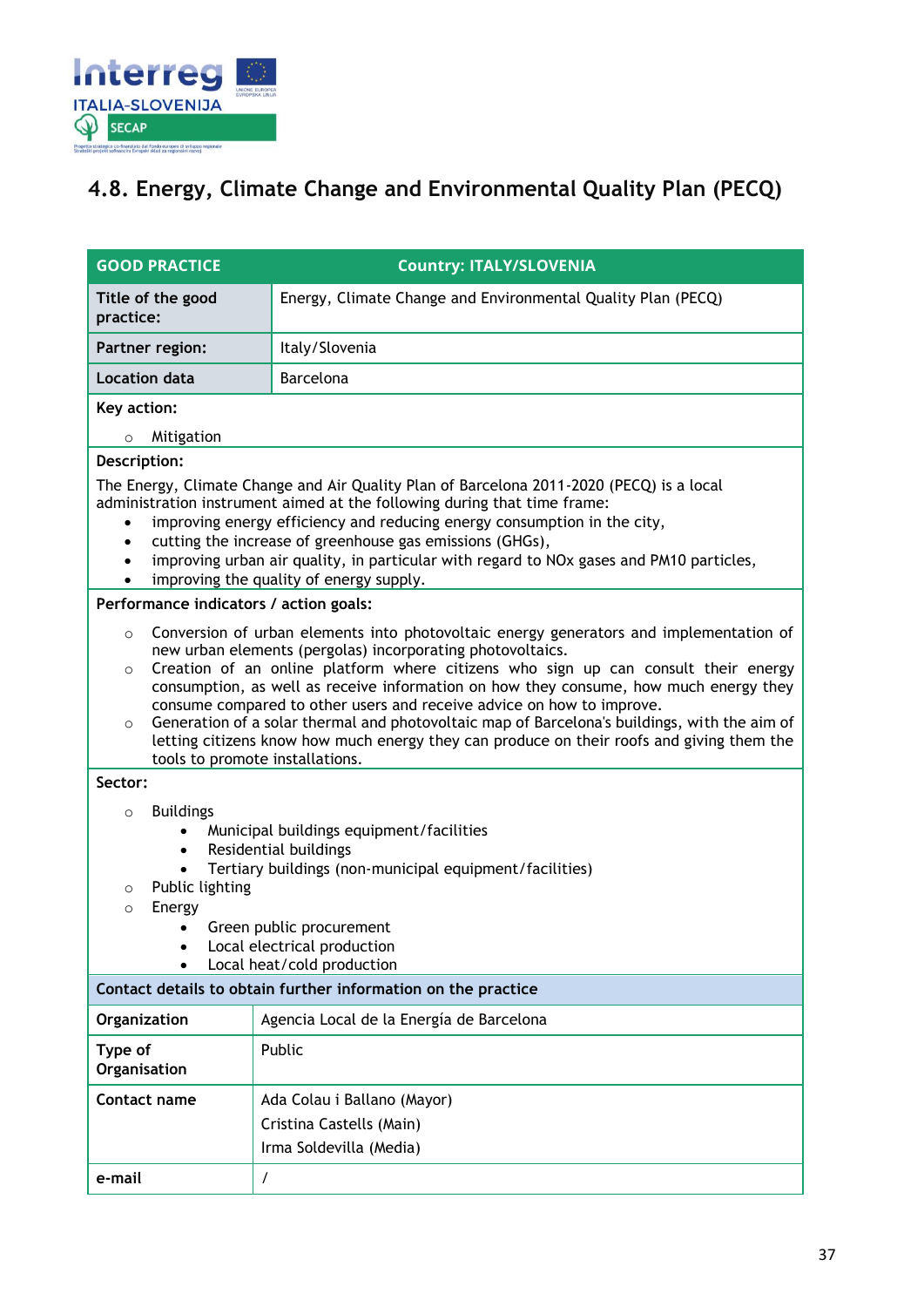

| <b>GOOD PRACTICE</b>                                                    | <b>Country: ITALY/SLOVENIA</b>                    |             |
|-------------------------------------------------------------------------|---------------------------------------------------|-------------|
| Website                                                                 | http://ajuntament.barcelona.cat/ecologiaurbana/ca |             |
| Status of good practice<br>(completed on date / in progress / planned): |                                                   | In progress |

## <span id="page-37-0"></span>**5 Good practices from PP7 GOLEA, Slovenia**

### <span id="page-37-1"></span>**5.1. Energy Rehabilitation of Public Lighting at Municipality of**

### <span id="page-37-2"></span>**Komen (ESCO project)**

| <b>GOOD PRACTICE</b>                                                                                                                                                                                                                                                                                                                                                                                                                                                                                                                                                                                                                                                                                                               | <b>Country: ITALY/SLOVENIA</b>                                                      |  |  |
|------------------------------------------------------------------------------------------------------------------------------------------------------------------------------------------------------------------------------------------------------------------------------------------------------------------------------------------------------------------------------------------------------------------------------------------------------------------------------------------------------------------------------------------------------------------------------------------------------------------------------------------------------------------------------------------------------------------------------------|-------------------------------------------------------------------------------------|--|--|
| Title of the good<br>practice:                                                                                                                                                                                                                                                                                                                                                                                                                                                                                                                                                                                                                                                                                                     | Energy Rehabilitation of Public Lighting at Municipality of Komen (ESCO<br>project) |  |  |
| Partner region:                                                                                                                                                                                                                                                                                                                                                                                                                                                                                                                                                                                                                                                                                                                    | Slovenia                                                                            |  |  |
| <b>Location data</b>                                                                                                                                                                                                                                                                                                                                                                                                                                                                                                                                                                                                                                                                                                               | Komen municipality                                                                  |  |  |
| Key action:                                                                                                                                                                                                                                                                                                                                                                                                                                                                                                                                                                                                                                                                                                                        |                                                                                     |  |  |
| Mitigation<br>$\circ$                                                                                                                                                                                                                                                                                                                                                                                                                                                                                                                                                                                                                                                                                                              |                                                                                     |  |  |
| Description:                                                                                                                                                                                                                                                                                                                                                                                                                                                                                                                                                                                                                                                                                                                       |                                                                                     |  |  |
| Energy consumption for public lighting per capita in Komen municipality was 110,52 kWh/year. 677<br>lights were replaced. The public lightning was not in conformity with the Decree on limit values<br>due to light pollution of environment (it was mostly inappropriate and incorrectly installed). The<br>municipality, which is investor and equipment owner, obtained non-refundable funds through the<br>public call E3URE. The concessionaire/contractor (ESCO company) has, at take over process of<br>managing of public lighting, paid to grantor (municipality) an abstraction fee in one off payment.<br>Concession duration is 15 years, After the lightning replacement the consumption is 43,6<br>kWh/year/capita. |                                                                                     |  |  |
| Performance indicators / action goals:                                                                                                                                                                                                                                                                                                                                                                                                                                                                                                                                                                                                                                                                                             |                                                                                     |  |  |
| Energy savings (MWh/a): 237<br>$\circ$<br>CO2 savings $(t/a)$ : 130<br>$\circ$                                                                                                                                                                                                                                                                                                                                                                                                                                                                                                                                                                                                                                                     |                                                                                     |  |  |
| Sector:                                                                                                                                                                                                                                                                                                                                                                                                                                                                                                                                                                                                                                                                                                                            |                                                                                     |  |  |
| Public lighting<br>$\circ$                                                                                                                                                                                                                                                                                                                                                                                                                                                                                                                                                                                                                                                                                                         |                                                                                     |  |  |
| Contact details to obtain further information on the practice                                                                                                                                                                                                                                                                                                                                                                                                                                                                                                                                                                                                                                                                      |                                                                                     |  |  |
| Organization                                                                                                                                                                                                                                                                                                                                                                                                                                                                                                                                                                                                                                                                                                                       | GOLEA, Nova Gorica                                                                  |  |  |
| Type of<br>Organisation                                                                                                                                                                                                                                                                                                                                                                                                                                                                                                                                                                                                                                                                                                            | Public                                                                              |  |  |
| Contact name                                                                                                                                                                                                                                                                                                                                                                                                                                                                                                                                                                                                                                                                                                                       | Boštjan Mljač                                                                       |  |  |
| e-mail                                                                                                                                                                                                                                                                                                                                                                                                                                                                                                                                                                                                                                                                                                                             | bostjan.mljac@golea.si                                                              |  |  |
| Website                                                                                                                                                                                                                                                                                                                                                                                                                                                                                                                                                                                                                                                                                                                            | http://www.primorske.si/Novice/Srednja/Luci-bodo-varcnejse                          |  |  |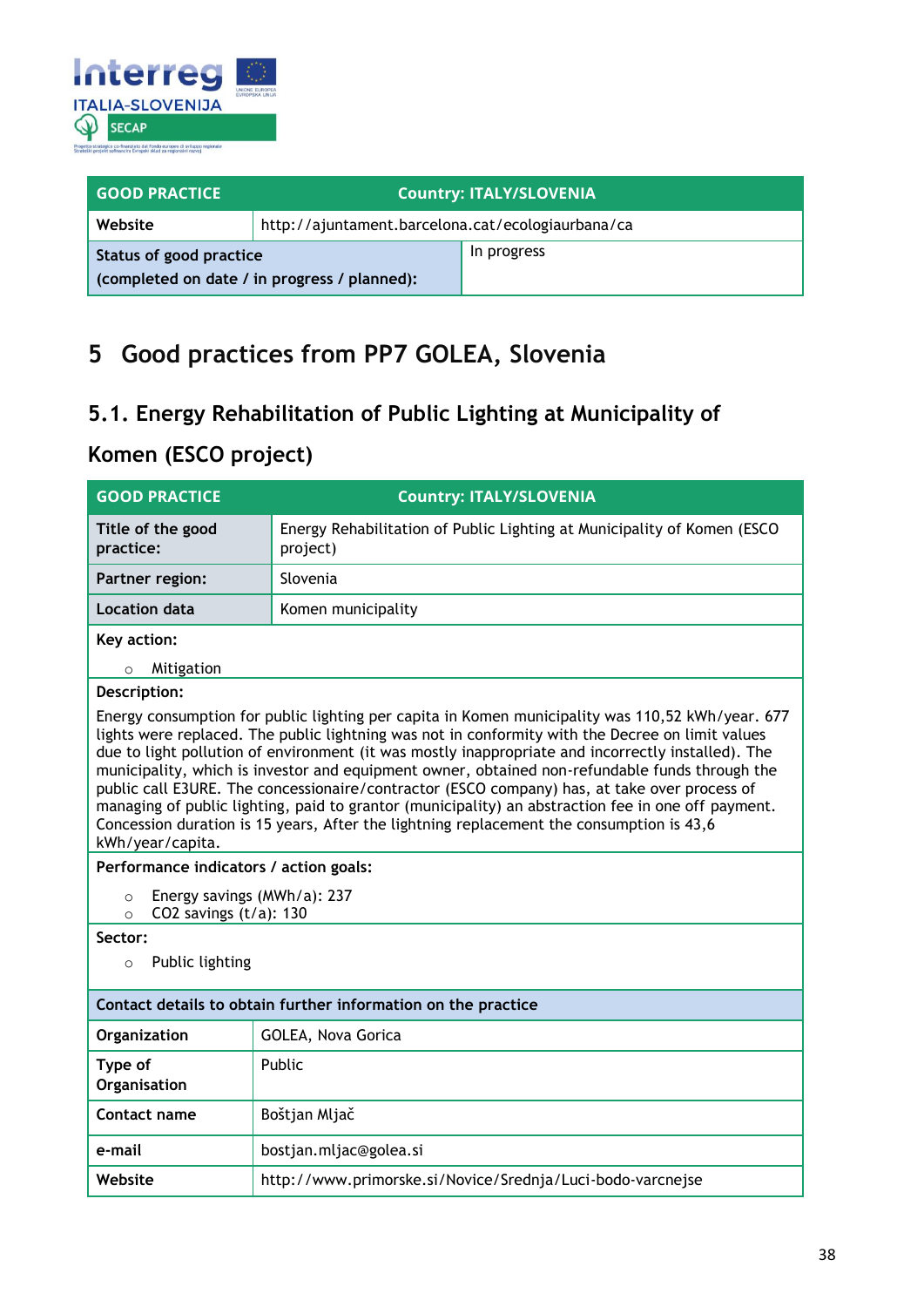

| <b>GOOD PRACTICE</b>                         | <b>Country: ITALY/SLOVENIA</b> |  |
|----------------------------------------------|--------------------------------|--|
| Status of good practice                      | Completed                      |  |
| (completed on date / in progress / planned): |                                |  |

### <span id="page-38-0"></span>**5.2. Setting up a charging station for electric cars and use of e-bicycles**

| <b>GOOD PRACTICE</b>                                                                                                                                                                                                                                                                                                                                                                                                                                                                                                                                                                                                                       |              | <b>Country: ITALY/SLOVENIA</b>                                                                                                                                                                                     |  |
|--------------------------------------------------------------------------------------------------------------------------------------------------------------------------------------------------------------------------------------------------------------------------------------------------------------------------------------------------------------------------------------------------------------------------------------------------------------------------------------------------------------------------------------------------------------------------------------------------------------------------------------------|--------------|--------------------------------------------------------------------------------------------------------------------------------------------------------------------------------------------------------------------|--|
| Title of the good<br>practice:                                                                                                                                                                                                                                                                                                                                                                                                                                                                                                                                                                                                             |              | Setting up a charging station for electric cars and use of e-bicycles                                                                                                                                              |  |
| <b>Partner region:</b>                                                                                                                                                                                                                                                                                                                                                                                                                                                                                                                                                                                                                     |              | Slovenia                                                                                                                                                                                                           |  |
| <b>Location data</b>                                                                                                                                                                                                                                                                                                                                                                                                                                                                                                                                                                                                                       |              | Pivka, Divača, Miren-Kostanjevica and Šempeter-Vrtojba Municipality                                                                                                                                                |  |
| Key action:                                                                                                                                                                                                                                                                                                                                                                                                                                                                                                                                                                                                                                |              |                                                                                                                                                                                                                    |  |
| $\circ$                                                                                                                                                                                                                                                                                                                                                                                                                                                                                                                                                                                                                                    | Mitigation   |                                                                                                                                                                                                                    |  |
| Description:                                                                                                                                                                                                                                                                                                                                                                                                                                                                                                                                                                                                                               |              |                                                                                                                                                                                                                    |  |
| GOLEA has obtained 4 electric charging stations and 14 electric bicycles within the frame of AlterEnergy<br>project (IPA Adriatic) and gave them in use to 4 Primorska municipalities (Pivka, Divača, Miren-<br>Kostanjevica and Šempeter-Vrtojba). Electric charging stations was given in use to all citizens and<br>tourists, as well as other visitors. The electric bicycles were given in use to municipal administration,<br>museums, hotels, etc. At municipal level it represents the pilot intervention of electric vehicles use. It<br>represents also a basis for electric vehicle introduction within the municipality fleet. |              |                                                                                                                                                                                                                    |  |
|                                                                                                                                                                                                                                                                                                                                                                                                                                                                                                                                                                                                                                            |              | Performance indicators / action goals:                                                                                                                                                                             |  |
| $\circ$                                                                                                                                                                                                                                                                                                                                                                                                                                                                                                                                                                                                                                    |              | Raising knowledge about sustainable transport and environmental protection regarding pollution<br>with conventional transport.                                                                                     |  |
| Sector:                                                                                                                                                                                                                                                                                                                                                                                                                                                                                                                                                                                                                                    |              |                                                                                                                                                                                                                    |  |
| Mobility & Transport<br>$\circ$<br>Municipal fleet                                                                                                                                                                                                                                                                                                                                                                                                                                                                                                                                                                                         |              |                                                                                                                                                                                                                    |  |
| Contact details to obtain further information on the practice                                                                                                                                                                                                                                                                                                                                                                                                                                                                                                                                                                              |              |                                                                                                                                                                                                                    |  |
| Organizati<br>on                                                                                                                                                                                                                                                                                                                                                                                                                                                                                                                                                                                                                           |              | GOLEA, Nova Gorica                                                                                                                                                                                                 |  |
| Type of<br>Organisati<br>on                                                                                                                                                                                                                                                                                                                                                                                                                                                                                                                                                                                                                | Public       |                                                                                                                                                                                                                    |  |
| Contact<br>name                                                                                                                                                                                                                                                                                                                                                                                                                                                                                                                                                                                                                            | Vanja Cencič |                                                                                                                                                                                                                    |  |
| e-mail                                                                                                                                                                                                                                                                                                                                                                                                                                                                                                                                                                                                                                     |              | vanja.cencic@golea.si                                                                                                                                                                                              |  |
| Website                                                                                                                                                                                                                                                                                                                                                                                                                                                                                                                                                                                                                                    |              | https://www.golea.si/blog/2017/12/22/izjava-za-javnost-3-3-2/                                                                                                                                                      |  |
|                                                                                                                                                                                                                                                                                                                                                                                                                                                                                                                                                                                                                                            |              | https://www.energetika-portal.si/nc/novica/n/prvi-koraki-primorskih-obcin-na-poti-k-<br>trajnostni-mobilnosti-<br>3116/?tx_news_pi1%5B%40widget_0%5D%5BcurrentPage%5D=3&cHash=003e49e6490cb947fd<br>f2cea13657d60f |  |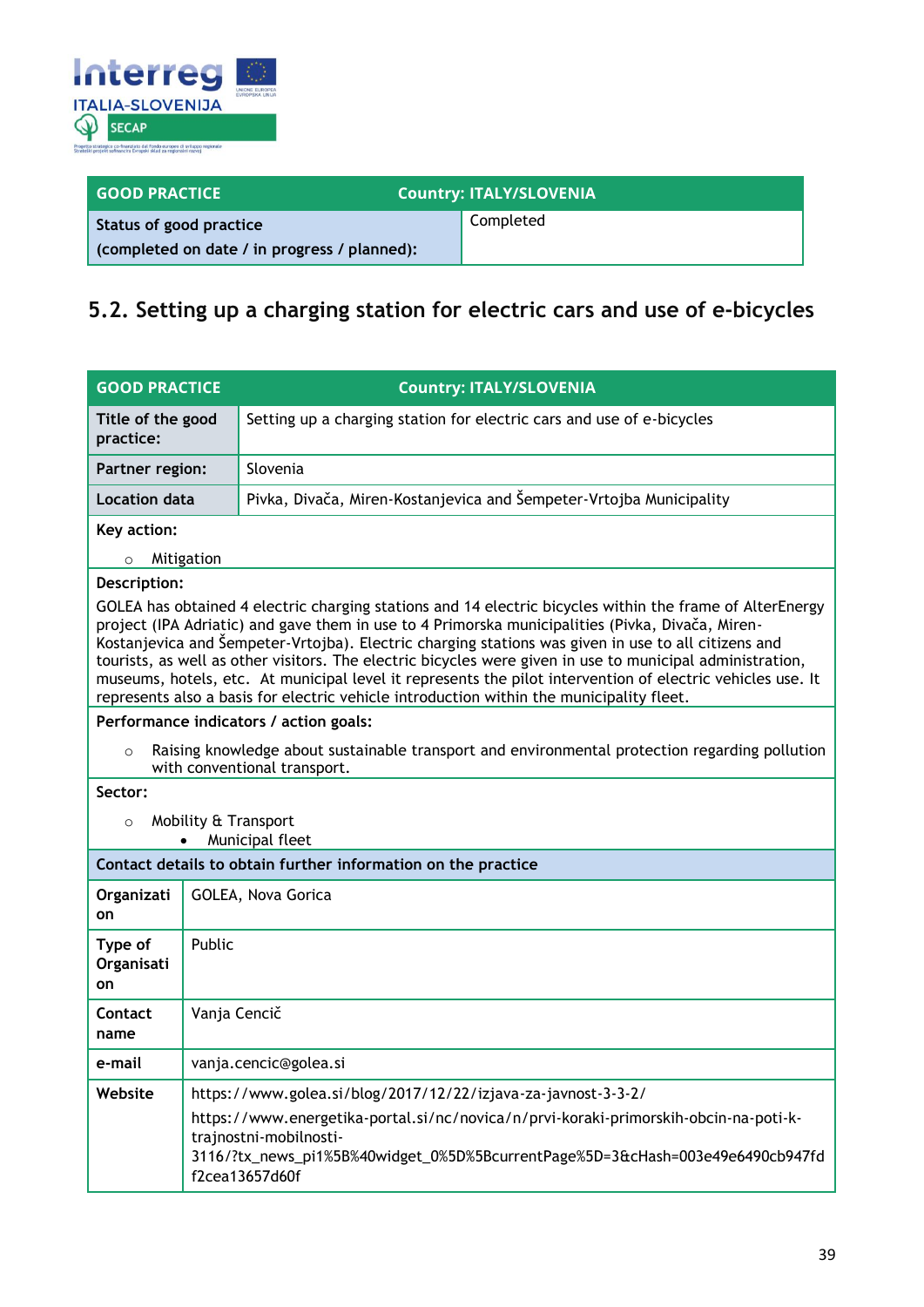

| <b>GOOD PRACTICE</b>                                                       | <b>Country: ITALY/SLOVENIA</b> |
|----------------------------------------------------------------------------|--------------------------------|
| Status of good practice<br>(completed on date / in progress /<br>planned): | Completed                      |

### <span id="page-39-0"></span>**5.3. Solar power plant on noise barrier**

| <b>GOOD PRACTICE</b>                                                                                                                                                                                                                                                                                                                                                                                                                                                | <b>Country: ITALY/SLOVENIA</b>                                                                   |  |  |
|---------------------------------------------------------------------------------------------------------------------------------------------------------------------------------------------------------------------------------------------------------------------------------------------------------------------------------------------------------------------------------------------------------------------------------------------------------------------|--------------------------------------------------------------------------------------------------|--|--|
| Title of the good<br>practice:                                                                                                                                                                                                                                                                                                                                                                                                                                      | Solar power plant on noise barrier                                                               |  |  |
| Partner region:                                                                                                                                                                                                                                                                                                                                                                                                                                                     | Italy/Slovenia                                                                                   |  |  |
| <b>Location data</b>                                                                                                                                                                                                                                                                                                                                                                                                                                                | Municipality of Šempeter-Vrtojba                                                                 |  |  |
| Key action:                                                                                                                                                                                                                                                                                                                                                                                                                                                         |                                                                                                  |  |  |
| Mitigation<br>$\circ$                                                                                                                                                                                                                                                                                                                                                                                                                                               |                                                                                                  |  |  |
| Description:                                                                                                                                                                                                                                                                                                                                                                                                                                                        |                                                                                                  |  |  |
| the                                                                                                                                                                                                                                                                                                                                                                                                                                                                 | Within the project Renewable Energy Sources in Primorska Municipalities (financed by grants from |  |  |
| Swiss Contribution) the first major investment in the framework of project activities was an<br>installation of a solar power plant: it is the first solar power plant in Slovenia, built on top of a<br>highway noise barrier (a brownfield site). It is located just before the Bazara toll station in Vrtojba<br>within Municipality Šempeter-Vrtojba. Technical characteristics: installed power -167 kWp, 644 of<br>solar panels, length: 648 m, hight: 2,6 m. |                                                                                                  |  |  |
| Performance indicators / action goals:                                                                                                                                                                                                                                                                                                                                                                                                                              |                                                                                                  |  |  |
| Electricity production (MWh/a): 196<br>$\circ$<br>CO2 reduction (t/a): 110<br>$\Omega$                                                                                                                                                                                                                                                                                                                                                                              |                                                                                                  |  |  |
| Sector:                                                                                                                                                                                                                                                                                                                                                                                                                                                             |                                                                                                  |  |  |
| Energy<br>$\circ$                                                                                                                                                                                                                                                                                                                                                                                                                                                   |                                                                                                  |  |  |
| Local electrical production                                                                                                                                                                                                                                                                                                                                                                                                                                         |                                                                                                  |  |  |
| Contact details to obtain further information on the practice                                                                                                                                                                                                                                                                                                                                                                                                       |                                                                                                  |  |  |
| Organization                                                                                                                                                                                                                                                                                                                                                                                                                                                        | GOLEA, Nova Gorica                                                                               |  |  |
| <b>Type of Organisation</b>                                                                                                                                                                                                                                                                                                                                                                                                                                         | Public                                                                                           |  |  |
| Contact name                                                                                                                                                                                                                                                                                                                                                                                                                                                        | Ivana Kacafura                                                                                   |  |  |
| e-mail                                                                                                                                                                                                                                                                                                                                                                                                                                                              | ivana.kacafura@golea.si                                                                          |  |  |
| Website                                                                                                                                                                                                                                                                                                                                                                                                                                                             | https://www.golea.si/wp-content/uploads/2016/12/OVE_Brosura-<br>final_SLO-ANG.pdf                |  |  |
| <b>Status of good practice</b>                                                                                                                                                                                                                                                                                                                                                                                                                                      | Completed                                                                                        |  |  |
| (completed on date / in progress / planned):                                                                                                                                                                                                                                                                                                                                                                                                                        |                                                                                                  |  |  |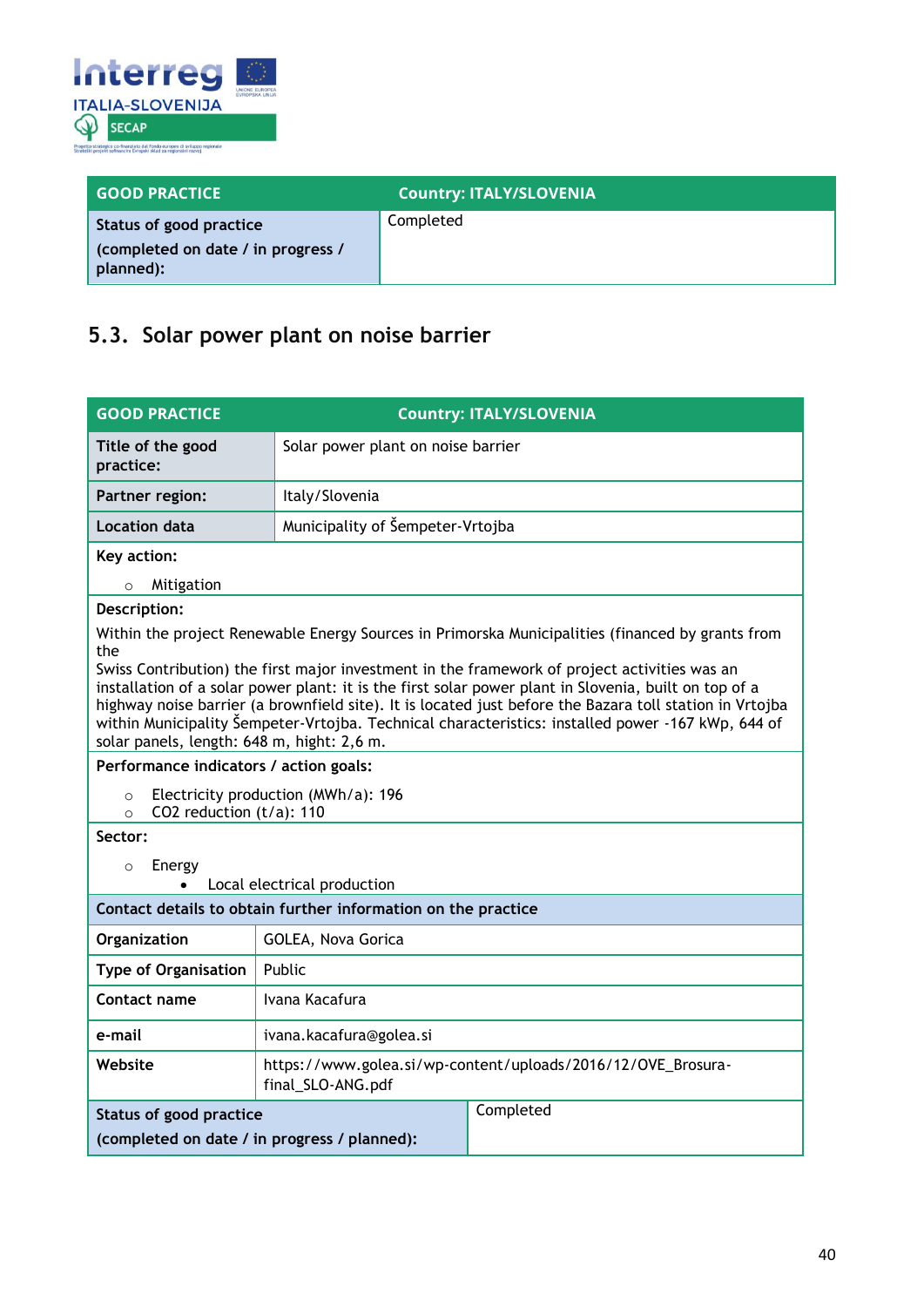

## <span id="page-40-0"></span>**5.4. Energy contracting for renovation of municipal buildings in the Municipality of Brda**

| <b>GOOD PRACTICE</b>                                                                                                                                                                                                                                                                                                                                                                                                                                                                                                                                                                                                                                                                                                                                                                                                                                                                                                                                                                                                         | <b>Country: ITALY/SLOVENIA</b>                                                                                                                          |  |  |
|------------------------------------------------------------------------------------------------------------------------------------------------------------------------------------------------------------------------------------------------------------------------------------------------------------------------------------------------------------------------------------------------------------------------------------------------------------------------------------------------------------------------------------------------------------------------------------------------------------------------------------------------------------------------------------------------------------------------------------------------------------------------------------------------------------------------------------------------------------------------------------------------------------------------------------------------------------------------------------------------------------------------------|---------------------------------------------------------------------------------------------------------------------------------------------------------|--|--|
| Title of the good<br>practice:                                                                                                                                                                                                                                                                                                                                                                                                                                                                                                                                                                                                                                                                                                                                                                                                                                                                                                                                                                                               | Energy contracting for renovation of municipal buildings in the<br>Municipality of Brda                                                                 |  |  |
| Partner region:                                                                                                                                                                                                                                                                                                                                                                                                                                                                                                                                                                                                                                                                                                                                                                                                                                                                                                                                                                                                              | Slovenia                                                                                                                                                |  |  |
| <b>Location data</b>                                                                                                                                                                                                                                                                                                                                                                                                                                                                                                                                                                                                                                                                                                                                                                                                                                                                                                                                                                                                         | Municipality of Brda                                                                                                                                    |  |  |
| Key action:                                                                                                                                                                                                                                                                                                                                                                                                                                                                                                                                                                                                                                                                                                                                                                                                                                                                                                                                                                                                                  |                                                                                                                                                         |  |  |
| Mitigation<br>$\circ$                                                                                                                                                                                                                                                                                                                                                                                                                                                                                                                                                                                                                                                                                                                                                                                                                                                                                                                                                                                                        |                                                                                                                                                         |  |  |
| Description:                                                                                                                                                                                                                                                                                                                                                                                                                                                                                                                                                                                                                                                                                                                                                                                                                                                                                                                                                                                                                 |                                                                                                                                                         |  |  |
| For the purposes of the energy-efficient refurbishment of three public buildings the Municipality of<br>Brda received funding from the Cohesion Fund and from the program Swiss contribution for<br>Dobrovo Elementary School and Kindergarten and Kojsko Elementary School and Kindergarten. For<br>the comprehensive energy rehabilitation of municipal building there was no possibility to obtain<br>any non-refundable grants. The municipality decided to carry out the renovation of all three<br>buildings following the principle of contractual assurance of savings (EPC - Energy Performance<br>Contracting) through energy service companies (ESCOs - Energy Service Company) selected on the<br>basis of award procedures of the contract in accordance with the applicable legislation in this area.<br>The concession contract is concluded for a period of 15 years.<br>Performance indicators / action goals:<br>Energy savings (MWh/a): 255<br>$\circ$<br>CO2 reduction (t/a): 185<br>$\Omega$<br>Sector: |                                                                                                                                                         |  |  |
| <b>Buildings</b><br>$\circ$<br>Municipal buildings equipment/facilities                                                                                                                                                                                                                                                                                                                                                                                                                                                                                                                                                                                                                                                                                                                                                                                                                                                                                                                                                      |                                                                                                                                                         |  |  |
| Contact details to obtain further information on the practice                                                                                                                                                                                                                                                                                                                                                                                                                                                                                                                                                                                                                                                                                                                                                                                                                                                                                                                                                                |                                                                                                                                                         |  |  |
| Organization                                                                                                                                                                                                                                                                                                                                                                                                                                                                                                                                                                                                                                                                                                                                                                                                                                                                                                                                                                                                                 | GOLEA, Nova Gorica                                                                                                                                      |  |  |
| Type of<br>Organisation                                                                                                                                                                                                                                                                                                                                                                                                                                                                                                                                                                                                                                                                                                                                                                                                                                                                                                                                                                                                      | Public                                                                                                                                                  |  |  |
| Contact name                                                                                                                                                                                                                                                                                                                                                                                                                                                                                                                                                                                                                                                                                                                                                                                                                                                                                                                                                                                                                 | Rajko Leban                                                                                                                                             |  |  |
| e-mail                                                                                                                                                                                                                                                                                                                                                                                                                                                                                                                                                                                                                                                                                                                                                                                                                                                                                                                                                                                                                       | rajko.leban@golea.si                                                                                                                                    |  |  |
| Website                                                                                                                                                                                                                                                                                                                                                                                                                                                                                                                                                                                                                                                                                                                                                                                                                                                                                                                                                                                                                      | http://www.trajnostnaenergija.si/Trajnostna-<br>energija/Var%C4%8Dujte/Energetsko-pogodbeni%C5%A1tvo/Potek-projekta-<br>energetskega-pogodbeni%C5%A1tva |  |  |
| Status of good practice                                                                                                                                                                                                                                                                                                                                                                                                                                                                                                                                                                                                                                                                                                                                                                                                                                                                                                                                                                                                      | Completed                                                                                                                                               |  |  |
|                                                                                                                                                                                                                                                                                                                                                                                                                                                                                                                                                                                                                                                                                                                                                                                                                                                                                                                                                                                                                              | (completed on date / in progress / planned):                                                                                                            |  |  |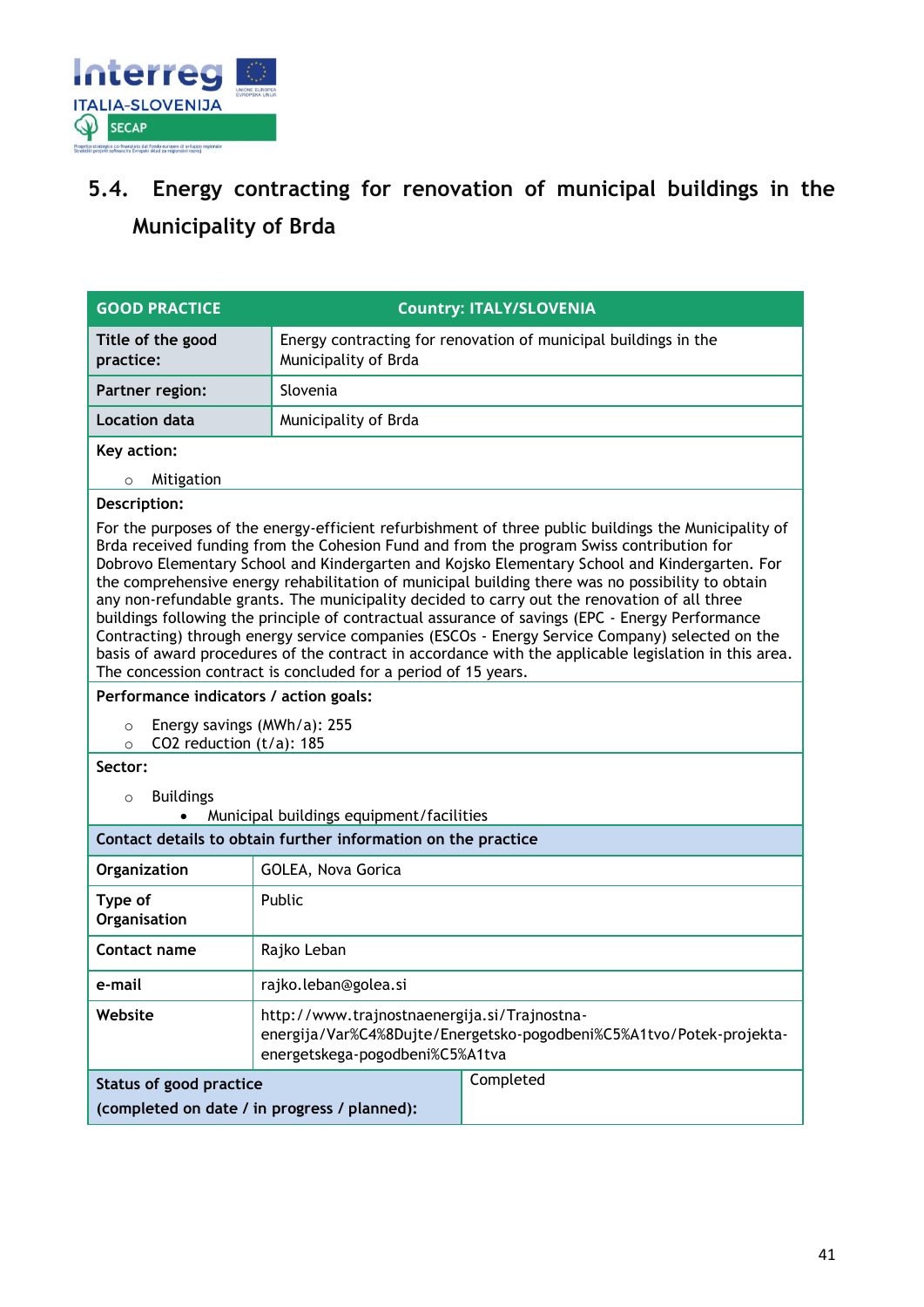

### <span id="page-41-0"></span>**5.5. Implementation of energy management system in public buildings**

### <span id="page-41-1"></span>**in Primorska region**

| <b>GOOD PRACTICE</b>                                                                                                                                                                                                                                                                                                                                                                                                                                                                                                                                                                                                                                                                                                                                                                      | <b>Country: ITALY/SLOVENIA</b>                                                        |             |  |
|-------------------------------------------------------------------------------------------------------------------------------------------------------------------------------------------------------------------------------------------------------------------------------------------------------------------------------------------------------------------------------------------------------------------------------------------------------------------------------------------------------------------------------------------------------------------------------------------------------------------------------------------------------------------------------------------------------------------------------------------------------------------------------------------|---------------------------------------------------------------------------------------|-------------|--|
| Title of the good<br>practice:                                                                                                                                                                                                                                                                                                                                                                                                                                                                                                                                                                                                                                                                                                                                                            | Implementation of energy management system in public buildings in<br>Primorska region |             |  |
| Partner region:                                                                                                                                                                                                                                                                                                                                                                                                                                                                                                                                                                                                                                                                                                                                                                           | Slovenia                                                                              |             |  |
| Location data                                                                                                                                                                                                                                                                                                                                                                                                                                                                                                                                                                                                                                                                                                                                                                             | 23 municipalities across Primorska region                                             |             |  |
| Key action:                                                                                                                                                                                                                                                                                                                                                                                                                                                                                                                                                                                                                                                                                                                                                                               |                                                                                       |             |  |
| Mitigation<br>$\circ$                                                                                                                                                                                                                                                                                                                                                                                                                                                                                                                                                                                                                                                                                                                                                                     |                                                                                       |             |  |
| Description:                                                                                                                                                                                                                                                                                                                                                                                                                                                                                                                                                                                                                                                                                                                                                                              |                                                                                       |             |  |
| GOLEA has introduced an energy monitoring and targeting within 218 public buildings. A monitoring<br>and energy accounting and information system installed in public buildings enables GIOLEA to<br>collect accurate and up-to-date data, including energy consumption at monthly level (on heat,<br>electricity and water consumption, number of users, treated floor area, etc.). These data are used<br>to set targets for energy reduction. Establishment of excellent cooperation between municipal<br>administration and energy agency as their energy manager enabled prompt and efficient<br>intervention for eliminating errors in energy use (for example: identification of inappropriate heat<br>pump operation, reduction of excessed water use from automatic irrigation). |                                                                                       |             |  |
| Performance indicators / action goals:                                                                                                                                                                                                                                                                                                                                                                                                                                                                                                                                                                                                                                                                                                                                                    |                                                                                       |             |  |
| Energy savings (MWh/a): expected up 10 % on heat energy consumption and up to 7 % on<br>$\Omega$<br>electricity consumption                                                                                                                                                                                                                                                                                                                                                                                                                                                                                                                                                                                                                                                               |                                                                                       |             |  |
| Sector:                                                                                                                                                                                                                                                                                                                                                                                                                                                                                                                                                                                                                                                                                                                                                                                   |                                                                                       |             |  |
| Energy management within public buildings<br>$\circ$                                                                                                                                                                                                                                                                                                                                                                                                                                                                                                                                                                                                                                                                                                                                      |                                                                                       |             |  |
| Contact details to obtain further information on the practice                                                                                                                                                                                                                                                                                                                                                                                                                                                                                                                                                                                                                                                                                                                             |                                                                                       |             |  |
| Organization                                                                                                                                                                                                                                                                                                                                                                                                                                                                                                                                                                                                                                                                                                                                                                              | GOLEA, Nova Gorica                                                                    |             |  |
| Type of<br>Organisation                                                                                                                                                                                                                                                                                                                                                                                                                                                                                                                                                                                                                                                                                                                                                                   | Public                                                                                |             |  |
| Contact name                                                                                                                                                                                                                                                                                                                                                                                                                                                                                                                                                                                                                                                                                                                                                                              | Tomaž Lozej                                                                           |             |  |
| e-mail                                                                                                                                                                                                                                                                                                                                                                                                                                                                                                                                                                                                                                                                                                                                                                                    | tomaz.lozej@golea.si                                                                  |             |  |
| Website                                                                                                                                                                                                                                                                                                                                                                                                                                                                                                                                                                                                                                                                                                                                                                                   | https://www.golea.si/wp-content/uploads/2019/01/Toma%C5%BE-Lozej-<br>GOLEA.pdf        |             |  |
| <b>Status of good practice</b>                                                                                                                                                                                                                                                                                                                                                                                                                                                                                                                                                                                                                                                                                                                                                            |                                                                                       | In progress |  |
| (completed on date / in progress / planned):                                                                                                                                                                                                                                                                                                                                                                                                                                                                                                                                                                                                                                                                                                                                              |                                                                                       |             |  |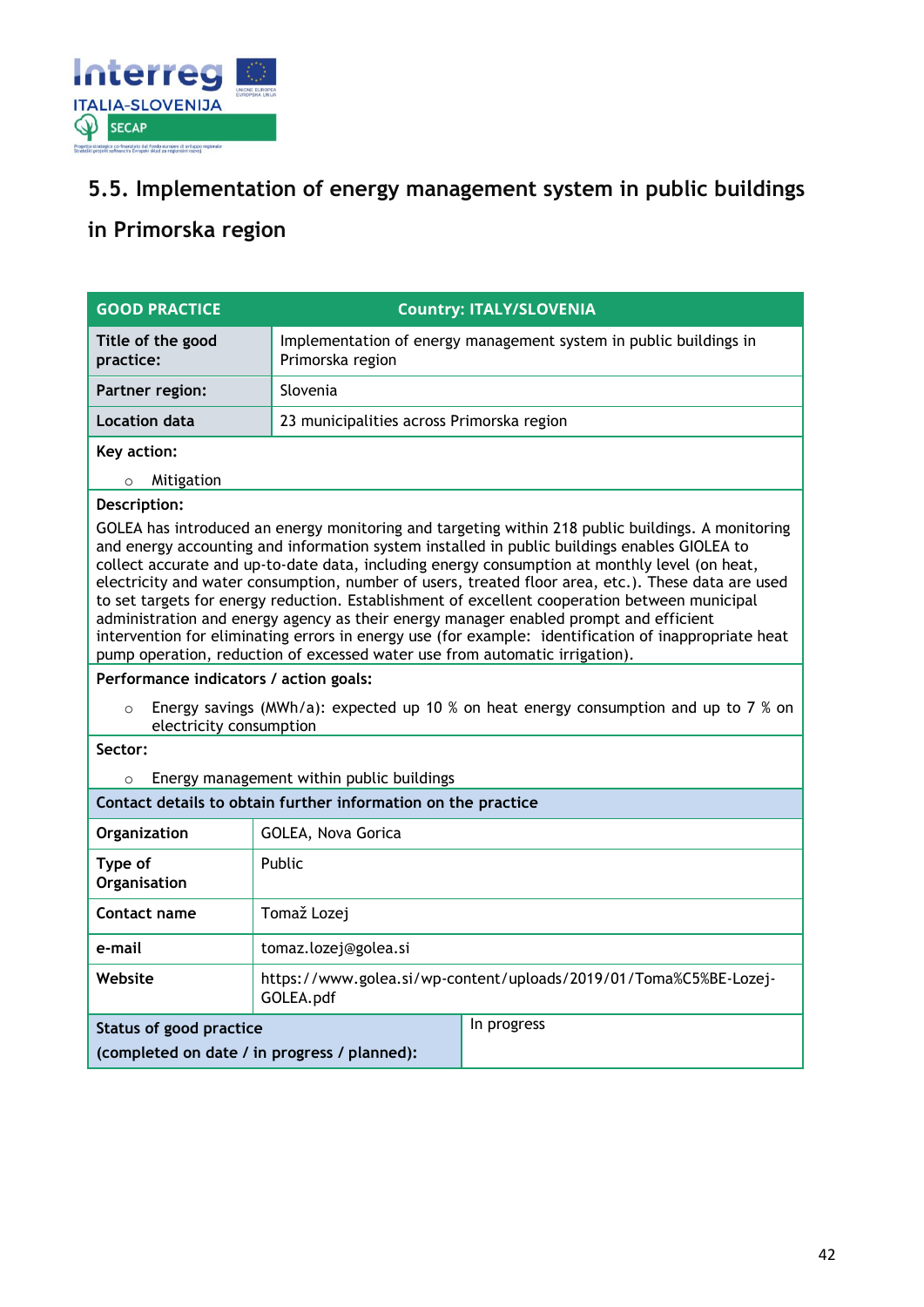

### <span id="page-42-0"></span>**5.6. Biomass district heating in Miren-Kostanjevica**

| <b>GOOD PRACTICE</b>                                                           | <b>Country: ITALY/SLOVENIA</b>                                                                                                                                                                                                                                                                                                                                                                                                                                                                                                                                                                                                                                                                                                                                                                                                                          |  |
|--------------------------------------------------------------------------------|---------------------------------------------------------------------------------------------------------------------------------------------------------------------------------------------------------------------------------------------------------------------------------------------------------------------------------------------------------------------------------------------------------------------------------------------------------------------------------------------------------------------------------------------------------------------------------------------------------------------------------------------------------------------------------------------------------------------------------------------------------------------------------------------------------------------------------------------------------|--|
| Title of the good<br>practice:                                                 | Biomass district heating in Miren-Kostanjevica                                                                                                                                                                                                                                                                                                                                                                                                                                                                                                                                                                                                                                                                                                                                                                                                          |  |
| <b>Partner region:</b>                                                         | Italy/Slovenia                                                                                                                                                                                                                                                                                                                                                                                                                                                                                                                                                                                                                                                                                                                                                                                                                                          |  |
| <b>Location data</b>                                                           | Miren-Kostanjevica Municipality                                                                                                                                                                                                                                                                                                                                                                                                                                                                                                                                                                                                                                                                                                                                                                                                                         |  |
| Key action:                                                                    |                                                                                                                                                                                                                                                                                                                                                                                                                                                                                                                                                                                                                                                                                                                                                                                                                                                         |  |
| Mitigation<br>$\circ$                                                          |                                                                                                                                                                                                                                                                                                                                                                                                                                                                                                                                                                                                                                                                                                                                                                                                                                                         |  |
| Description:                                                                   |                                                                                                                                                                                                                                                                                                                                                                                                                                                                                                                                                                                                                                                                                                                                                                                                                                                         |  |
|                                                                                | Realisation of micro district heating system fuelled by biomass in Miren which was the first such<br>project in the Primorska region. The municipality selected a concessionaire that offered a lower<br>price for heat than the municipality had paid for its facilities before. The wood chip district<br>heating was realized in 2013 with the support of national non-refundable incentives, which covered<br>50% of investment costs. Two Froeling Turbomat 500 kW in Turbomat 220 kW boilers were installed.<br>The district heating is supplying heat at reduced costs for public users as elementary school,<br>kindergarten, municipal building and nearby private companies.<br>The investment contributed also to the reduction of the atmosphere pollution by emissions as fossil<br>fuels have been replaced by a renewable energy source. |  |
| Performance indicators / action goals:                                         |                                                                                                                                                                                                                                                                                                                                                                                                                                                                                                                                                                                                                                                                                                                                                                                                                                                         |  |
| CO2 reduction $(t/a)$ : 294<br>$\circ$                                         |                                                                                                                                                                                                                                                                                                                                                                                                                                                                                                                                                                                                                                                                                                                                                                                                                                                         |  |
| Sector:                                                                        |                                                                                                                                                                                                                                                                                                                                                                                                                                                                                                                                                                                                                                                                                                                                                                                                                                                         |  |
| Energy<br>$\circ$                                                              | Local heat/cold production                                                                                                                                                                                                                                                                                                                                                                                                                                                                                                                                                                                                                                                                                                                                                                                                                              |  |
| Contact details to obtain further information on the practice                  |                                                                                                                                                                                                                                                                                                                                                                                                                                                                                                                                                                                                                                                                                                                                                                                                                                                         |  |
| Organization                                                                   | GOLEA, Nova Gorica                                                                                                                                                                                                                                                                                                                                                                                                                                                                                                                                                                                                                                                                                                                                                                                                                                      |  |
| Type of<br>Organisation                                                        | Public                                                                                                                                                                                                                                                                                                                                                                                                                                                                                                                                                                                                                                                                                                                                                                                                                                                  |  |
| Contact name                                                                   | Boštjan Mljač                                                                                                                                                                                                                                                                                                                                                                                                                                                                                                                                                                                                                                                                                                                                                                                                                                           |  |
| e-mail                                                                         | bostjan.mljac@golea.si                                                                                                                                                                                                                                                                                                                                                                                                                                                                                                                                                                                                                                                                                                                                                                                                                                  |  |
| Website                                                                        | https://www.primorske.si/2012/11/22/enako-toplo-bo-a-za-petino-manj-<br>evrov                                                                                                                                                                                                                                                                                                                                                                                                                                                                                                                                                                                                                                                                                                                                                                           |  |
| <b>Status of good practice</b><br>(completed on date / in progress / planned): | Completed                                                                                                                                                                                                                                                                                                                                                                                                                                                                                                                                                                                                                                                                                                                                                                                                                                               |  |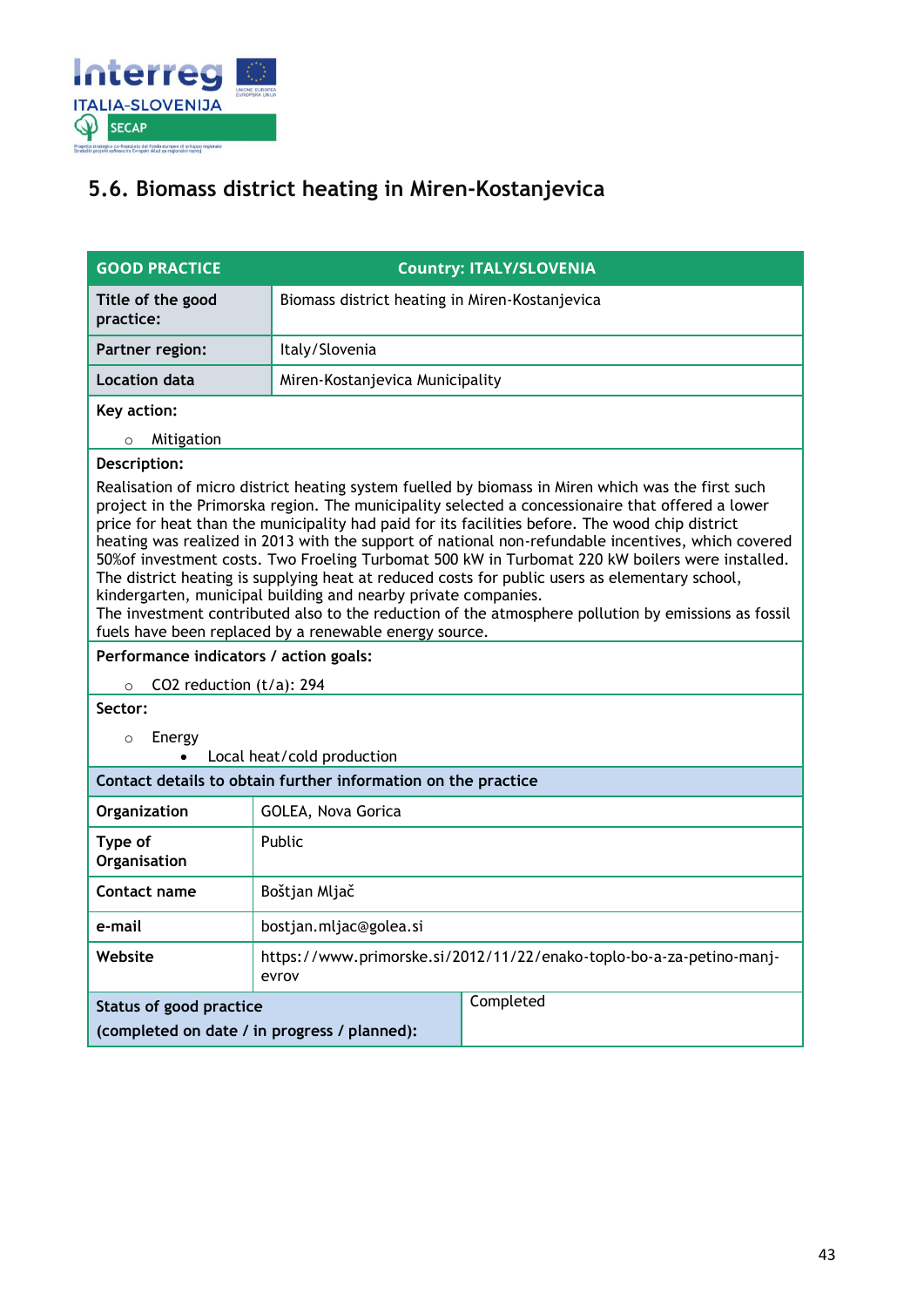

### <span id="page-43-0"></span>**5.7. Cerkno geothermal educational trail**

| <b>GOOD PRACTICE</b>                                                                                                                                                                                                                                                                                                                                                                                                       | <b>Country: ITALY/SLOVENIA</b>                                                                                                        |  |  |
|----------------------------------------------------------------------------------------------------------------------------------------------------------------------------------------------------------------------------------------------------------------------------------------------------------------------------------------------------------------------------------------------------------------------------|---------------------------------------------------------------------------------------------------------------------------------------|--|--|
| Title of the good<br>practice:                                                                                                                                                                                                                                                                                                                                                                                             | Cerkno geothermal educational trail                                                                                                   |  |  |
| <b>Partner region:</b>                                                                                                                                                                                                                                                                                                                                                                                                     | Slovenia                                                                                                                              |  |  |
| <b>Location data</b>                                                                                                                                                                                                                                                                                                                                                                                                       | Municipality of Cerkno                                                                                                                |  |  |
| Key action:                                                                                                                                                                                                                                                                                                                                                                                                                |                                                                                                                                       |  |  |
| Mitigation<br>$\circ$                                                                                                                                                                                                                                                                                                                                                                                                      |                                                                                                                                       |  |  |
| Description:                                                                                                                                                                                                                                                                                                                                                                                                               |                                                                                                                                       |  |  |
| The Municipality of Cerkno has a long tradition of exploiting geothermal energy. This is why the<br>first geothermal educational trail in Slovenia was set here, as part of the EU project GRETA. The<br>educational trail gradually leads us from the Earth's surface deeper and deeper into the ground,<br>showing us the characteristics of geothermal energy at depths of 20, 100 and finally 2000 m below<br>surface. |                                                                                                                                       |  |  |
| Performance indicators / action goals:                                                                                                                                                                                                                                                                                                                                                                                     |                                                                                                                                       |  |  |
| $\circ$<br>depths.                                                                                                                                                                                                                                                                                                                                                                                                         | Raising knowledge on different rock types that the deepest borehole penetrated at different                                           |  |  |
| $\circ$                                                                                                                                                                                                                                                                                                                                                                                                                    | Learning on how well rocks conduct heat and how to calculate the approximate amount of<br>available of energy, and how to harness it. |  |  |
| Sector:                                                                                                                                                                                                                                                                                                                                                                                                                    |                                                                                                                                       |  |  |
| $\Omega$                                                                                                                                                                                                                                                                                                                                                                                                                   | Others: Education on EE and RES use                                                                                                   |  |  |
|                                                                                                                                                                                                                                                                                                                                                                                                                            | Contact details to obtain further information on the practice                                                                         |  |  |
| Organization                                                                                                                                                                                                                                                                                                                                                                                                               | Geological Survey of Slovenia                                                                                                         |  |  |
| Type of<br>Organisation                                                                                                                                                                                                                                                                                                                                                                                                    | Public                                                                                                                                |  |  |
| <b>Contact name</b>                                                                                                                                                                                                                                                                                                                                                                                                        | Joerg Prestor                                                                                                                         |  |  |
| e-mail                                                                                                                                                                                                                                                                                                                                                                                                                     | Joerg.Prestor@GEO-ZS.SI                                                                                                               |  |  |
| Website                                                                                                                                                                                                                                                                                                                                                                                                                    | https://www.alpine-space.eu/projects/greta/20181130_geothermal-trail-<br>brochures/brosura_greta_ang_zadnja.pdf                       |  |  |
| Status of good practice                                                                                                                                                                                                                                                                                                                                                                                                    | Completed                                                                                                                             |  |  |
|                                                                                                                                                                                                                                                                                                                                                                                                                            | (completed on date / in progress / planned):                                                                                          |  |  |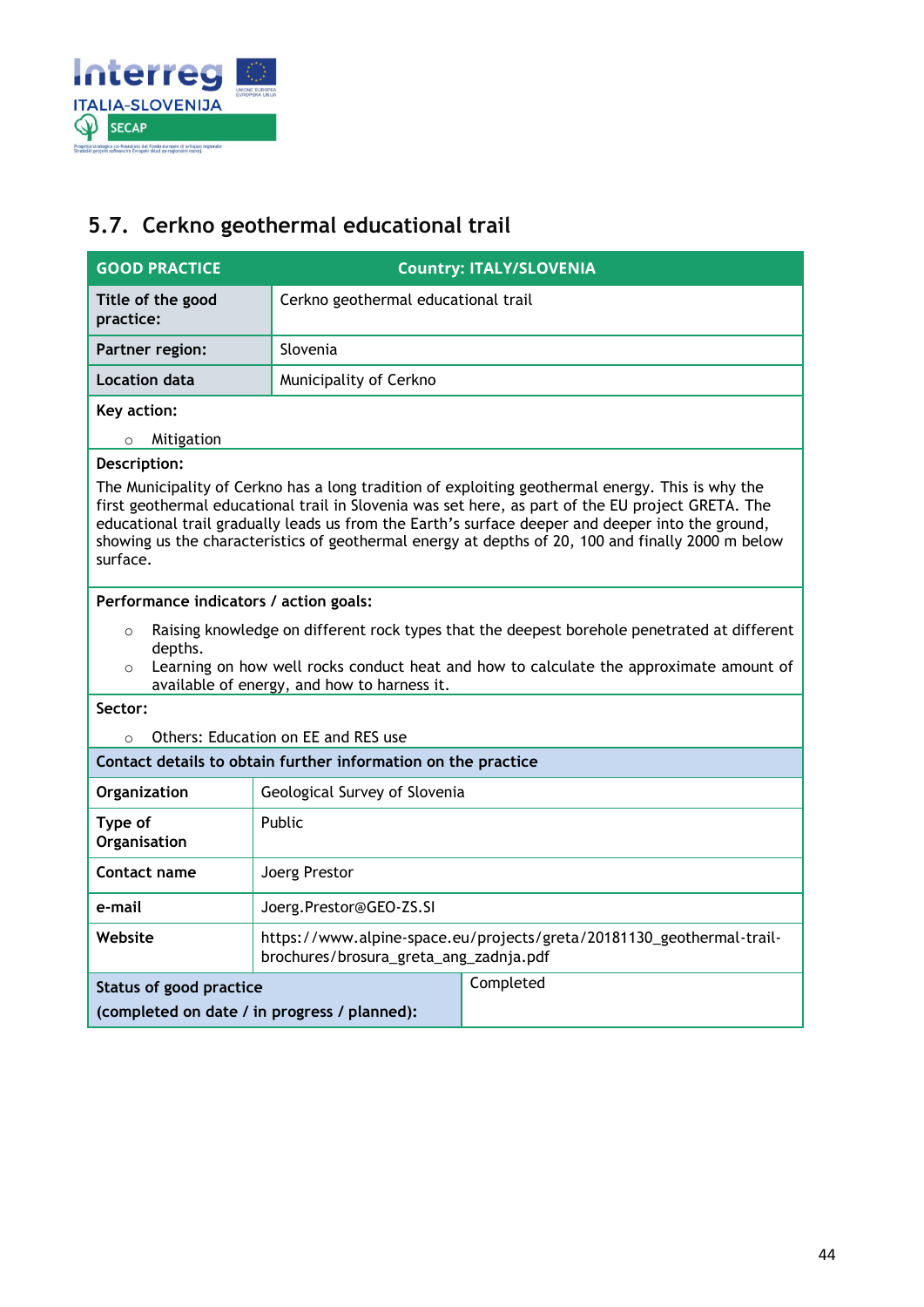

## <span id="page-44-0"></span>**5.8. Energy renovation of kindergarten in Deskle**

| <b>GOOD PRACTICE</b>                                                            |                                             | <b>Country: ITALY/SLOVENIA</b>                                                                                                                                                                                                                                                                                                                                                                                                                                                                                                                                                                                                                                                                                                                                                                                                                                                                                                                                                                                 |
|---------------------------------------------------------------------------------|---------------------------------------------|----------------------------------------------------------------------------------------------------------------------------------------------------------------------------------------------------------------------------------------------------------------------------------------------------------------------------------------------------------------------------------------------------------------------------------------------------------------------------------------------------------------------------------------------------------------------------------------------------------------------------------------------------------------------------------------------------------------------------------------------------------------------------------------------------------------------------------------------------------------------------------------------------------------------------------------------------------------------------------------------------------------|
| Title of the good<br>practice:                                                  | Energy renovation of kindergarten in Deskle |                                                                                                                                                                                                                                                                                                                                                                                                                                                                                                                                                                                                                                                                                                                                                                                                                                                                                                                                                                                                                |
| Partner region:                                                                 | Italy/Slovenia                              |                                                                                                                                                                                                                                                                                                                                                                                                                                                                                                                                                                                                                                                                                                                                                                                                                                                                                                                                                                                                                |
| <b>Location data</b>                                                            | Municipality of Deskle, Slovenia            |                                                                                                                                                                                                                                                                                                                                                                                                                                                                                                                                                                                                                                                                                                                                                                                                                                                                                                                                                                                                                |
| Key action:                                                                     |                                             |                                                                                                                                                                                                                                                                                                                                                                                                                                                                                                                                                                                                                                                                                                                                                                                                                                                                                                                                                                                                                |
| Mitigation<br>$\circ$                                                           |                                             |                                                                                                                                                                                                                                                                                                                                                                                                                                                                                                                                                                                                                                                                                                                                                                                                                                                                                                                                                                                                                |
| Description:                                                                    |                                             |                                                                                                                                                                                                                                                                                                                                                                                                                                                                                                                                                                                                                                                                                                                                                                                                                                                                                                                                                                                                                |
| 2013.<br>environment.                                                           |                                             | The kindergarten in Deskle was completely renovated in 2014. The following renovation works were<br>carried out: thermal insulation of all facades, replacement of joinery, sealing of parapets, roof<br>renovation, optimization of heating systems - installation of thermostatic valves, installation of<br>ventilation systems with waste heat recovery and renovation and optimization of indoor lighting.<br>The kitchen was also renovated (replacement of equipment and ventilation). The operation was<br>partly funded by the EU Cohesion Fund. The operation is carried out within the Operational<br>Program for the Development of Environmental and Transport Infrastructure for the period 2007-<br>The kindergarten renovation has improved the quality of the learning environment for children,<br>suitable educational conditions were provided (before the renovation there were high heat losses),<br>the heat consumption were reduced and consequently also the negative impacts on the |
| Performance indicators / action goals:                                          |                                             |                                                                                                                                                                                                                                                                                                                                                                                                                                                                                                                                                                                                                                                                                                                                                                                                                                                                                                                                                                                                                |
| Energy savings (MWh/a): 70<br>$\circ$<br>CO2 reduction $(t/a)$ : 15<br>$\Omega$ |                                             |                                                                                                                                                                                                                                                                                                                                                                                                                                                                                                                                                                                                                                                                                                                                                                                                                                                                                                                                                                                                                |
| Sector:                                                                         |                                             |                                                                                                                                                                                                                                                                                                                                                                                                                                                                                                                                                                                                                                                                                                                                                                                                                                                                                                                                                                                                                |
| <b>Buildings</b><br>$\circ$                                                     |                                             |                                                                                                                                                                                                                                                                                                                                                                                                                                                                                                                                                                                                                                                                                                                                                                                                                                                                                                                                                                                                                |
| Municipal buildings equipment/facilities                                        |                                             |                                                                                                                                                                                                                                                                                                                                                                                                                                                                                                                                                                                                                                                                                                                                                                                                                                                                                                                                                                                                                |
| Contact details to obtain further information on the practice                   |                                             |                                                                                                                                                                                                                                                                                                                                                                                                                                                                                                                                                                                                                                                                                                                                                                                                                                                                                                                                                                                                                |
| Organization                                                                    | Deskle Municipality                         |                                                                                                                                                                                                                                                                                                                                                                                                                                                                                                                                                                                                                                                                                                                                                                                                                                                                                                                                                                                                                |
| Type of<br>Organisation                                                         | Public                                      |                                                                                                                                                                                                                                                                                                                                                                                                                                                                                                                                                                                                                                                                                                                                                                                                                                                                                                                                                                                                                |
| Contact name                                                                    | Jurij Murovec                               |                                                                                                                                                                                                                                                                                                                                                                                                                                                                                                                                                                                                                                                                                                                                                                                                                                                                                                                                                                                                                |
| e-mail                                                                          | jurij.murovec@obcina-kanal.si               |                                                                                                                                                                                                                                                                                                                                                                                                                                                                                                                                                                                                                                                                                                                                                                                                                                                                                                                                                                                                                |
| Website                                                                         | vrtca-deskle.html                           | https://www.mojaobcina.si/kanal-ob-soci/novice/energetska-sanacija-                                                                                                                                                                                                                                                                                                                                                                                                                                                                                                                                                                                                                                                                                                                                                                                                                                                                                                                                            |
| Status of good practice<br>(completed on date / in progress / planned):         |                                             | Completed                                                                                                                                                                                                                                                                                                                                                                                                                                                                                                                                                                                                                                                                                                                                                                                                                                                                                                                                                                                                      |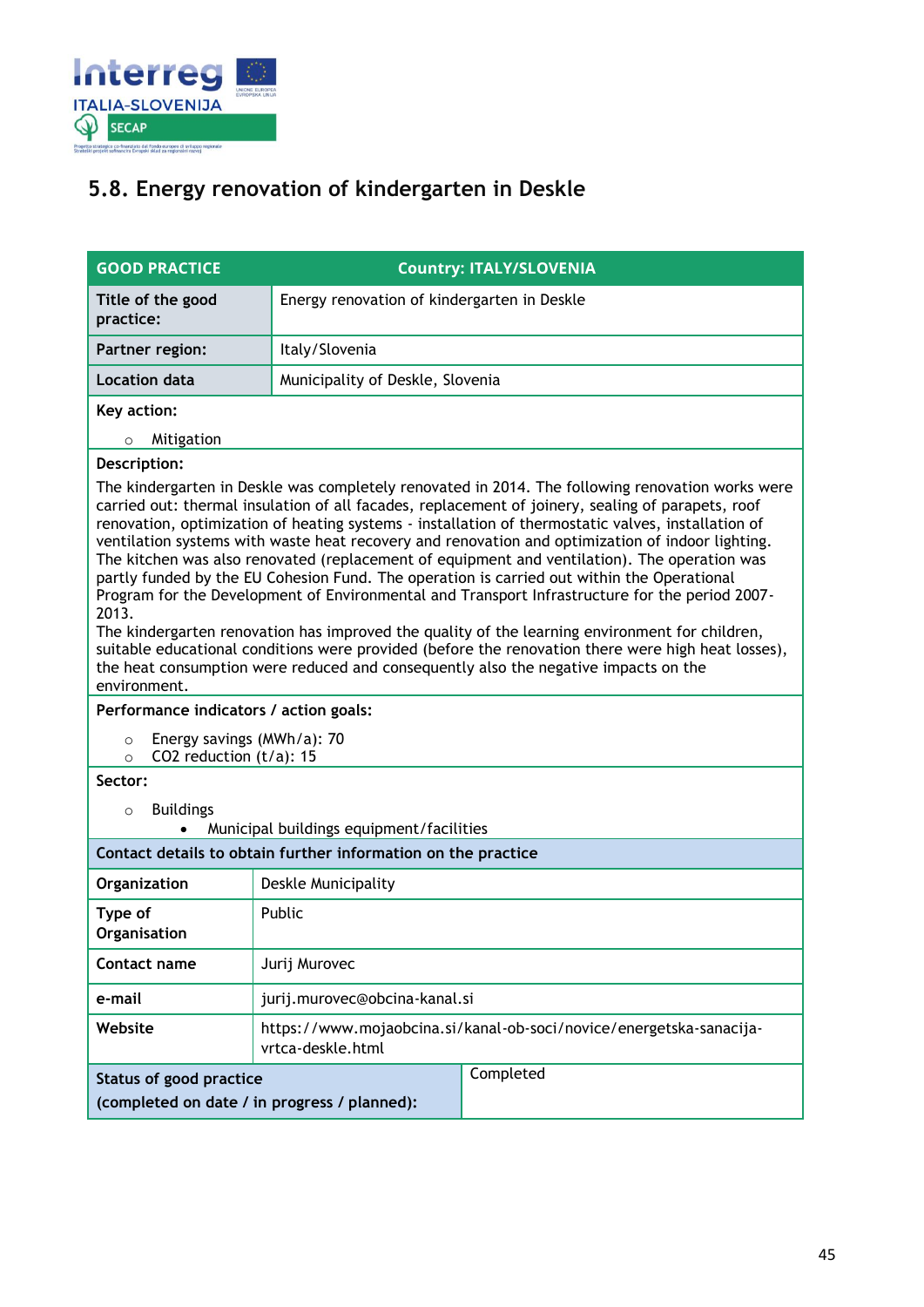

### <span id="page-45-0"></span>**5.9. Installation of two solar-benches at the Marjan hill area in the**

## <span id="page-45-1"></span>**city of Split**

| <b>GOOD PRACTICE</b>                                                                                                                                                                                                                                                                                                                                                                                                                                                                                                                                                                                                           |                                   | <b>Country: ITALY/SLOVENIA</b>                                           |
|--------------------------------------------------------------------------------------------------------------------------------------------------------------------------------------------------------------------------------------------------------------------------------------------------------------------------------------------------------------------------------------------------------------------------------------------------------------------------------------------------------------------------------------------------------------------------------------------------------------------------------|-----------------------------------|--------------------------------------------------------------------------|
| Title of the good<br>practice:                                                                                                                                                                                                                                                                                                                                                                                                                                                                                                                                                                                                 | Split                             | Installation of two solar-benches at the Marjan hill area in the city of |
| Partner region:                                                                                                                                                                                                                                                                                                                                                                                                                                                                                                                                                                                                                | Croatia                           |                                                                          |
| <b>Location data</b>                                                                                                                                                                                                                                                                                                                                                                                                                                                                                                                                                                                                           | Marjan hill in the city of Split  |                                                                          |
| Key action:                                                                                                                                                                                                                                                                                                                                                                                                                                                                                                                                                                                                                    |                                   |                                                                          |
| Mitigation<br>$\circ$                                                                                                                                                                                                                                                                                                                                                                                                                                                                                                                                                                                                          |                                   |                                                                          |
| Description:                                                                                                                                                                                                                                                                                                                                                                                                                                                                                                                                                                                                                   |                                   |                                                                          |
| Smart benches are energy independent because they use power from solar panels, and all the<br>processes are controlled with two processors that are built-in within the bench. The solar bench is<br>resistant to shocks and can work 10 days without the sun. Carriage capacity of the bench is 300<br>kilograms and can hold up to four people. Each bench has four USB ports for cell phones and<br>tablets, night lightning, CO2 control, air temperature display, 60 watts power, and can produce.<br>Since launching the innovative product approx. 855 smart benches in 250 cities on 5 continents<br>have been placed. |                                   |                                                                          |
| Performance indicators / action goals:                                                                                                                                                                                                                                                                                                                                                                                                                                                                                                                                                                                         |                                   |                                                                          |
| Electricity power: 1 kW of electricity/daily<br>$\circ$                                                                                                                                                                                                                                                                                                                                                                                                                                                                                                                                                                        |                                   |                                                                          |
| Sector:                                                                                                                                                                                                                                                                                                                                                                                                                                                                                                                                                                                                                        |                                   |                                                                          |
| $\Omega$                                                                                                                                                                                                                                                                                                                                                                                                                                                                                                                                                                                                                       | Others: smart municipal equipment |                                                                          |
| Contact details to obtain further information on the practice                                                                                                                                                                                                                                                                                                                                                                                                                                                                                                                                                                  |                                   |                                                                          |
| Organization                                                                                                                                                                                                                                                                                                                                                                                                                                                                                                                                                                                                                   | City of Split                     |                                                                          |
| Type of<br>Organisation                                                                                                                                                                                                                                                                                                                                                                                                                                                                                                                                                                                                        | Public                            |                                                                          |
| Contact name                                                                                                                                                                                                                                                                                                                                                                                                                                                                                                                                                                                                                   | Hrvoje Matas                      |                                                                          |
| e-mail                                                                                                                                                                                                                                                                                                                                                                                                                                                                                                                                                                                                                         | hrvoje.matas@split.hr             |                                                                          |
| Website                                                                                                                                                                                                                                                                                                                                                                                                                                                                                                                                                                                                                        | http://www.marjan-parksuma.hr/    |                                                                          |
| <b>Status of good practice</b><br>(completed on date / in progress / planned):                                                                                                                                                                                                                                                                                                                                                                                                                                                                                                                                                 |                                   | Completed                                                                |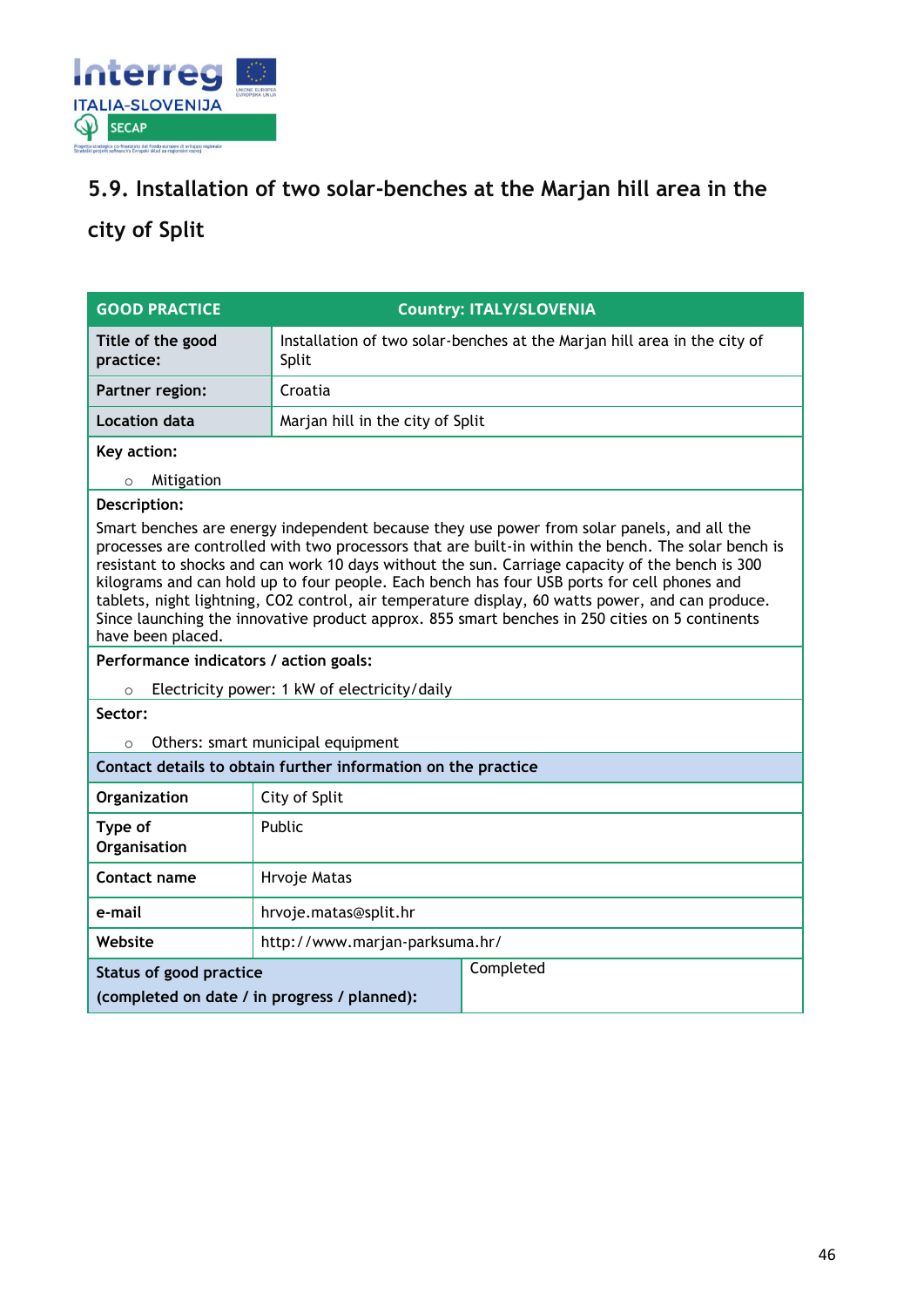

### <span id="page-46-0"></span>**5.10. Suburban train traction voltage change**

| <b>GOOD PRACTICE</b>                                                                                                                                                                                                                                                                                                                                                                                                                                                                                                                                                                                            |                                        | <b>Country: ITALY/SLOVENIA</b>                                                                                       |  |
|-----------------------------------------------------------------------------------------------------------------------------------------------------------------------------------------------------------------------------------------------------------------------------------------------------------------------------------------------------------------------------------------------------------------------------------------------------------------------------------------------------------------------------------------------------------------------------------------------------------------|----------------------------------------|----------------------------------------------------------------------------------------------------------------------|--|
| Title of the good<br>practice:                                                                                                                                                                                                                                                                                                                                                                                                                                                                                                                                                                                  | Suburban train traction voltage change |                                                                                                                      |  |
| Partner region:                                                                                                                                                                                                                                                                                                                                                                                                                                                                                                                                                                                                 | Poland                                 |                                                                                                                      |  |
| <b>Location data</b>                                                                                                                                                                                                                                                                                                                                                                                                                                                                                                                                                                                            | Grodzisk municipality                  |                                                                                                                      |  |
| Key action:                                                                                                                                                                                                                                                                                                                                                                                                                                                                                                                                                                                                     |                                        |                                                                                                                      |  |
| Mitigation<br>$\circ$                                                                                                                                                                                                                                                                                                                                                                                                                                                                                                                                                                                           |                                        |                                                                                                                      |  |
| Description:<br>Grodzisk co-owns a suburban electric train line with other municipalities located along its path. Up<br>to 2016 the train was powered by 600V source with all its limitations. In 2016 a major change took<br>place and both trains and their electric energy supply sources were converted to 3000 V, which<br>significantly reduced energy loss related to transmission. The change did not produce a net energy<br>saving though, as it made it possible to increase the number of trains in service. Still the result was<br>a higher number of people served with the same operating cost. |                                        |                                                                                                                      |  |
| Performance indicators / action goals:                                                                                                                                                                                                                                                                                                                                                                                                                                                                                                                                                                          |                                        |                                                                                                                      |  |
| The service helps the network cope with large numbers of passengers who use the lines to<br>$\circ$<br>commute to work and school. In the long-run, the project offers wider benefits in terms of<br>improving the economic and social cohesion of the Warsaw conurbation, while increasing<br>local people's opportunities in the labour market. As well as to reduce the environmental<br>impact.                                                                                                                                                                                                             |                                        |                                                                                                                      |  |
| Sector:                                                                                                                                                                                                                                                                                                                                                                                                                                                                                                                                                                                                         |                                        |                                                                                                                      |  |
| Mobility & Transport<br>$\circ$<br>Public transport                                                                                                                                                                                                                                                                                                                                                                                                                                                                                                                                                             |                                        |                                                                                                                      |  |
| Contact details to obtain further information on the practice                                                                                                                                                                                                                                                                                                                                                                                                                                                                                                                                                   |                                        |                                                                                                                      |  |
| Organization                                                                                                                                                                                                                                                                                                                                                                                                                                                                                                                                                                                                    | Organization address                   |                                                                                                                      |  |
| Type of<br>Organisation                                                                                                                                                                                                                                                                                                                                                                                                                                                                                                                                                                                         | Public/private                         |                                                                                                                      |  |
| Contact name                                                                                                                                                                                                                                                                                                                                                                                                                                                                                                                                                                                                    | Michał Dobrzański                      |                                                                                                                      |  |
| e-mail                                                                                                                                                                                                                                                                                                                                                                                                                                                                                                                                                                                                          | michalmdobrzanski@gmail.com            |                                                                                                                      |  |
| Website                                                                                                                                                                                                                                                                                                                                                                                                                                                                                                                                                                                                         |                                        | http://www.transport-publiczny.pl/wiadomosci/wkd-zmiana-napiecia-w-<br>majowke-od-grudnia-wiecej-pociagow-51654.html |  |
| <b>Status of good practice</b>                                                                                                                                                                                                                                                                                                                                                                                                                                                                                                                                                                                  |                                        | Completed                                                                                                            |  |
| (completed on date / in progress / planned):                                                                                                                                                                                                                                                                                                                                                                                                                                                                                                                                                                    |                                        |                                                                                                                      |  |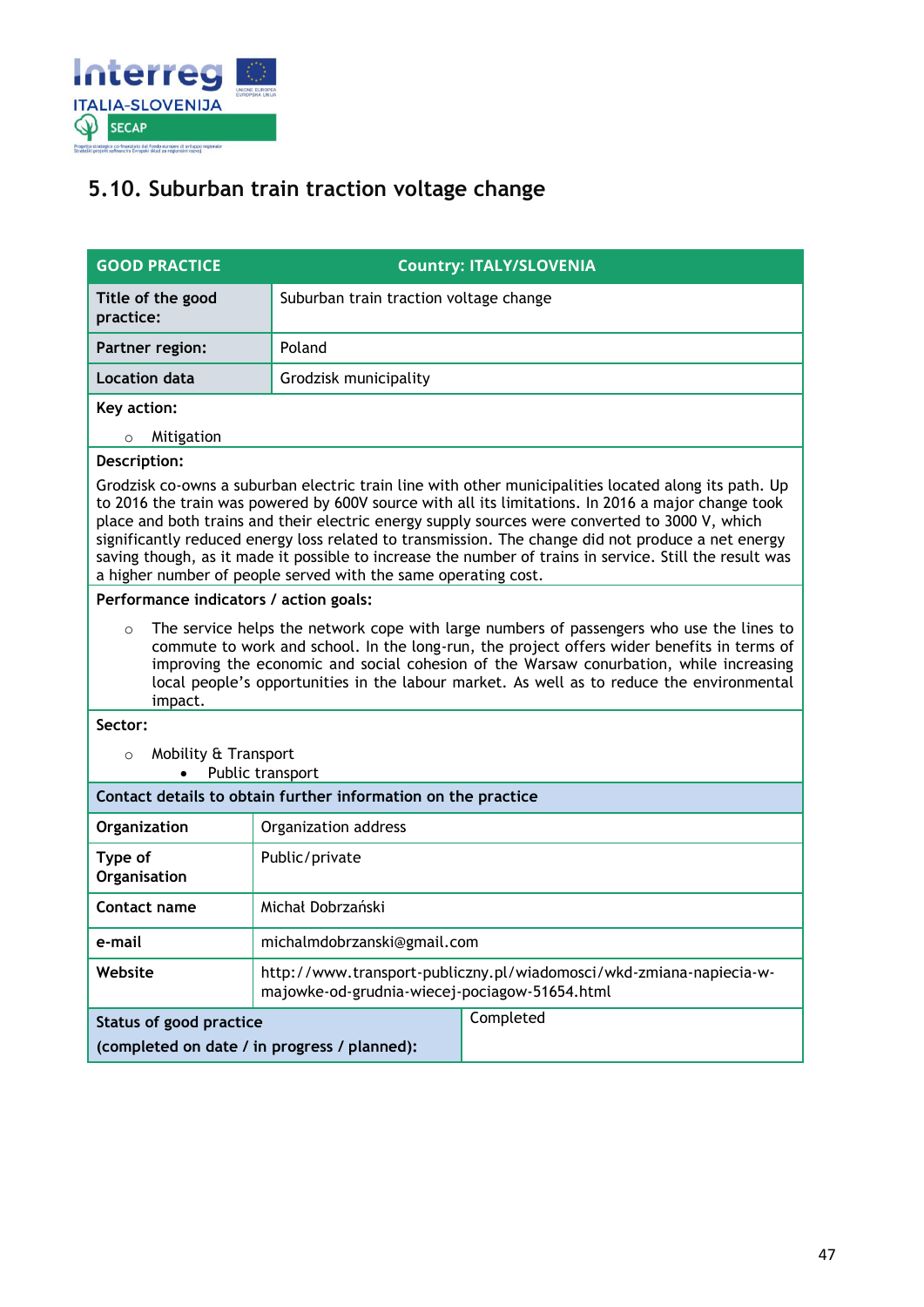

## <span id="page-47-0"></span>**6 Good practices from PP8 LEAG, Slovenia**

### <span id="page-47-1"></span>**6.1 Electric storage battery Tesla from NGEN**

| <b>GOOD PRACTICE</b>                                                                                                           | <b>Country: ITALY/SLOVENIA</b>                                                                                                                                                                                                                                                                                                                                                                                                                                                                                                                                                                                                                                                                                                                                                                                                                                                                                                                                                                                                                                                                                                                                                                                                                                                                      |
|--------------------------------------------------------------------------------------------------------------------------------|-----------------------------------------------------------------------------------------------------------------------------------------------------------------------------------------------------------------------------------------------------------------------------------------------------------------------------------------------------------------------------------------------------------------------------------------------------------------------------------------------------------------------------------------------------------------------------------------------------------------------------------------------------------------------------------------------------------------------------------------------------------------------------------------------------------------------------------------------------------------------------------------------------------------------------------------------------------------------------------------------------------------------------------------------------------------------------------------------------------------------------------------------------------------------------------------------------------------------------------------------------------------------------------------------------|
| Title of the good<br>practice:                                                                                                 | Electric storage battery Tesla from NGEN                                                                                                                                                                                                                                                                                                                                                                                                                                                                                                                                                                                                                                                                                                                                                                                                                                                                                                                                                                                                                                                                                                                                                                                                                                                            |
| <b>Partner region:</b>                                                                                                         | Italy/Slovenia                                                                                                                                                                                                                                                                                                                                                                                                                                                                                                                                                                                                                                                                                                                                                                                                                                                                                                                                                                                                                                                                                                                                                                                                                                                                                      |
| <b>Location data</b>                                                                                                           | Jesenice                                                                                                                                                                                                                                                                                                                                                                                                                                                                                                                                                                                                                                                                                                                                                                                                                                                                                                                                                                                                                                                                                                                                                                                                                                                                                            |
| Key action:                                                                                                                    |                                                                                                                                                                                                                                                                                                                                                                                                                                                                                                                                                                                                                                                                                                                                                                                                                                                                                                                                                                                                                                                                                                                                                                                                                                                                                                     |
| Mitigation<br>$\circ$                                                                                                          |                                                                                                                                                                                                                                                                                                                                                                                                                                                                                                                                                                                                                                                                                                                                                                                                                                                                                                                                                                                                                                                                                                                                                                                                                                                                                                     |
| Description:<br>million euros.<br>Performance indicators / action goals:<br>$\circ$<br>$\circ$<br>Sector:<br>Energy<br>$\circ$ | On October 10, 2019, the company NGEN opened the largest battery storage of electricity in the<br>wider region in Jesenice. It is a battery from the American manufacturer Tesla and the company<br>NGEN has developed a software solution that independently manages the devices included in the<br>virtual power plant. The storage tank has a capacity of 12.6 megawatts and a capacity of 22.2<br>megawatt hours and allows us to install an additional 250 megawatts of clean electricity<br>production. Power storage tanks are large batteries in which electricity is stored from the grid and<br>then, when the need for it is greater, it is transmitted back to the grid. This is particularly<br>important because electricity production and consumption are never coordinated. By increasing the<br>production of energy from renewable sources, this alignment is even more difficult to achieve, as<br>production depends on the weather. Energy storage, however, will allow for flexibility, while at<br>the same time decentralizing the market, which is now still centralized. The investment cost 15<br>emergency power supply in the city in case of emergency (e.g. storm),<br>a new approach to balancing electricity on the Slovenian market.<br>Green public procurement |
| $\bullet$                                                                                                                      | Local electrical production<br>Local heat/cold production                                                                                                                                                                                                                                                                                                                                                                                                                                                                                                                                                                                                                                                                                                                                                                                                                                                                                                                                                                                                                                                                                                                                                                                                                                           |
|                                                                                                                                | Contact details to obtain further information on the practice                                                                                                                                                                                                                                                                                                                                                                                                                                                                                                                                                                                                                                                                                                                                                                                                                                                                                                                                                                                                                                                                                                                                                                                                                                       |
| Organization                                                                                                                   | NGEN, energetske rešitve d.o.o.<br>Moste 26b,<br>4274 Žirovnica, Slovenija                                                                                                                                                                                                                                                                                                                                                                                                                                                                                                                                                                                                                                                                                                                                                                                                                                                                                                                                                                                                                                                                                                                                                                                                                          |
| Type of<br>Organisation                                                                                                        | Private                                                                                                                                                                                                                                                                                                                                                                                                                                                                                                                                                                                                                                                                                                                                                                                                                                                                                                                                                                                                                                                                                                                                                                                                                                                                                             |
| Contact name                                                                                                                   | Roman Bernard                                                                                                                                                                                                                                                                                                                                                                                                                                                                                                                                                                                                                                                                                                                                                                                                                                                                                                                                                                                                                                                                                                                                                                                                                                                                                       |
| e-mail                                                                                                                         | info@ngen.si                                                                                                                                                                                                                                                                                                                                                                                                                                                                                                                                                                                                                                                                                                                                                                                                                                                                                                                                                                                                                                                                                                                                                                                                                                                                                        |
| Website                                                                                                                        | https://www.ngen.si/en/solutions                                                                                                                                                                                                                                                                                                                                                                                                                                                                                                                                                                                                                                                                                                                                                                                                                                                                                                                                                                                                                                                                                                                                                                                                                                                                    |
| <b>Status of good practice</b><br>(completed on date / in progress / planned):                                                 | October 2019                                                                                                                                                                                                                                                                                                                                                                                                                                                                                                                                                                                                                                                                                                                                                                                                                                                                                                                                                                                                                                                                                                                                                                                                                                                                                        |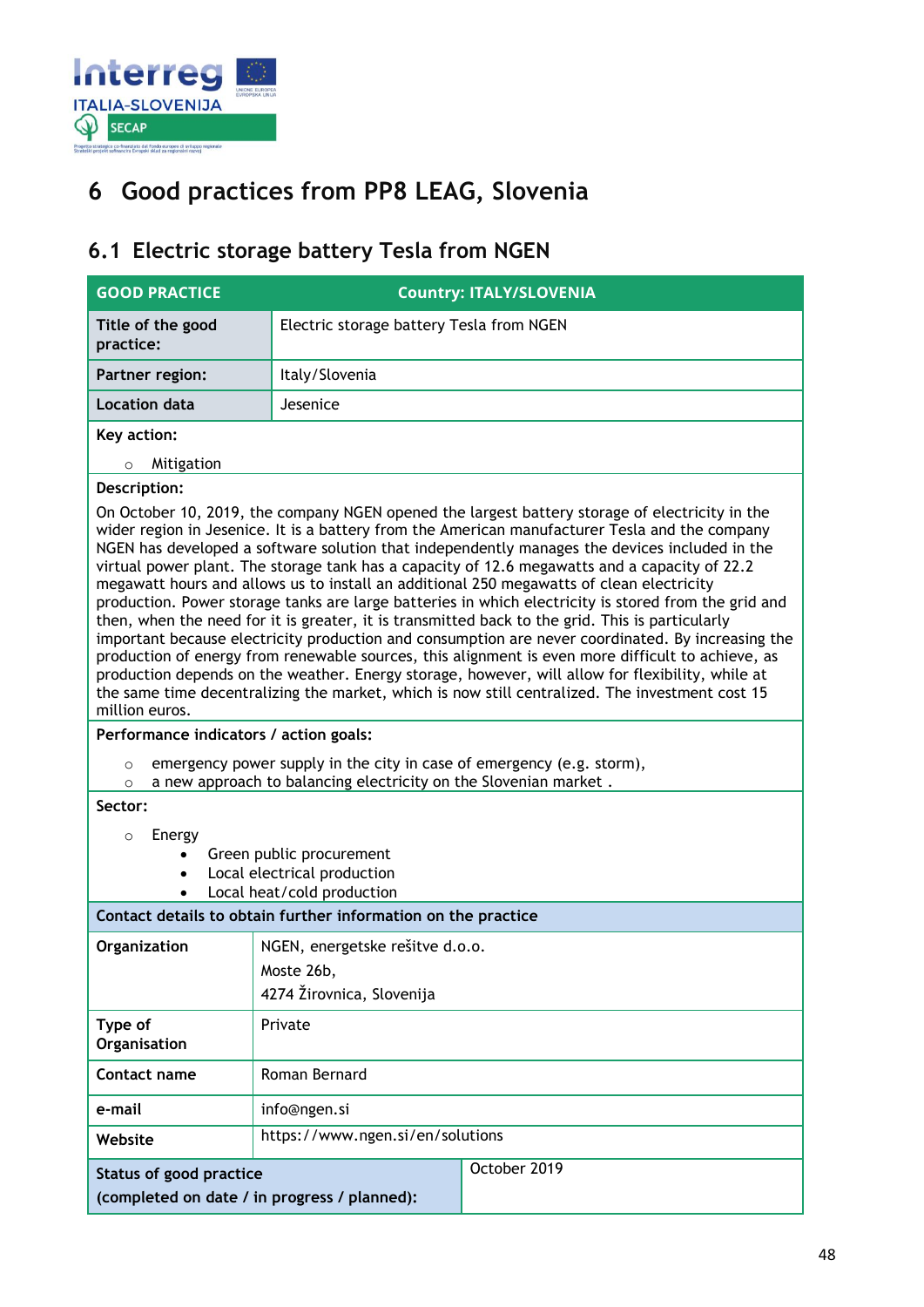

### <span id="page-48-0"></span>**6.2. E-mobility in Kranj**

| <b>GOOD PRACTICE</b>                           | <b>Country: ITALY/SLOVENIA</b>                                                                                                                                                                                                                                                                                                                                                                                                                                                                                                                                                                                                                                                                                                                                                                                                                                                                                                                                                                                                                                                                                                                                                                                                                                                                                                                                                                                                      |  |
|------------------------------------------------|-------------------------------------------------------------------------------------------------------------------------------------------------------------------------------------------------------------------------------------------------------------------------------------------------------------------------------------------------------------------------------------------------------------------------------------------------------------------------------------------------------------------------------------------------------------------------------------------------------------------------------------------------------------------------------------------------------------------------------------------------------------------------------------------------------------------------------------------------------------------------------------------------------------------------------------------------------------------------------------------------------------------------------------------------------------------------------------------------------------------------------------------------------------------------------------------------------------------------------------------------------------------------------------------------------------------------------------------------------------------------------------------------------------------------------------|--|
| Title of the good<br>practice:                 | E-mobility in Kranj                                                                                                                                                                                                                                                                                                                                                                                                                                                                                                                                                                                                                                                                                                                                                                                                                                                                                                                                                                                                                                                                                                                                                                                                                                                                                                                                                                                                                 |  |
| Partner region:                                | Slovenia                                                                                                                                                                                                                                                                                                                                                                                                                                                                                                                                                                                                                                                                                                                                                                                                                                                                                                                                                                                                                                                                                                                                                                                                                                                                                                                                                                                                                            |  |
| <b>Location data</b>                           | Kranj                                                                                                                                                                                                                                                                                                                                                                                                                                                                                                                                                                                                                                                                                                                                                                                                                                                                                                                                                                                                                                                                                                                                                                                                                                                                                                                                                                                                                               |  |
| Key action:                                    |                                                                                                                                                                                                                                                                                                                                                                                                                                                                                                                                                                                                                                                                                                                                                                                                                                                                                                                                                                                                                                                                                                                                                                                                                                                                                                                                                                                                                                     |  |
| Adaptation<br>$\circ$<br>Mitigation<br>$\circ$ |                                                                                                                                                                                                                                                                                                                                                                                                                                                                                                                                                                                                                                                                                                                                                                                                                                                                                                                                                                                                                                                                                                                                                                                                                                                                                                                                                                                                                                     |  |
| Description:                                   |                                                                                                                                                                                                                                                                                                                                                                                                                                                                                                                                                                                                                                                                                                                                                                                                                                                                                                                                                                                                                                                                                                                                                                                                                                                                                                                                                                                                                                     |  |
| taken some action, among them:<br>$\bullet$    | Since 2016, the Municipality of Kranj has been actively involved in e-mobility. They have already<br>introduction of subsidized transport by city buses,                                                                                                                                                                                                                                                                                                                                                                                                                                                                                                                                                                                                                                                                                                                                                                                                                                                                                                                                                                                                                                                                                                                                                                                                                                                                            |  |
| $\bullet$                                      | exploitation of the largest network of electric bicycles in Slovenia<br>free transport by electric vehicles Kranvaj.                                                                                                                                                                                                                                                                                                                                                                                                                                                                                                                                                                                                                                                                                                                                                                                                                                                                                                                                                                                                                                                                                                                                                                                                                                                                                                                |  |
| Performance indicators / action goals:         | The Municipality of Kranj also subsidizes public transport throughout the year. Residents and<br>visitors of Kranj can ride in the transfer between city buses for the whole day for 1 euro. They also<br>subsidize suburban traffic lines in the direction of Golnik. Recently, they have also set up a number<br>of new bus stops with canopies in order to improve the accessibility and use of public transport. In<br>cooperation with the city transport carrier, they are negotiating the purchase of electric buses and<br>a bus adapted for people with reduced mobility in intercity traffic.<br>For the city administrations purposes, they replace the existing vehicle fleet with electric cars. By<br>2025, electric vehicles will also replace the fleets of all institutions in service operating in the area<br>of the Municipality of Kranj. A large number of electric car chargers have been set up in the City's<br>short strategies. Already in 2020, between 10 and 15 filling stations are planned, and by 2025 there<br>should be as many as 50. Free on-call transport in Kranj is called Kranvaj. It is a mini electric bus<br>(up to 6 persons and a wheelchair), who free ride in the pedestrian area. Kranvaj is friendly to the<br>elderly, passengers with reduced mobility and anyone who needs help getting in and out of the<br>vehicle. In 2018, Kranvaj carried 42,023 passengers in 364 days. |  |
| $\circ$                                        | Number of sustainable mobility measures in the framework of sustainable urban strategies,                                                                                                                                                                                                                                                                                                                                                                                                                                                                                                                                                                                                                                                                                                                                                                                                                                                                                                                                                                                                                                                                                                                                                                                                                                                                                                                                           |  |
| $\circ$                                        | the use of electric cars will help reduce CO2 emissions.                                                                                                                                                                                                                                                                                                                                                                                                                                                                                                                                                                                                                                                                                                                                                                                                                                                                                                                                                                                                                                                                                                                                                                                                                                                                                                                                                                            |  |
| Sector:                                        |                                                                                                                                                                                                                                                                                                                                                                                                                                                                                                                                                                                                                                                                                                                                                                                                                                                                                                                                                                                                                                                                                                                                                                                                                                                                                                                                                                                                                                     |  |
| Mobility & Transport<br>$\circ$                | Municipal fleet                                                                                                                                                                                                                                                                                                                                                                                                                                                                                                                                                                                                                                                                                                                                                                                                                                                                                                                                                                                                                                                                                                                                                                                                                                                                                                                                                                                                                     |  |
| $\bullet$                                      | Private and commercial transport                                                                                                                                                                                                                                                                                                                                                                                                                                                                                                                                                                                                                                                                                                                                                                                                                                                                                                                                                                                                                                                                                                                                                                                                                                                                                                                                                                                                    |  |
| $\bullet$<br>Tourism<br>$\Omega$               | Public transport                                                                                                                                                                                                                                                                                                                                                                                                                                                                                                                                                                                                                                                                                                                                                                                                                                                                                                                                                                                                                                                                                                                                                                                                                                                                                                                                                                                                                    |  |
|                                                | Contact details to obtain further information on the practice                                                                                                                                                                                                                                                                                                                                                                                                                                                                                                                                                                                                                                                                                                                                                                                                                                                                                                                                                                                                                                                                                                                                                                                                                                                                                                                                                                       |  |
| Organization                                   | Municipality of Kranj                                                                                                                                                                                                                                                                                                                                                                                                                                                                                                                                                                                                                                                                                                                                                                                                                                                                                                                                                                                                                                                                                                                                                                                                                                                                                                                                                                                                               |  |
|                                                | Slovenski trg 1,                                                                                                                                                                                                                                                                                                                                                                                                                                                                                                                                                                                                                                                                                                                                                                                                                                                                                                                                                                                                                                                                                                                                                                                                                                                                                                                                                                                                                    |  |
|                                                | 4000 Kranj                                                                                                                                                                                                                                                                                                                                                                                                                                                                                                                                                                                                                                                                                                                                                                                                                                                                                                                                                                                                                                                                                                                                                                                                                                                                                                                                                                                                                          |  |
| Type of<br>Organisation                        | Public                                                                                                                                                                                                                                                                                                                                                                                                                                                                                                                                                                                                                                                                                                                                                                                                                                                                                                                                                                                                                                                                                                                                                                                                                                                                                                                                                                                                                              |  |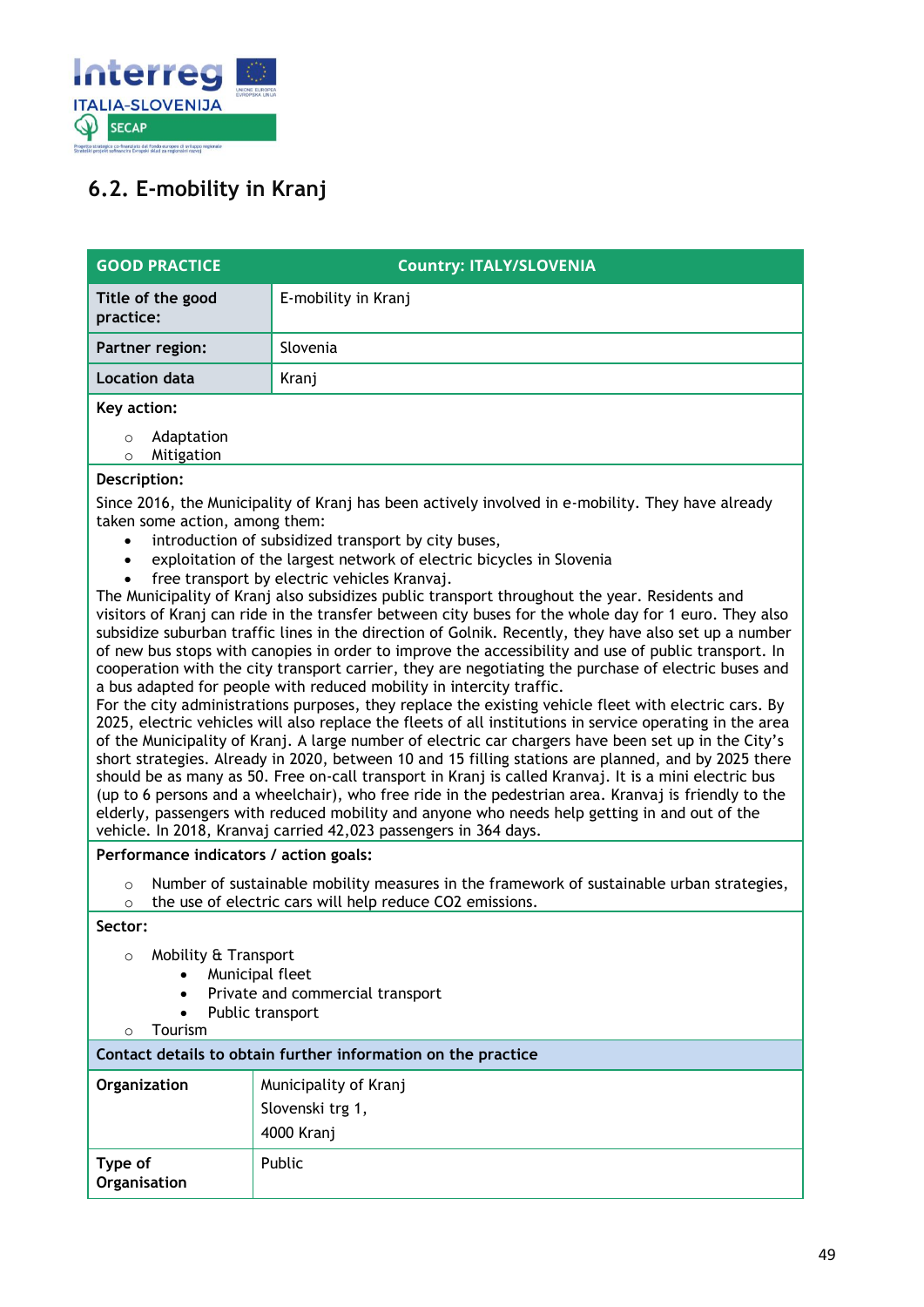

| <b>GOOD PRACTICE</b>                         |              | <b>Country: ITALY/SLOVENIA</b> |
|----------------------------------------------|--------------|--------------------------------|
| Contact name                                 |              |                                |
| e-mail                                       | mok@kranj.si |                                |
| Website                                      | www.kranj.si |                                |
| Status of good practice                      |              | Finished by 2022               |
| (completed on date / in progress / planned): |              |                                |

### <span id="page-49-0"></span>**6.3. Project »GORENJSKA.BIKE«**

| <b>GOOD PRACTICE</b>                           | <b>Country: ITALY/SLOVENIA</b> |
|------------------------------------------------|--------------------------------|
| Title of the good<br>practice:                 | »GORENJSKA.BIKE«               |
| Partner region:                                | Italy/Slovenia                 |
| <b>Location data</b>                           | Gorenjska                      |
| Key action:                                    |                                |
| Adaptation<br>$\circ$<br>Mitigation<br>$\circ$ |                                |

### **Description:**

With the establishment of a bicycle rental network in 5 municipalities of the Gorenjska Košarica LAG area, the existing systems in the Kranj (KRsKOLESOM), Jesenice (JesNICE Bikes) and Bled (Bled Green ways) were upgraded. In the GORENJSKA.BIKE system there are now 28 stations in the Kranj municipality, 6 stations in the municipality of Jesenice, 5 stations in the municipality of Radovljica, 3 stations in the municipality of Tržič and 1 in the municipality of Naklo. A total of 245 bicycles are available, of which about 60% are with auxiliary electric drive (E-bike). Citizens can register in the system either online (www.gorenjska.bike) or via the MOBILN.SI smartphone application. Seasonal or monthly rental is possible. There is a choice of E-bike or ordinary bike. The operation joins the activities for the establishment of a comprehensive and orderly Gorenjska cycling network, which includes all 18 municipalities and neighboring Komenda, Kamnik, Vodice, Medvode, Logatec and Cerkno. "GORENJSKA.BIKE" is a product created within the operation FAST with BIKE within the funds CLLD 2014-2020 at the 1st public call of the LAG Gorenjska košarica. This is 80% co-financed by the European Regional Development Fund. The total value of the operation (net eligible costs + VAT) is € 533,582.88, of which the ERDF value is € 249,991.60 (80%).

#### **Performance indicators / action goals:**

- o Development of sustainable mobility in the Gorenjska region,
- $\circ$  Impact on changing population habits and greater use of low-carbon transport and public transport.

**Sector:**

#### o Mobility & Transport

- Municipal fleet
- Private and commercial transport
- Public transport

### o Tourism

### **Contact details to obtain further information on the practice**

| Organization | Zavod za šport Jesenice |
|--------------|-------------------------|
|              |                         |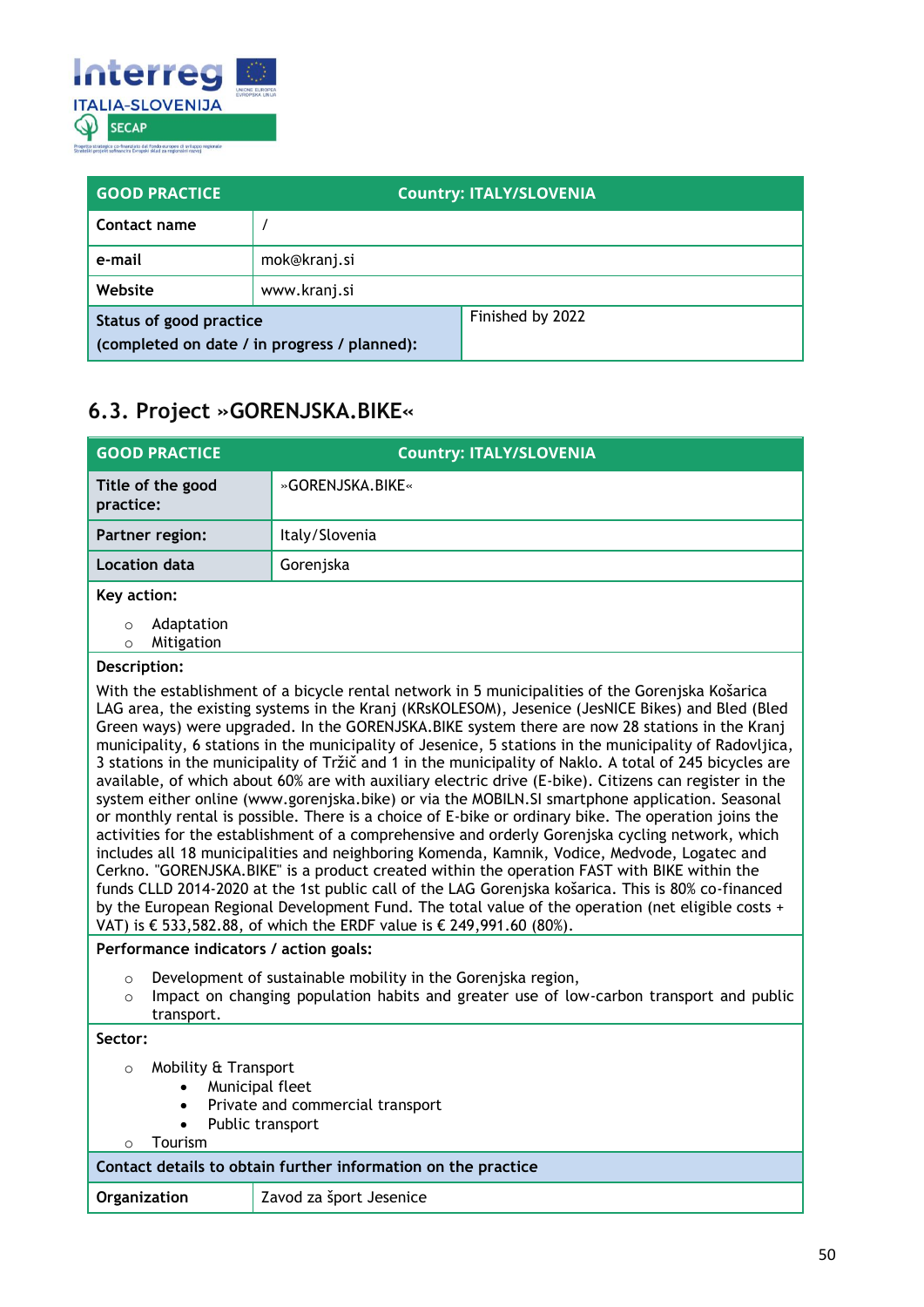

| <b>GOOD PRACTICE</b>    |                                              | <b>Country: ITALY/SLOVENIA</b> |
|-------------------------|----------------------------------------------|--------------------------------|
| Type of<br>Organisation | Public/private                               |                                |
| Contact name            |                                              |                                |
| e-mail                  | info@gorenjska.bike                          |                                |
| Website                 | https://www.gorenjska.bike/                  |                                |
| Status of good practice | (completed on date / in progress / planned): | Completed.                     |

### <span id="page-50-0"></span>**6.4. Operation - Cycling connections in Kranj 1-6**

| <b>GOOD PRACTICE</b>                     | <b>Country: ITALY/SLOVENIA</b>               |
|------------------------------------------|----------------------------------------------|
| Title of the good<br>practice:           | Operation - Cycling connections in Kranj 1-6 |
| Partner region:                          | Slovenia                                     |
| <b>Location data</b>                     | Kranj                                        |
| Key action:                              |                                              |
| Adaptation<br>$\circ$<br>Mitigation<br>O |                                              |

#### **Description:**

The Municipality of Kranj complements and upgrades the missing cycling infrastructure in the length of 8.8 km with associated equipment, pedestrian areas, public lighting and drainage of meteoric water from newly built areas. They will also set up a Sustainable Mobility Center. The implementation of the Cycling Connections project in Kranj 1–6 will create better conditions for safer cycling, reduce the negative impacts of motorized mobility on the environment and increase the quality of life of the population. The level of motorization and dependence on cars is very high in Kranj, which is reflected in high road congestion, low throughput and consequently greenhouse gas and PM10 emissions. In accordance with the Integrated Transport Strategy of the Municipality of Kranj (MOK), cycling is defined as one of the five strategic pillars of the new MOK transport policy. The long-term goal of the MOK is to establish an integrated cycling network in the city area, which will accelerate the transition from motorized to a more sustainable form of daily population migration. The Sustainable Mobility Center will be intended to inform the population about the benefits of sustainable mobility and support cyclists (bicycle storage, basic bicycle inspection, information on the planning of daily sustainable routes). The projects of the Cycling Connection operation in Kranj 1-6 have already been completed, and the construction of the Center for Sustainable Mobility in Planina is in the final phase (statement of 23 July 2020). The result: nine kilometers of missing cycling and pedestrian infrastructure in individual neighbourhoods of Kranj and its surroundings. The total amount of funds intended for the implementation of the project is 2,192,460.94 €. The project was co-financed in the amount of 1,343,007.71 €.

**Performance indicators / action goals:**

Number of sustainable mobility measures in the framework of sustainable urban strategies o Reducing car use will help CO2 emissions reduction.

#### **Sector:**

o Public lighting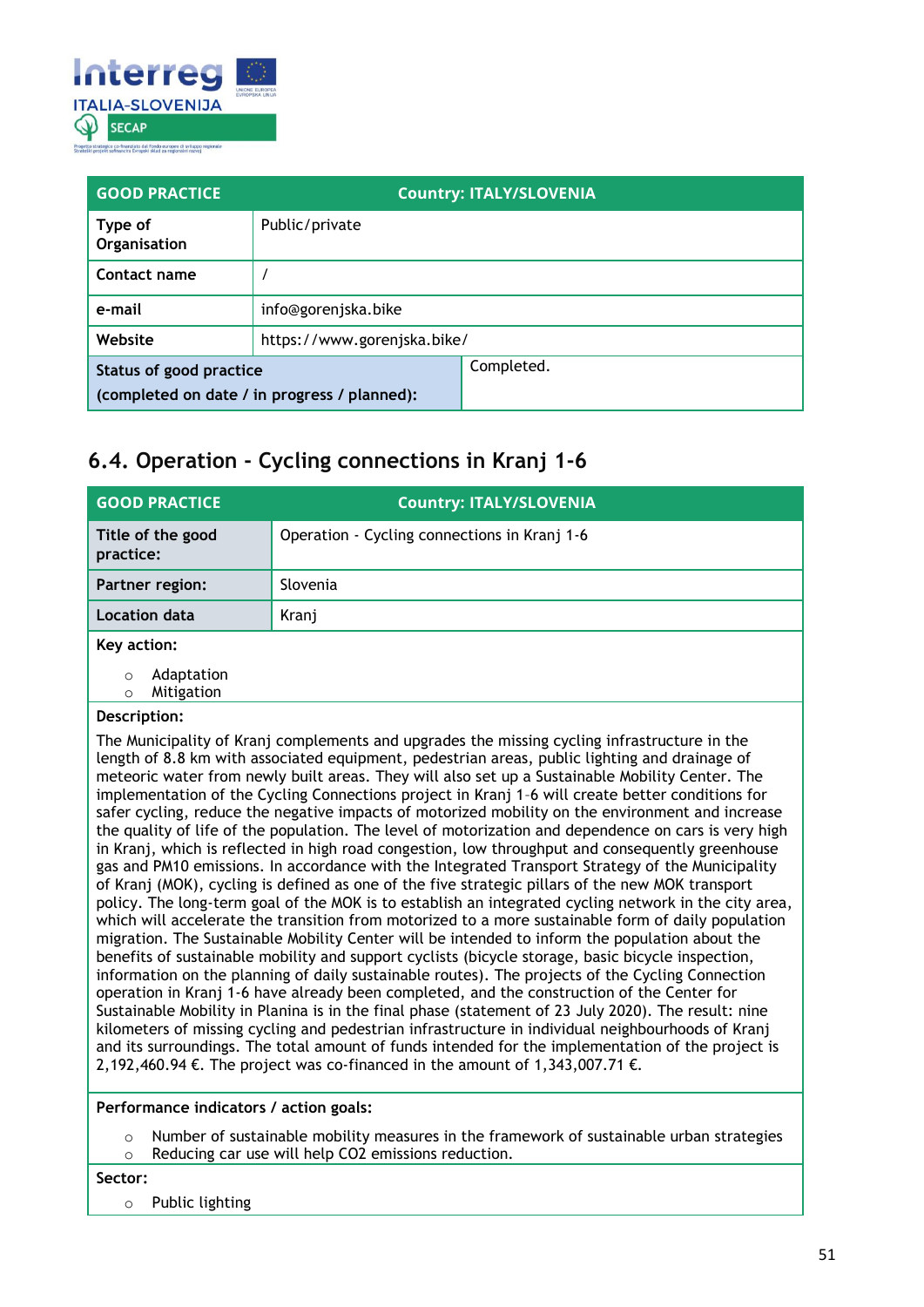

| <b>GOOD PRACTICE</b>                                                                                                                                                                                            |                       | <b>Country: ITALY/SLOVENIA</b> |
|-----------------------------------------------------------------------------------------------------------------------------------------------------------------------------------------------------------------|-----------------------|--------------------------------|
| Mobility & Transport<br>$\circ$<br>Municipal fleet<br>Private and commercial transport<br>$\bullet$<br>Public transport<br>Tourism<br>$\Omega$<br>Contact details to obtain further information on the practice |                       |                                |
| Organization                                                                                                                                                                                                    | Municipality of Kranj |                                |
|                                                                                                                                                                                                                 | Slovenski trg 1       |                                |
|                                                                                                                                                                                                                 | 4000 Kranj            |                                |
| Type of                                                                                                                                                                                                         | Public                |                                |
| Organisation                                                                                                                                                                                                    |                       |                                |
| Contact name                                                                                                                                                                                                    |                       |                                |
| e-mail                                                                                                                                                                                                          | mok@kranj.si          |                                |
| Website                                                                                                                                                                                                         | www.kranj.si          |                                |
| Status of good practice<br>(completed on date / in progress / planned):                                                                                                                                         |                       | Planned completion: 2022       |

### <span id="page-51-0"></span>**6.5. Pilot installation of submerged ecological islands (Phase 1)**

| <b>GOOD PRACTICE</b>           | <b>Country: ITALY/SLOVENIA</b>                               |
|--------------------------------|--------------------------------------------------------------|
| Title of the good<br>practice: | Pilot installation of submerged ecological islands (Phase 1) |
| Partner region:                | Italy/Slovenia                                               |
| <b>Location data</b>           | Jesenice                                                     |
| Key action:                    |                                                              |
| Mitigation<br>$\Omega$         |                                                              |

#### **Description:**

The Municipality of Jesenice has approached the regulation of submersible or. underground ecological islands for waste separation. 70% of such a container is located underground. As part of a pilot project as a gradual implementation of the changed method of separate waste collection. Containers for glass, paper and packaging were installed. As part of the investment, they also arranged road lighting, the purpose of which is to act preventively against improper disposal and vandalism. The main advantages of such containers are the saving of floor space occupied by containers, less unpleasant odors due to cold soil, smaller volume of separately collected waste (mass of waste by stacking on top of each other causes gravity compression and less emptying of containers). In June 2020, four submersible ecological islands were installed. The contractual value of the work performed on the first four submersible eco-islands amounted to approximately 78.000 €, which was financed by the Municipality of Jesenice from the environmental tax for waste disposal. Following the installation of submersible ecological islands in four locations, the ecological islands will now be redeveloped in five new locations (statement 3.8. 2020). The value of the second phase is not yet known.

#### **Performance indicators / action goals:**

o Tidy appearance of the settlement and protection of the environment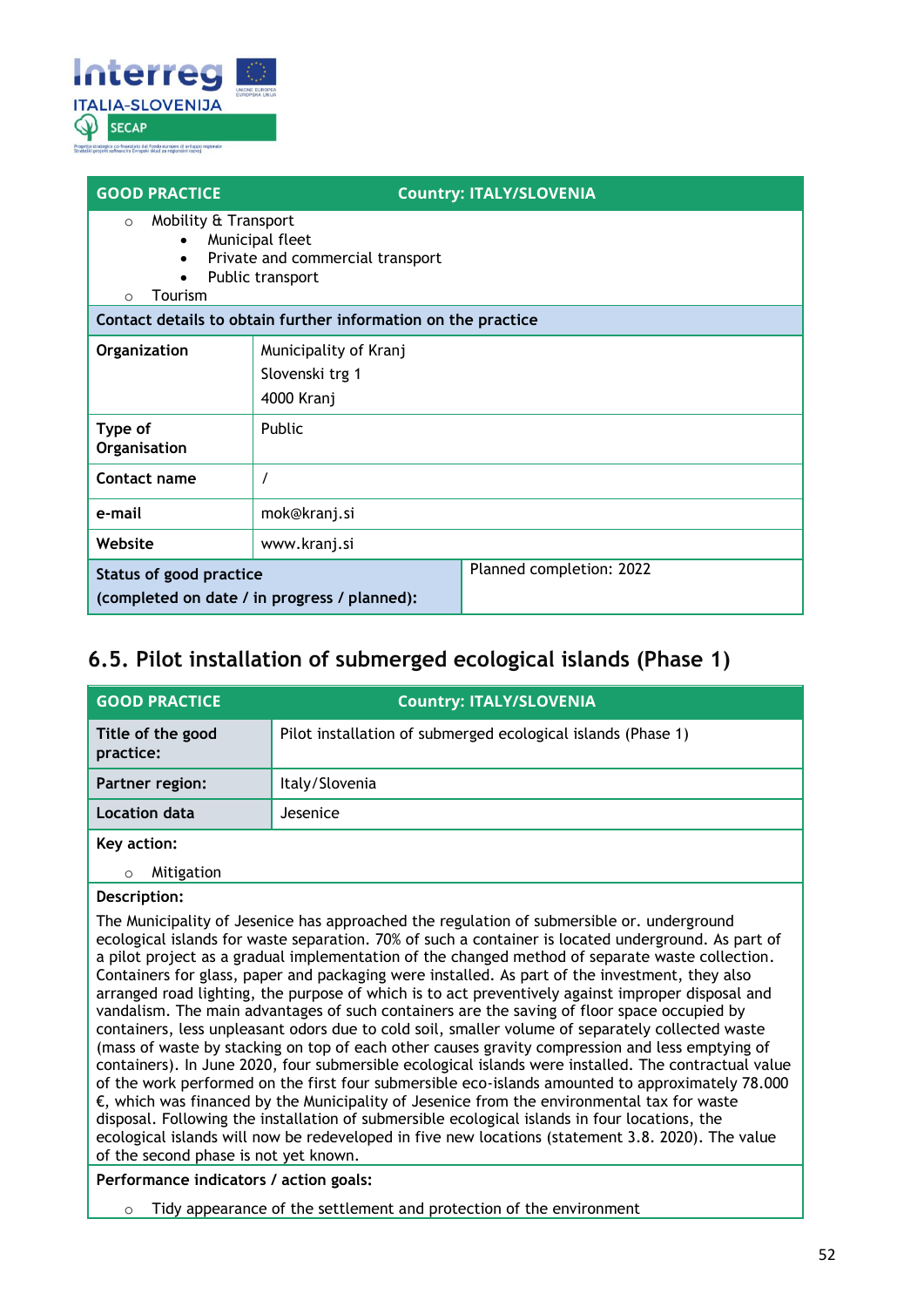

| <b>GOOD PRACTICE</b>                         | <b>Country: ITALY/SLOVENIA</b>                                |  |
|----------------------------------------------|---------------------------------------------------------------|--|
| $\circ$                                      | Smaller volume of separated waste                             |  |
| Sector:                                      |                                                               |  |
| Public lighting<br>$\circ$                   |                                                               |  |
| Waste<br>$\Omega$                            |                                                               |  |
|                                              | Contact details to obtain further information on the practice |  |
| Organization                                 | Municipality of Jesenice                                      |  |
|                                              | Cesta železarjev 6                                            |  |
|                                              | Jesenice                                                      |  |
| Type of<br>Organisation                      | <b>Public</b>                                                 |  |
|                                              |                                                               |  |
| Contact name                                 |                                                               |  |
| e-mail                                       | obcina.jesenice@jesenice.si                                   |  |
| Website                                      | www.jesenice.si                                               |  |
| Status of good practice                      | Completed: August 2020                                        |  |
| (completed on date / in progress / planned): |                                                               |  |

## <span id="page-52-0"></span>**6.6. Project 2° Green Roof**

| <b>GOOD PRACTICE</b>                                                                                                                                                                                                                                                                                                                                                                                                                                                                                                                                                                                                                                                                                                                                                                                                                                                                                                                                                                                                                                                                                                                                                                                                                                                              | <b>Country: ITALY/SLOVENIA</b> |
|-----------------------------------------------------------------------------------------------------------------------------------------------------------------------------------------------------------------------------------------------------------------------------------------------------------------------------------------------------------------------------------------------------------------------------------------------------------------------------------------------------------------------------------------------------------------------------------------------------------------------------------------------------------------------------------------------------------------------------------------------------------------------------------------------------------------------------------------------------------------------------------------------------------------------------------------------------------------------------------------------------------------------------------------------------------------------------------------------------------------------------------------------------------------------------------------------------------------------------------------------------------------------------------|--------------------------------|
| Title of the good<br>practice:                                                                                                                                                                                                                                                                                                                                                                                                                                                                                                                                                                                                                                                                                                                                                                                                                                                                                                                                                                                                                                                                                                                                                                                                                                                    | Project 2° Green Roof          |
| Partner region:                                                                                                                                                                                                                                                                                                                                                                                                                                                                                                                                                                                                                                                                                                                                                                                                                                                                                                                                                                                                                                                                                                                                                                                                                                                                   | Italy/Slovenia                 |
| Location data                                                                                                                                                                                                                                                                                                                                                                                                                                                                                                                                                                                                                                                                                                                                                                                                                                                                                                                                                                                                                                                                                                                                                                                                                                                                     | Kranj                          |
| Key action:<br>Adaptation<br>$\circ$<br>Mitigation<br>$\circ$                                                                                                                                                                                                                                                                                                                                                                                                                                                                                                                                                                                                                                                                                                                                                                                                                                                                                                                                                                                                                                                                                                                                                                                                                     |                                |
| Description:<br>Overheating of urban centers, polluted air, large amounts of rainwater and declining biodiversity<br>are key environmental challenges of modern cities. Together with the lack of open green spaces,<br>these problems have the greatest impact on health and quality of life in cities. In densely built-up<br>areas, there is no longer room for new green areas to mitigate the negative environmental effects,<br>so it is essential to green the existing structures. Buildings with flat roofs can be a good solution.<br>What do "2°" mean in the name of the project? Research from Slovenia shows that the air<br>temperature in the city in an area with a lot of greenery is up to $2^{\circ}$ C lower than in an area where<br>there is no greenery. With the 2° Green Roofs project, they want to encourage the greening of flat<br>roofs and reduce the negative climate impact in cities. In this way, the inhabitants of the city of<br>Kranj will get a new green urban area. Greening of flat roofs follows many Slovenian and European<br>strategies in the field of energy efficiency, sustainable development and climate change. The<br>project lasts two years (July 2019 - March 2021). The 2° Green Roof project is led by KD ProstoRož. |                                |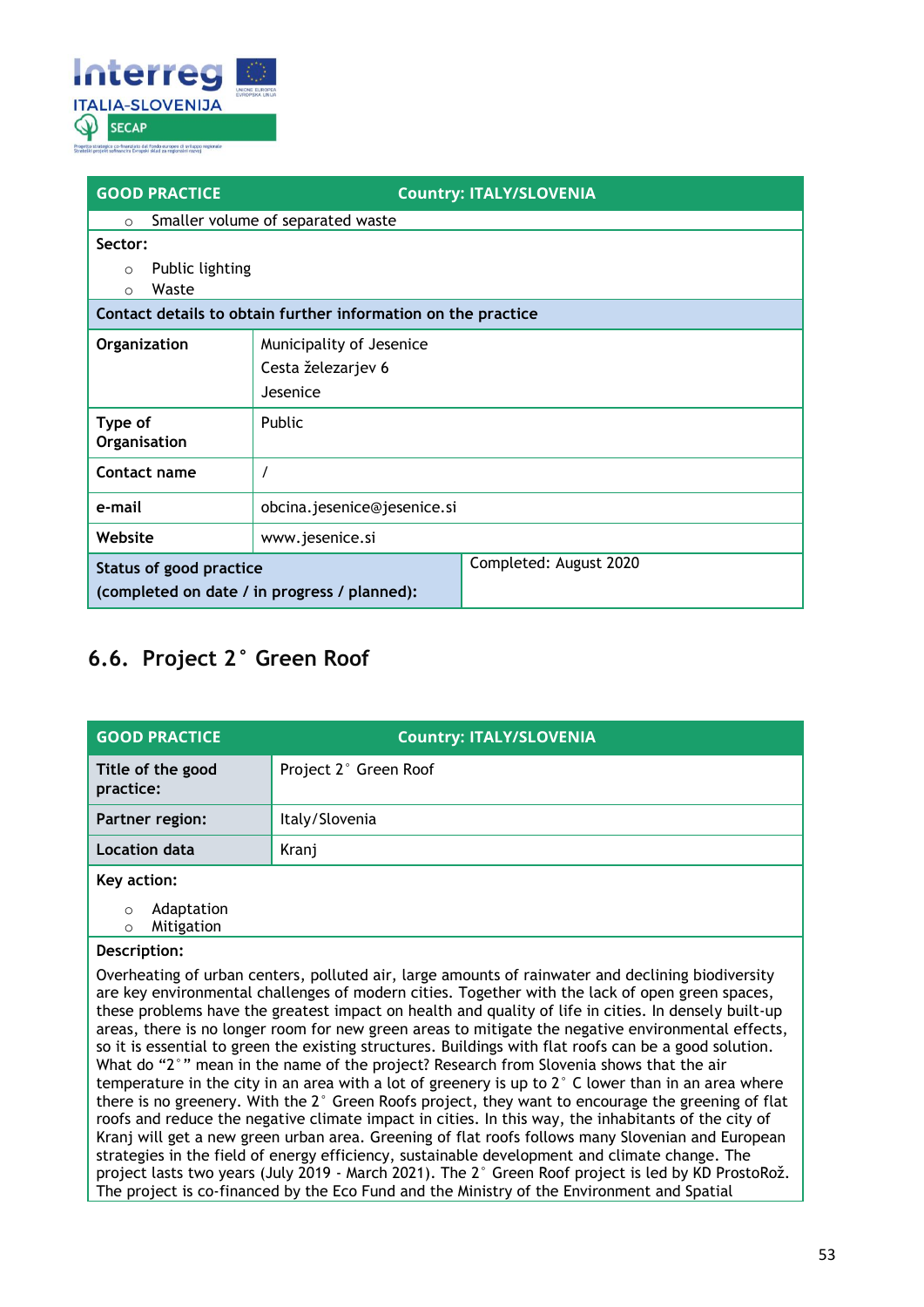

#### **GOOD PRACTICE COUNTY: ITALY/SLOVENIA**

Planning. The implementation of the project is also supported by the Municipality of Kranj. In the Primary school "Stane Žagar" in Kranj, which will get a green roof, the planting plan will be designed by teachers and students together with the architects of the non-profit studio Prostorož. They will try to connect the set of plants with the wishes and also with the curriculum. The green roof will measure about 360 m2. The Prostorož studio will monitor the condition of the green roof together with external experts until April 2021. The greening of flat roofs follows a number of Slovenian and European strategies in the field of energy efficiency, sustainable development and climate change. The value of the project is 40.000  $\epsilon$ .

#### **Performance indicators / action goals:**

o Green roofs lower the temperature, retain precipitation, clean the air and have a positive effect on the health of residents, improve the thermal and sound insulation of buildings.  $\circ$  Analysis of the effects that the green roof will have on users and the environment.

#### **Sector:**

- o Buildings
	- Municipal buildings equipment/facilities
	- Residential buildings
	- Tertiary buildings (non-municipal equipment/facilities)

### **Contact details to obtain further information on the practice Organization** | KD ProstoRož Rimska ulica 22 1000 Ljubljana **Type of Organisation** Public/private **Contact name** / **e-mail** info@prostoroz.org **Website** https://prostoroz.org/zeleno-streho-bo-dobila-obcina-kranj/ **Status of good practice (completed on date / in progress / planned):** March 2021

### <span id="page-53-0"></span>**6.7. Kindergarten Storžek**

| <b>GOOD PRACTICE</b>                 | <b>Country: ITALY/SLOVENIA</b> |
|--------------------------------------|--------------------------------|
| Title of the good<br>practice:       | Kindergarten Storžek           |
| Partner region:                      | Italy/Slovenia                 |
| <b>Location data</b>                 | Preddvor                       |
| Key action:<br>Adaptation<br>$\circ$ |                                |
| Description:                         |                                |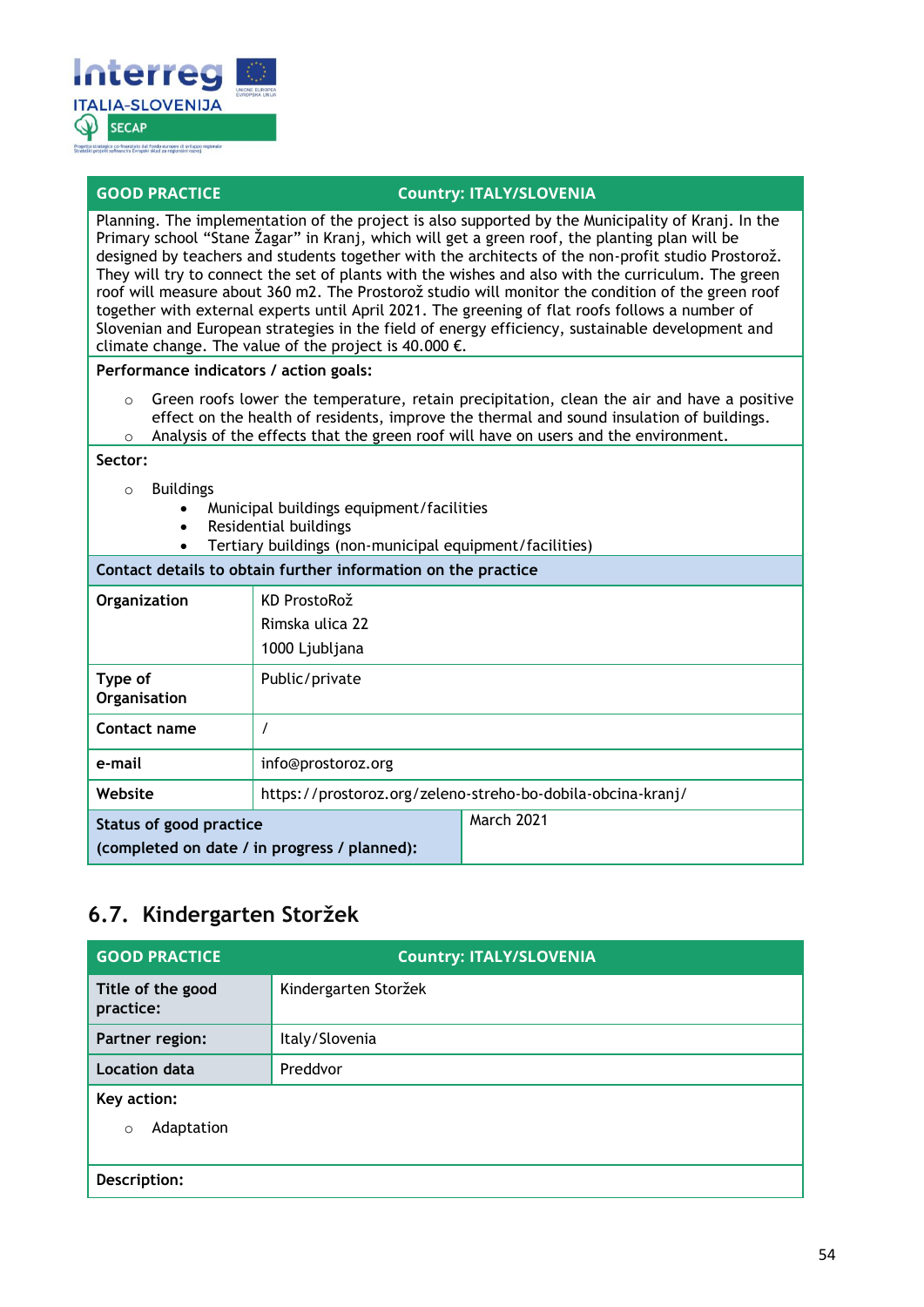

The passive house Kindergarten Storžek was built in 2012, using prefabricated timber facade elements (with 40 cm of thermal insulation), wooden triple glazing windows and central ventilation system. Total area of kindergarten is 1.500 m2 of usable area, outside playground, parking places and communication paths, all on the area of 8.500 m2. Building's energy for heating and hot water is produced in local biomass district heating system. There is also a 96 kW (peak power) solar power plant mounted on the roof of the building. Actual heat consumption is around 22 kWh/m2 for heating and 15 kWh/m2 for hot water. Annual electricity consumption is appx. 30 kwh/m2 (without energy for kitchen appliances). The actual yearly electricity production from solar power plant is around 45 kWh/m2. Even though building has a remarkable air tightness 0,2 it was shown that concentrations of CO2 were up to 5 times lower from those in conventional kindergartens. Total investment was 2,5 mio €, with included 420.000 € Eco fund grants.

#### **Performance indicators / action goals:**

o energy class B1, what means the use of energy in the range 15 – 25 kWh/m2

#### **Sector:**

- o Buildings
	- Municipal buildings equipment/facilities
- o Energy
	- Local electrical production

| Contact details to obtain further information on the practice |                                                            |                                                      |
|---------------------------------------------------------------|------------------------------------------------------------|------------------------------------------------------|
| Organization                                                  | <b>Municipality Preddvor</b>                               |                                                      |
|                                                               | Dvorski trg 10                                             |                                                      |
|                                                               | 4205 Preddvor                                              |                                                      |
|                                                               | Slovenia                                                   |                                                      |
| Type of<br>Organisation                                       | Public                                                     |                                                      |
| Contact name                                                  |                                                            |                                                      |
| e-mail                                                        | obcina@preddvor.si                                         |                                                      |
| Website                                                       | www.preddvor.si                                            |                                                      |
|                                                               | www.jelovica.si/otvoritev-pasivnega-vrtca-v-preddvoru.html |                                                      |
|                                                               |                                                            | www.youtube.com/watch?v=C7MsiaDrHAI&feature=youtu.be |
| <b>Status of good practice</b>                                |                                                            | Completed in 2012                                    |
| (completed on date / in progress / planned):                  |                                                            |                                                      |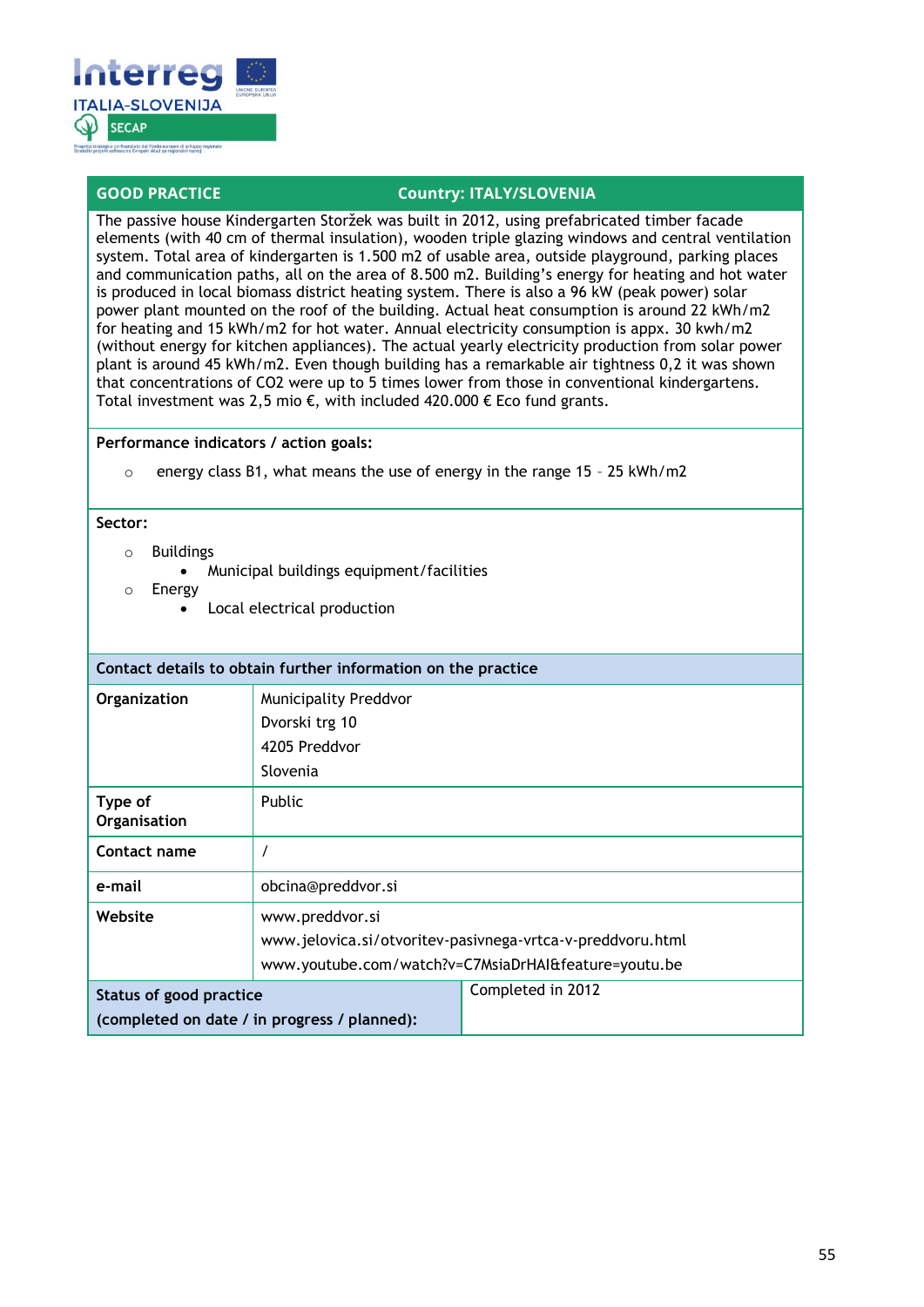

### <span id="page-55-0"></span>**6.8. ESCO Municipality Kranj - Olympic Swimming Pool**

| <b>GOOD PRACTICE</b>                                                                                                                                                                                                                                                                                                                                                                                                                                                                                                                                                                                                                                                                                                                                                                                                                                                                                                                                                                                 |                                                               | <b>Country: ITALY/SLOVENIA</b> |
|------------------------------------------------------------------------------------------------------------------------------------------------------------------------------------------------------------------------------------------------------------------------------------------------------------------------------------------------------------------------------------------------------------------------------------------------------------------------------------------------------------------------------------------------------------------------------------------------------------------------------------------------------------------------------------------------------------------------------------------------------------------------------------------------------------------------------------------------------------------------------------------------------------------------------------------------------------------------------------------------------|---------------------------------------------------------------|--------------------------------|
| Title of the good<br>practice:                                                                                                                                                                                                                                                                                                                                                                                                                                                                                                                                                                                                                                                                                                                                                                                                                                                                                                                                                                       | ESCO Municipality Kranj - Olympic Swimming Pool               |                                |
| <b>Partner region:</b>                                                                                                                                                                                                                                                                                                                                                                                                                                                                                                                                                                                                                                                                                                                                                                                                                                                                                                                                                                               | Italy/Slovenia                                                |                                |
| <b>Location data</b>                                                                                                                                                                                                                                                                                                                                                                                                                                                                                                                                                                                                                                                                                                                                                                                                                                                                                                                                                                                 | Kranj                                                         |                                |
| <b>Key action:</b>                                                                                                                                                                                                                                                                                                                                                                                                                                                                                                                                                                                                                                                                                                                                                                                                                                                                                                                                                                                   |                                                               |                                |
| Mitigation<br>$\circ$                                                                                                                                                                                                                                                                                                                                                                                                                                                                                                                                                                                                                                                                                                                                                                                                                                                                                                                                                                                |                                                               |                                |
| <b>Description:</b>                                                                                                                                                                                                                                                                                                                                                                                                                                                                                                                                                                                                                                                                                                                                                                                                                                                                                                                                                                                  |                                                               |                                |
| Starting with continuous data collection in 1999, Municipality of Kranj was the first Slovenian municipality<br>to start cooperating with Energy contracting company (ESCO). The first stages of the project entailed energy<br>supply contracting in 16 local buildings, that proved successful in more than 22% energy savings. In 2007,<br>Kranj renovated the Olympic Swimming Pool, where 780,000 € was invested by a private ESCO. The results<br>of the renovations added to a 50% reduction in heat consumption and 70% reduction in water<br>consumption and 15% higher electricity consumption due to additional compressors and pumps. The<br>reduction of CO2 is estimated to be 668.148 kg lower compared to years before the investment. Additional<br>refurbishment followed in 2012 within the project REAAL (Renewable Energy Across the Alpine Land). New<br>hydro and thermal insulation, new roof construction with 120 m2 of solar panels were installed within the<br>project. |                                                               |                                |
| Performance indicators / action goals:                                                                                                                                                                                                                                                                                                                                                                                                                                                                                                                                                                                                                                                                                                                                                                                                                                                                                                                                                               |                                                               |                                |
| 668 t less CO2 emissions<br>$\circ$<br>50% reduction in heat consumption<br>$\circ$<br>70% reduction in water consumption<br>$\circ$                                                                                                                                                                                                                                                                                                                                                                                                                                                                                                                                                                                                                                                                                                                                                                                                                                                                 |                                                               |                                |
| Sector:                                                                                                                                                                                                                                                                                                                                                                                                                                                                                                                                                                                                                                                                                                                                                                                                                                                                                                                                                                                              |                                                               |                                |
| <b>Buildings</b><br>$\circ$<br>Municipal buildings equipment/facilities                                                                                                                                                                                                                                                                                                                                                                                                                                                                                                                                                                                                                                                                                                                                                                                                                                                                                                                              |                                                               |                                |
|                                                                                                                                                                                                                                                                                                                                                                                                                                                                                                                                                                                                                                                                                                                                                                                                                                                                                                                                                                                                      | Contact details to obtain further information on the practice |                                |
| Organization                                                                                                                                                                                                                                                                                                                                                                                                                                                                                                                                                                                                                                                                                                                                                                                                                                                                                                                                                                                         | Municipality of Kranj                                         |                                |
|                                                                                                                                                                                                                                                                                                                                                                                                                                                                                                                                                                                                                                                                                                                                                                                                                                                                                                                                                                                                      | Slovenski trg 1                                               |                                |
|                                                                                                                                                                                                                                                                                                                                                                                                                                                                                                                                                                                                                                                                                                                                                                                                                                                                                                                                                                                                      | 4000 Kranj                                                    |                                |
| Type of                                                                                                                                                                                                                                                                                                                                                                                                                                                                                                                                                                                                                                                                                                                                                                                                                                                                                                                                                                                              | Public/private                                                |                                |
| Organisation                                                                                                                                                                                                                                                                                                                                                                                                                                                                                                                                                                                                                                                                                                                                                                                                                                                                                                                                                                                         |                                                               |                                |
| <b>Contact name</b>                                                                                                                                                                                                                                                                                                                                                                                                                                                                                                                                                                                                                                                                                                                                                                                                                                                                                                                                                                                  | $\prime$                                                      |                                |
| e-mail                                                                                                                                                                                                                                                                                                                                                                                                                                                                                                                                                                                                                                                                                                                                                                                                                                                                                                                                                                                               | mok@kranj.si                                                  |                                |
| Website                                                                                                                                                                                                                                                                                                                                                                                                                                                                                                                                                                                                                                                                                                                                                                                                                                                                                                                                                                                              | www.kranj.si                                                  |                                |
| <b>Status of good practice</b>                                                                                                                                                                                                                                                                                                                                                                                                                                                                                                                                                                                                                                                                                                                                                                                                                                                                                                                                                                       |                                                               | Completed                      |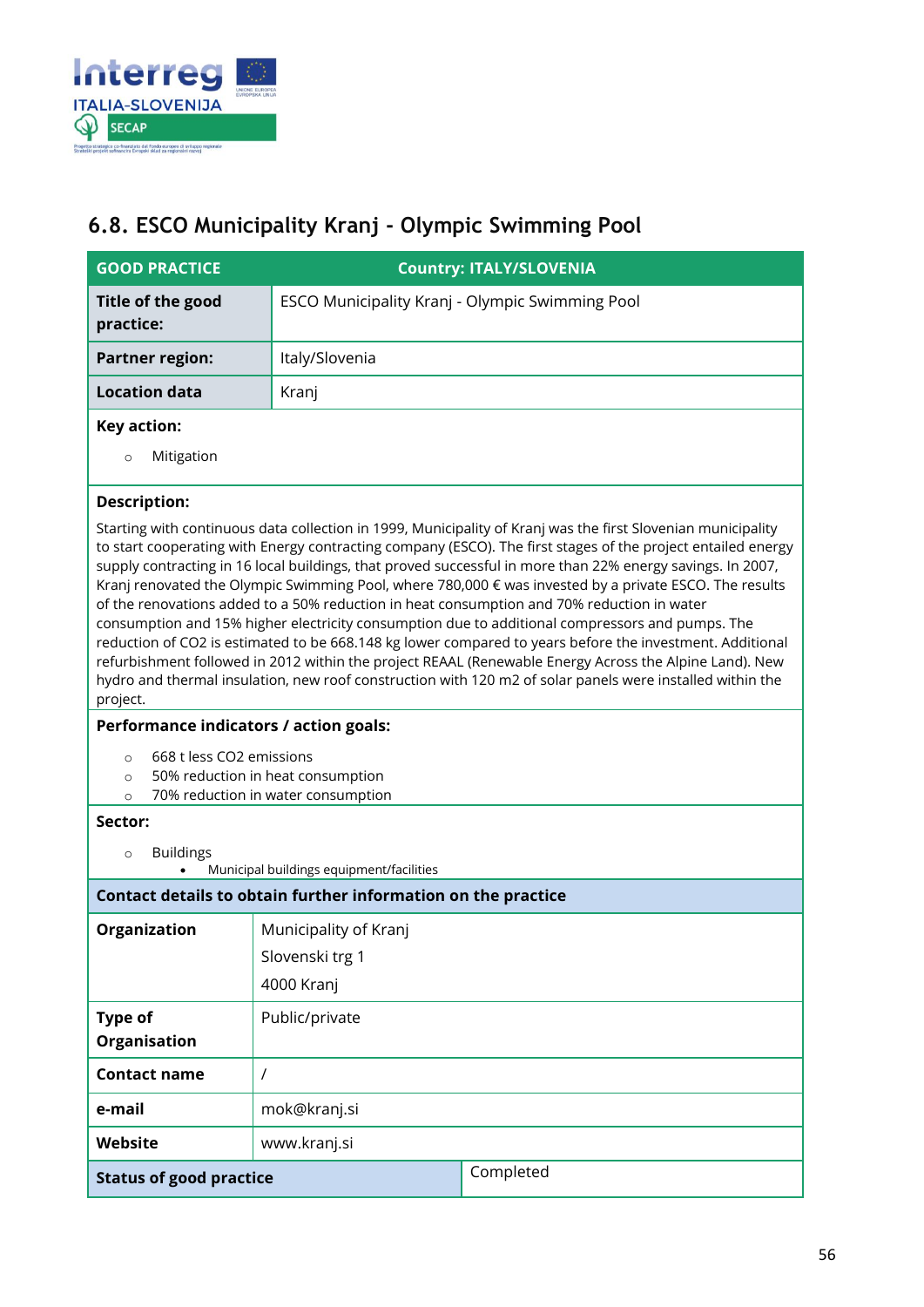

**GOOD PRACTICE COUNTY: ITALY/SLOVENIA** 

**(completed on date / in progress / planned):**

### <span id="page-56-0"></span>**6.9. Energy efficiency workshops in primary schools**

| <b>GOOD PRACTICE</b>                                                                                                                                                                                                                                                                                                                                                                                                                                                                                                                                                                                                                                                                                                                                                                                                                                                                                                                                | <b>Country: ITALY/SLOVENIA</b>                                |  |
|-----------------------------------------------------------------------------------------------------------------------------------------------------------------------------------------------------------------------------------------------------------------------------------------------------------------------------------------------------------------------------------------------------------------------------------------------------------------------------------------------------------------------------------------------------------------------------------------------------------------------------------------------------------------------------------------------------------------------------------------------------------------------------------------------------------------------------------------------------------------------------------------------------------------------------------------------------|---------------------------------------------------------------|--|
| Title of the good<br>practice:                                                                                                                                                                                                                                                                                                                                                                                                                                                                                                                                                                                                                                                                                                                                                                                                                                                                                                                      | Energy efficiency workshops in primary schools                |  |
| <b>Partner region:</b>                                                                                                                                                                                                                                                                                                                                                                                                                                                                                                                                                                                                                                                                                                                                                                                                                                                                                                                              | Italy/Slovenia                                                |  |
| <b>Location data</b>                                                                                                                                                                                                                                                                                                                                                                                                                                                                                                                                                                                                                                                                                                                                                                                                                                                                                                                                | Gorenjska region                                              |  |
| Key action:                                                                                                                                                                                                                                                                                                                                                                                                                                                                                                                                                                                                                                                                                                                                                                                                                                                                                                                                         |                                                               |  |
| Mitigation<br>$\circ$                                                                                                                                                                                                                                                                                                                                                                                                                                                                                                                                                                                                                                                                                                                                                                                                                                                                                                                               |                                                               |  |
| <b>Description:</b>                                                                                                                                                                                                                                                                                                                                                                                                                                                                                                                                                                                                                                                                                                                                                                                                                                                                                                                                 |                                                               |  |
| Energy refurbishment of schools and kindergartens plays an important role not only regarding energy<br>savings but also as presenting new energy efficient technologies to youngsters. Teaching pupils why it is<br>important to save energy, explaining the difference between renewable and non-renewable energy sources<br>and demonstrating ways to lower energy consumption are key steps for sustainable society. It is also<br>important to show to pupils and teachers how new technologies works and what are the benefits.<br>Sometimes users of the refurbished buildings are not in favour with new technologies. Workshops try to<br>present the pupils what energy is, how it is conserved and converted from one form to the other and why<br>we need appliances and machines. Furthermore, we try to explain the connection between energy<br>consumption of the building, building's characteristics, climate and users influence. |                                                               |  |
| Performance indicators / action goals:                                                                                                                                                                                                                                                                                                                                                                                                                                                                                                                                                                                                                                                                                                                                                                                                                                                                                                              |                                                               |  |
| Over 12 visited schools per year.<br>$\circ$<br>Over 800 primary school students involved.<br>$\circ$                                                                                                                                                                                                                                                                                                                                                                                                                                                                                                                                                                                                                                                                                                                                                                                                                                               |                                                               |  |
| Sector:                                                                                                                                                                                                                                                                                                                                                                                                                                                                                                                                                                                                                                                                                                                                                                                                                                                                                                                                             |                                                               |  |
| $\circ$                                                                                                                                                                                                                                                                                                                                                                                                                                                                                                                                                                                                                                                                                                                                                                                                                                                                                                                                             | Others - soft measures, education                             |  |
|                                                                                                                                                                                                                                                                                                                                                                                                                                                                                                                                                                                                                                                                                                                                                                                                                                                                                                                                                     | Contact details to obtain further information on the practice |  |
| Organization                                                                                                                                                                                                                                                                                                                                                                                                                                                                                                                                                                                                                                                                                                                                                                                                                                                                                                                                        | Local energy agency of Gorenjska                              |  |
|                                                                                                                                                                                                                                                                                                                                                                                                                                                                                                                                                                                                                                                                                                                                                                                                                                                                                                                                                     | Stara cesta 5                                                 |  |
|                                                                                                                                                                                                                                                                                                                                                                                                                                                                                                                                                                                                                                                                                                                                                                                                                                                                                                                                                     | SI-4000 Kranj                                                 |  |
| <b>Type of</b><br><b>Organisation</b>                                                                                                                                                                                                                                                                                                                                                                                                                                                                                                                                                                                                                                                                                                                                                                                                                                                                                                               | Public                                                        |  |
| <b>Contact name</b>                                                                                                                                                                                                                                                                                                                                                                                                                                                                                                                                                                                                                                                                                                                                                                                                                                                                                                                                 | $\prime$                                                      |  |
| e-mail                                                                                                                                                                                                                                                                                                                                                                                                                                                                                                                                                                                                                                                                                                                                                                                                                                                                                                                                              | info@leag.si                                                  |  |
| Website                                                                                                                                                                                                                                                                                                                                                                                                                                                                                                                                                                                                                                                                                                                                                                                                                                                                                                                                             | www.leag.si                                                   |  |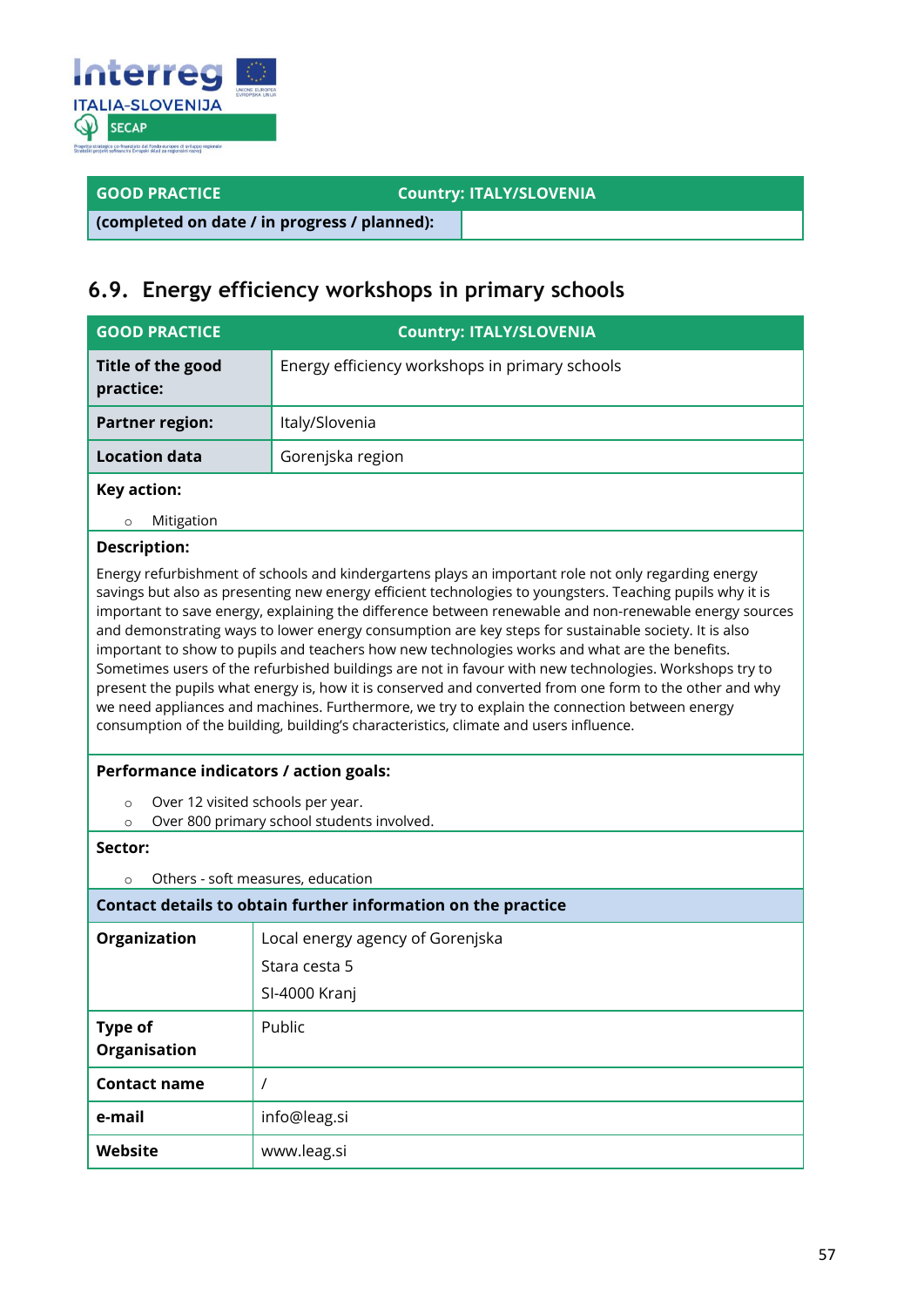

| <b>GOOD PRACTICE</b>                                                    | <b>Country: ITALY/SLOVENIA</b> |
|-------------------------------------------------------------------------|--------------------------------|
| Status of good practice (completed on date /<br>in progress / planned): | In progress                    |

### <span id="page-57-0"></span>**6.10. Households Energy Advices (HEA) for Citizens ENSVET**

| <b>GOOD PRACTICE</b>           | <b>Country: ITALY/SLOVENIA</b>                         |
|--------------------------------|--------------------------------------------------------|
| Title of the good<br>practice: | Households Energy Advisors (HEA) for Citizens "ENSVET" |
| <b>Partner region:</b>         | Slovenia                                               |
| <b>Location data</b>           | Slovenia                                               |
| Key action:                    |                                                        |

o Mitigation

#### **Description:**

Program for the free energy advice for citizens - Network ENSVET offers individual, free, independent energy consulting and information education and awareness activities for the promotion of energy efficiency measures and renewable energy sources for citizens in the local environment.

In offices spread across Slovenia network ENSVET, are employed qualified independent energy advisors. With free tips and interviews assist in the selection, design and implementation of investment measures of energy efficiency and use of renewable energy sources in residential buildings. Advices are increasing energy awareness of citizens, energy savings and reduction of greenhouse gas emissions and thereby are facilitating the implementation of certain measures and programs related to energy policy.

ENSVET network is based on the first and third paragraph of Article 352 EA-1, organized by the Eco Fund, together with interested local communities - municipalities. Eco Fund is also the coordinator of the network and manages the operation of the municipal advisory offices network and into the integrated energy consultants.

The project ENSVET is systematically combating pollution of the environment, energy poverty and dependency on energy imports. It also increases the quality of life and green jobs. ENSVET is giving advices to the citizens, final customers of energy in the residential sector, and is offering free and commercially independent advices with training services in the field of RES and RUE

#### **Performance indicators / action goals:**

- o In 2018:
	- o estimated savings of 18,1 GWh
	- o 4,734 t less CO2.

#### **Sector:**

- o Buildings
	- Residential buildings
- o Mobility & Transport
	- Private and commercial transport
- o Energy
	- Green public procurement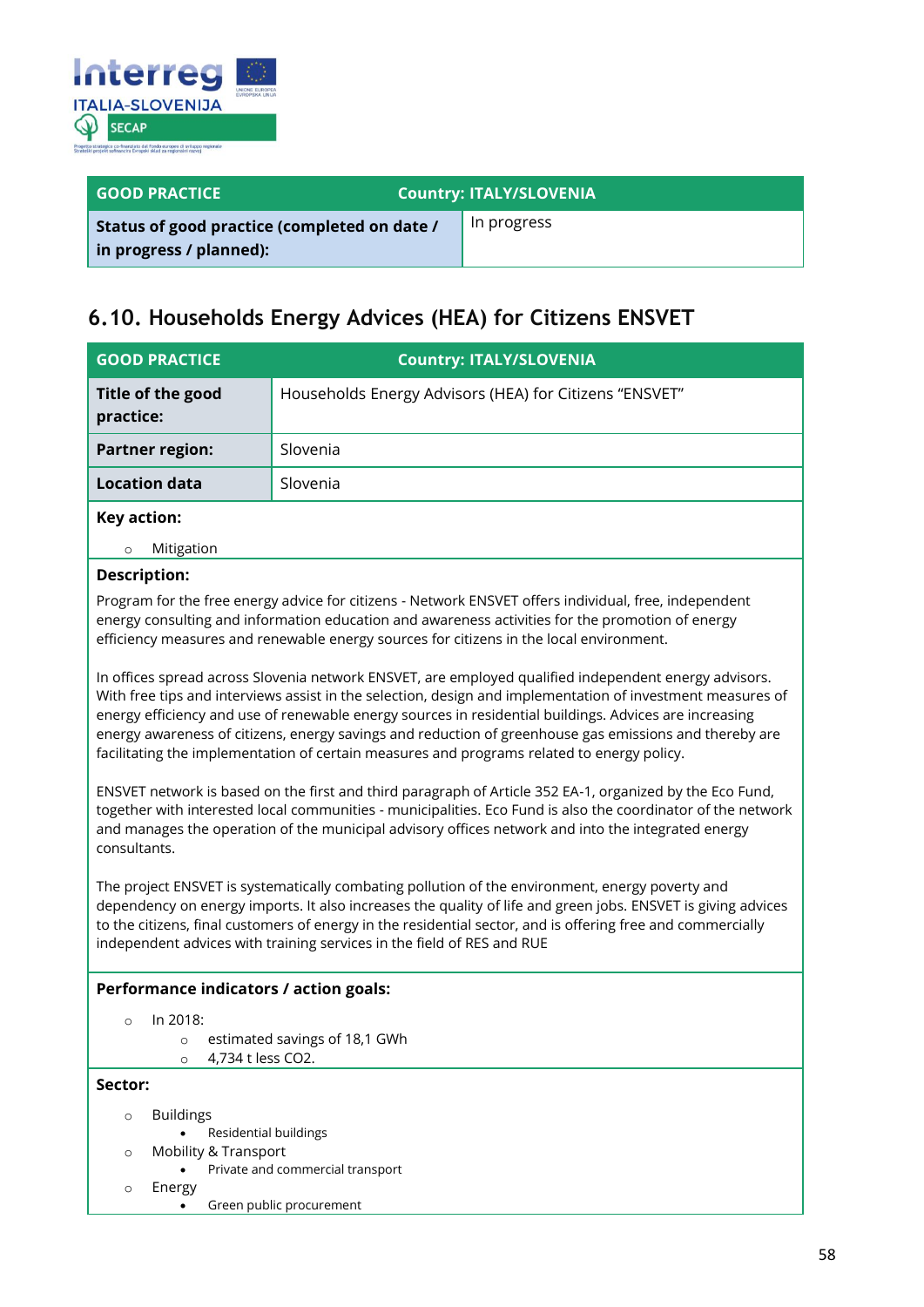

| <b>GOOD PRACTICE</b>                         | <b>Country: ITALY/SLOVENIA</b>                                |  |  |
|----------------------------------------------|---------------------------------------------------------------|--|--|
| ٠                                            | Local electrical production<br>Local heat/cold production     |  |  |
|                                              | Contact details to obtain further information on the practice |  |  |
| Organization                                 | Eko sklad, Slovenski okoljski javni sklad                     |  |  |
|                                              | Bleiweisova cesta 30                                          |  |  |
|                                              | 1000 Ljubljana                                                |  |  |
|                                              | Slovenia                                                      |  |  |
| Type of                                      | Public                                                        |  |  |
| Organisation                                 |                                                               |  |  |
| <b>Contact name</b>                          |                                                               |  |  |
| e-mail                                       | ekosklad@ekosklad.si                                          |  |  |
| Website                                      | www.ekosklad.si/prebivalstvo/ensvet                           |  |  |
| <b>Status of good practice</b>               | In progress                                                   |  |  |
| (completed on date / in progress / planned): |                                                               |  |  |

## <span id="page-58-0"></span>**7 Good practices from PP9 RRA LUR, Slovenia**

### <span id="page-58-1"></span>**7.1. Renovation of public buildings**

| <b>GOOD PRACTICE</b>           | <b>Country: ITALY/SLOVENIA</b>          |
|--------------------------------|-----------------------------------------|
| Title of the good<br>practice: | Renovation of public buildings          |
| <b>Partner region:</b>         | Italy/Slovenia                          |
| <b>Location data</b>           | Cities of the Municipality of Ljubljana |
| Key action:                    |                                         |

o Adaptation

o Mitigation

### **Description:**

In 2017, the City of Ljubljana and the consortium of companies Petrol and Resalta signed concession agreements for the energy renovation of 48 buildings owned by the City of Ljubljana. In this way, they reduced energy consumption and achieved savings of 3.000 t of CO 2 emissions per year. The investment amounted to € 15 M and the annual savings to € 1 M. In 2018, they signed a contract for the second part of the project. They renovated 11 facilities and reduced CO 2 emissions for 463 t. The value is € 5 M and the guaranteed annual savings are € 300.000. Where possible, geothermal heat pumps and solar receivers were installed as part of the renovations. The third phase of the project is underway in 2020/21. They will completely renovate 17 buildings, and with partial energy rehabilitation we will increase the energy efficiency of an additional 10 buildings. The total value of the investment is € 16,1 M. In addition to the renovation of boiler rooms, the installation of highly efficient air conditioning systems, heat pumps and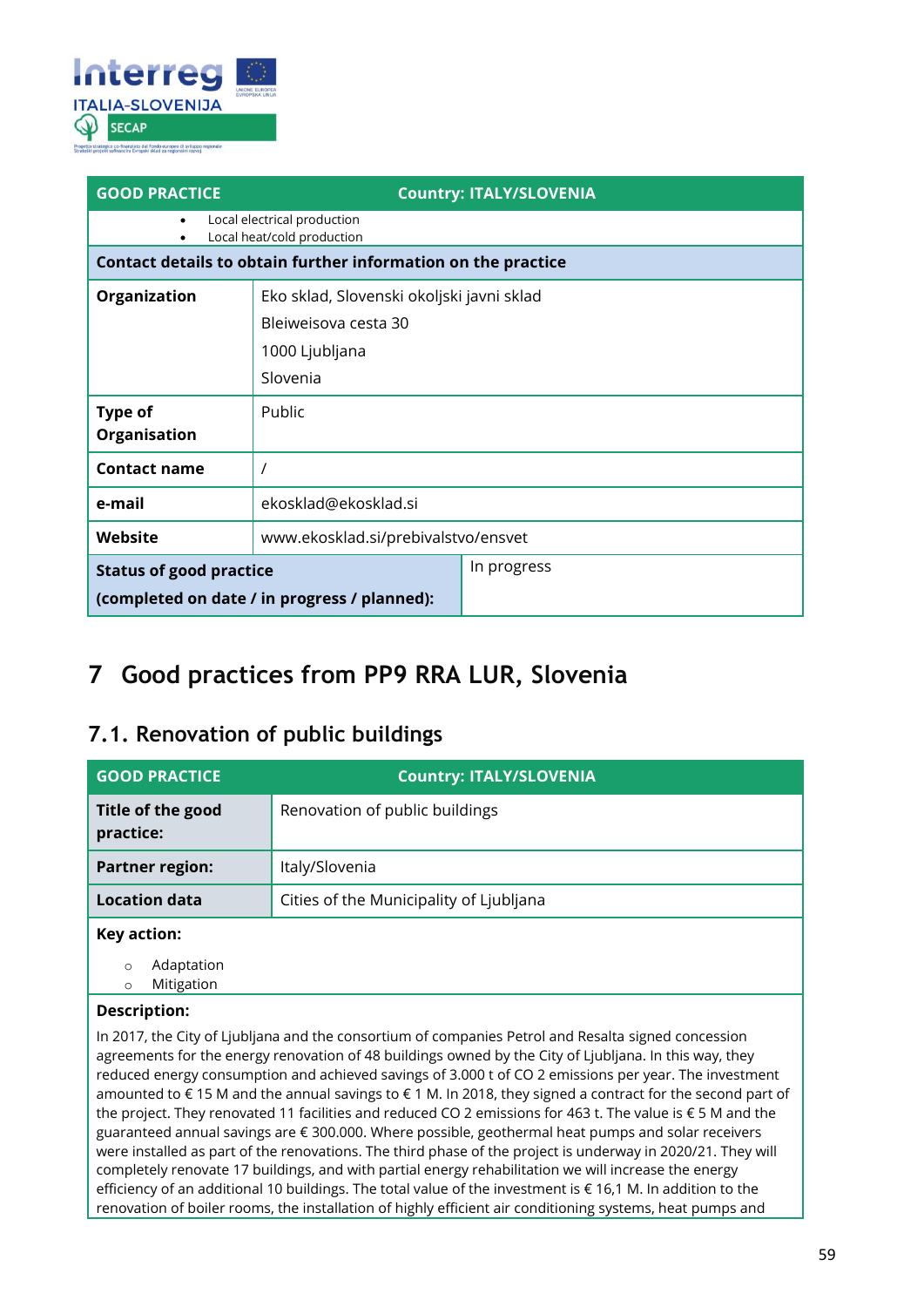

roof insulation, the project will also renovate 21.500 m 2 of building envelopes and install over 9.700 new energy-saving LED lights to renovate interior lighting. The renovations will guarantee annual savings of 4.465 MWh (annual consumption of 274 households) and 968 tons less CO2 emissions.

#### **Performance indicators / action goals:**

o This is the largest public-private partnership project in Slovenia in the field of energy contracting, which helped establish guidelines for such projects at the national level and launched the energy contracting market in the country. The size of the project also helped to establish capacities for the implementation of such projects in companies, which at the same time obtained a reference case. In addition to financial savings, positive environmental impacts and satisfaction of end users of buildings, the added value of the project is a new educational program on the efficient use of water, energy and renewable energy sources. Namely, the City of Ljubljana has committed itself to allocating 10% of its savings to the education of children in the Ljubljana region.

#### **Sector:**

- o Buildings
	- Municipal buildings equipment/facilities
- o Energy
	- Local heat/cold production

| Contact details to obtain further information on the practice |                           |         |
|---------------------------------------------------------------|---------------------------|---------|
| Organization                                                  | MOL                       |         |
| <b>Type of</b><br>Organisation                                | Public/private            |         |
| <b>Contact name</b>                                           | Alenka Loose              |         |
| e-mail                                                        | alenka.loose@ljubljana.si |         |
| Website                                                       | www. ljubljana.si         |         |
| <b>Status of good practice</b>                                |                           | Ongoing |
| (completed on date / in progress / planned):                  |                           |         |

### <span id="page-59-0"></span>**7.2. Energy renovation of the University of Ljubljana**

| <b>GOOD PRACTICE</b>           | <b>Country: ITALY/SLOVENIA</b>                   |  |
|--------------------------------|--------------------------------------------------|--|
| Title of the good<br>practice: | Energy renovation of the University of Ljubljana |  |
| <b>Partner region:</b>         | Italy/Slovenia                                   |  |
| <b>Location data</b>           | Ljubljana                                        |  |
| Key action:                    |                                                  |  |
| Mitigation<br>$\circ$          |                                                  |  |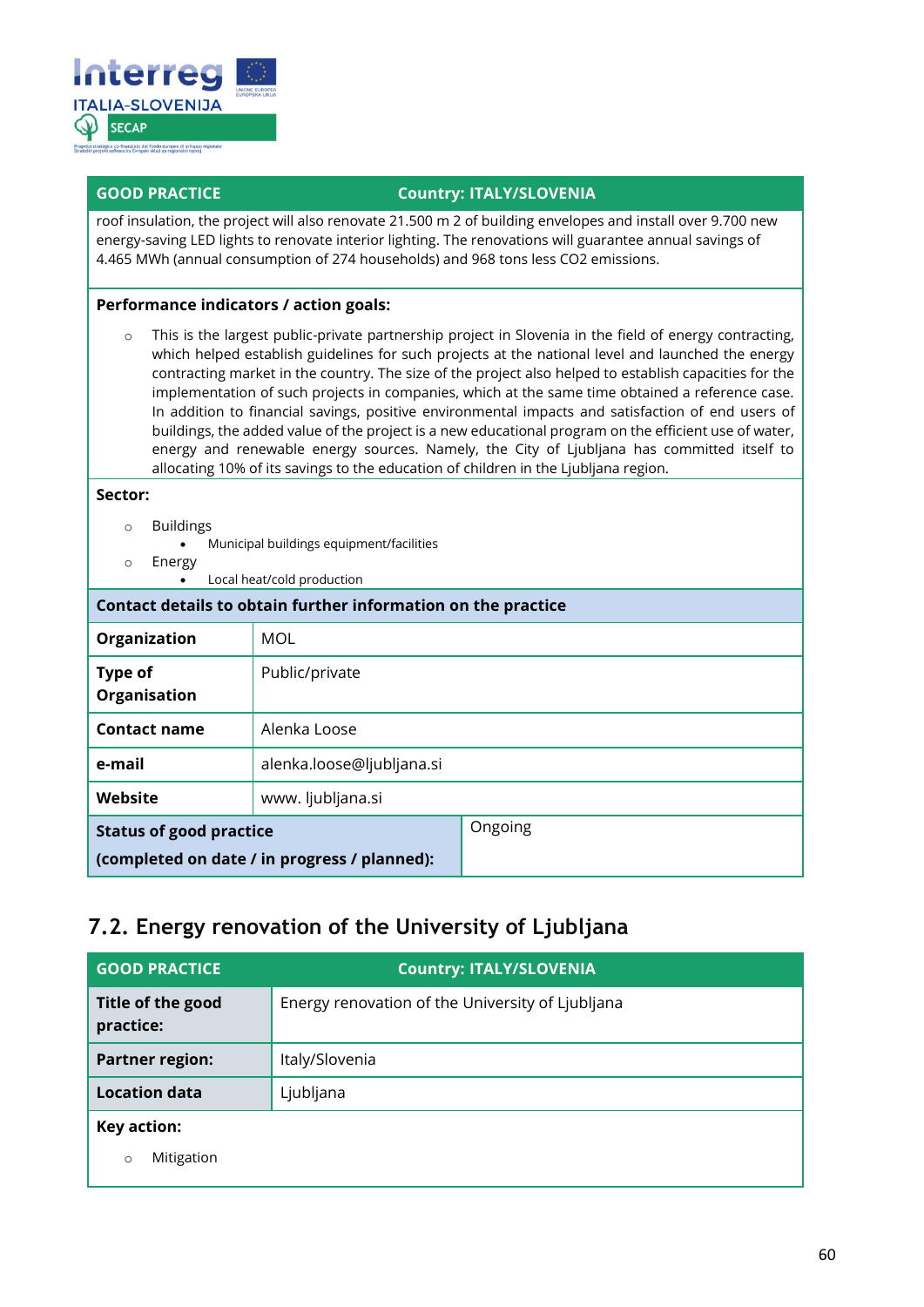

#### **Description:**

UL has approached the energy renovation holistically. It has an energy strategy, concept, information system and energy management. UL carries out activities in 359 buildings with a total area of 297.179 m2, of which ~ 91% of buildings are older than 15 years, some are protected as cultural heritage. The total annual energy consumption at UL is ~ 70 GWh, which means ~  $\epsilon$  5,5 million in costs. On the basis of the implementing measures from the "Energy Strategy of the University of Ljubljana", in 2014 the UL developed the "Energy Concept of the University of Ljubljana". In 2015, the Central Energy Information System was established, the basis for the current collection of data on energy use. IRI UL acts as an organizer in the energy renovation of UL buildings - it unites UL experts into interdisciplinary teams (principle of knowledge alliances) and builds new knowledge and additional competencies in the field of sustainable energy and comprehensive renovation of buildings by connecting with experts from the economy. The Central Energy Information System is installed in the UL server structure, 48 UL buildings are included. Data on energy use can be entered from payment slips, and the system also allows direct entry of e-invoices.

#### **Performance indicators / action goals:**

The Energy Information System is the result of a joint development project between IRI UL and the company Metronik, d.o.o., the architecture is such that the systems of UL members are independent. The basic EIS includes energy accounting (legal obligation), and with the upgrade it is also possible to capture data from electricity and heat meters (energy sources). The system enables the production of various reports, both by building levels and by energy, energy costs and greenhouse gas emissions, as well as the production of various comparative analyzes, which are the basis for data verification and support for energy management of UL buildings. The EIS enables the user (professional services, energy manager) to monitor energy consumption according to the data from the accounts, to make an analysis of the cost structure and to set priorities for action on the basis of financial indicators. UL thus has an overview of the state of energy use without searching for data by faculties.

#### **Sector:**

- o Buildings
	- Tertiary buildings (non-municipal equipment/facilities)

| Contact details to obtain further information on the practice                  |                                                                     |         |  |
|--------------------------------------------------------------------------------|---------------------------------------------------------------------|---------|--|
| Organization                                                                   | Innovation and Development Institute of the University of Ljubljana |         |  |
| Type of<br>Organisation                                                        | Public                                                              |         |  |
| <b>Contact name</b>                                                            | mag. Jure Vetršek                                                   |         |  |
| e-mail                                                                         | jure.vetrsek@iri.uni-lj.si                                          |         |  |
| Website                                                                        | https://iri.uni-lj.si/                                              |         |  |
| <b>Status of good practice</b><br>(completed on date / in progress / planned): |                                                                     | Ongoing |  |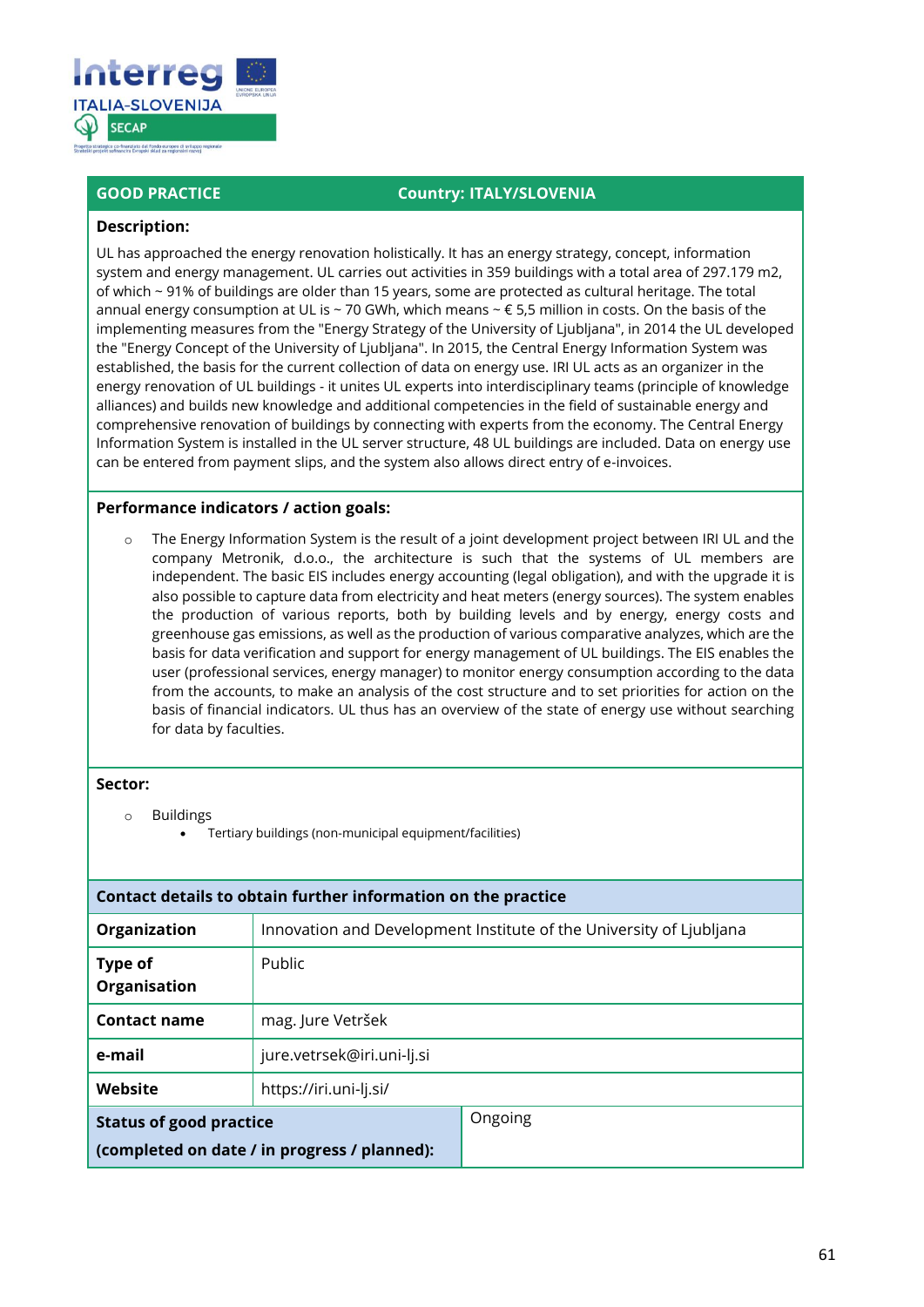

### <span id="page-61-0"></span>**7.3. Jesenice Energy Community**

| <b>GOOD PRACTICE</b>           | <b>Country: ITALY/SLOVENIA</b> |  |
|--------------------------------|--------------------------------|--|
| Title of the good<br>practice: | Jesenice Energy Community      |  |
| <b>Partner region:</b>         | Italy/Slovenia                 |  |
| <b>Location data</b>           | Jesenice                       |  |
| Key action:                    |                                |  |
| Mitigation<br>$\circ$          |                                |  |

### **Description:**

The energy community of the CREATORS project in Jesenice is based on cooperation between local customers, public entities and the large industrial company SIJ Acroni. The pilot project in Jesenice consists mainly of the SIJ Acroni steel plant and more than a thousand households. The steel plant is one of the largest consumers of energy in Slovenia, has a large industrial battery of 12,6 MW (22,2 MWh), the plan is 5 MW roof PV, a small facility for the production of hydrogen from surplus renewable energy sources (RES) electricity in Slovenian electricity system. ACRONI intends to use approximately 25 MW of waste heat and supply it to the district heating networks of the nearby towns of Koroška Bela and Jesenice (15.000 inhabitants). The basic goal of the CREATORS project is the development of applications and service packages that will help the "creators" of future local energy communities and thus accelerate their development.

A (double) test PV with a weather station was set up, a precursor to the planned 5 MW PV. In addition to the potential for electricity production at the selected location, they also test the impact of dust particles on the operation of the solar power plant.

### **Performance indicators / action goals:**

- o The purpose of this pilot case is to (i) integrate and coordinate traditional energy sectors (electricity, heat, gas) at different levels (supply, demand, storage) by exploiting available heat and electricity storage facilities and (ii) maximizing stakeholder profits.
- $\circ$  The greatest potential is that the excess heat from its production process is used for reuse in the process itself in the form of hot water and steam and to feed the surplus in the district heating network for the nearby municipality of Jesenice. With the introduction of this solution for waste heat recovery, the district heating network operator estimates the potential reduction of natural gas consumption by 50-75%.
- As a major consumer of electricity, SIJ Acroni has plans to produce RES for its own consumption from solar power and potential hydropower and is also exploring possible ways to use its infrastructure to produce green hydrogen. With a large roof for PV, SIJ Acroni has the potential to promote new business models for community financing that encourage citizens to participate and create an energy community.

### **Sector:**

o Buildings • Residential buildings

| Contact details to obtain further information on the practice |                                                      |  |
|---------------------------------------------------------------|------------------------------------------------------|--|
| Organization                                                  | Jožef Stefan Institute; Center for Energy Efficiency |  |
| Type of<br>Organisation                                       | Public                                               |  |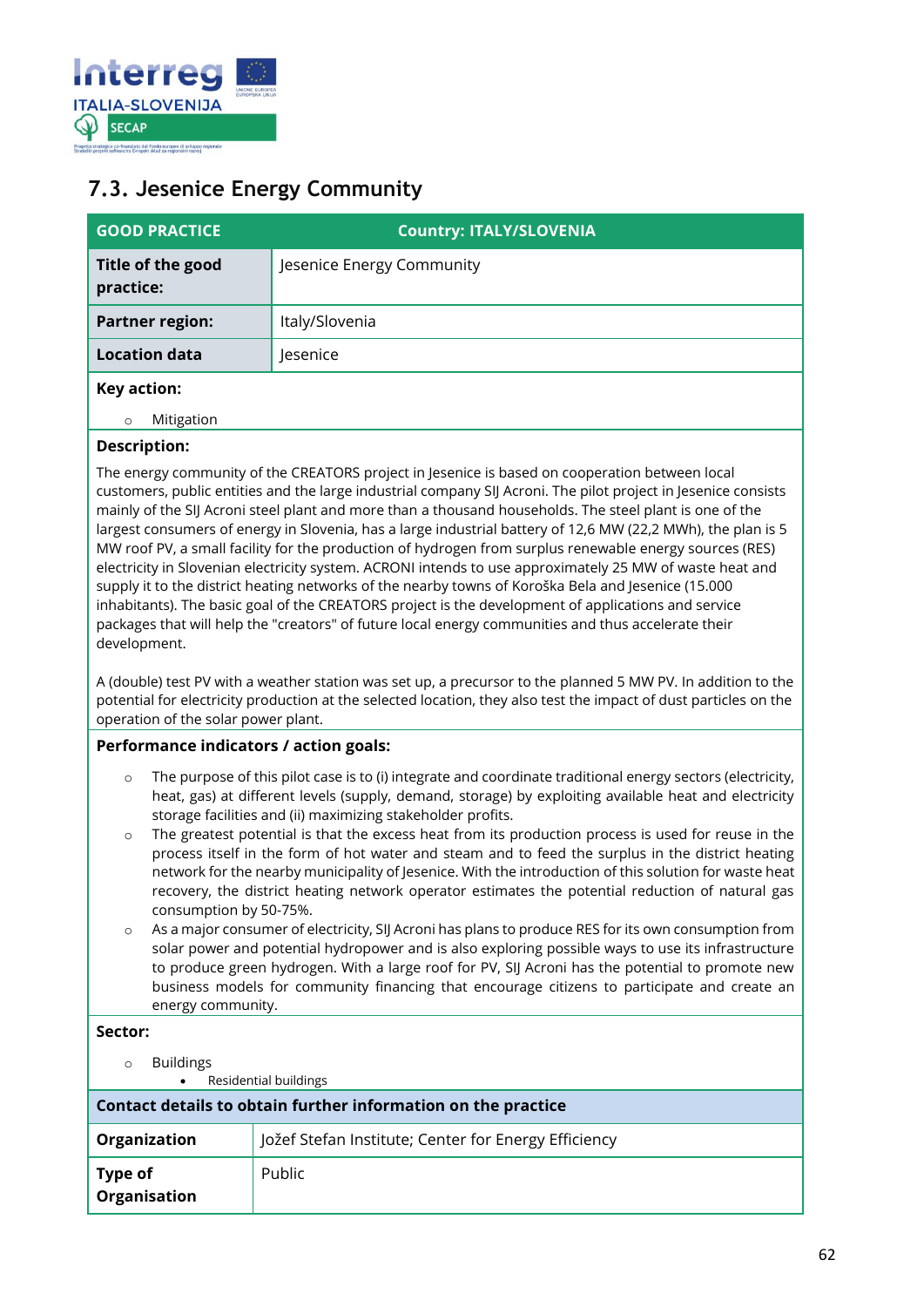

| <b>GOOD PRACTICE</b>                                                           | <b>Country: ITALY/SLOVENIA</b>                                                                               |         |  |
|--------------------------------------------------------------------------------|--------------------------------------------------------------------------------------------------------------|---------|--|
| <b>Contact name</b>                                                            | Edvard Košnjek                                                                                               |         |  |
| e-mail                                                                         | ceu@ijs.si                                                                                                   |         |  |
| Website                                                                        | https://www.linkedin.com/pulse/institut-jo%C5%BEef-stefan-vodi-<br>slovenski-del-eu-projekta-creators-edvard |         |  |
| <b>Status of good practice</b><br>(completed on date / in progress / planned): |                                                                                                              | ongoing |  |

### <span id="page-62-0"></span>**7.4. Passive wooden kindergarten in Preddvor**

| <b>GOOD PRACTICE</b>           | <b>Country: ITALY/SLOVENIA</b>          |
|--------------------------------|-----------------------------------------|
| Title of the good<br>practice: | Passive wooden kindergarten in Preddvor |
| <b>Partner region:</b>         | Italy/Slovenia                          |
| <b>Location data</b>           | Preddvor                                |
| Key action:                    |                                         |
|                                |                                         |

Adaptation

o Mitigation

#### **Description:**

Wooden passive nursery, whose construction and manufacture are based on the use of wood, proves the possibility of using wood and wood products for public buildings. It is made of prefabricated elements and environmentally friendly materials. It is heated with biomass, has heat recovery in the ventilation system, and has a solar power plant installed on the roof, which is optimally designed as it covers most of the roof. Together with the primary school, which is in the immediate vicinity, the facilities are energy self-sufficient.

The choice of wood as the main building material means environmentally friendly low-carbon construction, lower maintenance costs and, above all, higher living comfort. Wood does not emit harmful substances, does not cause allergies and takes care of regulating the humidity in the rooms. Key factors considered for the development of new buildings: architectural design of the house, considering the correct combination of materials and landscape orientation; the principle of sustainable effective design; ecological way of construction; checking the energy efficiency of the house; recycling - decommissioning of the house after cessation of use; eco logistics; residue management system - exploitation for energy purposes.

#### **Performance indicators / action goals:**

- The choice of wood as the main building material means environmentally friendly low-carbon construction, lower maintenance costs, and above all better living conditions or living comfort. Wood does not emit harmful substances, does not cause allergies and takes care of regulating the humidity in the rooms.
- o Jelovica hiše d.o.o. is the first Slovenian company with energy self-sufficiency from renewable sources sun - water - biomass. With the installation of a new solar power plant on the roof of the factory in Preddvor, they gained sustainable production of wooden prefabricated houses and buildings. Today, they obtain more electricity and heat from natural renewable sources than they use in the production process. In addition to the energy they obtain from the new solar power plant,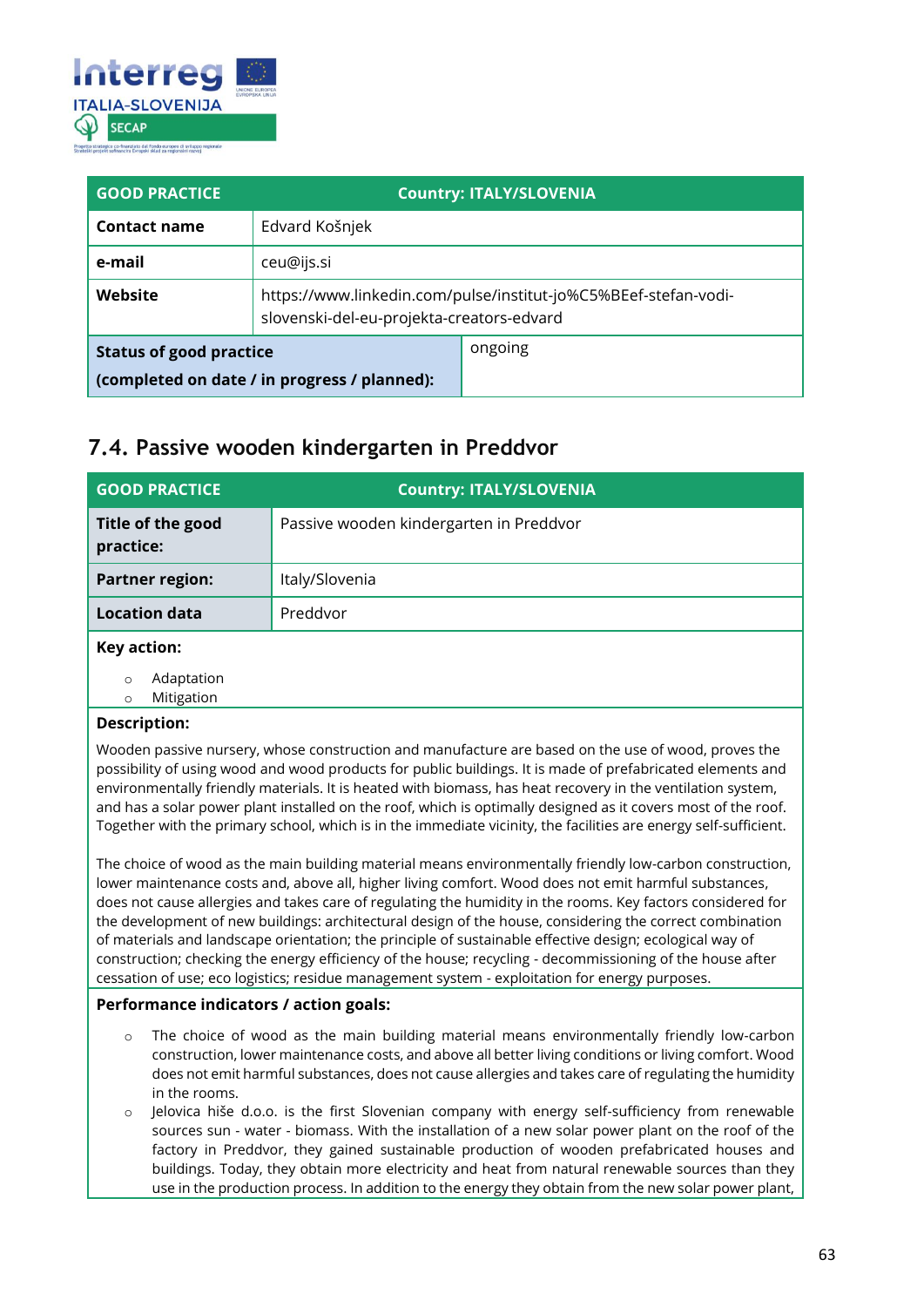

part of the energy is also obtained from their own hydroelectric power plant and from wood residues.

#### **Sector:**

o Buildings

| $\circ$<br><b>DUIJUILLES</b><br>Municipal buildings equipment/facilities<br>$\bullet$ |                      |                  |
|---------------------------------------------------------------------------------------|----------------------|------------------|
| Contact details to obtain further information on the practice                         |                      |                  |
| Organization                                                                          | Jelovica hiše d.o.o. |                  |
| <b>Type of</b><br>Organisation                                                        | Private              |                  |
| <b>Contact name</b>                                                                   | Jana Košir           |                  |
| e-mail                                                                                | info@jelovica.si     |                  |
| Website                                                                               | www.jelovica.si      |                  |
| <b>Status of good practice</b><br>(completed on date / in progress / planned):        |                      | Finished in 2013 |

### <span id="page-63-0"></span>**7.5. Cultural society ProstoRož**

| <b>GOOD PRACTICE</b>           | <b>Country: ITALY/SLOVENIA</b> |
|--------------------------------|--------------------------------|
| Title of the good<br>practice: | Cultural society ProstoRož     |
| <b>Partner region:</b>         | Italy/Slovenia                 |
| <b>Location data</b>           | Ljubljana                      |
| Key action:                    |                                |
| $\sim$ $\sim$ $\sim$           |                                |

o Adaptation o Mitigation

### **Description:**

As they say for themselves: they are a non-profit urban studio. It brings together architects, urban planners, sociologists, lawyers and technical assistants who, with their knowledge, enable an interdisciplinary approach to the challenges of urban space. They connect people with public space and people with each other through space. Since year 2004 they continue to explore space and its importance to local people and society. They draw attention to overlooked public spaces and arrange them to suit residents and visitors. Through their practice, they want to address the environmental and social challenges facing small and large cities. That is why roads are being turned into squares, construction pits and forgotten green areas are being revived. They believe that public spaces must be accessible to all social groups, and they strive to understand the ways in which they use them. They actively want to contribute to the co-creation of quality public spaces that offer support to individuals who work in them. Such spaces are flexible and democratic, allowing for change and spontaneous use.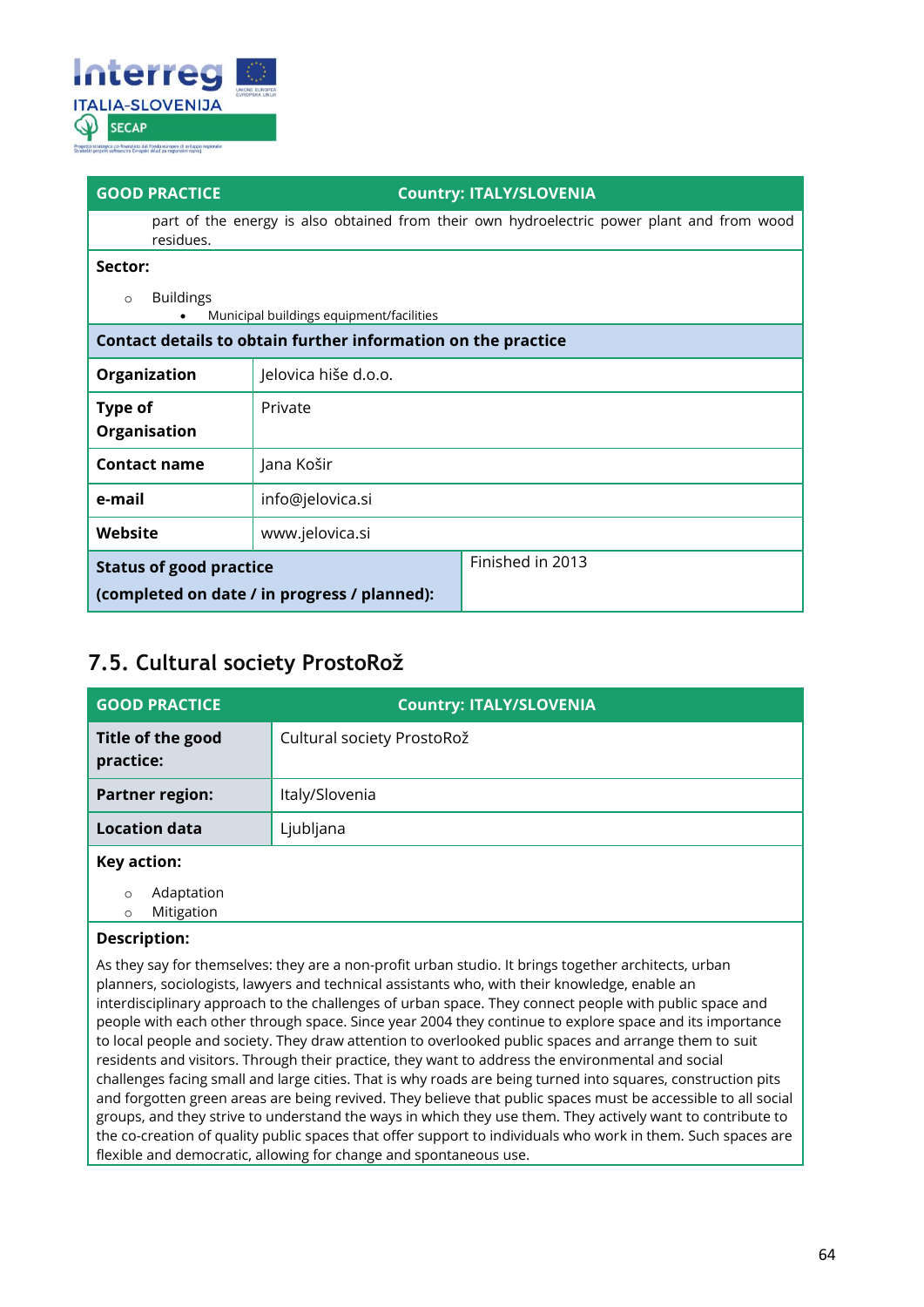

Among the most notable projects are the inventory of hotspots in Ljubljana, the arrangement of a green roof at the primary school in Kranj and the regulation of traffic / parking in Idrija. They conducted a series of lectures and published numerous articles.

#### **Performance indicators / action goals:**

o In sixteen years of operation, they have carried out more than 100 projects. With each, they learn and expand their scope of action, both in scale and in the methods they use. From the very beginning, they have been interested in short-term and temporary projects that are just testing the right and constructive approaches to solving problems in the urban environment. They complement and integrate these into long-term revitalizations of individual neighborhoods, in which they cooperate with residents and organizations at the local level. Their work connects the search for new, different possibilities for arranging space. To ensure the participation of more individuals at the community level, they use a bottom-up approach in their work. Therefore, it is important that they raise awareness of the importance of public space and build vital local communities that will be able to actively participate in shaping their environment. Which is probably the only right way to realize you. green transition.

#### **Sector:**

- o Buildings
- o Mobility & Transport
- o Land use planning
- o Environment & Biodiversity

| Contact details to obtain further information on the practice                  |                              |         |  |
|--------------------------------------------------------------------------------|------------------------------|---------|--|
| Organization                                                                   | O Cultural society prostoRož |         |  |
| Type of<br>Organisation                                                        | Private                      |         |  |
| <b>Contact name</b>                                                            | Alenka Korenjak              |         |  |
| e-mail                                                                         | prostoroz@gmail.com          |         |  |
| Website                                                                        | https://www.prostoroz.org/   |         |  |
| <b>Status of good practice</b><br>(completed on date / in progress / planned): |                              | ongoing |  |

### <span id="page-64-0"></span>**7.6. Sun Contract platform, energy market**

| <b>GOOD PRACTICE</b>           | <b>Country: ITALY/SLOVENIA</b>       |  |
|--------------------------------|--------------------------------------|--|
| Title of the good<br>practice: | Sun Contract platform, energy market |  |
| <b>Partner region:</b>         | Italy/Slovenia                       |  |
| <b>Location data</b>           | Ljubljana                            |  |
| Key action:                    |                                      |  |
| Adaptation                     |                                      |  |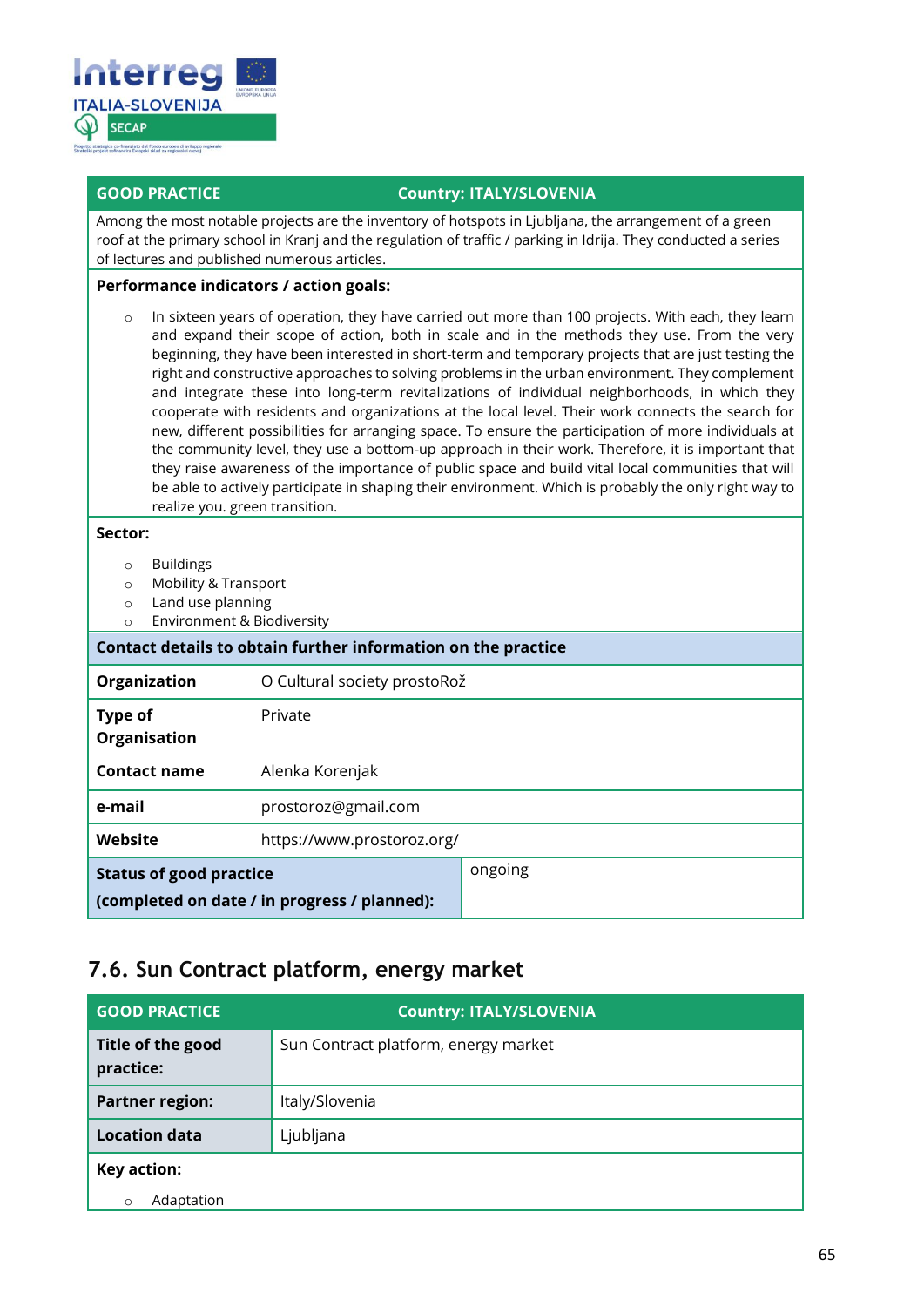

o Mitigation

#### **Description:**

SunContract is the first operational P2P platform based on blockchain technology, and at the same time a leading global decentralized infrastructure that promotes the use of energy from renewable sources and the energy self-sufficiency of individuals and communities. As it enables the possibility of direct agreement on the price of electricity between producers and consumers, it enables savings in electricity costs, as there is no longer an intermediary between buyers and sellers. The SunContract energy market is the fruit of the Slovenian knowledge of the company Sonce energija. The energy market came to life in April 2018. The solution was reached using technology allowed by existing legislation, and blockchain technology increases the level of trust among users. As not all electricity users are familiar with digital currency trading, SunContract has recently made it possible to pay obligations on the platform in euros. With this, they wanted to bring and simplify the use of the market to as many users as possible. They also added the option to settle liabilities through direct debit.

#### **Performance indicators / action goals:**

- The SunContract energy market is dedicated to more efficient electricity trading and renewable energy electricity trading. The point is to trade electricity freely, accessible to all.
- o Trading was made cheaper, automated and direct contact was made between electricity producers and end customers.
- $\circ$  In this way, they contribute to greater democracy in energy production and promote energy communities with a bottom-up principle, as a key approach to achieving the green transition.

#### **Sector:**

o Energy

• Local electrical production

**Contact details to obtain further information on the practice Organization** Sonce energija

| Organization                                 | Sonce energija     |         |
|----------------------------------------------|--------------------|---------|
| <b>Type of</b><br>Organisation               | Private            |         |
| <b>Contact name</b>                          | Gregor Novak       |         |
| e-mail                                       | info@sonce.com     |         |
| Website                                      | https://sonce.com/ |         |
| <b>Status of good practice</b>               |                    | ongoing |
| (completed on date / in progress / planned): |                    |         |

### <span id="page-65-0"></span>**7.7. Secured bike storage for e-bikes**

| <b>GOOD PRACTICE</b>           | <b>Country: ITALY/SLOVENIA</b>   |  |
|--------------------------------|----------------------------------|--|
| Title of the good<br>practice: | Secured bike storage for e-bikes |  |
| <b>Partner region:</b>         | Italy/Slovenia                   |  |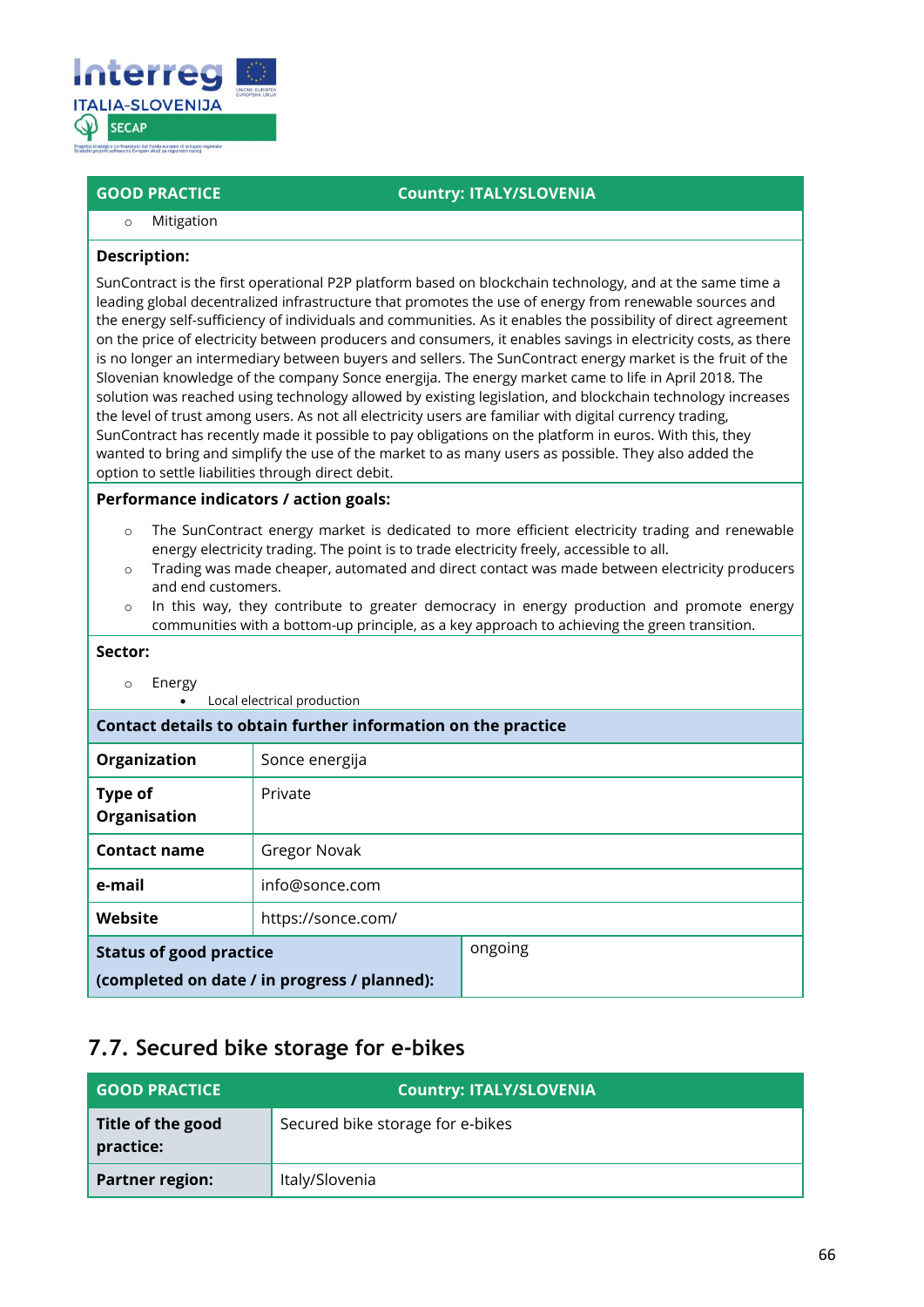

| <b>GOOD PRACTICE</b>                                                                                                                                                                                                                                                                                                                                                                                                                                                                                                                                                                                                                                                                                                                                                                                                                                                                                                                                                                                                                                                                                                                                                                   | <b>Country: ITALY/SLOVENIA</b> |  |  |  |  |
|----------------------------------------------------------------------------------------------------------------------------------------------------------------------------------------------------------------------------------------------------------------------------------------------------------------------------------------------------------------------------------------------------------------------------------------------------------------------------------------------------------------------------------------------------------------------------------------------------------------------------------------------------------------------------------------------------------------------------------------------------------------------------------------------------------------------------------------------------------------------------------------------------------------------------------------------------------------------------------------------------------------------------------------------------------------------------------------------------------------------------------------------------------------------------------------|--------------------------------|--|--|--|--|
| <b>Location data</b>                                                                                                                                                                                                                                                                                                                                                                                                                                                                                                                                                                                                                                                                                                                                                                                                                                                                                                                                                                                                                                                                                                                                                                   | Grosuplje                      |  |  |  |  |
| <b>Key action:</b>                                                                                                                                                                                                                                                                                                                                                                                                                                                                                                                                                                                                                                                                                                                                                                                                                                                                                                                                                                                                                                                                                                                                                                     |                                |  |  |  |  |
| Mitigation<br>$\circ$                                                                                                                                                                                                                                                                                                                                                                                                                                                                                                                                                                                                                                                                                                                                                                                                                                                                                                                                                                                                                                                                                                                                                                  |                                |  |  |  |  |
| <b>Description:</b><br>Protected bike storage for electric bikes with a solar power plant and a management system called MUSE<br>mojEkolo, which allows easy use via the application of the same name. The bicycle storage is the result of<br>successful cooperation between the Municipality of Grosuplje and the Regional Development Agency of the<br>Ljubljana Urban Region within the European MUSE project and is a novelty, it is a pilot project. The secure<br>e-bike storage is entirely the work of Slovenian knowledge. The construction, including solar panels, was<br>made by the company KIG dd, and the management system MUSE mojEkolo for the use of the bicycle<br>storage was made by Vizija Sport d.o.o.<br>The bike storage allows storing and charging up to 8 electric bikes. Each parking space has its own entrance<br>and its own socket for direct charging. The door of the bike storage has a built-in electric lock. Access is<br>possible with the mobile application for managing e-bike garages or with a user card. The service - both<br>storage and charging is free, with a limit of up to 12 hours.<br>Performance indicators / action goals: |                                |  |  |  |  |
| The aim of the project is to encourage people to use e-bikes, also in combination with public<br>$\circ$<br>transport (the bike storage is located next to the train station), as a form of sustainable mobility and<br>enable them to safely store and recharge their bikes with renewable energy.<br>The aim is also to test and make an analysis / study, which will examine the user experience based<br>$\circ$<br>on the results of measurements and focus on guidelines for setting up such bike storage (optimal<br>location, power of panels according to the desired number of electric bikes, possible revision of<br>technical specifications and design) in the municipality and region. By setting up the bicycle storage<br>as a pilot project and the possibility of expanding their network, it contributes to reducing traffic<br>congestion, reducing environmental pollution and noise, and promoting sustainable mobility and<br>the promotion / production of energy from renewable sources.                                                                                                                                                                     |                                |  |  |  |  |
| Sector:<br>Mobility & Transport<br>$\circ$<br>Private and commercial transport<br>Public transport                                                                                                                                                                                                                                                                                                                                                                                                                                                                                                                                                                                                                                                                                                                                                                                                                                                                                                                                                                                                                                                                                     |                                |  |  |  |  |
| Contact details to obtain further information on the practice                                                                                                                                                                                                                                                                                                                                                                                                                                                                                                                                                                                                                                                                                                                                                                                                                                                                                                                                                                                                                                                                                                                          |                                |  |  |  |  |
| Organization                                                                                                                                                                                                                                                                                                                                                                                                                                                                                                                                                                                                                                                                                                                                                                                                                                                                                                                                                                                                                                                                                                                                                                           | <b>RRA LUR</b>                 |  |  |  |  |
| Type of<br>Organisation                                                                                                                                                                                                                                                                                                                                                                                                                                                                                                                                                                                                                                                                                                                                                                                                                                                                                                                                                                                                                                                                                                                                                                | Public                         |  |  |  |  |
| <b>Contact name</b>                                                                                                                                                                                                                                                                                                                                                                                                                                                                                                                                                                                                                                                                                                                                                                                                                                                                                                                                                                                                                                                                                                                                                                    | Matej Gojčič, Deputy Director  |  |  |  |  |
| e-mail                                                                                                                                                                                                                                                                                                                                                                                                                                                                                                                                                                                                                                                                                                                                                                                                                                                                                                                                                                                                                                                                                                                                                                                 | info@rralur.si                 |  |  |  |  |
| Website                                                                                                                                                                                                                                                                                                                                                                                                                                                                                                                                                                                                                                                                                                                                                                                                                                                                                                                                                                                                                                                                                                                                                                                | www.rralur.si                  |  |  |  |  |
| ongoing<br><b>Status of good practice</b><br>(completed on date / in progress / planned):                                                                                                                                                                                                                                                                                                                                                                                                                                                                                                                                                                                                                                                                                                                                                                                                                                                                                                                                                                                                                                                                                              |                                |  |  |  |  |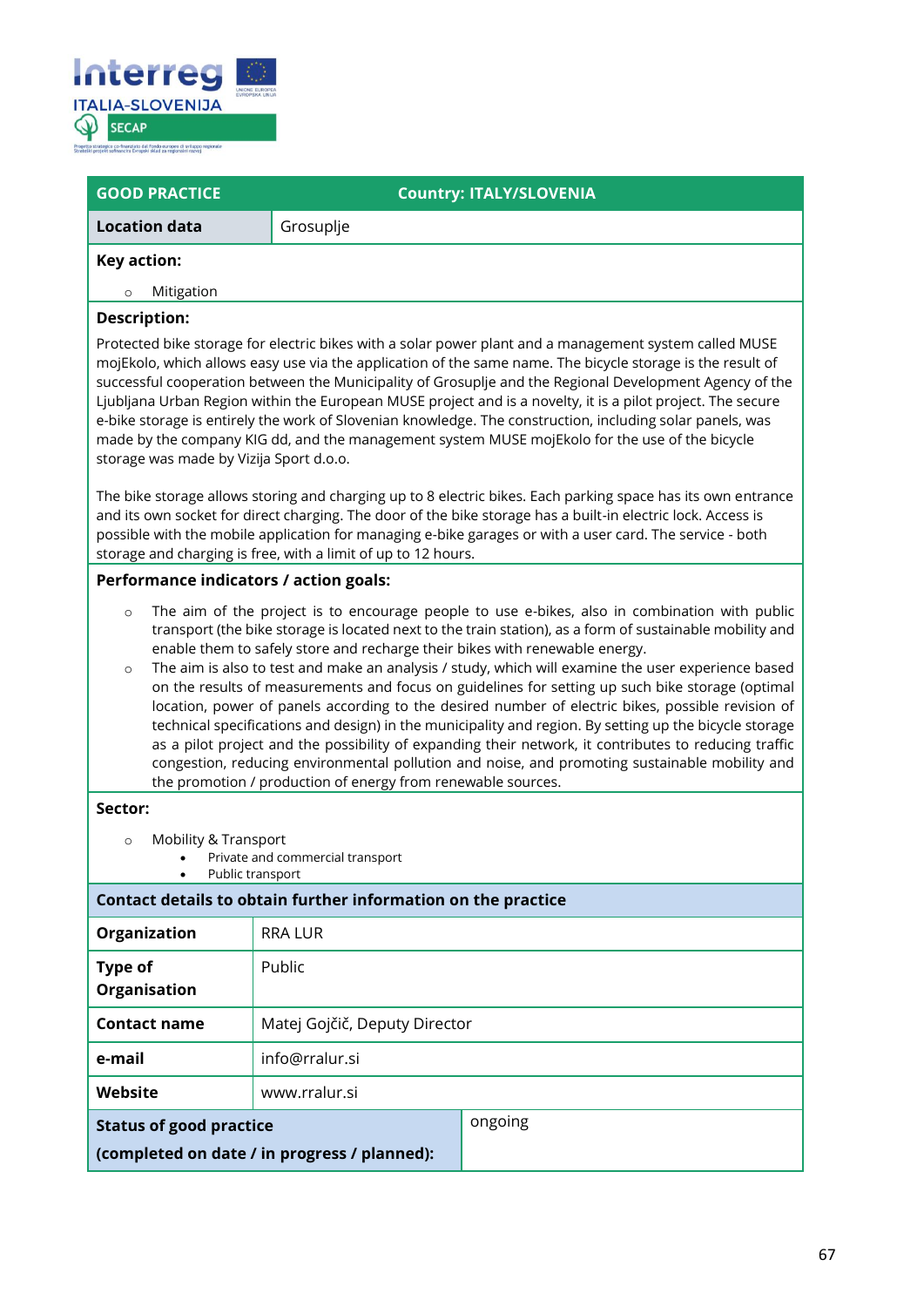

### <span id="page-67-0"></span>**7.8. Production of eCult e-bikes**

| <b>GOOD PRACTICE</b>           | <b>Country: ITALY/SLOVENIA</b> |
|--------------------------------|--------------------------------|
| Title of the good<br>practice: | Production of eCult e-bikes    |
| <b>Partner region:</b>         | Italy/Slovenia                 |
| <b>Location data</b>           | Logatec                        |
| Key action:                    |                                |

#### o Mitigation

#### **Description:**

eCult is a new brand of electric bicycles, which is the result of cooperation between Cult and Domel. Cult has developed a bicycle frame, while Domel has developed an electric drive, which is one of the world's top suppliers of electric drive motors for e-bikes. The engine is fully developed in Slovenia; innovative BLDC engine with high efficiency, innovative construction and technology that allows long life, quiet operation and high efficiency of up to 87 percent. The innovation, which received very favorable responses in professional journals, is the result of cooperation between Domel and Podkrižnik and partners Emsiso, the LECAD department at the Faculty of Mechanical Engineering in Ljubljana and the German BMZ. The engine is extremely energy efficient in terms of power. It is powered by a battery, which is also the fruit of Slovenian knowledge - the Maribor company Comtron d.o.o Its capacity, integrated into the lower tube of the frame, is 660 watt hours, which is ten percent more than the known competition. It is almost entirely a Slovenian product: the engine is powered by a battery developed and assembled in Slovenia, the bike frame was designed in Slovenia, and the bike will also be assembled in Slovenia.

#### **Performance indicators / action goals:**

 $\circ$  It is a domestic product, thus eliminating a large part of transport and related emissions. The bike is suitable for wide use and is also suitable for varied and steeper Slovenian ends. To a certain extent, it can also replace the predominant use of passenger cars and contribute to lower emissions, as it allows considerable autonomy and transport even over long distances (compared to a bicycle).

#### **Sector:**

- o Mobility & Transport
	- Private and commercial transport

#### **Contact details to obtain further information on the practice**

| Organization                                 | CULT d.o.o.         |         |
|----------------------------------------------|---------------------|---------|
| <b>Type of</b><br>Organisation               | Private             |         |
| <b>Contact name</b>                          | Uroš Gnezda         |         |
| e-mail                                       | uros.gnezda@cult.si |         |
| Website                                      | www.cult.si         |         |
| <b>Status of good practice</b>               |                     | ongoing |
| (completed on date / in progress / planned): |                     |         |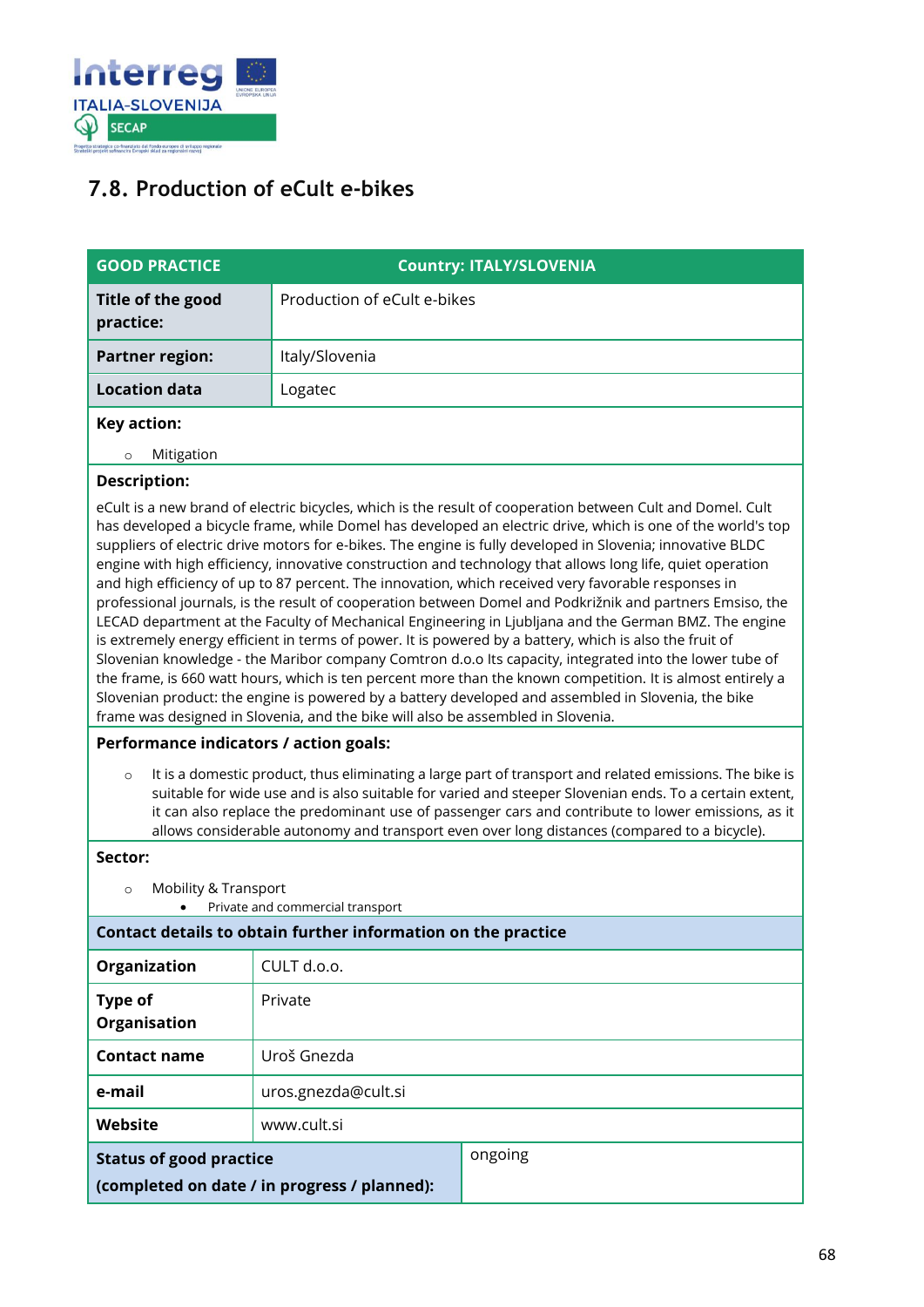

### <span id="page-68-0"></span>**7.9. The first self-sufficient / local energy community Luče, Slovenia**

| <b>GOOD PRACTICE</b>               | <b>Country: ITALY/SLOVENIA</b>                          |  |  |
|------------------------------------|---------------------------------------------------------|--|--|
| Title of the good<br>practice:     | The first self-sufficient / local energy community Luče |  |  |
| <b>Partner region:</b>             | Italy/Slovenia                                          |  |  |
| <b>Location data</b>               | Luče                                                    |  |  |
| Key action:                        |                                                         |  |  |
| Adaptation<br>O<br>Mitigation<br>O |                                                         |  |  |

#### **Description:**

The municipality of Luče has been in the Green Scheme of Slovenian Tourism since 2018 and the town of Luče since 2019 in connection with Gorniške vas. In this way, Luče demonstrates its commitment to sustainable development. In the local company Biomasa, one of the initiators of the project, they are pioneers in the use of renewable energy sources in our country and an example of good practice in sustainable development.

The purpose of the project is to improve self-sufficiency and, above all, security of supply in the energy system, which already has a relatively high share of RES production. As part of the pilot project, additional solar power plants (110 kW), in-house electricity storage (65 kWh), a system electricity storage and an EV charging station were connected to the distribution network. They installed and connected 9 solar power plants on residential houses, house batteries and a larger system battery.

The introduction of a pilot self-sufficient energy community also poses a challenge in integrating into the existing network and adapting legislation to new forms of active users, so-called prosumers who are no longer just electricity consumers, as well as energy storage solutions and other technological innovations.

#### **Performance indicators / action goals:**

- o The main goal of the project is to establish local energy systems that, with the help of new energy communities, will enable further integration of renewable energy sources in limited networks and accelerate the transition of a centrally set energy network with passive customers into a flexible and active network.
- Self-sufficient energy communities based on renewable energy sources are one of the important strategies that have positive environmental and social effects and with which we can increase selfsufficiency, reliability and security of electricity supply.
- In addition to technical solutions that enable the creation of energy islands, the social community - side of self-sufficient communities also plays an important role. How it is organized, what are the good practices of integration measures and how it can have a positive impact on the wider local community are just some of the issues that will encourage the introduction of such communities in the future.
- o One of the performance indicators is also the demonstrated possible independence from the external electricity network.

#### **Sector:**

- o Energy
	- Local electrical production